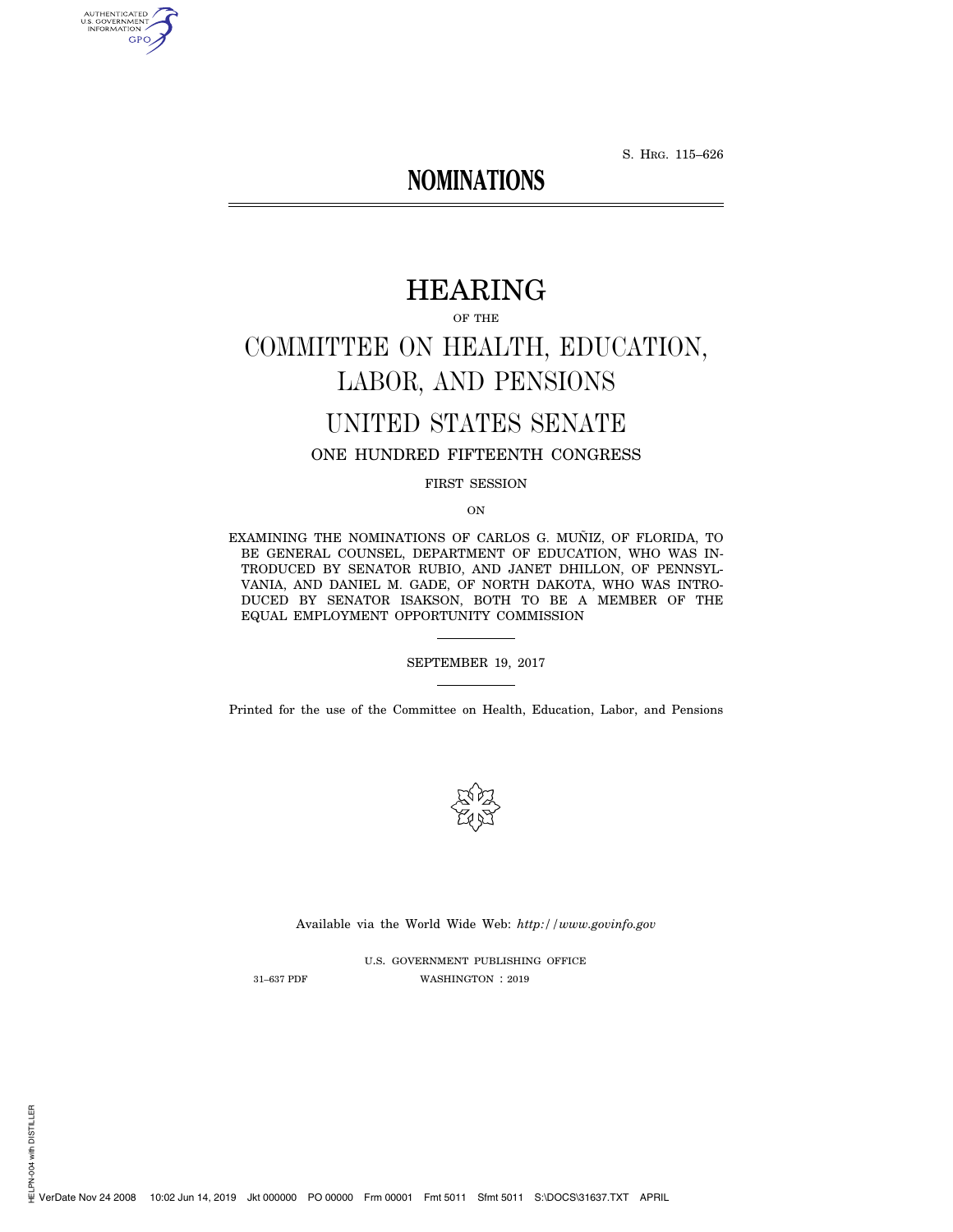#### COMMITTEE ON HEALTH, EDUCATION, LABOR, AND PENSIONS

LAMAR ALEXANDER, Tennessee, *Chairman* 

MICHAEL B. ENZI, Wyoming RICHARD BURR, North Carolina JOHNNY ISAKSON, Georgia RAND PAUL, Kentucky SUSAN M. COLLINS, Maine BILL CASSIDY, M.D., Louisiana TODD YOUNG, Indiana ORRIN G. HATCH, Utah PAT ROBERTS, Kansas LISA MURKOWSKI, Alaska TIM SCOTT, South Carolina

PATTY MURRAY, Washington, *Ranking Member*  BERNARD SANDERS (I), Vermont ROBERT P. CASEY, JR., Pennsylvania AL FRANKEN, Minnesota MICHAEL F. BENNET, Colorado SHELDON WHITEHOUSE, Rhode Island TAMMY BALDWIN, Wisconsin CHRISTOPHER S. MURPHY, Connecticut ELIZABETH WARREN, Massachusetts TIM KAINE, Virginia MARGARET WOOD HASSAN, New Hampshire

DAVID P. CLEARY, *Republican Staff Director*  LINDSEY WARD SEIDMAN, *Republican Deputy Staff Director*  EVAN SCHATZ, *Democratic Staff Director*  JOHN RIGHTER, *Democratic Deputy Staff Director* 

(II)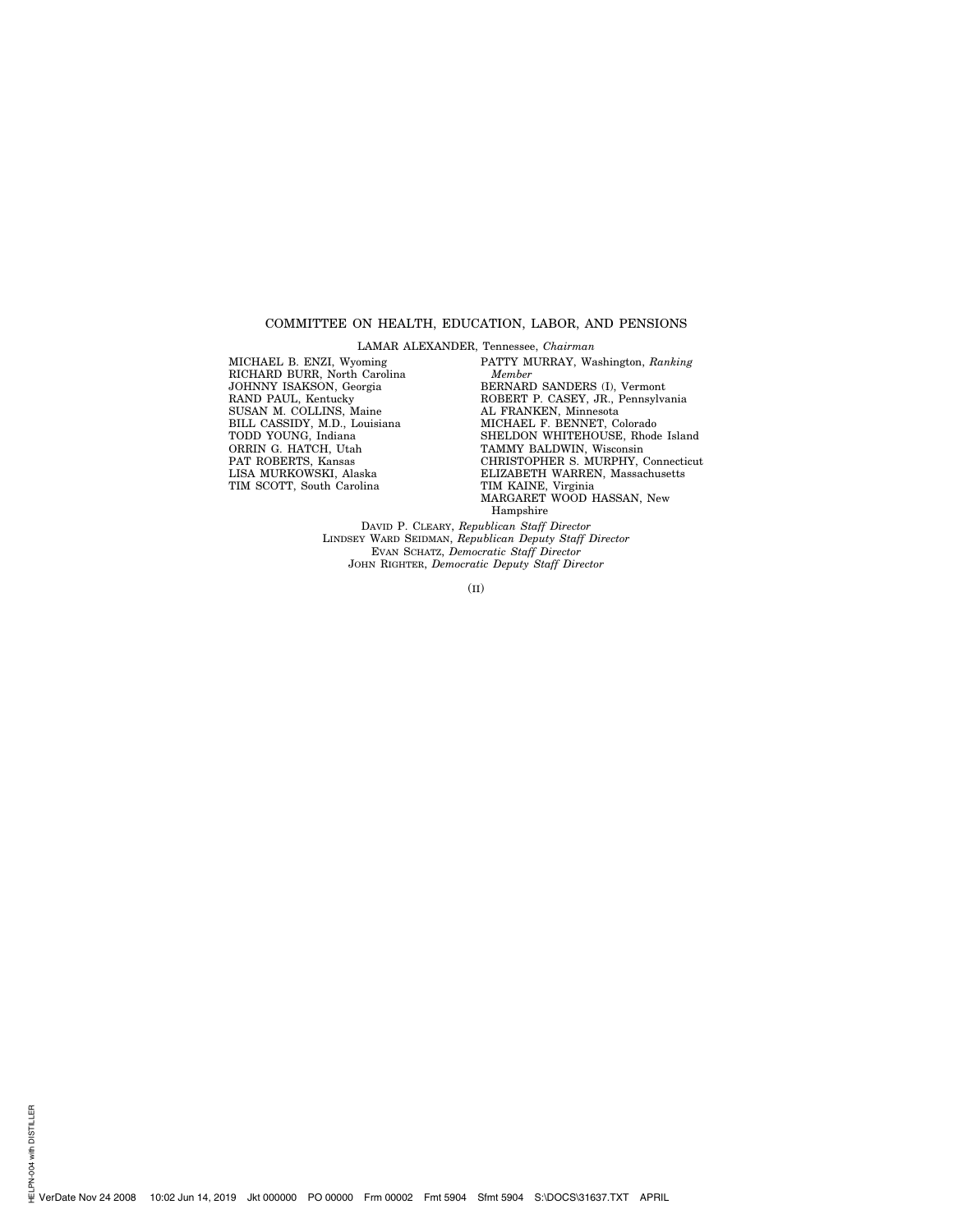# C O N T E N T S

# STATEMENTS

# TUESDAY, SEPTEMBER 19, 2017

Page

# COMMITTEE MEMBERS

| Alexander, Hon. Lamar, Chairman, Committee on Health, Education, Labor,   |    |
|---------------------------------------------------------------------------|----|
| Murray, Hon. Patty, Ranking Member, a U.S. Senator from the State of      |    |
|                                                                           | 3  |
|                                                                           | 5  |
|                                                                           | 6  |
|                                                                           | 13 |
| Casey, Hon. Robert P., Jr., a U.S. Senator from the State of Pennsylvania | 18 |
|                                                                           | 21 |
| Hassan, Hon. Maggie Wood, a U.S. Senator from the State of New Hamp-      |    |
|                                                                           | 23 |
| Murphy, Hon. Christopher S., a U.S. Senator from the State of Connecticut | 24 |
| Warren, Hon. Elizabeth, a U.S. Senator from the State of Massachusetts    | 26 |
| Baldwin, Hon. Tammy, a U.S. Senator from the State of Wisconsin           | 28 |
|                                                                           | 31 |

# WITNESSES

| 9  |
|----|
|    |
|    |
| 12 |
| 12 |
|    |

(III)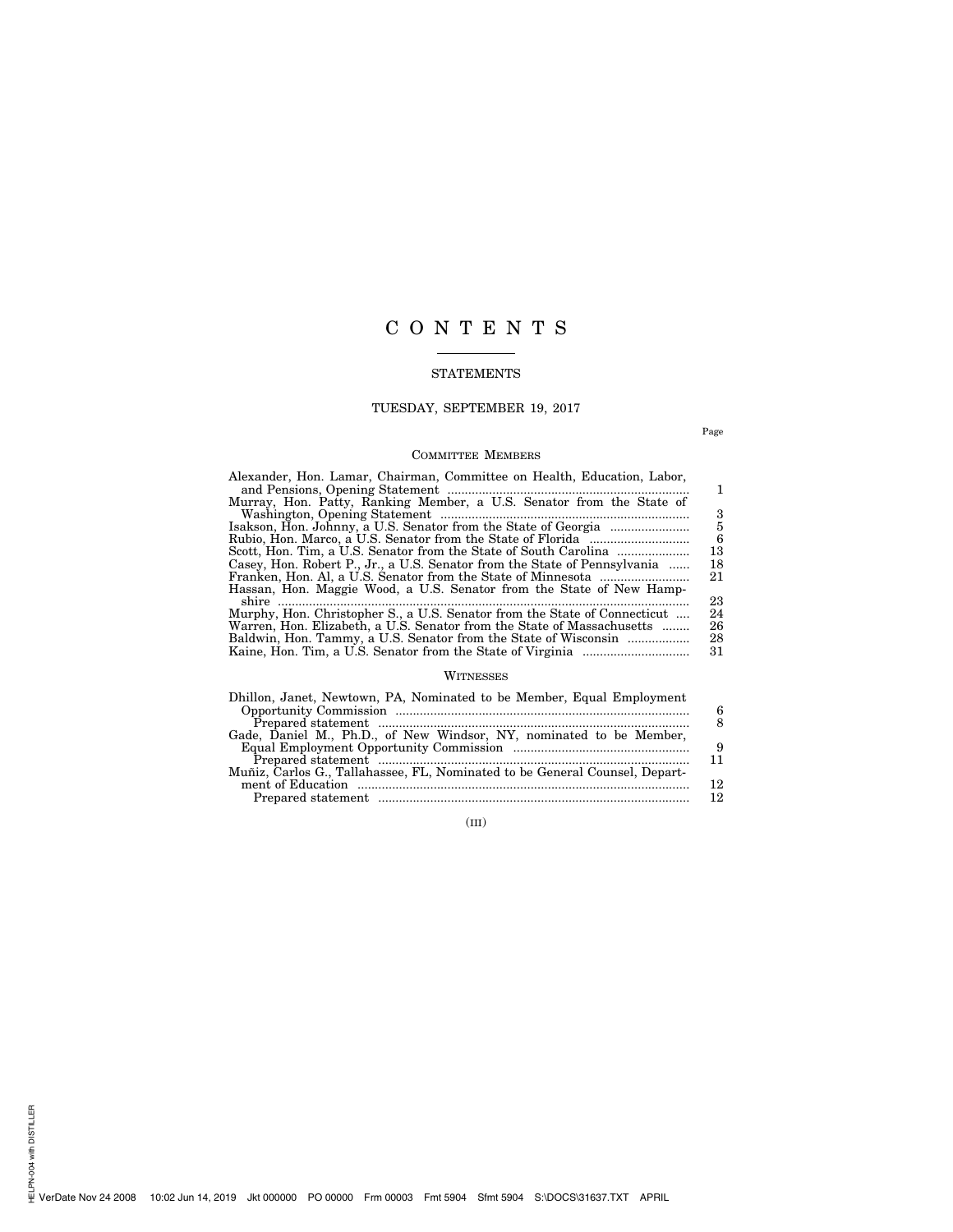# ADDITIONAL MATERIAL

| Statements, articles, publications, letters, etc.:                                                                   |     |
|----------------------------------------------------------------------------------------------------------------------|-----|
| Warren Question 11–US v. Fastrain II Corp. DE. 226. Order Granting MSJ                                               |     |
|                                                                                                                      | 38  |
|                                                                                                                      |     |
|                                                                                                                      | 47  |
| in Favor of the U.S. Order manufactured in Favor of the U.S. Order manufactured in Favor of Daniel M. Gade and Janet |     |
| Dhillon to be a Member of the Equal Employment Opportunity Commis-                                                   |     |
| sion:                                                                                                                |     |
|                                                                                                                      | 47  |
|                                                                                                                      | 48  |
|                                                                                                                      | 48  |
|                                                                                                                      | 49  |
|                                                                                                                      | 49  |
|                                                                                                                      | 50  |
| Response by Mr. Carlos G. Muñiz to questions of:                                                                     |     |
|                                                                                                                      | 50  |
|                                                                                                                      | 56  |
|                                                                                                                      | 58  |
|                                                                                                                      | 58  |
|                                                                                                                      | 59  |
|                                                                                                                      | 60  |
|                                                                                                                      | 61  |
|                                                                                                                      | 61  |
|                                                                                                                      | 69  |
|                                                                                                                      |     |
|                                                                                                                      | 69  |
|                                                                                                                      | 71  |
| Response by Ms. Janet Dhillon to questions of:                                                                       |     |
|                                                                                                                      | 71  |
|                                                                                                                      | 79  |
|                                                                                                                      | 80  |
|                                                                                                                      | 81  |
|                                                                                                                      | 82  |
|                                                                                                                      | 83  |
|                                                                                                                      | 89  |
|                                                                                                                      | 89  |
| Response by Dr. Daniel M. Gade to questions of:                                                                      |     |
|                                                                                                                      | 90  |
|                                                                                                                      | 98  |
|                                                                                                                      | 98  |
|                                                                                                                      | 100 |
|                                                                                                                      | 100 |
|                                                                                                                      | 101 |
|                                                                                                                      | 106 |
|                                                                                                                      | 106 |
|                                                                                                                      |     |

H<br>VerDate Nov 24 2008 10:02 Jun 14, 2019 Jkt 000000 PO 00000 Frm 00004 Fmt 5904 Sfmt 5904 S:\DOCS\31637.TXT APRIL<br>"WerDate Nov 24 2008 10:02 Jun 14, 2019 Jkt 000000 PO 00000 Frm 00004 Fmt 5904 Sfmt 5904 S:\DOCS\31637.TXT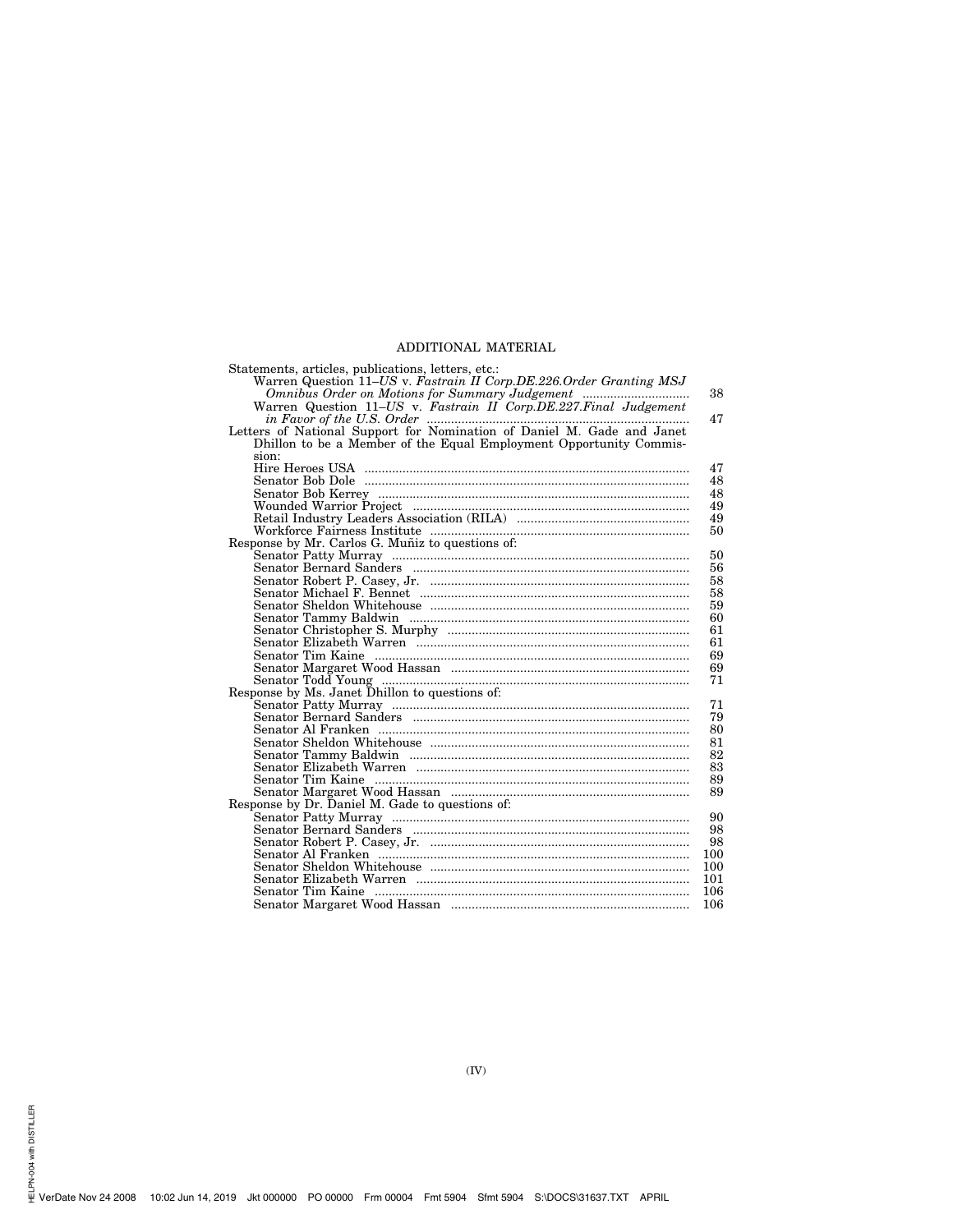# **NOMINATIONS**

#### **Tuesday, September 19, 2017**

U.S. SENATE,

### COMMITTEE ON HEALTH, EDUCATION, LABOR, AND PENSIONS, *Washington, DC*

The Committee met, pursuant to notice, at 10:04 a.m., in room SD–430, Dirksen Senate Office Building, Hon. Lamar Alexander, Chairman of the Committee.

[presiding] Murray, Isakson, Scott, Casey, Franken, Baldwin, Murphy, Warren, Hassan, and Kaine.

Also present: Senator Rubio.

# OPENING STATEMENT OF SENATOR ALEXANDER

The CHAIRMAN. Senator Murray is on her way, and she suggested that I go ahead and start, so I will do that.

The Senate Committee on Health, Education, Labor, and Pensions will please come to order.

This morning, we're holding a confirmation hearing on Janet Dhillon, nominated to be Commissioner and Chair of the Equal Employment Opportunity Commission; Daniel Gade, nominated to be Commissioner on the same Commission; Carlos Muñiz, nominated to be the General Counsel of the U.S. Department of Education.

Senator Murray and I will each have a brief opening statement. Senator Isakson will then introduce Dr. Gade, and Senator Rubio and we welcome you, Marco. Thank you for being here—we'll introduce Mr. Muñiz. After the nominees' testimonies, Senators will have an opportunity to ask the nominees 5 minutes of questions.

Today we will consider two nominations for the Equal Employment Opportunity Commission. It was established by the Civil Rights Act of 1964 and serves an important role in our Nation's workplaces. Under the leadership of five commissioners and a General Counsel, EEOC is charged with protecting employees from discrimination at work through enforcement of equal employment opportunity laws.

The Commission investigates allegations of discrimination and seeks to mediate cases, allowing lawsuits to go forward if settlements are unsuccessful. The General Counsel pursues allegations of discrimination in court and has been deputized by the Commission to initiate litigation in many instances. The Commission also issues guidance to inform the public about how it believes employers should interpret and apply the laws.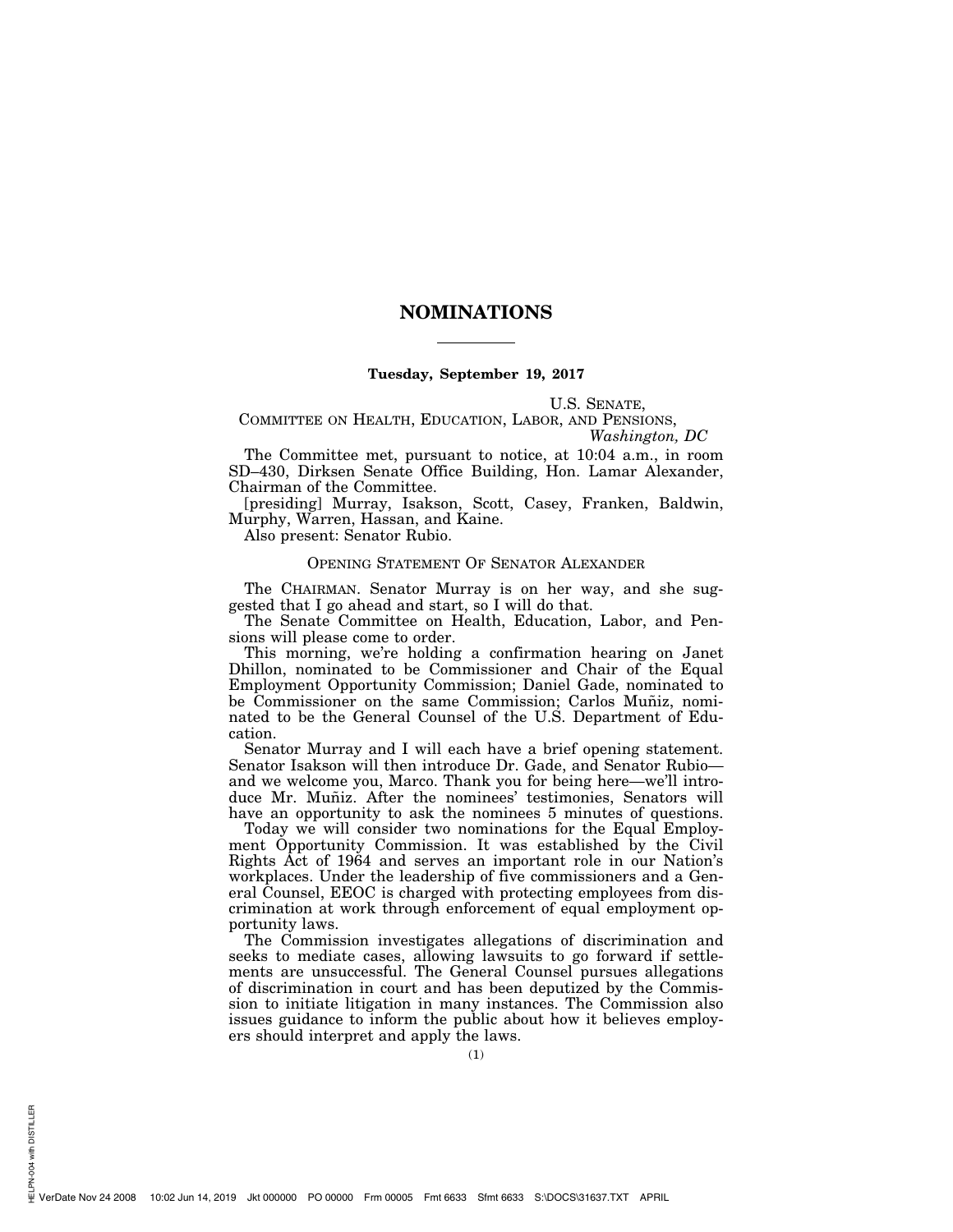Currently, the EEOC has three vacancies. Two are vacant Commissioner seats, and the third is for the agency's General Counsel. Today, we are considering the Commissioner nominees.

Ms. Dhillon has been nominated to serve as Commissioner and Chair. She has an impressive record. She served as General Counsel for three Fortune 500 companies: Burlington Stores, JC Penney, and US Airways. She graduated from UCLA Law School, where she was first in her class. She spent 13 years in private practice.

She was nominated on June 29. On July 18, we received her Ethics paperwork. The Office of Government Ethics wrote to me that she is in compliance with all of the applicable laws and regulations. The Committee received her paperwork on July 27.

Dr. Gade is the second Commissioner nominee. He is a decorated veteran who served in Iraq and was wounded in action. He has earned a Bronze Star, two Purple Hearts, and an Army Commendation Medal for Valor. He has become a national expert on disability policy and the challenges facing disabled veterans and all disabled people in this country.

He graduated from West Point. He returned there as a professor in 2011. He holds a Masters and Ph.D. in public administration and policy from the University of Georgia. He served in the White House Domestic Policy Council for George W. Bush, was appointed to the National Council on Disability, and has served on various advisory Committees advising the Secretary of Veterans' Affairs. We received his nomination August 2nd, his paperwork from Government Ethics on August 8th, and OGE wrote that he was in compliance with all of those, and we received his Committee paperwork on August 10th.

For the last 7 years, Congress has been stuck in a partisan stalemate over health insurance, which is not the main issue we ought to be addressing. We ought to be focusing on the rest of health care, which has grown from consuming 9 percent of the Gross Domestic Product in 1980 to nearly 18 percent in 2015, and a predicted 20 percent in 2025, according to CMS. While there are many components to the cost of health care, there is a consensus that wellness and leading a healthier lifestyle reduce the need for health care and saves money and lives.

For example, the Cleveland Clinic said that if you achieve at least four normal measures of good health, such as a healthy body mass index and blood pressure, and you see a primary care physician regularly, and you keep immunizations up to date, you will avoid chronic disease about 80 percent of the time. Congress agreed when it passed the Affordable Care Act in 2010 by including a provision that allowed employers to discount health insurance premiums for healthy lifestyle choices like quitting smoking or maintaining a healthy cholesterol level. It was one of the few parts of the Affordable Care Act that everybody agreed on.

The Obama administration sought to implement the provision through three different agencies, but the EEOC issued regulations that limited the ability of the administration to do what Congress told it to do and reduced the discount that employers could give for participation in a wellness program. Roughly 60 percent of insured Americans get their health insurance on the job, and one of the most straightforward ways to encourage wellness and reduce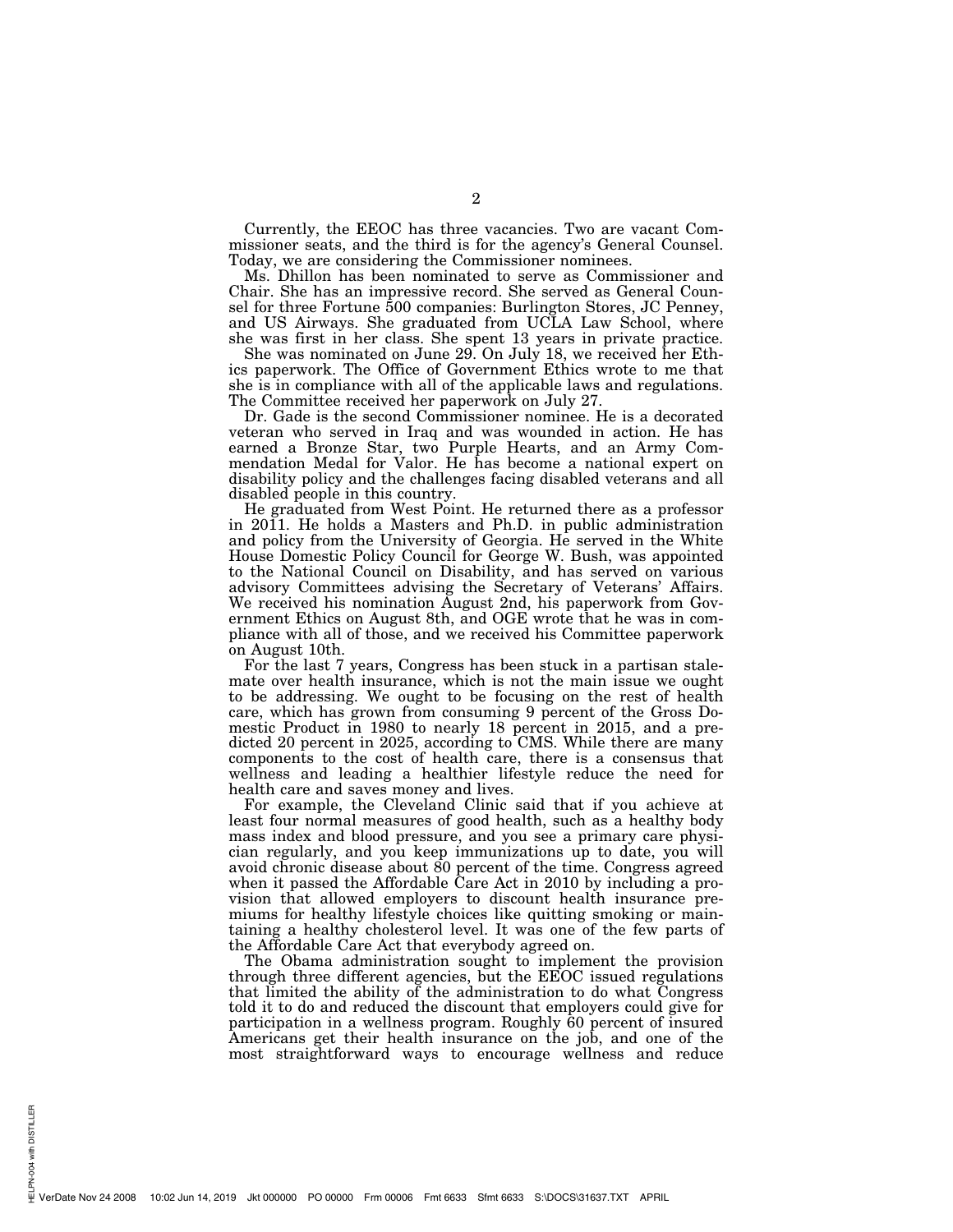health care cost is to give those employers clear guidelines. As Commissioners, my hope is that you will create clear rules for employer-sponsored wellness programs and implement the law the way Congress wrote it.

I look forward to your testimony and thank you for your willingness to serve.

Senator Murray.

#### OPENING STATEMENT OF SENATOR MURRAY

Senator MURRAY. Well, thank you very much, Chairman Alexander.

Before I begin, I do want to address the pivotal moment that we are in on health care. This Committee has had a productive bipartisan conversation about really concrete ways to stabilize the market and prevent families from paying higher premiums next year, and it's imminent upon us.

When it comes to policy, I think it's very clear that there is a lot more that we agree on and disagree on. I feel optimistic if we can focus on that common goal and come to our final differences and deliver a result, it will be the right thing for the country, and I just wanted to say that at the top.

With that, I do want to thank you again, Chairman Alexander, for this hearing. I want to thank all of our nominees today and their families who are here.

Dr. Gade, I want to thank you for your service to our country as well.

I am pleased that we're going to be able to hear from all three of you today on your visions for these critically important roles at the Department of Education and the Equal Employment Opportunity Commission. You all are being nominated to these positions at a really pivotal moment, and I am concerned that since taking office, the President has rolled back protections for workers and students and promoted policies that do make it harder for working families to get ahead. I'm hoping to hear from each of you today that you don't intend just to be a rubber stamp for the President's policies and agenda.

Mr. Muñiz, I'm sure you will recall the millions of parents and students and teachers who stood up after Secretary DeVos' nomination and her confirmation hearing to raise their concerns about her lack of knowledge about education and oppose her anti-public school agenda. It is clear to me that since day one, she has rolled back protections for students and borrowers, making it easier for predatory for-profit colleges to take advantage of students. She has promoted her privatization agenda, and her record on upholding civil rights protection for students has been abysmal.

She scaled back the Office of Civil Rights, signaled to schools that they can once again discriminate against transgender students, and is considering revoking guidance that directs schools on how to investigate claims of campus sexual assault. The Department of Education's primary responsibility is to stand up for our students.

I have to say I'm disappointed by those actions, because I think our children are the most important investment we make, and the protections they have are critically important. We should be work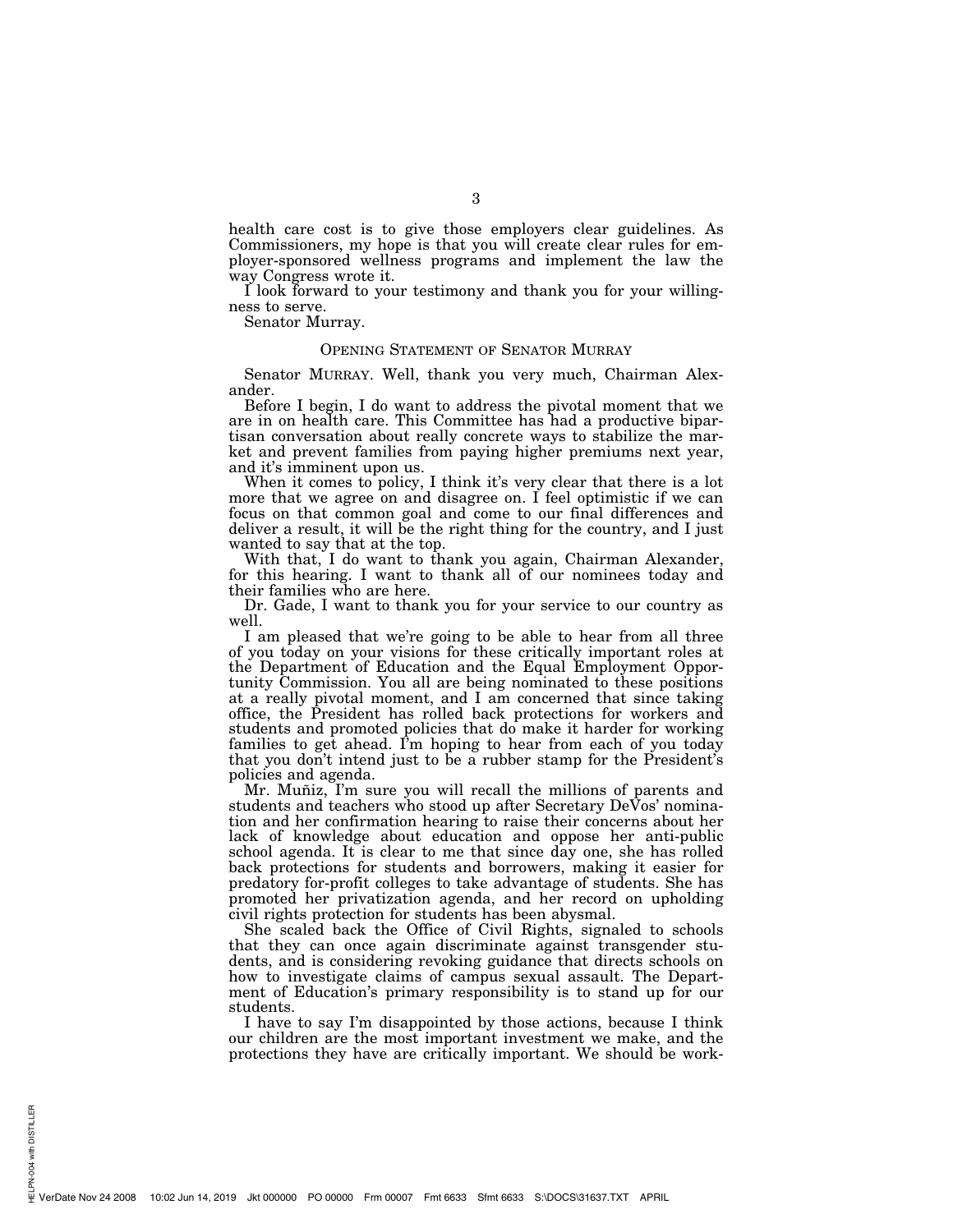ing together to make sure every student can get a good public school in their own neighborhood and those who want to attend college are able to afford it and to climb that ladder of opportunity without a mountain of debt.

We need to make sure that those in the workforce are being paid what they deserve, working in safe environments, and free from discrimination at work. I am concerned that we have watched as President Trump undermined worker protections and made it easier for corporations to take advantage of workers today, and he has, as we all know, repeatedly disparaged and discriminated against millions of people across this country. His actions, though not surprising after his behavior on the campaign trail, do go against everything the EEOC stands for. That is a critical, independent agency that is responsible for protecting workers from discrimination.

Ms. Dhillon and Dr. Gade, I hope you are prepared to demonstrate that you do not share all of the President's views on race and civil rights and women and immigrants and people with disabilities and the LGBT community, and that you are willing to stand up to him when it's necessary. I want to discuss some of my initial concerns that I'm hoping the three of you can address today.

Mr. Muñiz, Secretary DeVos<sup>7</sup> clear lack of understanding on education issues and current law makes it clear to me that she does need an independent General Counsel who will stand up to her if laws are being broken or ethics rules are being bent. You have worked for individuals and companies that seem to care more about big businesses and for-profit colleges, sometimes at the expense of families and students.

You indicated in our meeting that you admired Secretary DeVos. I hope you plan today to lay out your commitment to remaining independent at the Department of Education and not just blindly implement whatever is handed to you.

Ms. Dhillon, the Chair of the EEOC influences the agenda and decisions of the EEOC. You spent your career, as we know, fighting on the side of big businesses, advocating for rules that often undermine worker protections. I really hope today that you can speak a little bit about how you stand with workers and not just be another voice for those at the top.

Dr. Gade, in news reports yesterday, you confirmed that in 2011, you made disparaging quotes about women in combat roles, saying, and I quote, ''The idea of women in that environment is laughable.'' Though you said your position has changed, these comments, as you can imagine, are pretty troubling and suggest a lack of judgment and respect for women. Along with your lack of experience in employment law, it is really concerning to me. I hope to hear from you today on that.

This is a critical agency. You know that. It helps our workers by enforcing their civil rights. I'm very interested on where you stand on major issues, including the wage gap that's important to workers, sexual orientation and gender identity discrimination, wellness rules, and cases involving systemic discrimination, because we all know today that a lot of families are really struggling, and we need to be doing everything we can to help them get ahead. Whether they choose to do that through higher education or working hard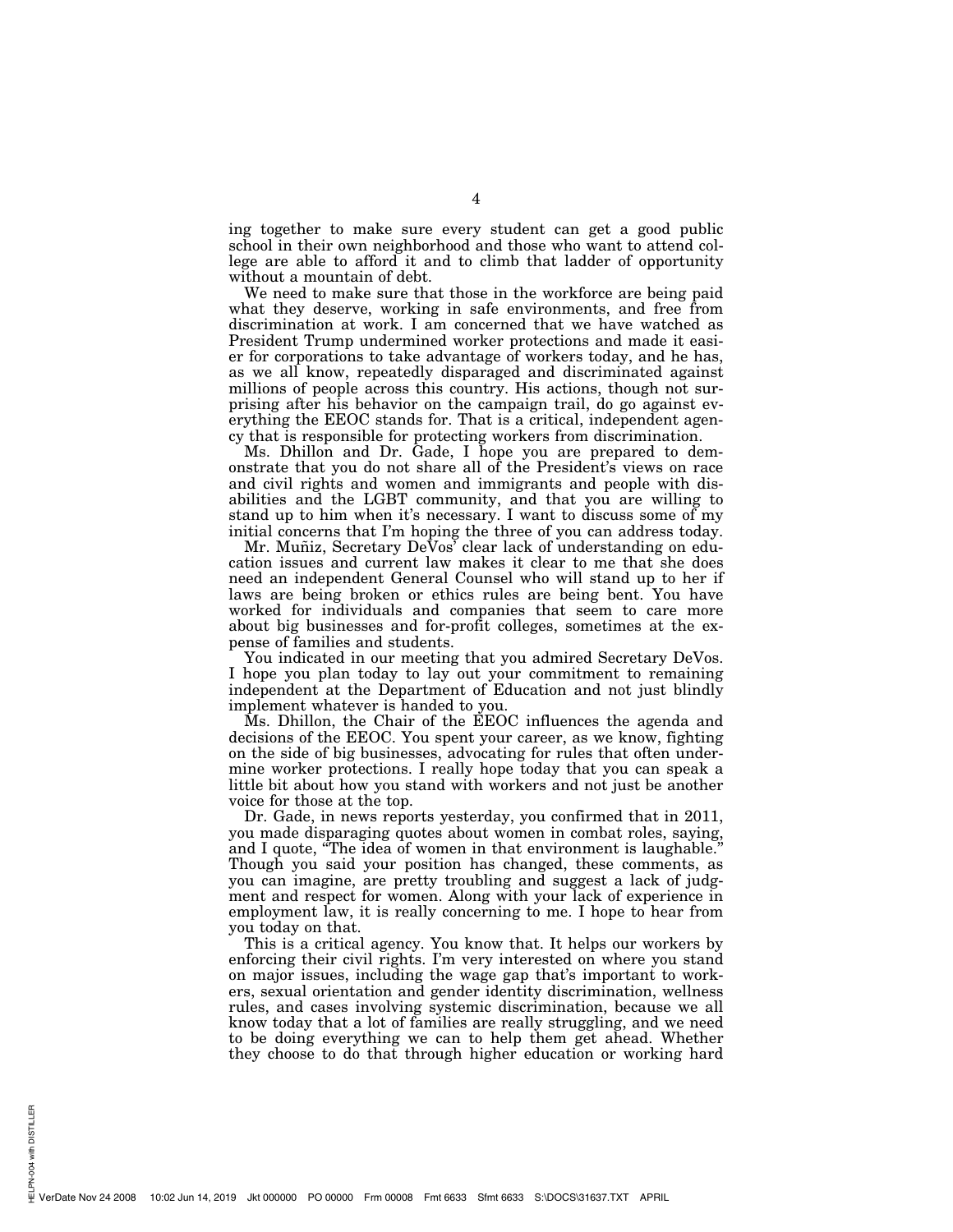at a good-paying job, we need to help families join that middle class.

That's what I'm interested in hearing today, and I look forward to all of your testimonies and answers to questions.

The CHAIRMAN. Thank you, Senator Murray.

Senator Isakson, would you like to introduce Dr. Gade?

#### STATEMENT OF SENATOR ISAKSON

Senator ISAKSON. I would, Mr. Chairman, and it's really a privilege and honor. You know, as Senators, we're called upon to come before Committees when somebody from our state is nominated and make what, many times, is a perfunctory introduction of that individual. For me, this is not perfunctory. I have the chance to introduce a true American hero, a man that I met a number of years ago when he came to do an internship in my office for a month, after recovering at Walter Reed from severe injuries he suffered in Iraq.

I got to know Dan as a person, as a man, and as a veteran of the United States military. He was not just a man who talked the talk. He walked the walk and is the perfect nominee for the Equal Employment Opportunity Commission today, and I commend him to all of you.

Dan is not a Georgian, but he has deep roots there. He graduated twice from the University of Georgia with a Master's and a Doctorate in public administration. He had a young man that he commanded in his company in Iraq whose first name was Tyler, who was severely wounded and died in Iraq. Dan came home, and when he had his first son, he named his son Tyler after him, out of respect for the man he served with who died for our country.

Dan is an unequalled individual, in my knowledge, for the subject he's been nominated to handle in terms of the Equal Employment Opportunity Commission, and I know he'll do a great job. More importantly, he'll do a great job for America, and he will represent the best interests of people with disabilities, as well as any other things upon which discrimination is often applied in terms of employment.

He's a lucky guy, too. His wife is here with his kids today, and I want them to stand up. His wife, Wendy, of 18 years; Anna Grace—she's beautiful, by the way—Tyler and William; Dan's mother, Erica; and his cousin, Melanie. Will you all stand, please?

Give them a big round of applause.

[Applause.]

Senator ISAKSON. We all know that although it's Dan who's appointed, it's the family and the children who support him in his appointment. He will be a great servant to the people of the United States of America as he already has been on the battlefield and as an instructor at West Point, and he serves us well today in the U.S. Senate.

Dan, welcome to the Senate. Congratulations on your nomination. I commend you to the Members of the Committee and urge them to vote for a man who served our country well and will serve us well on a continuing basis on the Commission.

Thank you, Mr. Chairman.

The CHAIRMAN. Thank you, Senator Isakson.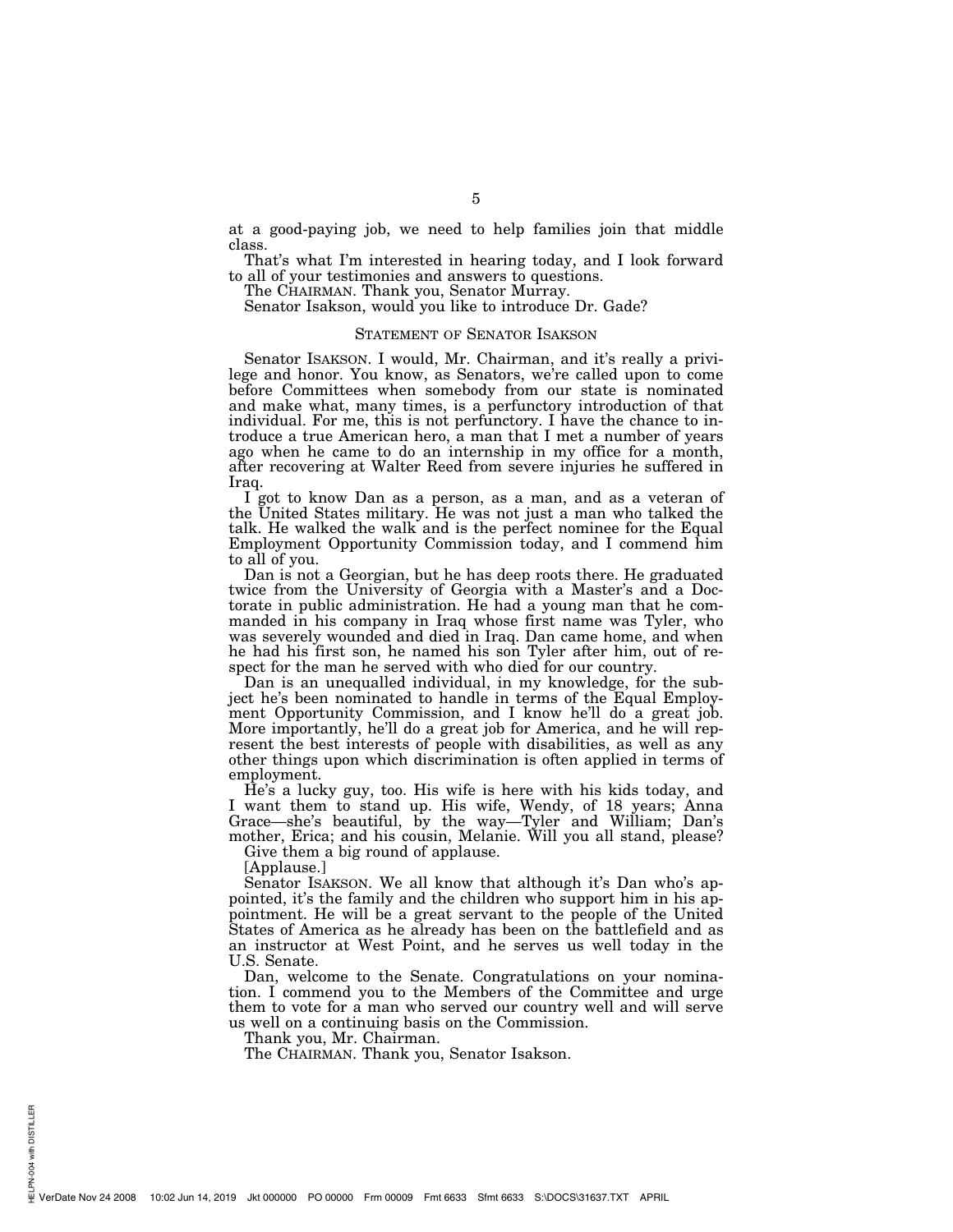Senator Isakson is Chairman of the Veterans' Affairs Committee, and we thank him for that.

We welcome Senator Rubio. Thank you for being here, and we look forward to your introductory remarks about Mr. Muñiz. I know you've got a busy schedule this morning, so if you need you're welcome to stay, but if you need to leave after the introduction, why, we understand that.

Senator Rubio.

#### STATEMENT OF SENATOR RUBIO

Senator RUBIO. Thank you, Mr. Chairman. I'd love to stay, but I have a couple of other Committees, but we'll watch it on television.

In any event, I thank you, Mr. Chairman, and to the Ranking Member and all of you. I'm honored to be here today to introduce my friend and a fellow Floridian, Carlos Muñiz, to be the President's nominee for the General Counsel for the United States Department of Education. Carlos has a long history of public service. I actually had the pleasure of working with him during my time as Speaker of the Florida House, where he served as my deputy chief of staff and counsel.

He's also served under Governor Jeb Bush and most recently under our Attorney General Pam Bondi. Without a doubt, he's been an asset to the people of Florida everywhere he has served. As you can see on paper, he's clearly an extraordinary and accomplished individual. Knowing him, he'd probably tell you that he's most proud of being a father to his three children, Robert, William, and Lydia, and a husband to his wife, Katie.

Without a doubt, he has a servant's heart and a keen sense of selflessness that I think drives him to help others. I also think that the fact that he's still devoted to the Washington Redskins demonstrates he has a sense of loyalty and commitment even during times of incredible adversity. Look who's talking, as a Dolphin fan. [Laughter.]

Senator RUBIO. In any event, most importantly, I have seen his ability to work in an objective, nonpartisan fashion, which makes him the ideal candidate for the position of General Counsel, and I'm confident he will serve this Nation the way he served Florida, admirably.

Thank you, Mr. Chairman.

The CHAIRMAN. Thank you, Senator Rubio.

Now we'll look forward to—if you could summarize your remarks in about 5 minutes, we'll start with Ms. Dhillon and Dr. Gade and then Mr. Muñiz. Then we'll go to rounds of questions by the Senators.

Ms. Dhillon, welcome.

#### **STATEMENT OF JANET DHILLON**

Ms. DHILLON. Thank you. Chairman Alexander, Ranking Member Murray, and Members of the Committee, thank you for the opportunity to appear before you today. It is an honor to be here as the President's nominee for Chair of the Equal Employment Opportunity Commission, and I thank the President for his nomination.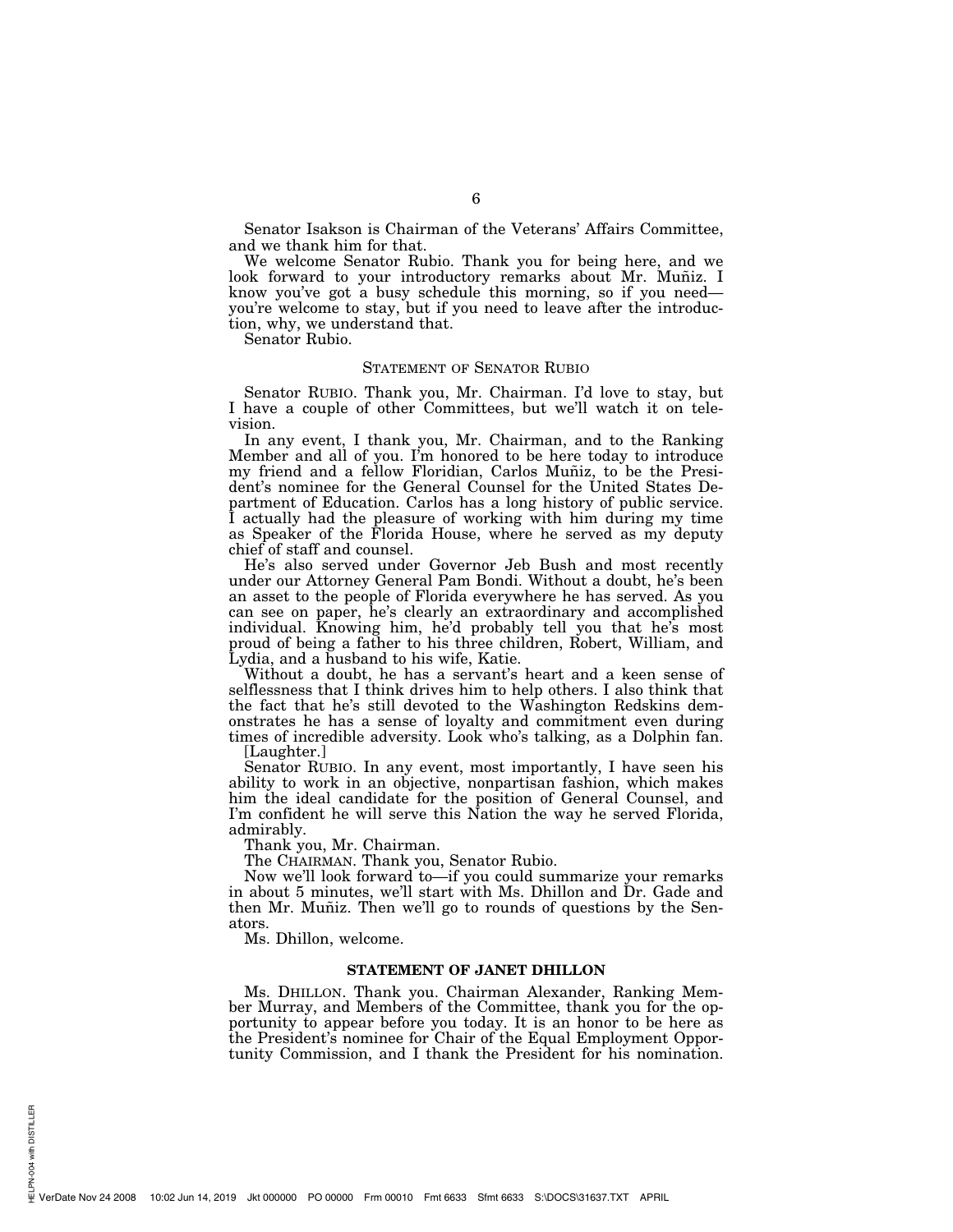With me here today is my husband, Uttam Dhillon. We recently celebrated our 32nd wedding anniversary, and I'm grateful every day for his love and support.

I grew up in southern California, the daughter of two public school teachers. My parents had high standards. They expected that my sister and I would respect our teachers, do well in school, and graduate from college. They never placed any limits on our ambitions and certainly not because of our sex.

For example, in elementary school, I informed my parents that I wanted to learn how to play the trombone. I'd seen the boys playing the trombone in the school marching band, and it looked like it was fun to me. My parents dutifully acquired a trombone, which was significantly more expensive than the flutes and clarinets that my girlfriends played. They then spent the next decade driving me and my trombone to and from band practices and events. Had I decided to play the flute or clarinet, as the other girls did, I could have walked. For the 10 years that I played the trombone in school bands, I was the only girl in the trombone section.

After college and law school, I was in private practice for 13 years, most of that time litigating cases. I then moved into an inhouse role, and I served as General Counsel of three Fortune 500 companies. My professional career is a testament to the impact of the Civil Rights Act of 1964, as well as the efforts of the EEOC and others in the civil rights community, as well as the women who came before me.

In the over 50 years since the Equal Employment Opportunity Commission was established, this country has made great strides toward achieving the goal of equal opportunity in the workplace. Barriers have been reduced and opportunities have been expanded. Yet, unfortunately, the goal of a nondiscriminatory workplace has not been fully achieved, and, thus, the EEOC's work is not done.

Notwithstanding the tremendous efforts on the part of many, including those at the EEOC, there continues to be unlawful discrimination in the workplace. Such discrimination is not only illegal. It's economically counterproductive, and it's corrosive to the very fabric of our society.

In my prior roles in the private sector, I have seen the EEOC in action and the positive impact that it has on workplaces across the country. If I have the privilege of being confirmed, I would work to build on the agency's legacy to tackle workplace discrimination, seeking to strike a careful balance between enforcement and compliance assistance.

I believe that the EEOC must be highly responsive to those who raise claims of discrimination. We owe it to those employees, as well as everyone else involved, to swiftly address their concerns. Notwithstanding the efforts of many in the agency, the EEOC currently has a substantial backlog of charges, and this situation is not new. It's a sad reality that, too often, justice delayed can be justice denied. Evidence can be misplaced, and memories can fade. Thus, it's critical that charges are handled promptly.

Part of that effort involves meaningful conciliation efforts, which are a vital part of the agency's mission. Successful conciliation avoids time-consuming, expensive litigation and is a win-win for all. I believe that litigation truly is a last resort. However, when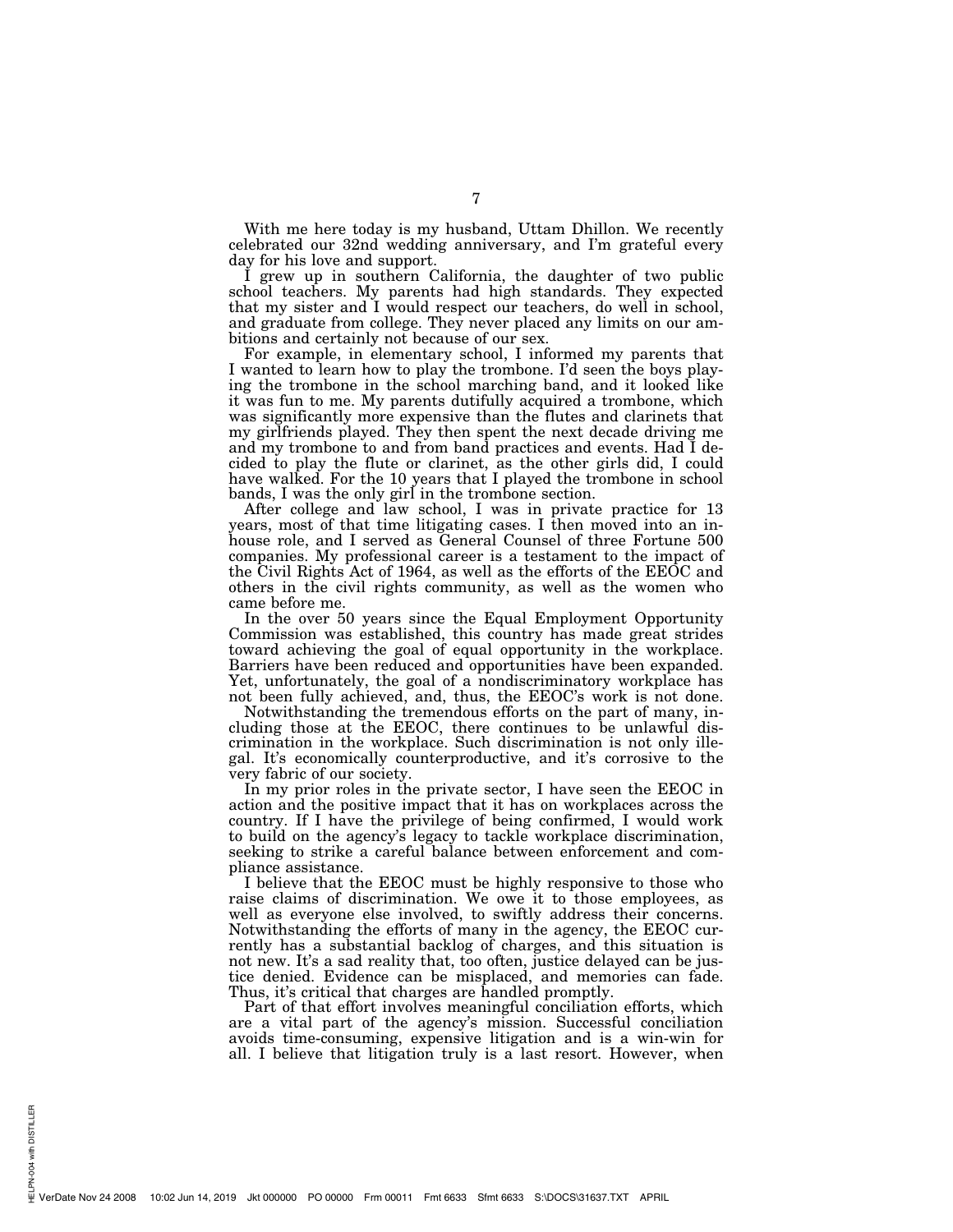it does become necessary, the EEOC's litigation should be conducted with the highest ethical standards.

The EEOC is the preeminent Federal agency on workplace discrimination issues. Its work in the courtroom should be consistently excellent and at all time demonstrate respect for the tribunal and other litigants. Courts and others in the litigation process should recognize the EEOC as an honest broker whose advocacy is above reproach, whose motives are transparent, and whose approach is always constructive.

Critically important to the EEOC's mission is outreach and education. When the EEOC is called upon to provide guidance or take regulatory action, it should do so in a way that is transparent and provides opportunity for all stakeholders to provide input. Honest exchanges and views, sharing of best practices, and vigorous debate will result in a better product for all involved.

The past 50 years have seen tremendous changes in the workplace which have benefited not only employees and employers, but our Nation as a whole. The progress has been remarkable, but the job is not done.

Thank you for your consideration, and I look forward to answering your questions.

#### [The prepared statement of Ms. Dhillon follows:]

#### PREPARED STATEMENT OF JANET DHILLON

Chairman Alexander, Ranking Member Murray, and Members of the Committee: Thank you for the opportunity to appear before you today. It is an honor to be here as the President's nominee for Chair of the Equal Employment Opportunity Commission. With me here today is my husband, Uttam Dhillon. We recently celebrated our 32nd wedding anniversary—I am grateful every day for his love and support.

I grew up in Southern California, the daughter of two public school teachers. While we were never wealthy, my parents always found the funds for books and set the example themselves by being voracious readers. My parents also had high standards. They expected that my sister and I would respect our teachers, do well in school, and graduate from college. They never placed any limits on our ambi-

tions—and certainly not because of our gender. For example, in elementary school I informed my parents that I wanted to learn how to play the trombone. I had seen boys playing trombone in the local high school marching band, and it looked like fun to me. My parents dutifully acquired a trombone—which was more expensive than the flutes that the other girls played. They then spent the next decade driving the trombone (and me) to and from band practices and events. Had I decided to play the flute, as the other girls did, it would have fit in my backpack and I could have walked. For the 10 years I played the trombone in school bands, I was the only girl in the trombone section. I learned early on in my life the importance of equal opportunity.

After college and law school, I was in private practice for 13 years, most of that time litigating cases. I then moved into an in-house role. I have served as General Counsel of three Fortune 500 companies, in the airline and retail industries. My professional career is a testament to the impact of the Civil Rights Act of 1964, as well as the efforts of the EEOC and others in the Civil Rights community, and the women that went before me. Now, after practicing law in the private sector for over 25 years, I would like to have the opportunity to give back in the form of public service as Chair of the EEOC.

In the over 50 years since the Equal Employment Opportunity Commission was established, this country has made great strides toward achieving the goal of equal opportunity in the workplace. Barriers have been reduced, and opportunities expanded. Yet, unfortunately, the goal of a nondiscriminatory workplace has not been fully achieved, and thus the EEOC's work is not done. Notwithstanding the tremendous efforts on the part of many, including those at the EEOC, there continues to be unlawful discrimination in the workplace. Such discrimination is not only illegal, it is economically counterproductive, and is corrosive to the very fabric of our society.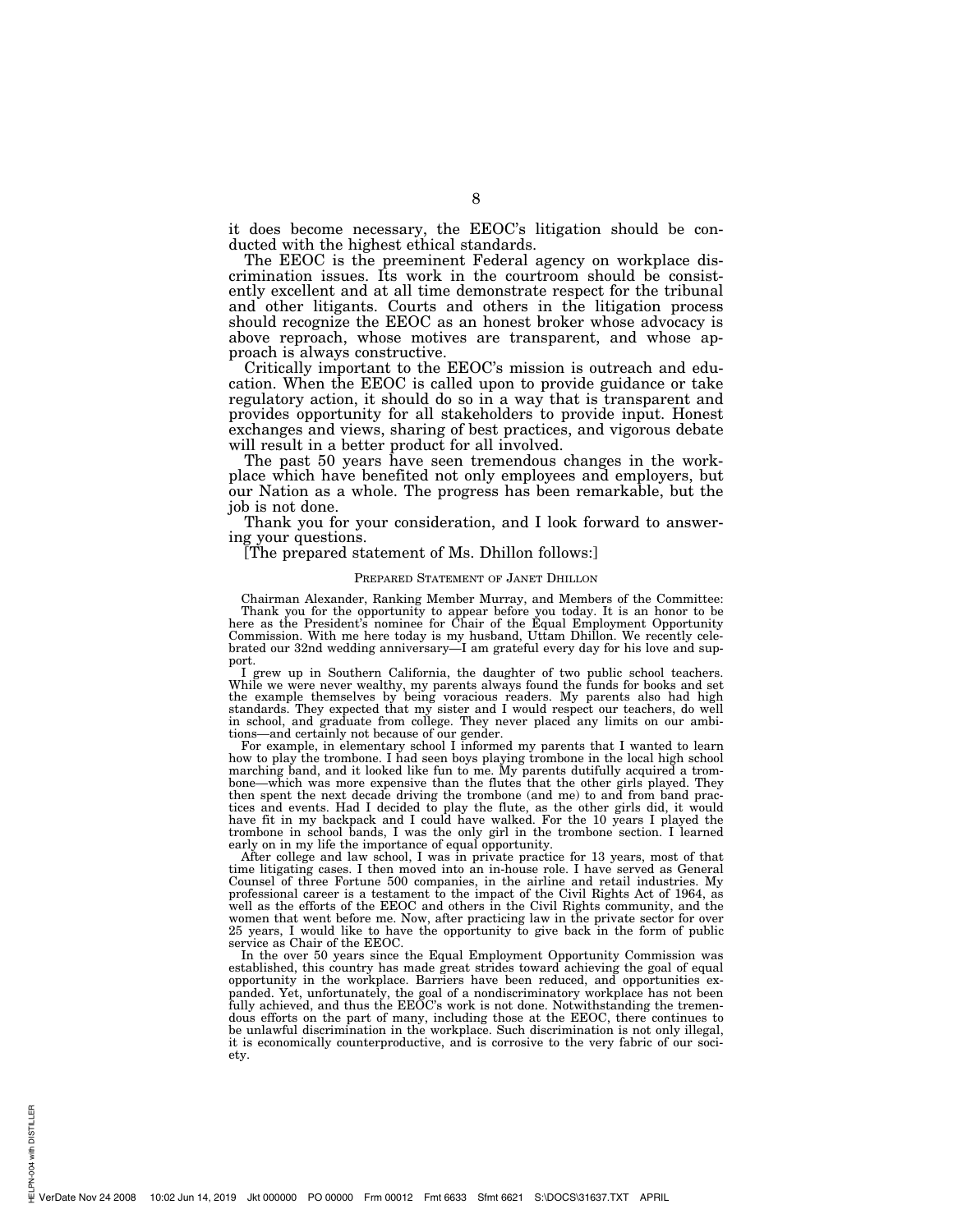In my prior roles in the private sector, I have seen the EEOC in action—and the positive impact that it has had on workforces across the country. If I have the privilege of being confirmed as Chair of the EEOC, I would work to build on the agency's legacy to tackle workplace discrimination, seeking to strike a careful balance between enforcement and compliance assistance.

I believe that the EEOC must be highly responsive to the employees who raise claims of discrimination. An employee's decision to bring a charge can be, in many instances, a courageous act—but an act that can also be stressful for the individual and his or her family. We owe it to these employees, as well as everyone else involved, to swiftly address their concerns. Notwithstanding the efforts of many in the agency, the EEOC currently has a substantial backlog of charges—and this situation is not new. It is the sad reality that too often, justice delayed is justice denied. Evidence can be misplaced, and memories fade with the passage of time. The opportunity to quickly remediate a discriminatory practice can also be lost—potentially to the detriment of other impacted employees. Thus, it is critical that charges are handled promptly—it is the right thing to do for employees, as well as employers. Part of that effort involves meaningful conciliation efforts—which are a vital part of the agency's mission. Successful conciliation avoids time-consuming, expensive and stressful litigation. It truly is a win-win result.

I believe that litigation truly is a last resort. However, when it does become necessary, the EEOC's litigation should be conducted in accordance with the highest ethical standards. The EEOC is the preeminent Federal agency on workplace discrimination issues—its work in the courtroom should be consistently excellent, and at all times demonstrate respect for both the tribunal and other litigants. The EEOC's litigation attorneys should have access to the resources needed to conduct litigation to these high standards, and should be subject to careful oversight and given appropriate guidance. Courts and others in the litigation process should recognize the EEOC as an honest broker, whose advocacy is above reproach, motives are transparent, and approach is always constructive.

Critically important to the EEOC's mission is outreach and education. I believe that most employers want to be law-abiding; the EEOC should continue to build on its work of providing tools to employers that allow them to be legally compliant. Where the EEOC is called upon to provide guidance or take regulatory action, it should do so in a way that is transparent, and provides opportunities for all stakeholders to provide input. Honest exchanges of views, sharing of best practices, and vigorous debate will result in a better product, which benefits all involved.

The past 50 years has seen tremendous changes in the workplace, which have benefited not only employees and employers, but our nation as a whole. This progress has been remarkable—but the job is not done.

Thank you for your consideration. I look forward to answering your questions.

The CHAIRMAN. Thank you, Ms. Dhillon. Dr. Gade, welcome.

#### **STATEMENT OF DANIEL M. GADE**

Dr. GADE. Chairman Alexander, Ranking Member Murray, and Members of the Committee, thank you for considering my nomination as a Commissioner of the Equal Employment Opportunity Commission.

I want to start my statement by acknowledging my wife of more than 18 years and our three children. My first and most important job is to love them and provide for them, and I hope that I will always be the kind of man that they can emulate and respect. My mother, a patriot and mother of patriots, is also here and is a key reason that I am who I am.

I also want to publicly thank the many men and women who I served with in my more than 20 years in the United States Army, some of whom have joined us this morning and are in the gallery. Your many examples of selflessness, courage, and sacrifice awe me and awe the American people. In particular, I want to thank the families of First Lieutenant Tyler Brown and Specialist Dennis

PN-004 with DISTILLER HELPN-004 with DISTILLER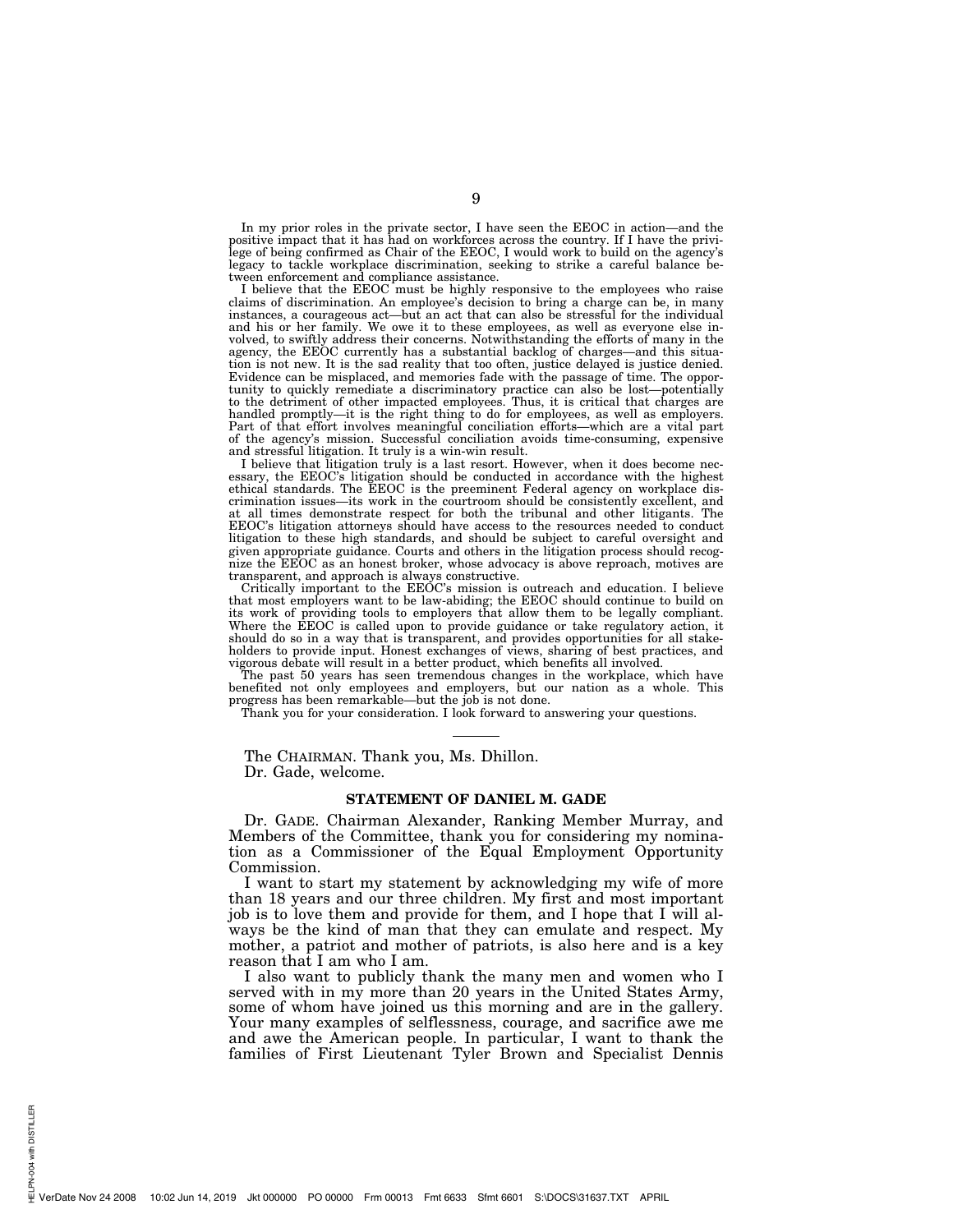Miller, both of whom were killed in action while under my command in Iraq in 2004. You laid your son's lives on the altar of freedom, and the American people are forever grateful.

If confirmed, I will consider my service on the EEOC to be a natural sequel to my military service, recalling that the key phrase of my oath as a commissioned officer was to, quote, "Support and defend the Constitution of the United States against all enemies.'' My oath of office was not to a political party, nor to a particular President, but to a system of laws, not of men. Being able to point to the Constitution as the ultimate law of the land allows me to be anchored to a set of values that are independent of the political winds that have blown with increasing force for the last quarter century.

The EEOC performs a critically important role in enforcing laws that prohibit employment discrimination on the bases of race, color, religion, sex, pregnancy, national origin, age, disability, and genetic information. I am committed to enforcing these laws in accordance with the authorizing statues of the EEOC and look forward to continuing to protect the vulnerable against those who would marginalize them or dismiss them from employment based on characteristics unrelated to their ability to perform the job at hand.

I bring a unique though not unprecedented background to this position. I am one of very few non-attorneys to be appointed to the EEOC. Similarly, the EEOC has only had a small number of veterans as Commissioners in the 53 years since it was created. Fortunately, I am no stranger to either the Federal Government or the veterans and disability community. From 2007 to 2008, I served as an associate director of the Domestic Policy Council at the White House, where I was responsible for veterans' disability policy, ADA oversight, and military health care policy.

I've also served on two different advisory Committees to the Secretary of Veterans' Affairs, and since 2015, I've served on the National Council on Disability, where I have been active in various critical disability policy initiatives. Simultaneous to several of those commissions, I taught political science and leadership courses for more than 5 years at the United States Military Academy after earning both a Master's and a Ph.D. in public administration and policy.

I believe that my record of accomplishment in academia, government, military, and nonprofit roles makes me well suited to serve on the EEOC. I will bring a fresh, energetic, outside perspective; well developed judgment; proven character; and constitutional fidelity to my role as a Commissioner.

If confirmed, I intend to act in a spirit of careful consideration and collegiality. I'm excited about working with the other Commissioners, the professional staff, law makers, and interested citizens and groups of citizens to combat illegal discrimination in all of its forms. Where the current anti-discrimination laws are unclear or contested, I intend to work with Congress, advocating that they be updated.

My priorities, if confirmed, will be in the following areas. First, the backlog of charges being investigated by the EEOC needs to be addressed. Each outstanding charge means that both an employer and employee are waiting, sometimes for months, for a resolution.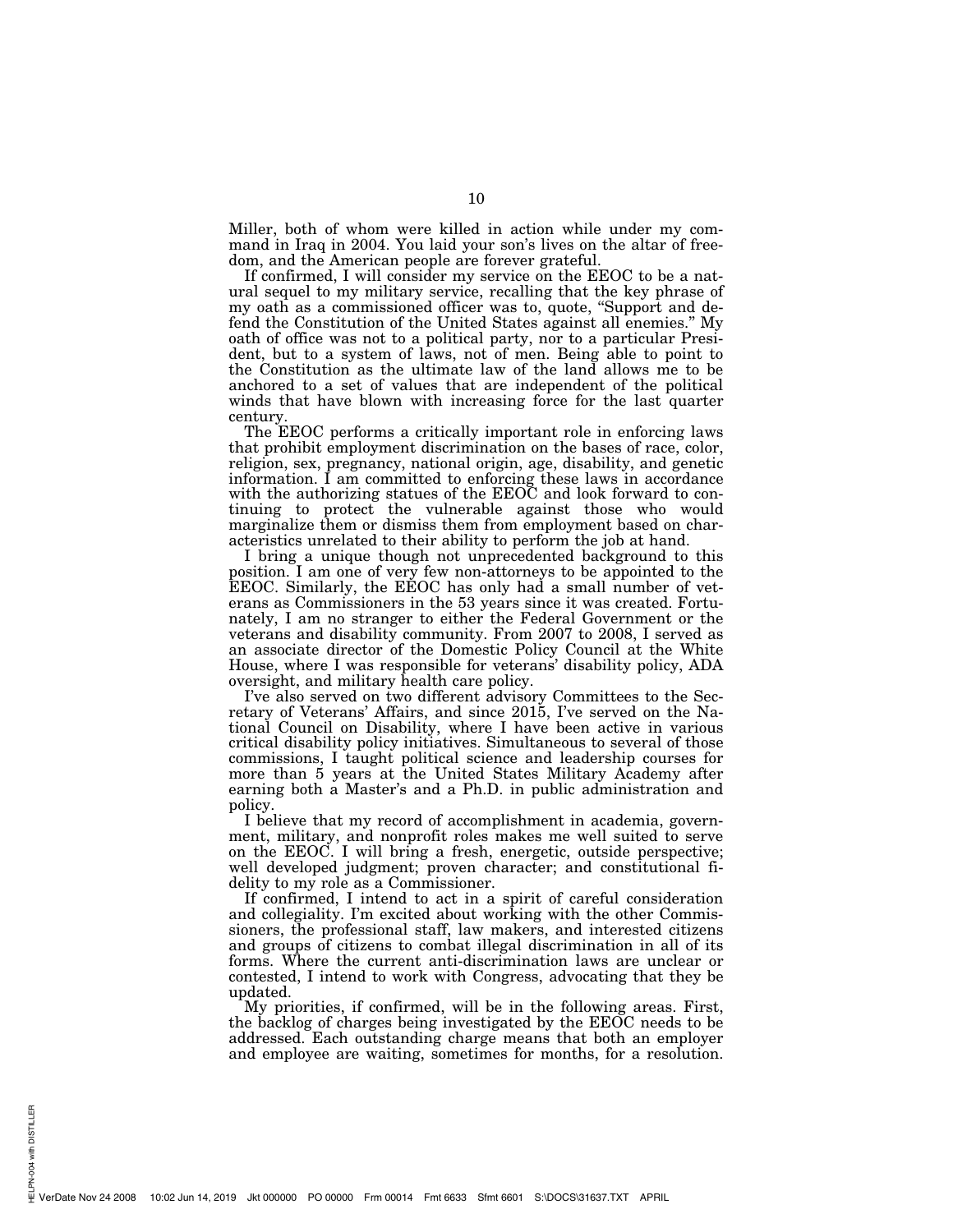Second, I intend to take a close look at the Strategic Enforcement Plan in concert with the other Commissioners and professional staff to ensure that it is plotting the right course into the future. Third, I would like to spend time on educational and outreach functions of the EEOC in the sincere belief that most discrimination is unintentional and could be prevented with better information.

I look forward to your questions.

[The prepared statement of Dr. Gade follows:]

#### PREPARED STATEMENT OF DANIEL M. GADE

Chairman Alexander, Ranking Member Murray, and Members of the Committee: Thank you for considering my nomination as a Commissioner of the Equal Employment

Opportunity Commission. I want to start my statement by acknowledging my wife of more than 18 years, Wendy, and our three children. My first and most important job is to love them and provide for them, and I hope that I will always be the kind of man that they can emulate and respect. My mother, a patriot and mother of patriots, is also here and is a key reason that I am who I am.

I also want to publicly thank the many men and women who I served with in my more than 20 years in the United States Army. Your many examples of selflessness, courage, and sacrifice awe me and awe the American people. In particular, I want to thank the families of First Lieutenant Tyler Brown and Specialist Dennis Miller, both of whom were killed in action while under my command in Iraq in 2004. You laid your sons' lives on the altar of freedom, and the American people are forever grateful.

If confirmed, I will consider my service on the EEOC to be a natural sequel to my military service, recalling that the key phrase of my oath as a commissioned officer was ''to support and defend the Constitution of the United States against all enemies... ''My oath of office was not to a political party, nor to a particular President, but to a system of ''laws, not of men''. Being able to point to the Constitution as the ultimate law of the land allows me to be anchored to a set of values that are independent of the political winds that have blown with increasing force for the last quarter-century.

The EEOC performs a critically important role in enforcing laws that prohibit employment discrimination on the bases of race, color, religion, sex, pregnancy, national origin, age, disability or genetic information. I am committed to enforcing these laws in accordance with the authorizing statute of the EEOC, and look forward to continuing to protect the vulnerable against those who would marginalize them or dismiss them from employment based on characteristics unrelated to their ability to perform the job at hand.

I bring a unique, though not unprecedented, background to this position. I am one of very few non-attorneys to be appointed to the EEOC. Similarly, the EEOC has only had a small number of Veterans as Commissioners in the 53 years since it was created. Fortunately, I am no stranger to either the Federal Government or the Veterans and disability community. From 2007 to 2008, I served as an Associate Director of the Domestic Policy Council at the White House, where I was responsible for Veterans' disability policy, ADA oversight, and military health care policy. I have also served on two different advisory Committees to the Secretary of Veterans Affairs, and since 2015 have served on the National Council on Disability, where I have been active in various critical disability policy initiatives. Simultaneous to several of those commissions, I taught political science and leadership courses for more than 5 years at the United States Military Academy after earning both a Master's degree and a Ph.D. in public administration and policy. I believe that my record of accomplishment in academia, government, military, and non-profit roles makes me well-suited to serve on the EEOC. I will bring a fresh, energetic outside perspective, well-developed judgment, proven character, and Constitutional fidelity to my role as a Commissioner.

If confirmed, I intend to act in a spirit of careful consideration and collegiality. I am excited about working with the other commissioners, the professional staff, lawmakers, and interested citizens and groups of citizens to combat illegal discrimination in all of its forms. Where the current anti-discrimination laws are unclear or contested, I intend to work with Congress, advocating that they be updated.

My priorities, if confirmed, will be in the following areas. First, the backlog of charges being investigated by the EEOC needs to be addressed. Each outstanding charge means that both an employer and an employee are waiting, sometimes for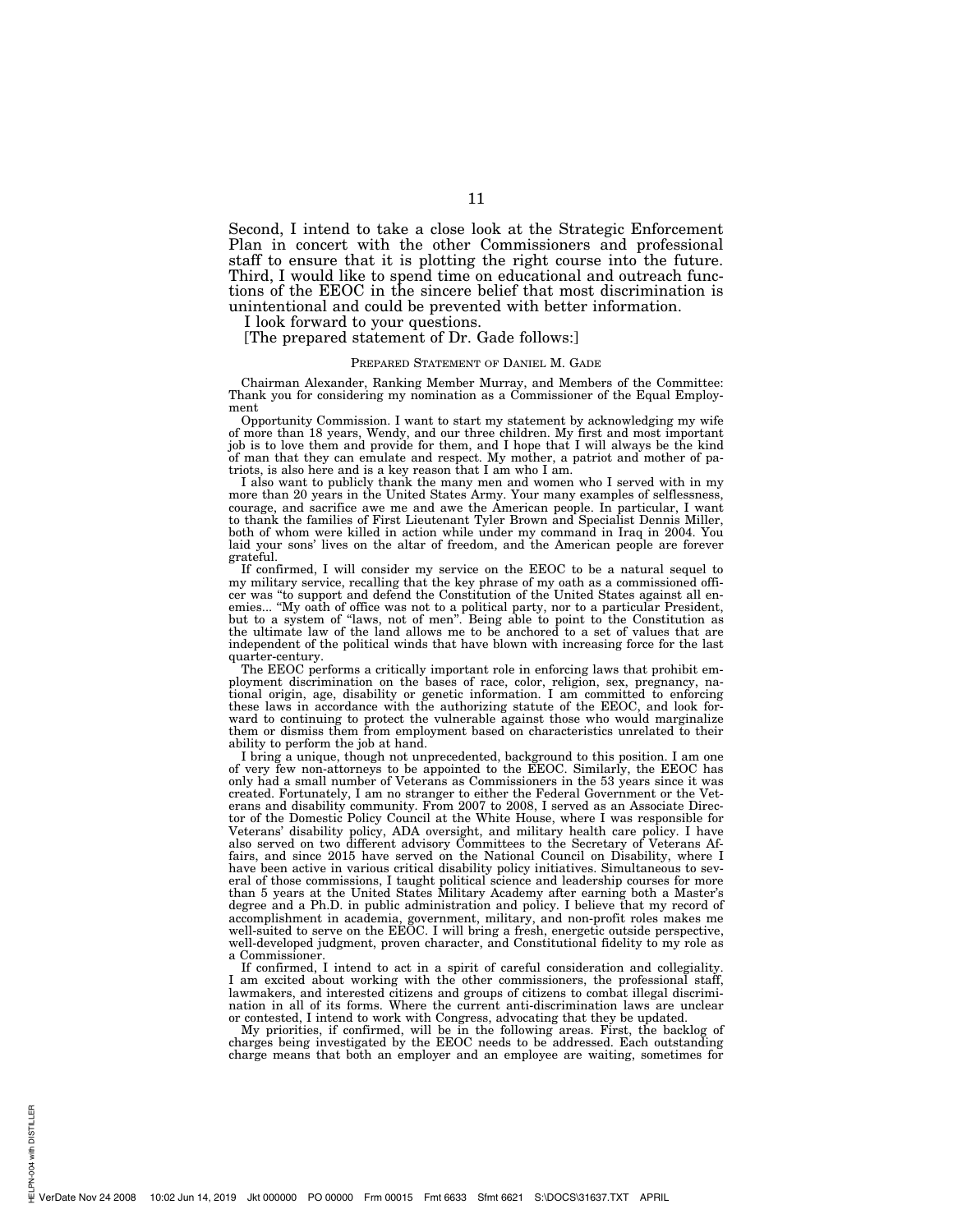months, for a resolution. Second, I intend to take a close look at the Strategic Enforcement Plan, in concert with the other Commissioners and professional staff, to ensure that it is plotting the right course into the future. Third, I would like to spend time on the educational and outreach functions of the EEOC, in the sincere belief that most discrimination is unintentional and could be prevented with better information.

I look forward to your questions.

The CHAIRMAN. Thank you, Dr. Gade. Mr. Muñiz, welcome.

#### **STATEMENT OF CARLOS G. MUNIZ**

Mr. MUÑIZ. Chairman Alexander, Ranking Member Murray, and Members of the Committee, it's an honor to appear before you today, and it's especially an honor to appear with these distinguished nominees.

I've had the opportunity to meet with several of you and with your staffs. I'm grateful for the courtesy I've been shown in those meetings, and, if confirmed, I look forward to working with you cooperatively and in a spirit of good will.

I'd like to begin by thanking President Trump for nominating me, Secretary DeVos for her support and confidence, and Senator Rubio for that very kind introduction. I'm especially grateful that Senator Rubio took time to be here today, given all the work that he's been doing helping our state recover from Hurricane Irma. I'd also like to thank the many mentors and colleagues who have helped me throughout my career, including Judge José Cabranes, for whom I had the great privilege of clerking.

Finally, I'd like to mention and thank my family. My wife, Katie, and our three children, Robert, William, and Lydia, are at home in Tallahassee studying hard, but I know they're with me today in spirit. In the audience today are my parents, Carlos Muñiz and Veronica Moreland, along with two of my dear friends, Greg Garr and Joe Riley. I appreciate their support and encouragement.

My many years of prior government service, particularly on behalf of the State of Florida, have taught me the importance of the rule of law and the special accountability and obligations that come with public service. I would consider it a great honor to work with the leaders in the Department of Education, as well as the Department's career lawyers and civil servants, to carry out the many important responsibilities that this body's laws have assigned to the Department.

If I am confirmed, I will embrace my obligation to follow the law. I will exercise independent judgment to give my clients at the Department candid legal advice. I understand and appreciate that my ultimate duty will be to the law, not to any individual or objective. You have my full commitment to honor these responsibilities.

Thank you for your consideration, and I look forward to answering your questions.

#### [The prepared statement of Mr. Muñiz follows:]

#### PREPARED STATEMENT OF CARLOS G. MUÑIZ

Chairman Alexander, Ranking Member Murray, Members of the Committee: It is an honor to appear before you today as the nominee to be General Counsel of the U.S. Department of Education.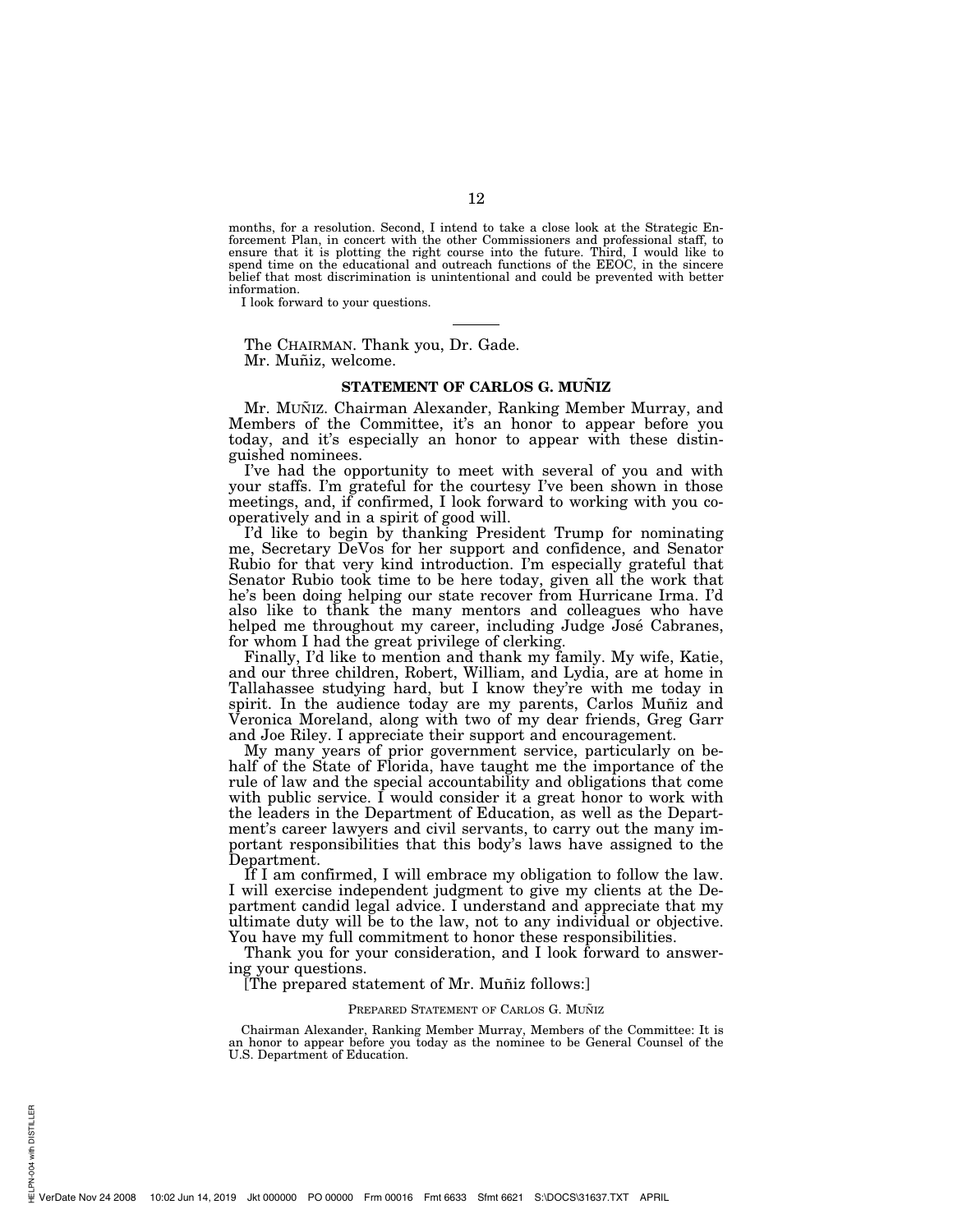I would like first to thank President Trump for nominating me and Secretary DeVos for her support and confidence. I would also like to thank Senator Rubio for introducing me. Finally, I would like to acknowledge how grateful I am to the many mentors, colleagues, and friends who have helped me over the years, and to my fam-

ily, especially my wife Katie and our three children, Robert, William, and Lydia.<br>At her own confirmation hearing, Secretary DeVos outlined many goals for her<br>tenure as Secretary of Education-including: to promote an educa meets the unique needs of each student; to support access to quality, affordable higher education; and to embrace new pathways of learning. She spoke of her com-mitment to supporting our public schools, to empowering our teachers, and to ensuring that all our students can pursue an education free from discrimination. She pledged to carry out Congress's intention to restore States' and local communities' primary role in education. It would be a great privilege to assist Secretary DeVos and her colleagues at the Department of Education in working to accomplish these noble objectives.

Should I be given the honor of serving as the Department's General Counsel, I would bring to the position legal expertise and management skills developed over a 20-year career in private practice and in public service. As Deputy Attorney General of the State of Florida, Deputy General Counsel to the Florida Governor, an adviser to the Speaker of the Florida House of Representatives, and a State agency General Counsel, I have cultivated an expertise and appreciation for rigorous legal analysis, learned the importance of leading by example, and internalized the accountability that comes with public service. Perhaps most importantly, I have gained invaluable experience in, and pride myself on providing candid and independent legal advice, even when doing so is difficult.

If confirmed by the Senate, I will strive to carry out my duties with humility, integrity, and civility. I will work cooperatively with Congress and with the Department's partners in the executive branch. I will be guided always by a reverence for the Constitution and for the rule of law.

Thank you again for the opportunity to appear before you.

#### The CHAIRMAN. Thank you, Mr. Muñiz.

We'll now go to 5-minute rounds of questions. I'll try to keep the questions to about 5 minutes. We have an 11 o'clock vote, so we'll take that into account. We'll begin with Senator Scott.

#### STATEMENT OF SENATOR SCOTT

Senator SCOTT. Thank you, Mr. Chairman, and thank you to the panel for being here this morning.

My question is for the EEOC nominees around two subjects. One is helping folks with disabilities find full time paid employment. It certainly seems to be easier for folks with disabilities to get apprenticeship programs and internships that don't always pay. I have found as a former employer and as a policymaker that there should be an emphasis placed on the priority for folks with disabilities to have access and opportunity for paid work.

I've also seen studies from the Institute for Corporate Productivity that confirm that bringing people with disabilities onto your team is a boon for employers. It boosts morale and bolsters the bottom line, as companies of every variety have begun to recognize this. That's good news. We're still behind the curve, but we're making a lot of progress. I've found that in my own office that hiring folks with disabilities has been incredibly important to improving morale at the office.

I will also suggest that having the opportunity to tour workplaces in South Carolina where companies focus on that prioritization has been an amazing experience for me. Walgreen's is a classic example where their distribution center in Williamston, South Carolina, has about 40 percent of the employees with disabil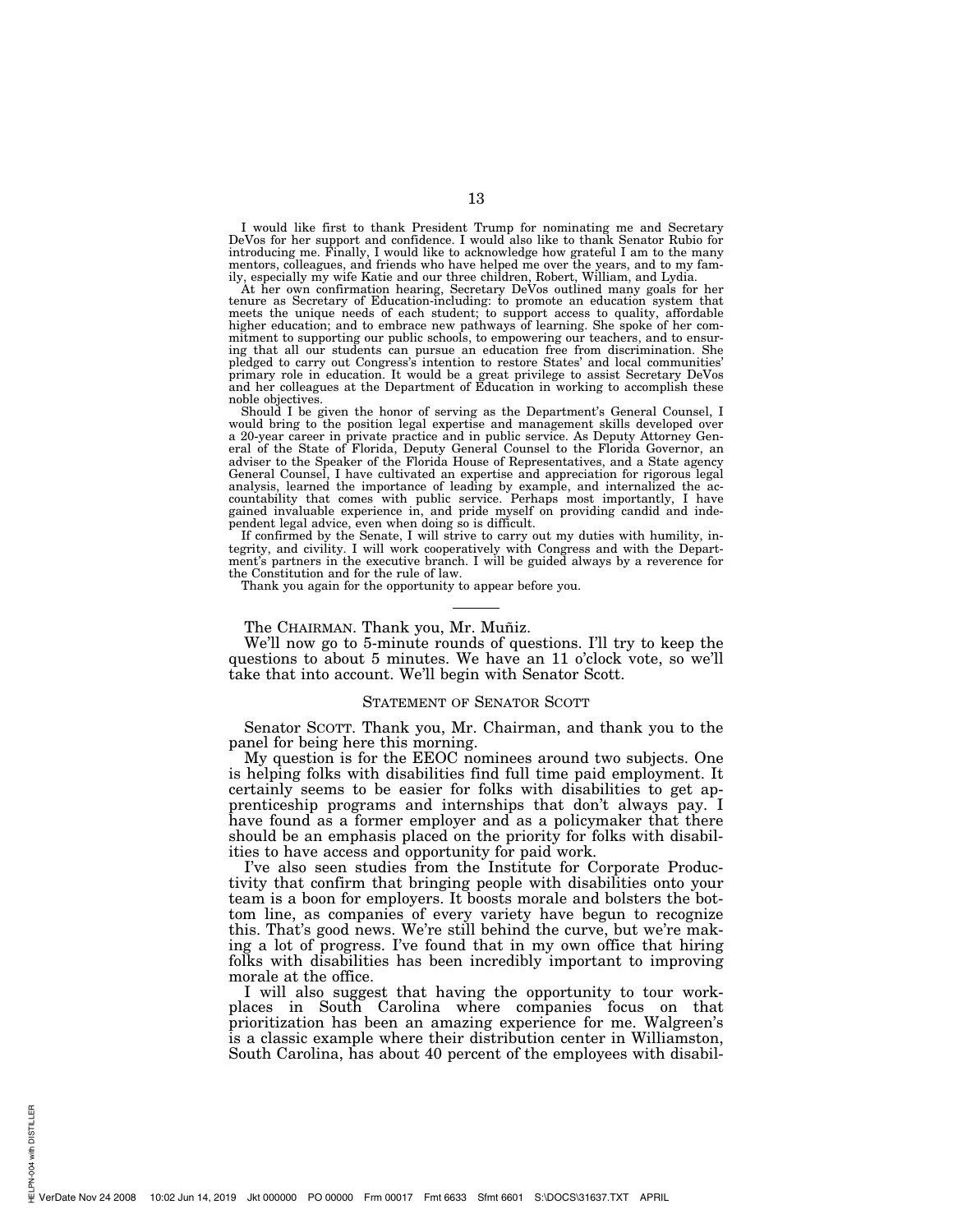ities, and according to the folks in the company headquarters, it is one of if not the most productive distribution center in their organization.

We're not doing something positive and good just for the employee. We're doing something strong and helpful for the employer and, frankly, creating a better environment for our country from my perspective. I want to ensure that the rules passed down from agencies like the EEOC do not discourage employers from hiring individuals with disabilities.

What role, if any, should the EEOC play in encouraging employers to hire individuals with disabilities, and how can the EEOC balance this role with a duty to preserve employer flexibility such that existing initiatives can proceed without disruptive unnecessary interventions?

We'll start with you, ma'am.

Ms. DHILLON. Thank you for your question, Senator Scott, and I completely agree with you about the importance of integrating disabled workers into the workforce, and I also agree with you that it is a win-win for the employers and the employees. In terms of what the EEOC can do, I think in terms—it does have a bully pulpit, and the private employer community listens to what the EEOC has to say carefully. I think it can use that and highlight some of the types of examples that you brought up to help employers think creatively about how to expand opportunities in their workplace for disabled Americans and disabled workers.

In addition, one of the things that EEOC has recently done is it has enacted some new regulations that will apply in the Federal workplace that are interesting and very creative in a lot of ways, and they will take effect next year. I think we're going to learn a lot from some of the very innovative approaches that the EEOC is advocating, and I think we're going to be able to develop some best practices that we can then share with the private employer community.

Senator SCOTT. Thank you.

Dr. Gade.

PN-004 with DISTILLER HELPN-004 with DISTILLER

Dr. GADE. Senator, thank you for the question. One of the key things to remember is that people with disabilities still, even though it's 2017, often face significant discrimination in the workplace and in society. I had a brief—maybe about a 30 minute conversation this morning with the Capitol Police about why I needed to use a Segway in the building, and eventually I was able to get in. It was a moment where, if I had been late for a job interview or something, that could have cost me the job.

The EEOC has a critically important role in enforcing those—the anti-discrimination laws that protect people with disabilities. More broadly, I think, as my colleague said, the fact that the agency has a bully pulpit is really important in educational outreach and in the—as we discuss the wellness regulations and so forth, all of those need to be carefully crafted so that they are assisting people with disabilities and assisting employers in hiring those folks.

Senator SCOTT. Thank you.

Mr. Chairman, my time is running out very quickly here. I'm not sure that you set the clock for 5 minutes or 2 minutes, but it went really fast.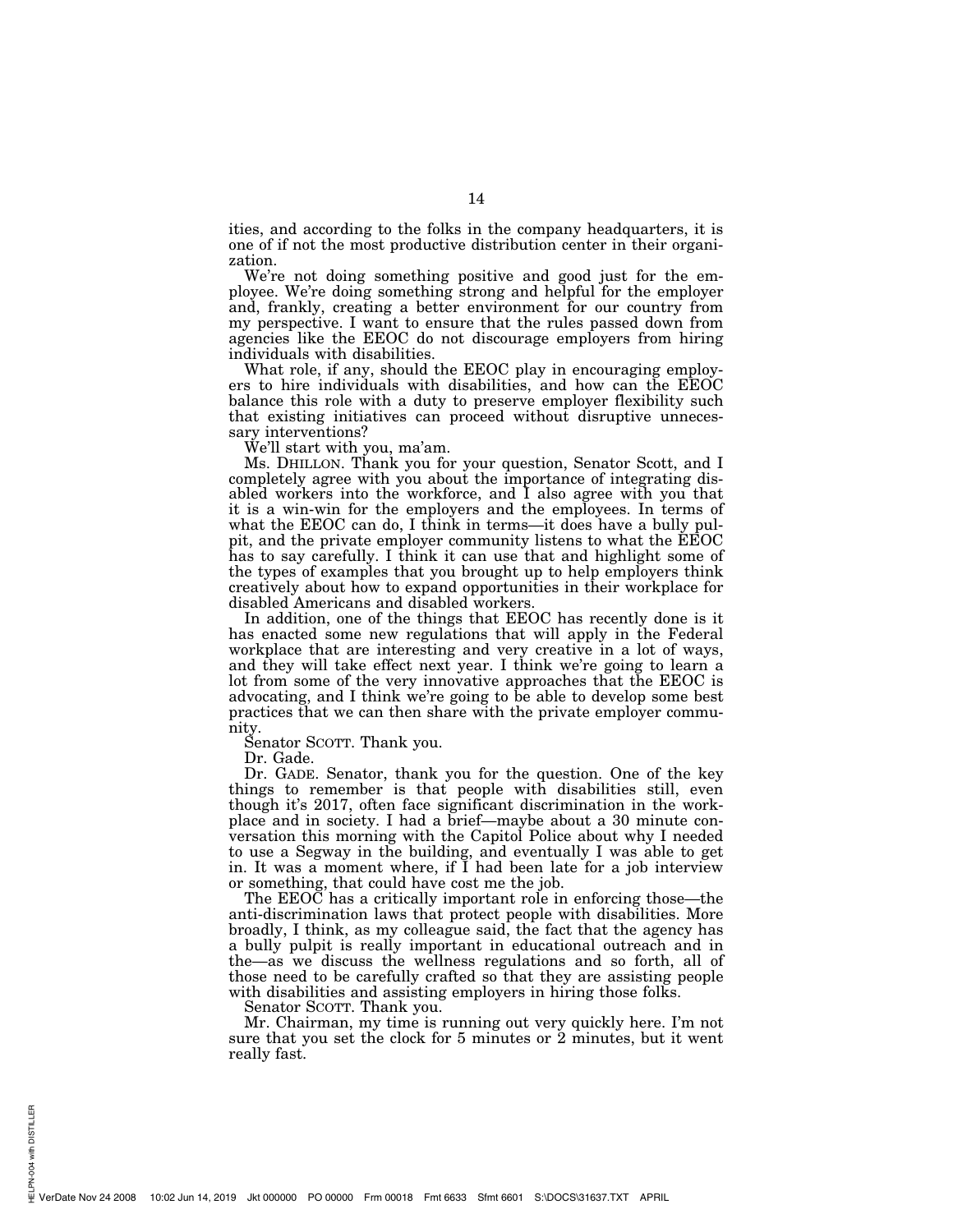I will ask a question for the record about wellness programs. They are very effective. Voluntary wellness programs have helped many folks reduce their weight, improve their BMI indexes, become more consistent on their medicine, and help me make better choices on eating less ice cream. The reality of it is a lot of folks benefit in a lot of ways.

I'd love to hear your perspective on that, and I'll ask for your answers to be submitted in writing.

Thank you.

Thank you, Mr. Chairman.

The CHAIRMAN. Thank you, Senator Scott.

Senator Murray.

Senator MURRAY. Thank you very much.

Mr. Muñiz, let me start with you. The bipartisan Every Student Succeeds Act was written by this Committee just 2 years ago, and we worked very hard to carefully strike a balance between providing states with flexibility while holding them accountable for ensuring that our schools provide high-quality education for all of our students.

According to news reports, Secretary DeVos wished the law—and I'm going to quote her—"gave states even more flexibility," and she encouraged states to, quote, "go right up to the line, test how far it takes to get over it.'' Well, I'm worried about that willingness to skirt the law in a number of instances from the Department, and, in fact, the Department is now facing lawsuits for unilaterally delaying and failing to implement rules that would protect students and provide relief to defrauded borrowers in violation of current law.

I wanted to ask you would you give states and other stakeholders the legal advice to go right up to the line of a law that Congress has written and test how far it takes to go over it?

Mr. MUÑIZ. Senator, thank you for that question. My advice to states would be to make a good faith effort to comply with the law, and my advice to the Secretary will always be to scrupulously follow the law and apply the requirements in ESSA when she is reviewing state plans.

Senator MURRAY. Okay. You have said your role is to help your clients understand their bounds of discretion in the law. Correct? Is it your job to help Secretary DeVos figure out how to get past the laws Congress has written?

Mr. MUÑIZ. No, Senator. My job will be to advise her as to what the law requires, advise her what her discretion might be, advise her of her options, and give her the opportunity to make an informed judgment as to what the right to do is.

Senator MURRAY. Okay. I appreciate that.

Let me turn to both of you. The EEOC interprets the Civil Rights Act as forbidding employment discrimination based on gender identity or sexual orientation. The EEOC's work has allowed millions of people now to seek employment while knowing that if they run into discrimination, the EEOC will have their back. This is really important, because lesbian, gay, bisexual, and transgender workers are far more likely to be unemployed or live in poverty. Dr. Gade and Ms. Dhillon, I want to ask you—millions of LGBTQ workers want to know if you'll stand up for them in this position.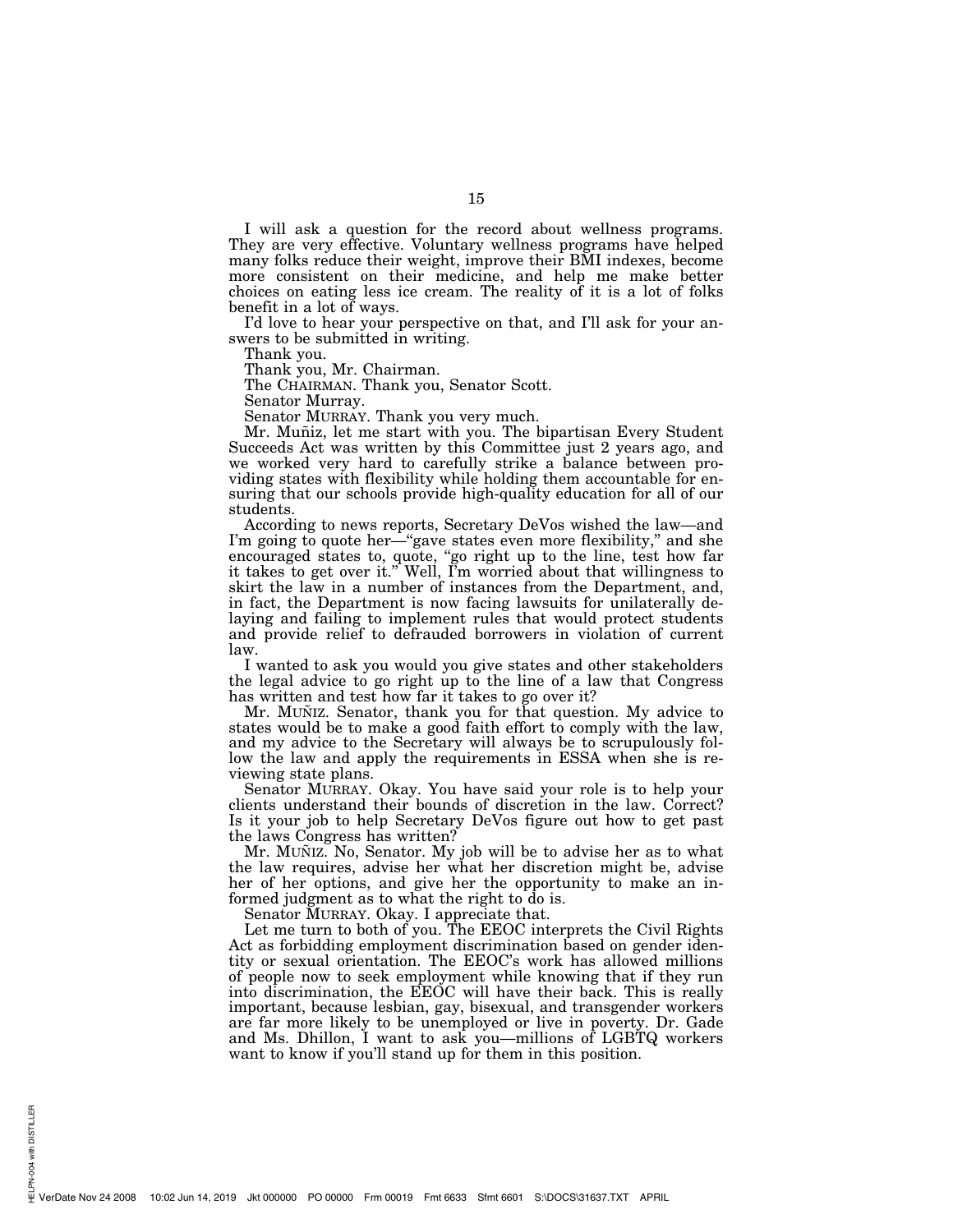Dr. Gade, let me start with you, and in the interest of time, please, yes or no. If the question is raised at the Commission about whether to change any part of the EEOC's current position, do you commit to advocating for that current interpretation that it is against Federal law for employers to discriminate based on sexual orientation or gender identity?

Dr. GADE. Senator, I'm personally opposed to discrimination on the basis of sexual orientation or gender identity, and I'm committed to enforcing the law as it is written and as the courts have interpreted it.

Senator MURRAY. Ms. Dhillon, you want to be Chair of the EEOC, and the EEOC already has a position, and their position is clear. Discrimination includes sexual orientation and gender identity. It is not clear when the courts can take up this matter. The question I want to ask you is what will you do when the question is before you to decide? Will you commit to keeping the current position or not?

Ms. DHILLON. Well, Senator, thank you for the question. As Dr. Gade has indicated, and I will echo, I am personally opposed to discrimination on the basis of gender identity or sexual orientation. As Chair of the EEOC, on this issue, I would be one of five votes. What I can commit to you is a very careful review and careful consultation with the career professional staff at the agency who have been working on this issue. As you noted, there is a dispute-

Senator MURRAY. There is. My question to you is will you stand up for current law or not?

Ms. DHILLON. Well, the current law, Senator, is in flux.

Senator MURRAY. The question will come before you.

Ms. DHILLON. It will. We now have a split in the circuits, and we also have two agencies that have taken differing views of the very same text. Absent a legislative solution to clarify that, I do believe, given that circumstance-

Senator MURRAY. It sounds wishy-washy to me, but I appreciate the first part of your answer that you believe in not discriminating. I just have a few seconds left, and I did want to ask both of you a quick question. Women make up half the workforce. Two-thirds of them are primary or co-bread winners in America today, yet women still only make 80 cents on the dollar.

Both of you have said that you support the collection of pay data by the EEOC. When we met in my office, you both told me it's important that we have that information so companies take a hard look at wage gaps in their workforce and for the EEOC to be able to use its enforcement power effectively. Late last month, the Trump administration froze the EEOC rule that would have finally brought some transparency to the pay practices of large employers.

I only have—well, I'm out of time, so yes or no. Will each of you commit to me that you will make finalizing a transparent pay data collection by the EEOC a priority and that it will be finished in a timely manner?

Dr. GADE. Yes, ma'am, absolutely.

Ms. DHILLON. Yes, Senator.

Senator MURRAY. Okay. Thank you to both of you. I appreciate that.

The CHAIRMAN. Thank you, Senator Murray.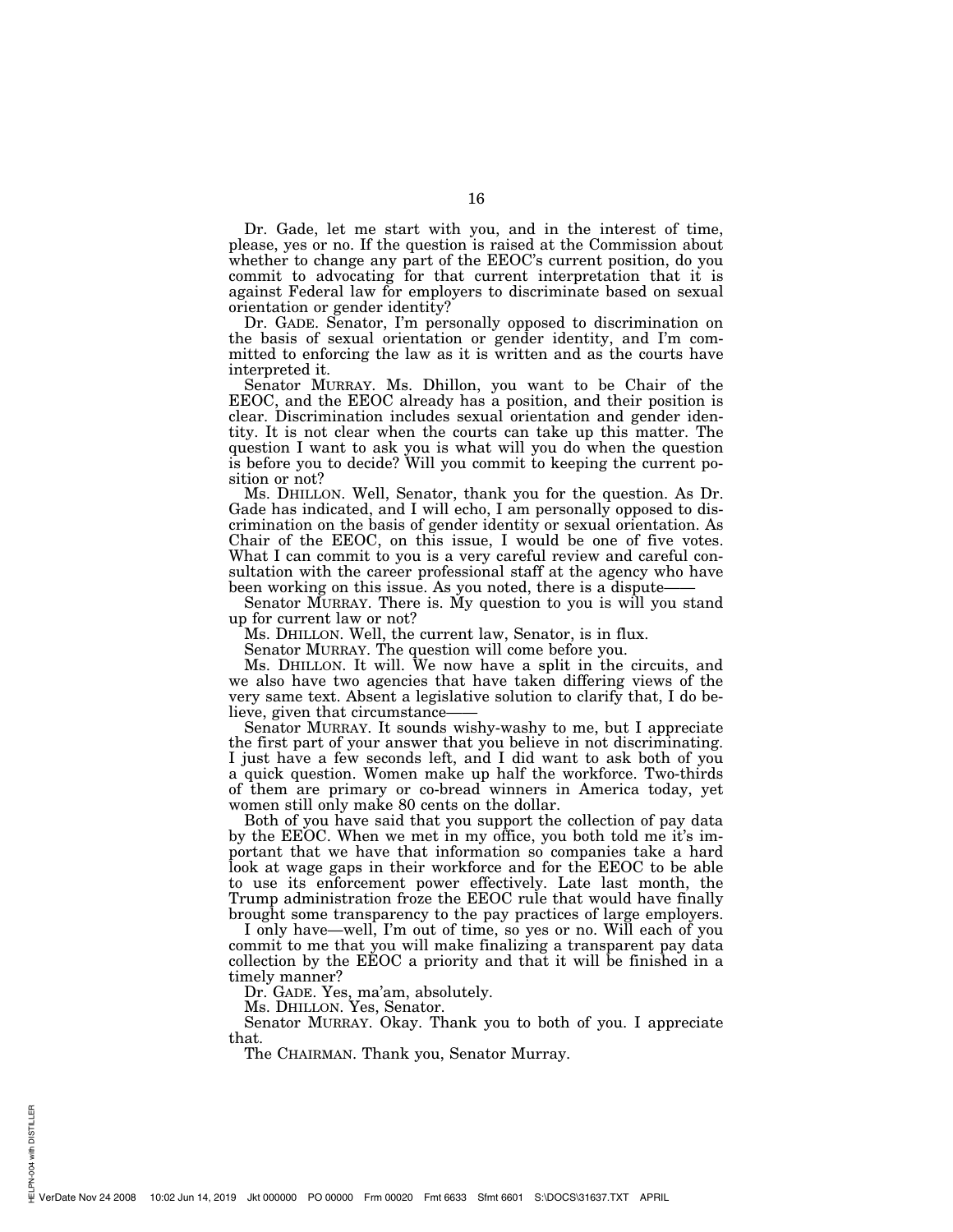Senator Isakson.

Senator ISAKSON. Thank you, Chairman Alexander, and I apologize to the panel that I had to leave for a minute to make a quorum in Foreign Relations, but I'm back, and I'm glad to be back, because this is an important hearing.

Dan, I welcome you to the Committee.

Dr. GADE. Thank you, sir.

Senator ISAKSON. I know you started the Independence Project, if I'm not mistaken——

Dr. GADE. Yes, sir.

Senator ISAKSON [continuing]. to empower veterans and employ veterans. Can you talk a little bit about what that has done since its founding?

Dr. GADE. Yes, sir. It's part of my commitment to disabled veterans and to those who have served our country so admirably and with whom I was in the hospital. I was in the hospital with many of them, as I spent a year recovering from my wounds. One of the things I discovered was that, in many cases, what they need is a helping hand and not a handout. What the Independence Project does is help people get back on their feet by incentivizing wellness and by incentivizing employment, and we're gathering data on that project right now, and we're excited about what that could do for veterans in the future.

Senator ISAKSON. You know, one thing I watched you do in my office the month that you worked for me when I was a Member of the House—you had just lost your leg in Iraq, if I'm not mistaken, the year before. Is that correct?

Dr. GADE. Yes, sir, in 2005.

Senator ISAKSON. You were in the process of rehabilitating at Walter Reed, Is that correct?

Dr. GADE. I was—yes, sir.

Senator ISAKSON. Well, for the benefit of the Committee and to answer some of Ms. Murray's questions, Senator Murray's questions, I would come in the office late in the afternoon, and something would be going on back in the back room, and Dan would have taken his leg off to use it as an example of how my staff shouldn't be embarrassed or afraid to deal with somebody with a disability but to embrace it. He was a great role model with our young staff and with people in the House on what somebody with a disability can do. I think that as a Member of this Commission, you have the opportunity to do the same thing for employees and for those who would employ people that have disabilities and handicaps.

How much other work have you done with organizations other than your Independence Project that you can think of that promote the employment of people with disabilities?

Dr. GADE. Extensive work with the Department of Veterans' Affairs, and then in government, while I was working at the White House, that was one of my key focuses as I worked with the Department of Veterans' Affairs, the Department of Labor, and others on those issues.

Senator ISAKSON. You were an appointee of Speaker John Boehner at the time—council, Is that correct?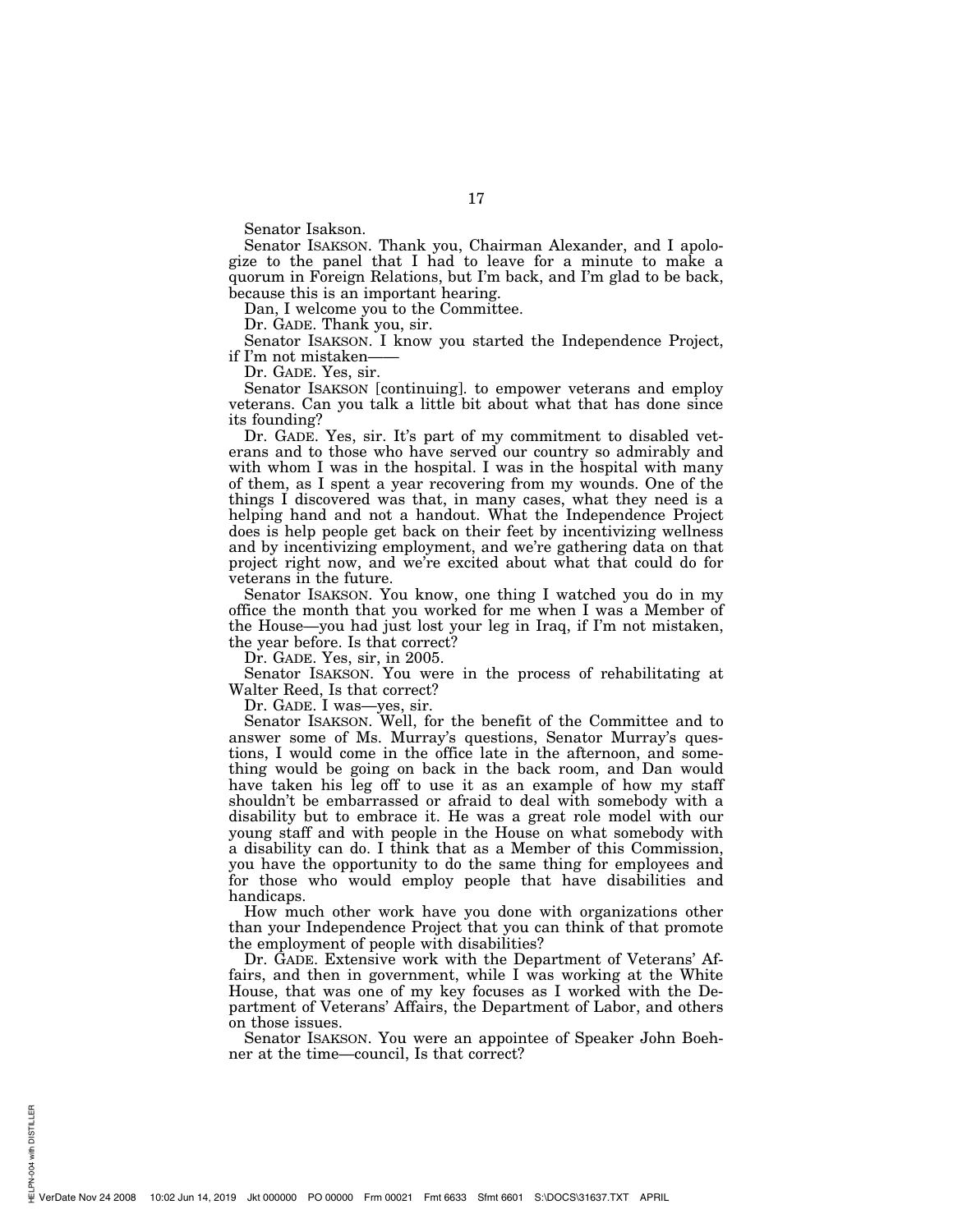Dr. GADE. No, sir. That's the National Council on Disability, which I currently serve on, and I was appointed in October 2015 right before he left office, and I currently serve as a Member of the National Council on Disability.

Senator ISAKSON. We commend you on your work. Thank you for being willing to accept this responsibility, and I wish you well.

Dr. GADE. Thank you, sir.

Senator ISAKSON. Thank you, Mr. Chairman.

The CHAIRMAN. Thank you, Senator Isakson. Senator Casey.

#### STATEMENT OF SENATOR CASEY

Senator CASEY. Mr. Chairman, thanks very much.

I want to thank the nominees for your willingness to serve and the willingness of your families to support that. We're grateful, and, Dr. Gade, especially for your exemplary service to the country.

Ms. Dhillon, I know you've got Pennsylvania connections, but in limited time, I'm going to direct my questions for today—the questions here as opposed to in writing—to Mr. Muñiz.

Two questions, one focused on the 2011 Dear Colleague letter, the guidance on sexual assault on our college campuses, and the other on public education. First of all, on the issue of sexual assault, to say it's an epidemic on our campuses is not in any way an overstatement. It might be an understatement. The best estimate is that one in five women are victims of sexual assault. We're just beginning over the last several years to deal with it more effectively, both by way of legislation, statutory change, as well as by the regulatory work that the—or the oversight work that the Department of Education does.

I had a bill that I was able to get passed a couple of years ago when we made changes to the Violence Against Women Act, the socalled Campus SaVE Act, passed in 2013 after the regulatory process and went into effect the fall of 2015. We're into our second academic year of those requirements in place, and I think they're essential for college campuses to provide victims more help than they would provide otherwise.

For example, if a victim comes forward and says that she wants to report an assault, the school now has to support her in a range of ways, according to my bill, but they have to help her to the extent that she can leave the campus and get a protective order from a court if that's what she desires. She can report it to law enforcement outside of the campus. One thing we tried to do in that bill was to say this is an issue for the whole campus. Everyone has to be part of the solution. That was progress made. There's other legislation to do even more.

A lot of the debate, a lot of the discussion, has been around the so-called 2011 Dear Colleague letter by the Department. I don't agree with the assertion that somehow it's controversial to have a preponderance of the evidence standard as opposed to clear and convincing. In fact, there's a great white paper submitted by—I don't know how many—I didn't count—but many, many law professors who went through this. Among other things, they talk about how this standard has been around since the 1990s, through the Clinton administration, through the George W. Bush administra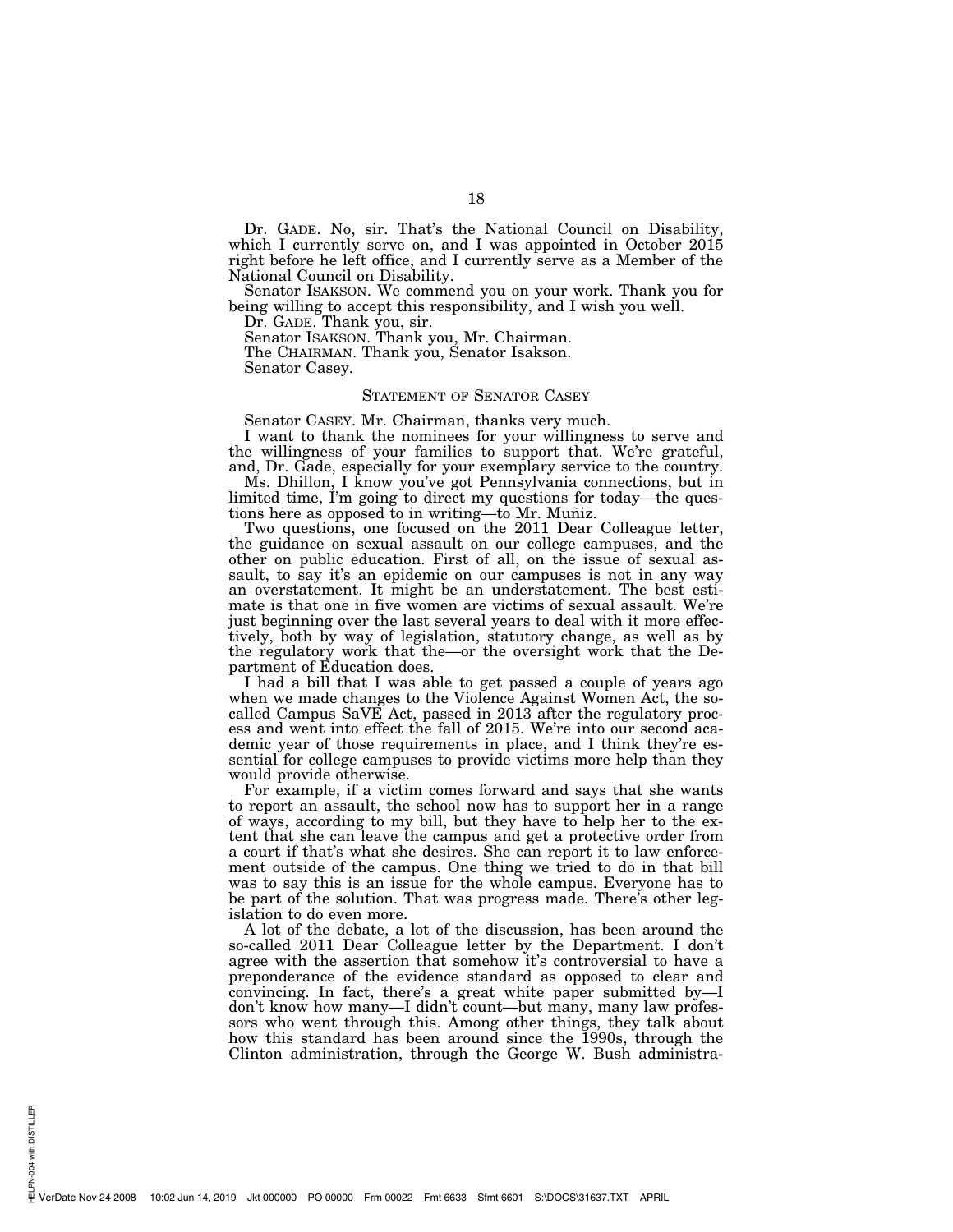tion, never the subject of controversy or even comment, and now we have this debate that has ensued in the last couple of years.

The assertions against the Dear Colleague letter are wrong, and, unfortunately, my prediction about what Secretary DeVos would do was correct. I knew that—I had a sense that she would challenge it, and, apparently, she is.

I guess the first question I have is: As someone seeking this position, despite the longstanding articulation of this preponderance of the evidence standard being used and being necessary to ensure, quote, "prompt and equitable," unquote, proceedings for Title IX sexual assault cases, how would you approach that, given that that preponderance standard is used for other areas of civil rights law as well? Will you commit to upholding this policy, which I believe, and I think a lot of people believe, is consistent with longstanding Department policy as well as longstanding civil rights law?

Mr. MUNIZ. Senator, thank you for your question, and thank you for all the work you've done on this really important issue. In my capacity as a private citizen, I'm familiar with the public statements the Department has made about what they intend to do. I understand that the Department is going to be looking at the 2011 letter, looking at all the developments in this area, trying to keep a robust commitment to protecting students from any kind of sex discrimination, particularly sexual assault, while also trying to see if there are due process protections that might be helpful in that regard.

The preponderance of the evidence standard, I understand, is something that's been debated and studied, and I fully expect that that will be part of the discussion during whatever process the Department undertakes. Hopefully, by going through that process, they'll be able to hear all sides of that argument and then end up with a product that ends up serving students as well as possible.

Senator CASEY. I would hope—I know I'm out of time. I would hope that as a good lawyer and, I'm sure, a very capable one, that you would tell the Secretary that not only you and your team, but she should read that white paper on the legal underpinning of where we are now with regard to that guidance. There's nothing wrong with a debate, but to create uncertainty and confusion for our colleges on something this important is just unacceptable. We're going to be watching very closely.

I'll submit a question for the record on Title I funding and public education. Thanks very much.

The CHAIRMAN. Thank you, Senator Casey.

I'll ask my questions now, and at 11, I'm going to go vote, and Senator Isakson will chair, and then I'll come back, and other Senators can go back and forth.

Let me continue with Senator Casey's line of questioning, Mr. Muñiz. In April 2011, the Department issued a guidance under Title IX, known as a Dear Colleague letter, which told colleges and universities for the first time the standard of proof that must be used when investigating allegations of sexual assault. That guidance applies to about 6,000 colleges and universities and about 20 million students. There wasn't a public comment period.

The head of the Office of Civil Rights for the Department, the Assistant Secretary, was here in June 2014, and I asked her this. I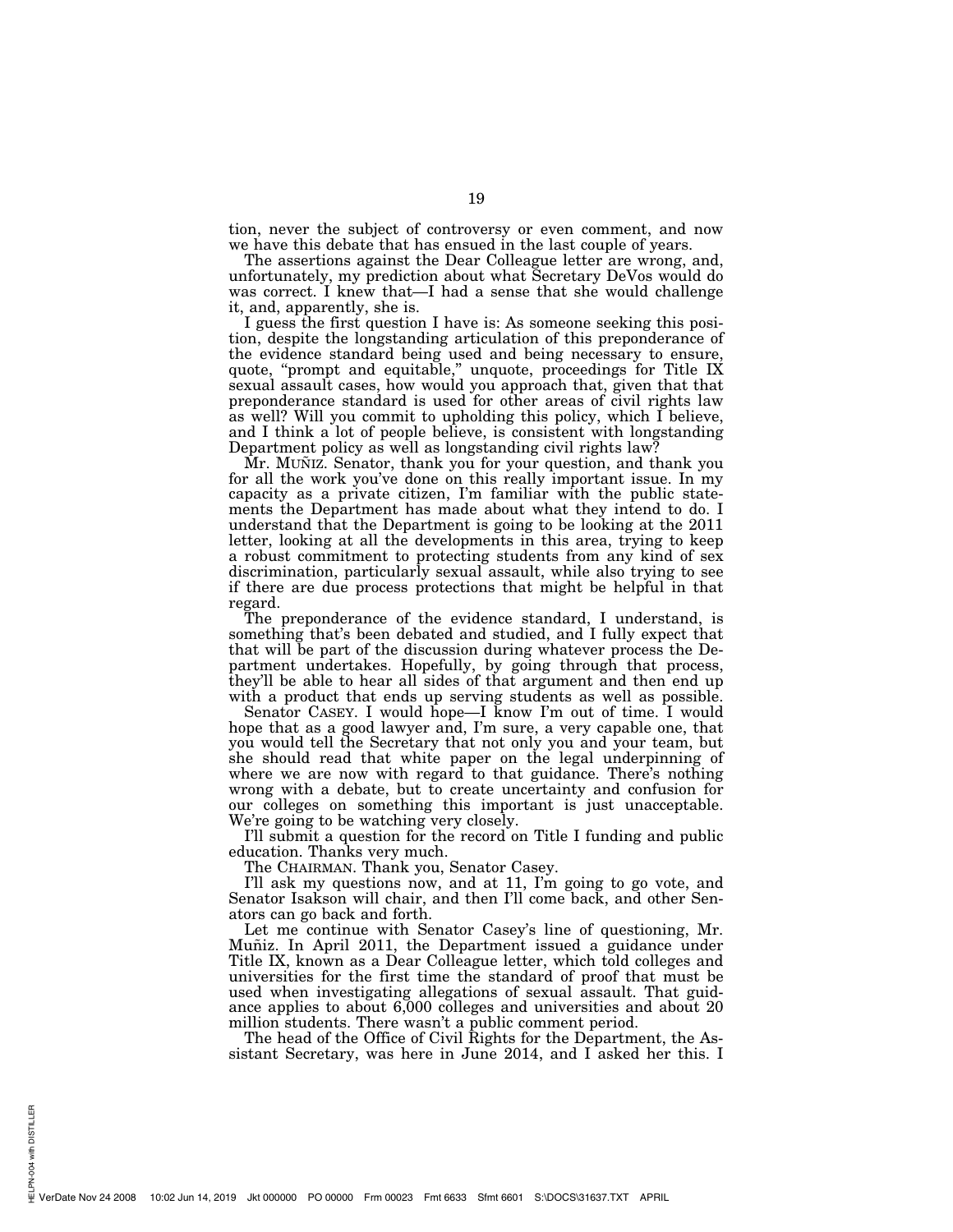said, "I've got here about 66 pages of guidance under Title IX. Do you expect institutions to comply with your Title IX guidance documents? The Secretary said, ''We do.'' I said, ''You do?'' What authority do you have to do that? Why do you not go through the same process of public comment that the Department is going through under the Cleary Act?'' She said, ''Well, we would if they were regulatory changes.'' I asked, ''Why are they not regulatory changes?'' You require 6,000 institutions to comply with this, correct?" "We do.'' ''Then who gave you the authority to do that?'' She said, ''Well, with gratitude, you did when I was confirmed.''

Now, Mr. Muñiz, do you agree that the Assistant Secretary for Civil Rights can issue a guidance and that colleges and universities must comply with that guidance?

Mr. MUÑIZ. Senator, thanks for that question. Although sometimes the line can be hard to find, I think the law is clear that guidance cannot create new binding obligations on regulated parties or entities. Whenever any agency is trying to decide whether to proceed through guidance or through rulemaking, they need to make sure that if they're issuing guidance that it's merely interpreting existing law and not creating new duties. Otherwise, they wouldn't be complying with the law.

The CHAIRMAN. A guidance is not a law.

Mr. MUÑIZ. A guidance by definition is not law. It doesn't create new binding obligations.

The CHAIRMAN. On the issue is standard of proof when investigating allegations of sexual assault, particularly changing an existing definition, wouldn't that seem to be more appropriate for a law or a regulation, which has the force of law after a period of public comment?

Mr. MuÑiz. Senator, if the Department is imposing new obligations and new requirements that are binding, then that should be done through regulations.

The CHAIRMAN. Let me ask the nominees for the Equal Employment Opportunity Commission—you heard my comments, and we discussed in my office my interest in focusing this Committee's attention on the high cost of health care, and my disappointment, which has been shared by other Senators, that perhaps the one thing, or at least one of the few things that Democrats and Republicans agreed with in the Affordable Care Act was the focus on wellness. If one were looking at a—I mean, there's agreement everywhere that a few lifestyle changes make a difference in health in a way that almost nothing else does.

It's pretty elementary, also, that if you're looking for a way to implement incentives for those lifestyle changes, it's hard to think of a better way than the health insurance provided by employers, because 60 percent of us in the United States get our—that's 170 million or 180 million people—get our health insurance from employers. The Affordable Care Act said that employers could give employees discounts for following a healthy lifestyle, and the Obama administration had three agencies try to do that, and then the Equal Employment Opportunity Commission came long and limited what they could do and redefined what they could do.

Now, my question to you is: Will you agree, now that it's back in your lap—because it went to court—back in your lap, and you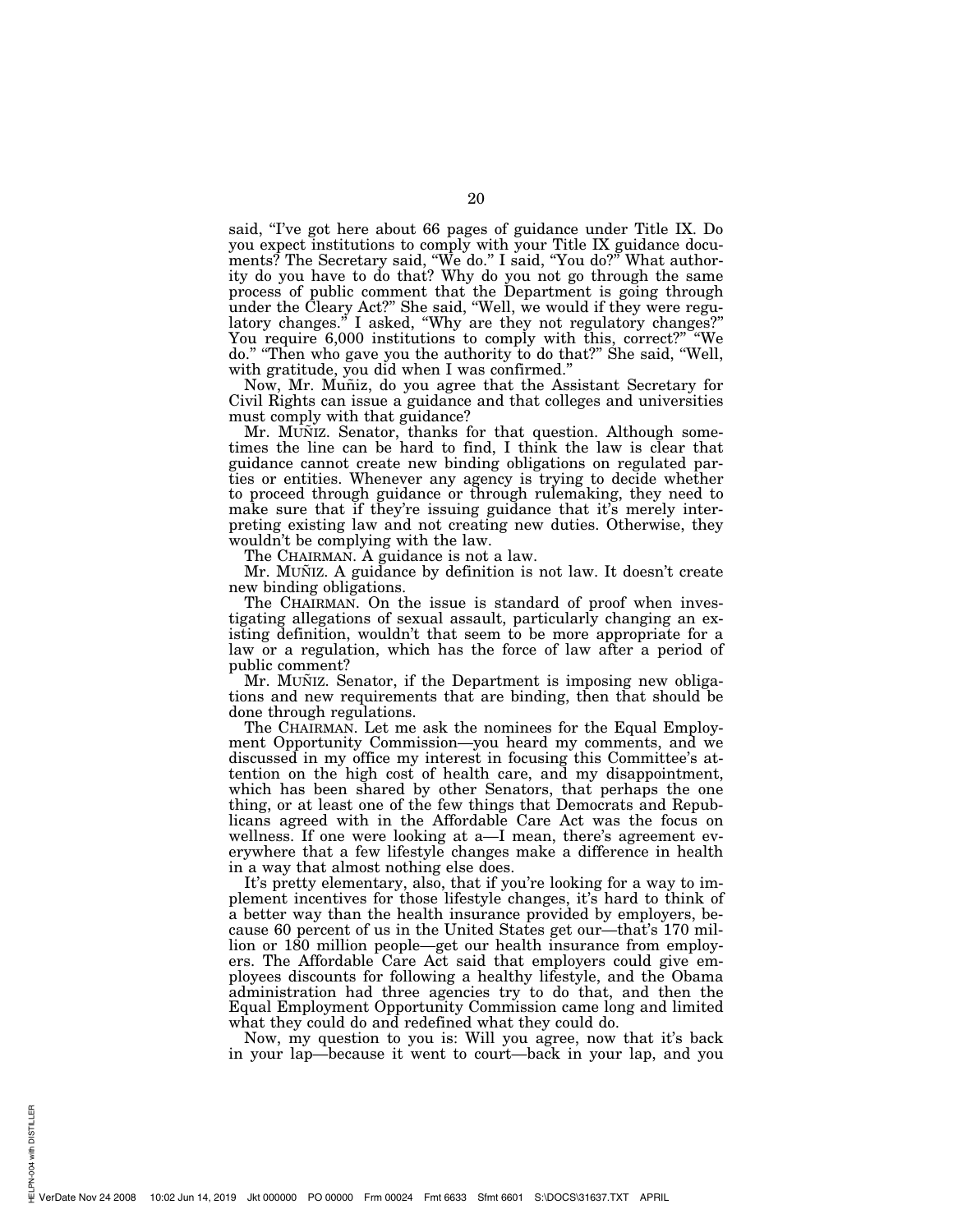have a chance to reconsider it, given the high cost of health care in the United States and your opportunity to clear up what employers may do to encourage a healthy lifestyle by their employees in the provision of health insurance and other benefits—will you make that a priority so employers in America will have a clear guideline about what they may do and what they may not do?

Ms. DHILLON. Well, thank you, Senator, for the question. I share your views. I think wellness programs are incredibly important and very beneficial for employees and employers. As you noted, the district court has sent the EEOC's regulations back to the agency, and so yes, it would be a priority to redo those regulations to comply both with congressional intent and, obviously, the court's direction as well.

The CHAIRMAN. Dr. Gade, I'm out of time, but your answer?

Dr. GADE. Yes, sir, absolutely. One of the things I want to point out is that people with disabilities are particularly vulnerable to if the wellness incentives are set in a way that disadvantage people with disabilities or disadvantage people because of their genetic information, those would be areas that would be very problematic as the new regulation is eventually rolled out. That's something that I look forward to participating in, but I absolutely agree with you that wellness is important.

The CHAIRMAN. Dr. Gade, thank you.

Senator Franken.

# STATEMENT OF SENATOR FRANKEN

Senator FRANKEN. Thank you, Mr. Chairman, and I want to thank you and the Ranking Member for holding today's hearing and for the hearings that we've had in this Committee over the past 2 weeks on individual health insurance market reforms.

Our Committee is working in a very productive bipartisan way to tackle a difficult issue. We've heard from Governors, we've heard from insurance commissioners, and we've heard from experts, that all span the ideological spectrum. This is what regular order looks like, and this is the way the Senate is supposed to work.

I've worked with everybody on the Committee here in good faith to reach a compromise that we can all feel proud of. However, all that work is in jeopardy because of a destructive partisan last-ditch effort to repeal the Affordable Care Act and end the Medicaid program as we know it. The Graham-Cassidy legislation, which would fundamentally restructure our health care system, was introduced just last week, and yet it could pass next week using the partisan reconciliation vehicle. This is not regular order.

I urge my Republican colleagues to drop this repeal immediately. This is not what Americans want, and it is an affront to the way that the Senate should work. When Senator McCain talked about the importance of regular order, he was referring to the type of process that you, Chairman Alexander and Ranking Member Murray, have gotten underway to address rate increases in the individual market. Please do not abandon these efforts, and I urge my colleagues to oppose the Graham-Cassidy legislation.

Now, on to today's regular order. Mr. Muniz, LGBT students deserve to learn in an environment free of discrimination, and they deserve to be treated with dignity and respect. Do you agree?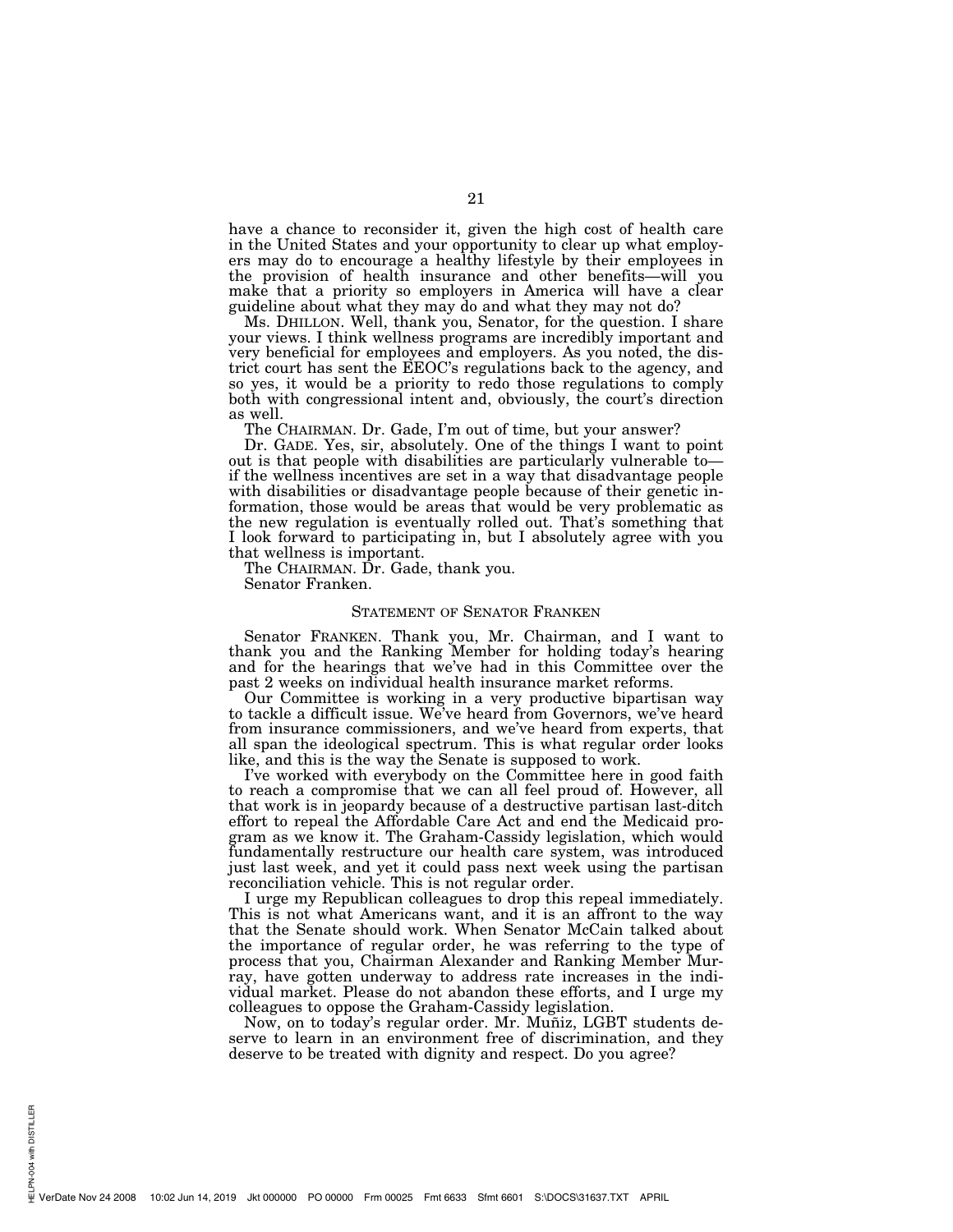Mr. MUÑIZ. Yes, Senator.

Senator FRANKEN. Well, Mr. Muñiz, far too often, LGBT students, particularly transgender kids, endure harassment and discrimination. When that happens, those students are deprived of an equal education. Now, part of the reason that happens is that many schools don't understand what the law requires. In May of last year, the Obama administration issued comprehensive guidance on what Title IX means for transgender students. That guidance made crystal clear that under Title IX, students must allow transgender students to use the bathrooms and locker rooms that match their gender identity. In February, the Trump administration scrapped those guidelines.

Mr. Muñiz, back in June of last year, then candidate Trump tweeted, quote, ''Thank you to the LGBT community. I will fight for you.'' When he later accepted the Republican nomination, he said, quote, "As your President, I will do everything in my power to protect our LGBTQ citizens from violence and oppression. Believe me.''

Tell me, Mr. Muñiz, do you think that rescinding the Title IX guidance is what LGBT children and their families expected when they heard the President promise to fight for them?

Mr. MUÑIZ. Senator, what I can say about that is that rescinding that guidance, I believe, from what I understand as a private citizen, was to give the new administration an opportunity to study the law and study those issues and, hopefully, address them in the way that they think is right. I will say that the Department has been clear that all students have a right to be free from sex discrimination in schools that receive Federal funds, and they've been equally clear that any student who feels that they've been subject to sex discrimination should submit their complaint and that it will be thoroughly reviewed to see whether, under any theory of sex discrimination, they've been wronged and, hopefully, get help from the Department.

Senator FRANKEN. I just want to make it clear that the rescinding of the guidance, while it sent a terrible message to LGBT students and their parents, the guidance didn't change the law, and it didn't change—take away students' rights. Even without the guidance and the model policies issued by the Obama administration, Title IX still protects transgender students, and all you have to do is ask the Seventh Circuit Court of Appeals.

In May, the Seventh Circuit ruled in favor of a transgender boy named Ash Whitaker, whose school wouldn't let him use the boys' bathroom. The court ruled that the school's discriminatory bathroom policy violated Title IX and the 14th Amendment.

I know I'm out of time, Mr. Chairman, but I hope to continue in a second round.

I just want to say that students—LGBT students go to school afraid, and 30 percent of LGBT students report missing a day of school in the last month because of fear, and that going to school it's hard to learn if you dread going to school. I want to raise this again in my next round.

Thank you.

SENATOR ISAKSON. [presiding]. Thank you, Senator Franken. Senator Hassan.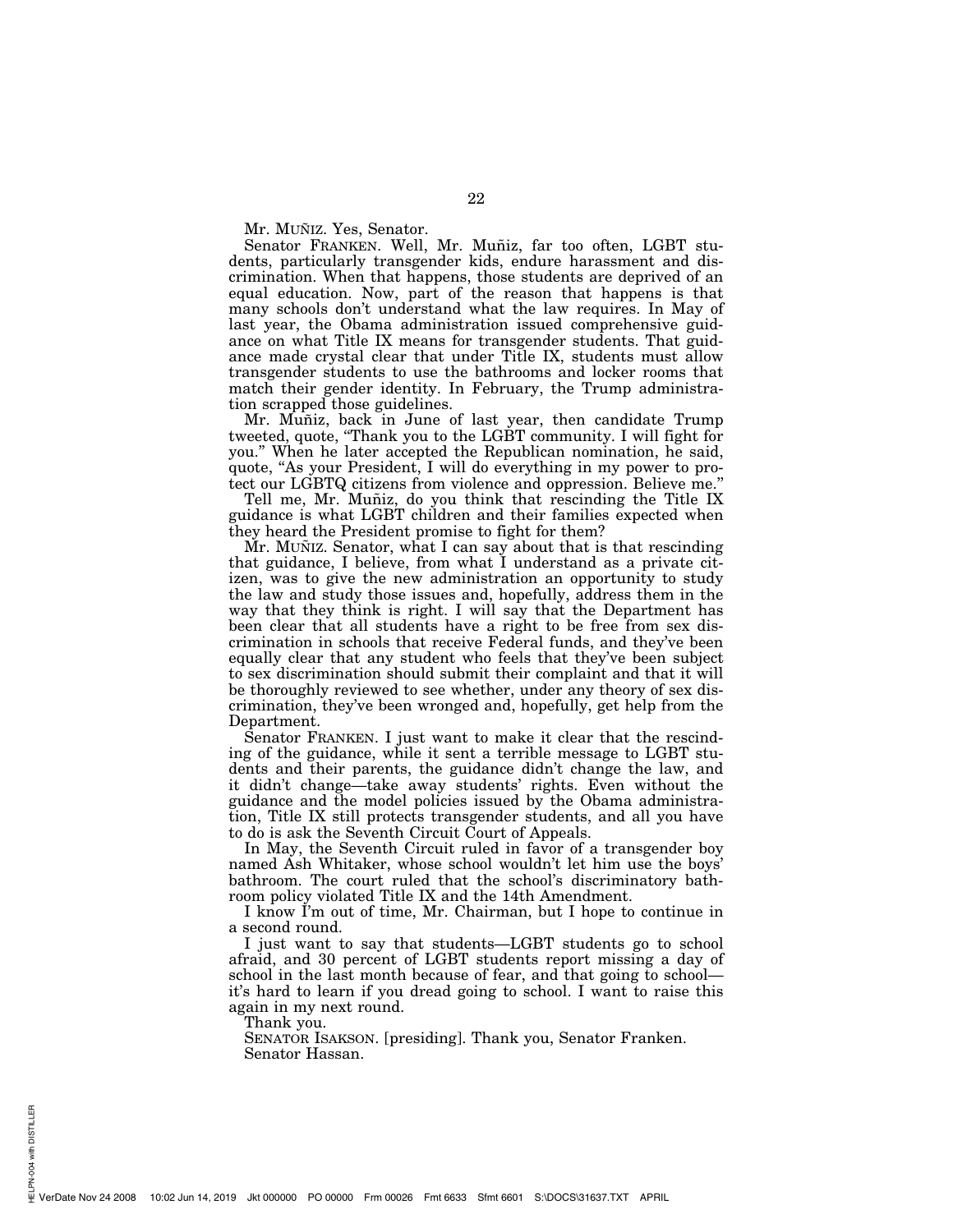#### STATEMENT OF SENATOR HASSAN

Senator HASSAN. Thank you, Senator Isakson, and thank you, Ranking Member Murray, for holding this hearing. I will add my two cents in to say that I hope very much that we can continue in this Committee to find our way forward on bipartisan solutions to stabilize our current health insurance market and that we should and encourage my colleagues on the other side of the aisle to not bring forward the Graham-Cassidy bill which hasn't been through regular process and has the potential of greatly, greatly disrupting the lives of many, many granite staters and Americans who need healthcare.

With that, now I will turn to our nominees. Congratulations on your nominations to all of you and thank you to your families as well. This is, in fact, a family affair, and we are very appreciative. To the children in the audience, you are doing much better than many adults do in this process.

[Laughter.]

Senator HASSAN. Thank you very much for your poise and attention.

I want to start, Mr. Muñiz, with you, because one of the things that I've been concerned about is that you have a current client who is a large for-profit college company, career education corporation, which has a history of providing inaccurate job placement numbers to prospective students. When you worked for the State of Florida, you also helped to set up meetings between Attorney General Bondi and Bridgepoint Education, which is a large publicly traded for-profit college chain with a history of targeting and taking advantage and defrauding service members and veterans.

While many other states were investigating Bridgepoint, as I understand it, the State of Florida decided not to. Can you help us understand why, when there was so much information coming out about Bridgepoint and other for-profit colleges, that the State of Florida decided not to investigate?

Mr. Muñiz. Senator, thank you for that question. During my time in the Florida AG's office, there were several investigations in that sector. I never was part of any conversations where Bridgepoint was mentioned as being a possible subject of investigation. I've read in the media that there weren't a large number of complaints against Bridgepoint in Florida. As you know, they operate throughout the country, and Florida looks at things mainly from a Florida perspective.

I just want to be clear on this issue, because I know that it's important to the Committee. One of the obligations that the Department has is to protect student borrowers, to protect taxpayers, to make sure that laws and regulations holding schools accountable in this sector are enforced. I'm fully committed to helping my prospective client, if confirmed, to carry out that mission, and if I weren't committed to that aspect of the mission, I wouldn't be seeking this position.

Senator HASSAN. Well, I thank you for that reassurance. I will tell you that, given some of the Department's decisions such as pulling back on the gainful employment role, a lot of us are very concerned that the Department is refraining from oversight on the

PN-004 with DISTILLER HELPN-004 with DISTILLER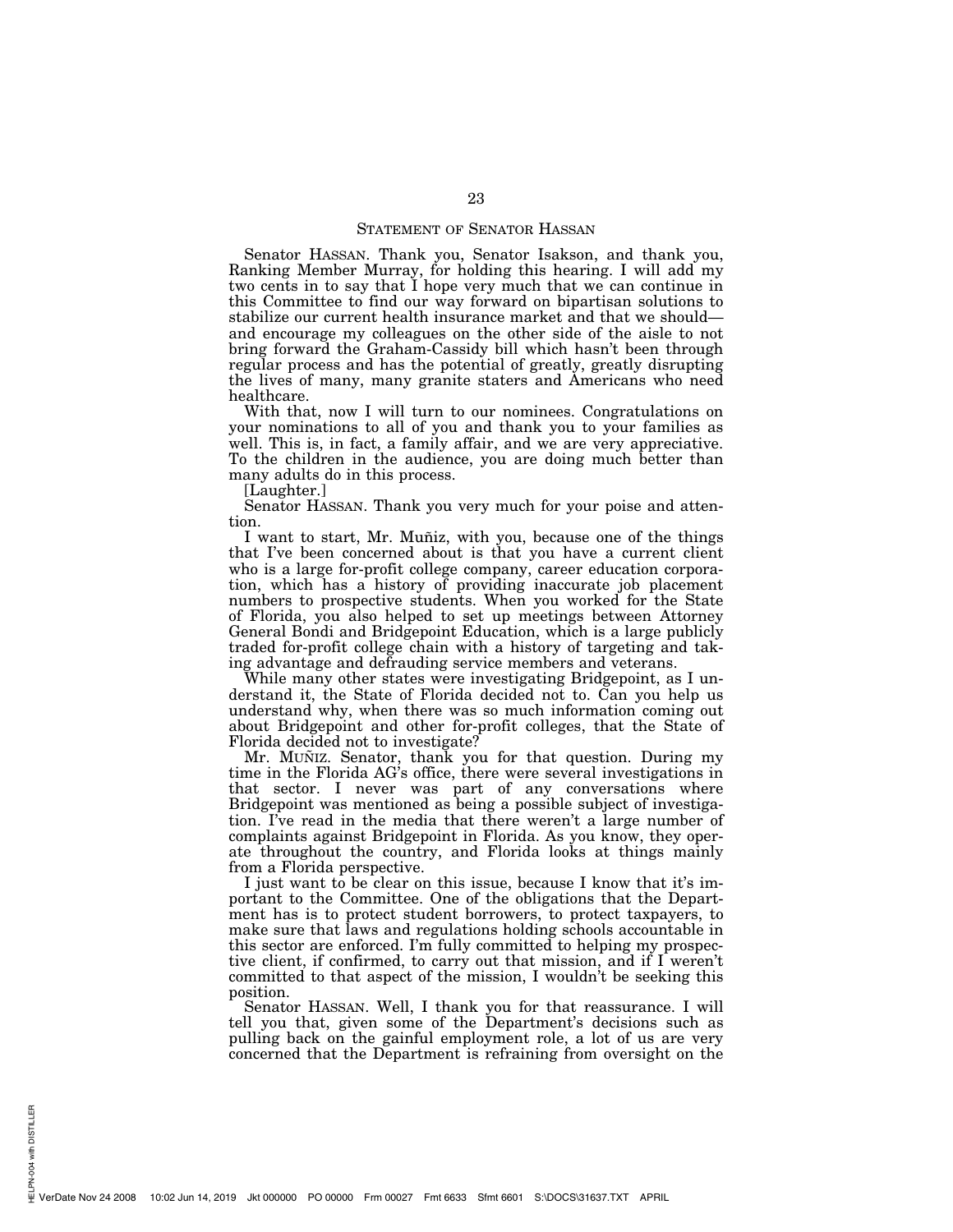for-profit sector, even though there's extraordinary information to show that the for-profit sector has been taking advantage of students. I hope very much that if you are confirmed that you will take this to heart and that your past associations and representations of for-profit entities in this field won't cloud your judgment or present a conflict of interest.

I also just wanted to ask you a question about forced arbitration. Forced arbitration clauses in contracts prevent students from having access to the courts when, for instance, Bridgepoint University has cheated them or lied to them. The use of forced arbitration is well known in the for-profit college sector.

You were asked about this issue in your staff interview, specifically about whether you thought that forced arbitration agreements get in the way of groups of students obtaining relief from student debt. You responded, as I understand it—the quote is ''I guess they can.'' I just want to clarify this for the record. In your 20 years of experience as an attorney, would you agree that forced arbitration typically limits relief to students?

Mr. MUNIZ. Senator, I actually haven't had a lot of experience with arbitration, and I think, depending on the specific case, arbitration may or may not be beneficial. Sometimes arbitration can help someone get relief more quickly. Other times, maybe they might be in a better legal position without that.

Senator HASSAN. Of course, when students—and I see my time is up, so if I have a chance for a second round, we might pursue this. What I'd ask you to think about is this. When there are standard clauses, students don't have the option of negotiating their contracts with these entities one at a time, and it is denying people access to the courts, even though they find out that they have been defrauded or lied to in some cases and deserve compensation. There are a group of us that really believe forced arbitration clauses shouldn't be allowed in this type of contract, and I'd ask you to consider that, and if you are confirmed, I'd look forward to working with you on that.

Thank you.

Mr. MUÑIZ. Thank you, Senator. Senator ISAKSON. Senator Murphy.

#### STATEMENT OF SENATOR MURPHY

Senator MURPHY. Thank you very much, Mr. Chairman. I may submit questions to the record for this panel, but notwithstanding the fact that it's just you and I here, and Chairman Alexander is no longer present, I want to use my time to just raise similar concerns to others about the process going forward on health care reform.

I worry that we're watching a Charlie Brown and Lucy move be perpetuated on the Democrats on this Committee. I took it on faith that this Committee was truly dedicated to a bipartisan Committee process that was real. I spent the last 2 weeks working hard to study up for our hearings with experts and Governors and insurance commissioners. I sat through those hearings. I had multiple discussions with the Chairman and other Members of this Committee about paths forward, only to receive news through the press that the intent of leadership may be to bring a repeal bill once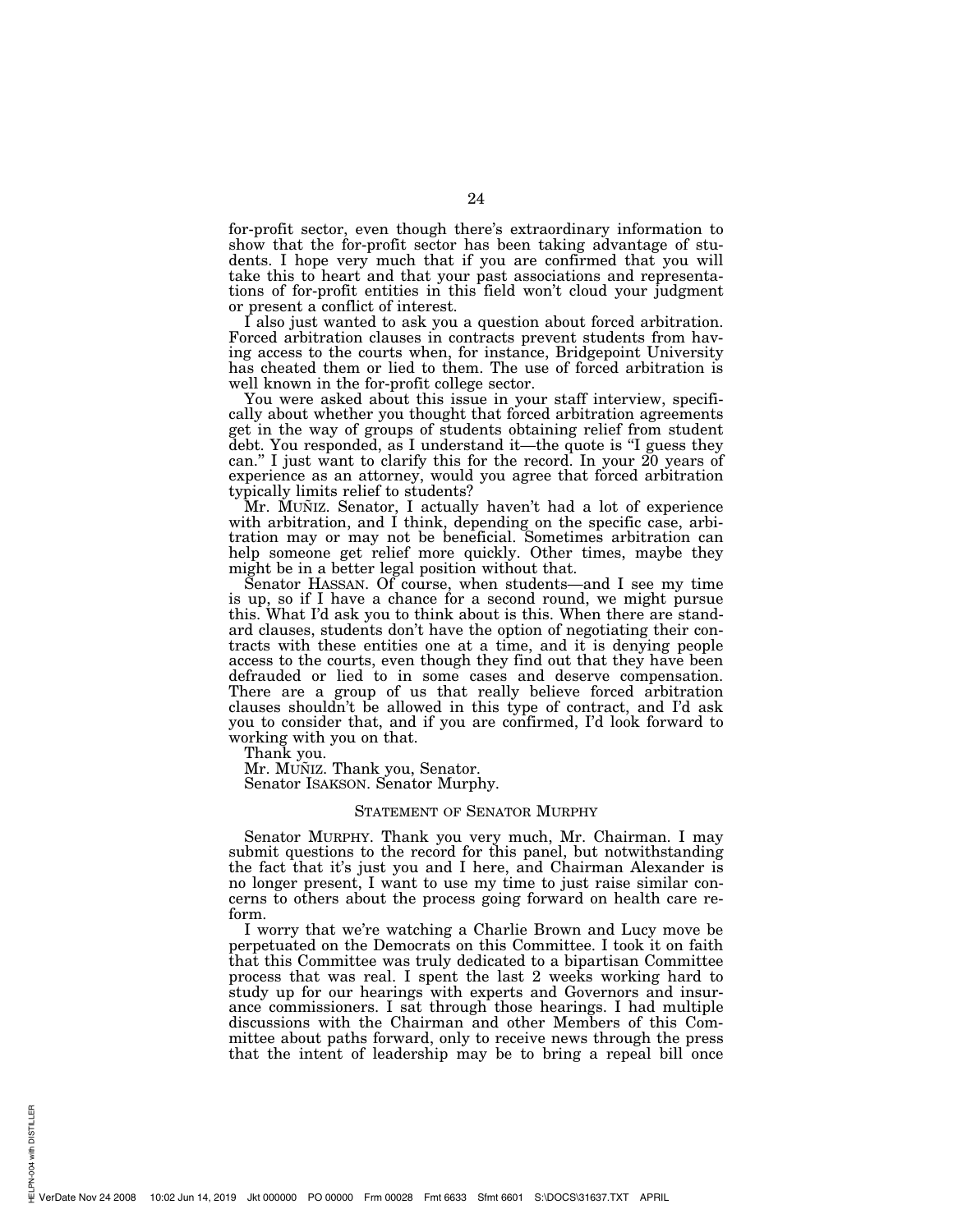again before the Senate that has not gone through this Committee, that has not gone through the Finance Committee, that has not received a hearing, that has not gone through a markup, and, incredibly, may come before the Senate without even receiving a CBO score.

I am hopeful that we are going to reinvest in our bipartisan process here, because when I spent time back in my State over the course of August, I heard one thing loud and clear from Republicans, Democrats, and unaffiliated voters. They wanted us to stop the political games and come together and try to find a bipartisan compromise to keep what works in the Affordable Care Act and get rid of what doesn't work or fix what doesn't work, and we are very close to achieving that on this Committee.

I am really hopeful that this was not a ruse, that this was not all a distraction to make sure that Democrats on this Committee who tend to spend the most time working on health care policy didn't use the last few weeks to study up on Graham-Cassidy, to get serious about talking about its danger to our constituents and instead got pulled in to a Committee process and a bipartisan legislative process that, in the end, may be simply used as cover and distraction to get a partisan bill passed through the U.S. Senate.

I know there are a lot of Members of this Committee who care about the traditions and precedent of the Senate. If you care about the traditions and precedent of the Senate, then you can't support this process or this bill. It was bad enough that for the first 6 months of this year, this Committee was totally cut out of any discussion of the repeal bill that was being developed behind closed doors and ultimately moved to a vote before the Senate. I said multiple times here that I didn't really see the point of continuing to show up if this Committee wasn't going to ultimately weigh in on a reordering of the entire American health care system.

This is even worse. At least, Republicans waited for a CBO score, waited to find out what the bill did before bringing it for a vote. What we're hearing is that if this bill comes before the Senate next week, not only will it blow up all of the good work that has been done on this Committee to try to find a bipartisan solution, but it will also be voted upon without any, any understanding of how much it costs, how many people it hurts, what it does to premium increases.

I think we're at a point now where the Republican majority, if they walk away from this bipartisan process and move to a vote on the floor on a bill that no one understands, will have completely broken the U.S. Senate. It will be unfixable. It will be unfixable if we were all asked to be part of this bipartisan process, have the rug pulled out from under us, and a bill voted on that has no CBO score, reordering one-fifth of the American economy.

Mr. Chairman, I don't have questions for the witnesses because I think this is a really dire moment for this country and for the future of the Senate. As a new member, as someone who hopes to be around the Senate for a long time, I don't know whether you can fix the Senate if this process that we are all asked to take part in breaks down and a partisan bill comes before the Senate next week. I hope that everyone on this Committee will do whatever is possible to stop that from happening.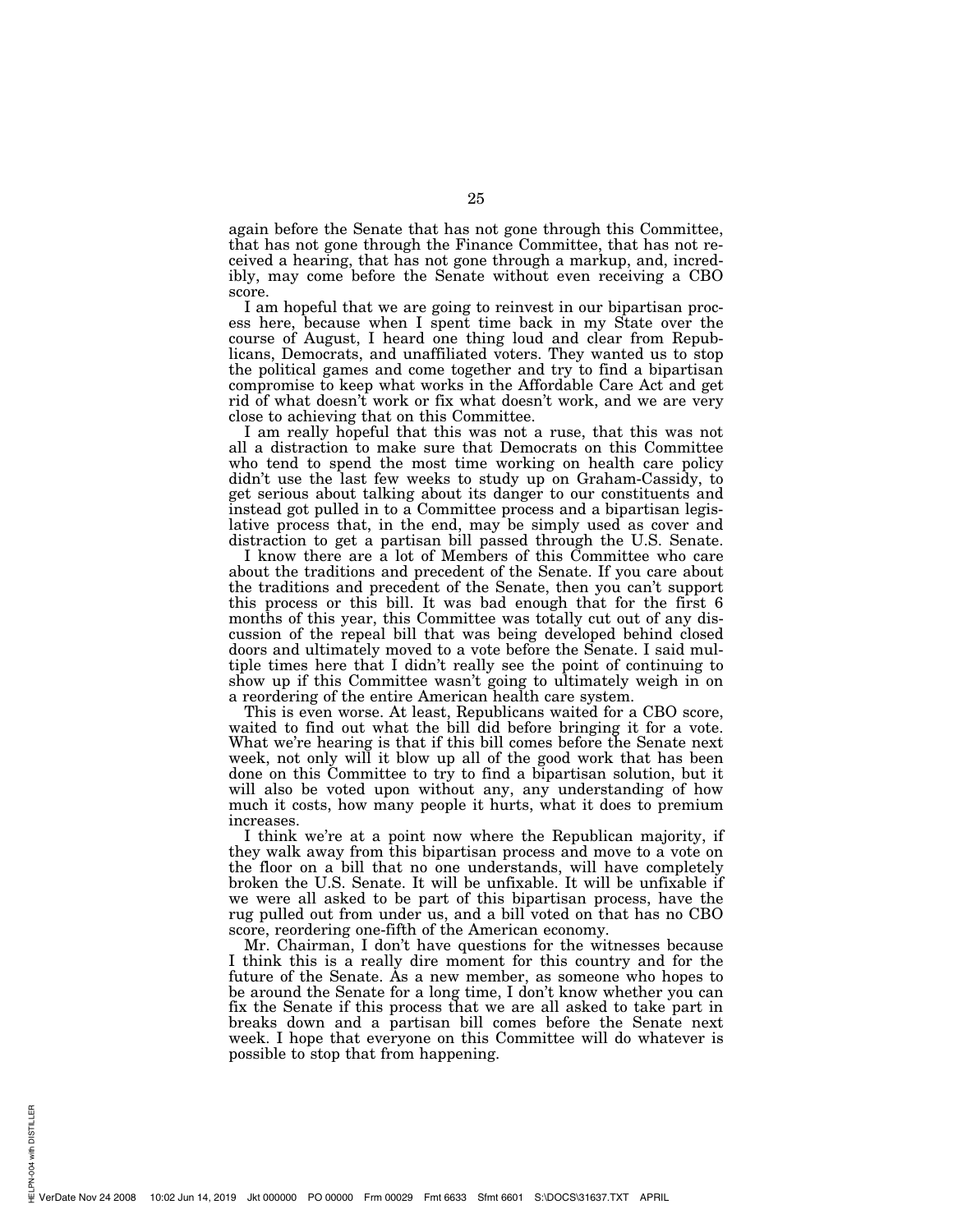Thank you, Mr. Chairman.

Senator ISAKSON. I note that there are no other Members present. Are any other members coming back other than Senator Alexander? Today or tomorrow or——

[Laughter.]

Senator ISAKSON. Today, now?

Senator MURPHY. Mr. Chairman, we have three Members who are on their way as we speak. Senator Warren——

Senator ISAKSON. Out of respect for the comments you just made, I'm not about to shut the Committee down when somebody wants to have something to say.

Senator MURPHY. Thank you.

Senator ISAKSON. I also don't want to just keep—oh, there's Ms. Warren.

Would you like to be recognized?

Senator WARREN. I would in 1 minute.

Senator ISAKSON. You're limited to five.

[Laughter.]

Senator ISAKSON. You can do whatever you want to during those five.

Senator Warren.

Senator WARREN. Thank you, Mr. Chairman.

#### STATEMENT OF SENATOR WARREN

You know, this Committee has had bipartisan discussions over how to stabilize the health insurance markets in this country, and I applaud the work of Senator Alexander and Senator Murray as they've tried to get us on the right path here, and I strongly oppose turning back in the wrong direction by attacking the health insurance coverage of millions of Americans and gutting the Medicaid program. I hope we stay on the path we have set out in this Committee.

Now, what I want to ask about today is a really important employment issue. Two weeks ago, Equifax, one of the big three consumer credit reporting agencies, announced that they had been hacked, jeopardizing personal information for about 143 million Americans. Americans are outraged by this hack, and let's face it, they have every right to be.

There is a lot at stake here. Identity theft can follow you literally for the rest of your life, particularly the theft of your social security number and your birth date. It gets worse. Your credit history can affect your ability to get a loan, to buy a car, and even whether or not you can get a new job. According to a survey by the Society for Human Resource Management, about 50 percent of employers in America check the credit histories of prospective hires.

Now, Ms. Dhillon, you are President Trump's nominee to serve as Chair of the Equal Employment Opportunity Commission, the independent Federal agency that enforces civil rights laws prohibiting workplace discrimination. Do you think employees should compete on the merits of the job, or on whether or not they already have enough money to pay their bills?

Ms. DHILLON. Well, thank you, Senator Warren, for your question and also for your time last week—I appreciated it—when we discussed this issue.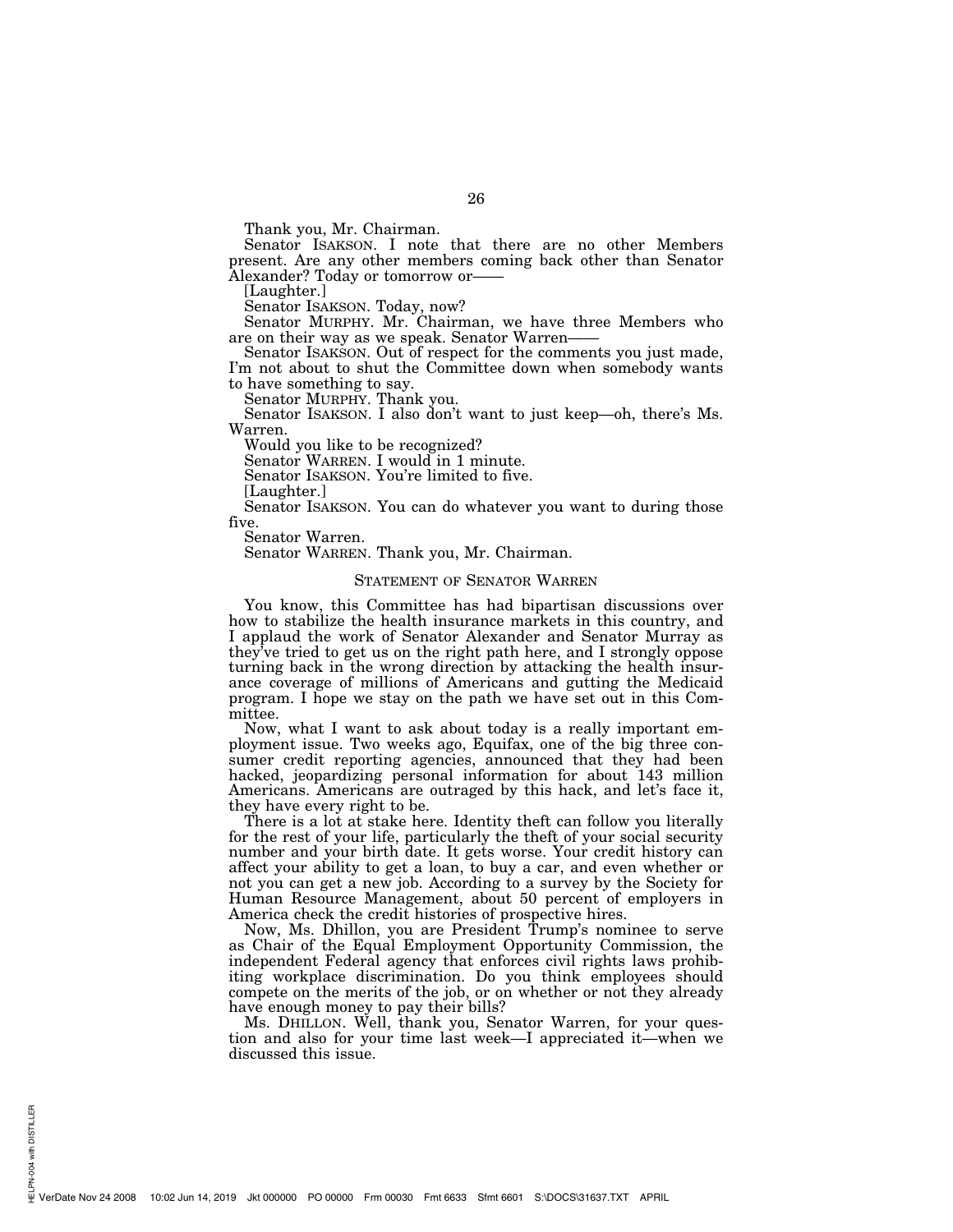Senator WARREN. Yes. No surprises.

Ms. DHILLON. As we discussed, currently, the FTC has jurisdiction for enforcing FCRA, and with respect to the current structure of employment law, really, I think the remedies are limited to whether or not, if an employer decides to have credit checks as part of its hiring process, it does so in a nondiscriminatory fashion. The issues that you raised, I think, are very interesting issues, and I would like to look at the data. I think we agreed we're both data geeks. I would look forward to working with you on this issue, because I think that the issue raises an important one.

Senator WARREN. If we can, let's talk just a little bit about the data, because this is a good chance to get it out there and have people think about this. You know, there are a number of problems with employers using credit histories in their decisions for hiring and promoting people. First, neither job performance nor worker productivity is correlated with credit history, and, second, credit histories are riddled with mistakes. The recent Equifax breach will make those mistakes even more likely.

According to a 2012 study by the Federal Trade Commission, more than a quarter of Americans sampled had an error in their credit report already, and these errors are really hard to correct. I don't know if you've ever tried to correct one, but they are a bear to try to fix. A followup study by the FTC found that a majority of their sample who had reported an error on one of their credit reports still believed that some part of their credit report was inaccurate.

There's one more problem, though, with using credit histories to screen job applicants. Credit reports may look objective, but they have a disproportionate impact on people of color. For example, blacks are more likely than their white counterparts to have no credit history at all, and those who do have a credit history, on average, have lower credit scores than whites.

There's even evidence in a new working paper from researchers at the University of Wisconsin and Harvard University showing that employers penalize black applicants with bad credit more than identical white applicants with bad credit. The unemployment rate already for black Americans is twice that of white Americans, and we should be finding ways to close the gap, not to help the gap get wider.

Ms. Dhillon, if you are confirmed to the EEOC, you'll have plenty of ability to bring claims against employers whose use of this policy is having a disparate impact on groups protected by Title VII of the Civil Rights Act of 1964, including workers of color. I just want to know if you will commit to doing that.

Ms. DHILLON. Well, Senator, as we discussed, if I were confirmed, I would want to work with the career professional staff. I would want to review the data, the data that you cited, whatever data they may already have collected that I am not privy to, to completely understand the issue, and I look forward to working with you to address the issue.

Senator WARREN. Okay. I take it that what that answer means is you'll look at the data. If the data back up these claims, then you're ready to move.

Ms. DHILLON. Then we're ready to work on solutions, absolutely.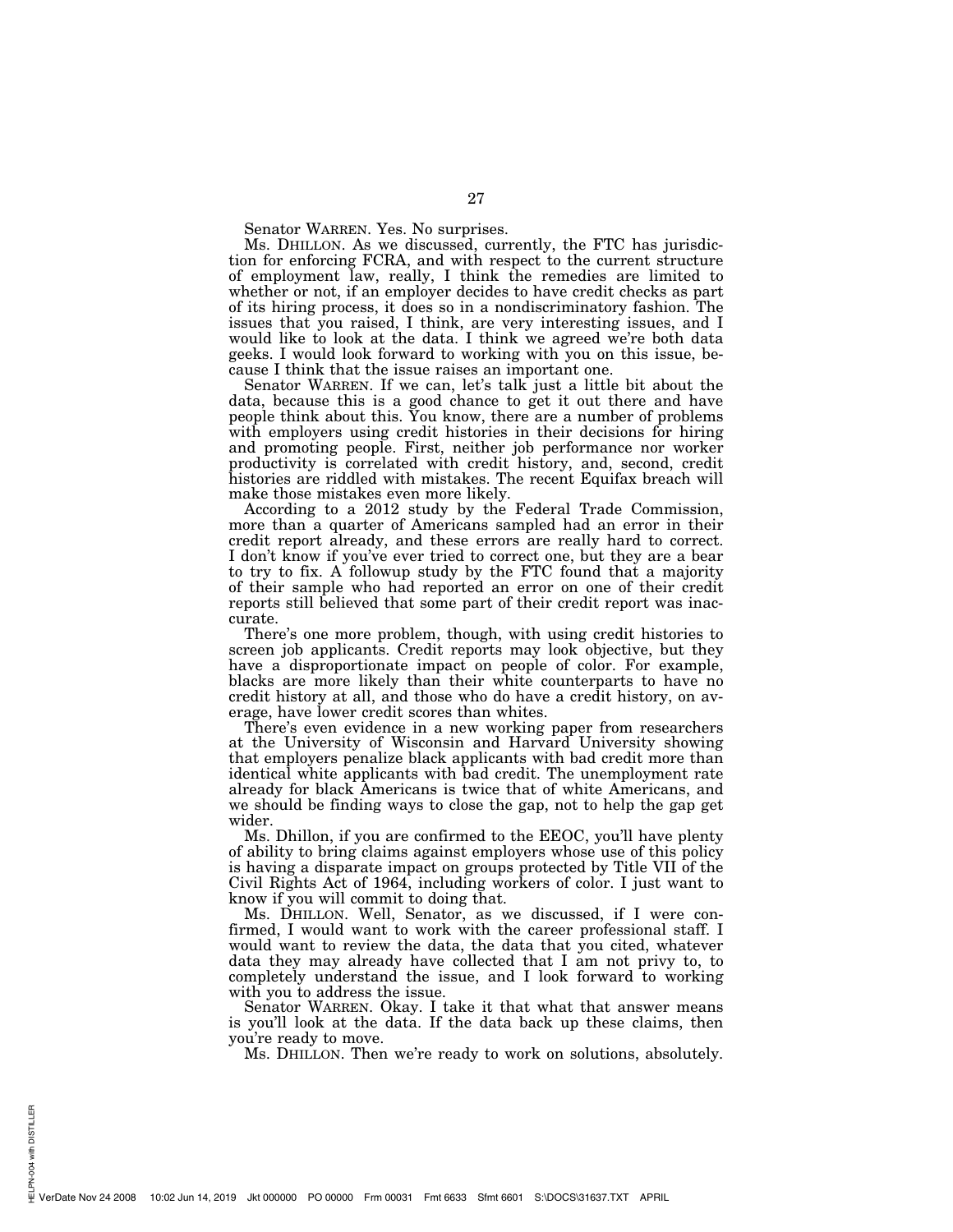Senator WARREN. Thank you very much.

You know, the magnitude of this Equifax problem is just almost impossible to comprehend. One small thing that Congress can do to make life a little easier for people who are affected by this hack is to pass a bill—I've got a bill going forward now—to say that employers cannot use this information in a decision about who to hire and who not to hire.

Thank you, Mr. Chairman. I appreciate the time. Senator ISAKSON. Thank you, Senator Warren. Senator Baldwin.

#### STATEMENT OF SENATOR BALDWIN

Senator BALDWIN. Thank you.

I wanted to follow-up with our EEOC nominees on an issue that Ranking Member Murray raised about Title VII. I strongly support the EEOC's decision to make it clear that Title VII's sex discrimination provisions are properly understood to prohibit discrimination based on both gender identity and sexual orientation. I applaud the Commission for its advocacy on behalf of LGBTQ workers.

For example, in July 2017, the agency brought a suit against a Georgetown Restaurant on behalf of Alejandro Hernandez. He is a young gay man who was subjected to harassment because of his sexual orientation. That case resulted in a \$50,000 settlement and changes to the employer's policies and training to address discrimination and harassment. In May 2016, the Commission secured a \$140,000 settlement and policy changes on behalf of a transgender woman who was blocked from doing her job as an IT contractor at a Minnesota college when she announced her intent to transition from male to female.

I wanted to followup on Senator Murray's question, because I want to be clear. I did hear each of you, Dr. Gade and Ms. Dhillon, speak to your personal opposition to discrimination on the basis of sexual orientation or gender identity.

Ms. Dhillon, I heard you talk about the agencies that have taken different positions, about careful review and consultation with senior career staff at the Commission—is what I jotted down in terms of the notes, what I understood you to say. I guess I want some greater clarity here. No. 1, will you commit to supporting the EEOC bringing cases on behalf of workers like the two that I mentioned who face discrimination because thy are gay, lesbian, bisexual, or transgender? Yes or no?

Ms. DHILLON. Well, thank you for your question, Senator. As I indicated, I am personally opposed to that form of discrimination. It's unrelated to the ability of someone to be able to perform their job duties. The challenge that we have right now, though, is that we have two agencies of government who have taken different interpretations of the same statutory language. In addition, we have courts-

Senator BALDWIN. The Commission has taken one, and you're joining the Commission. Would you pursue the understanding and the finding that the Commission has made previously?

Ms. DHILLON. The challenge, Senator, is that it actually says—— Senator BALDWIN. Is that a no?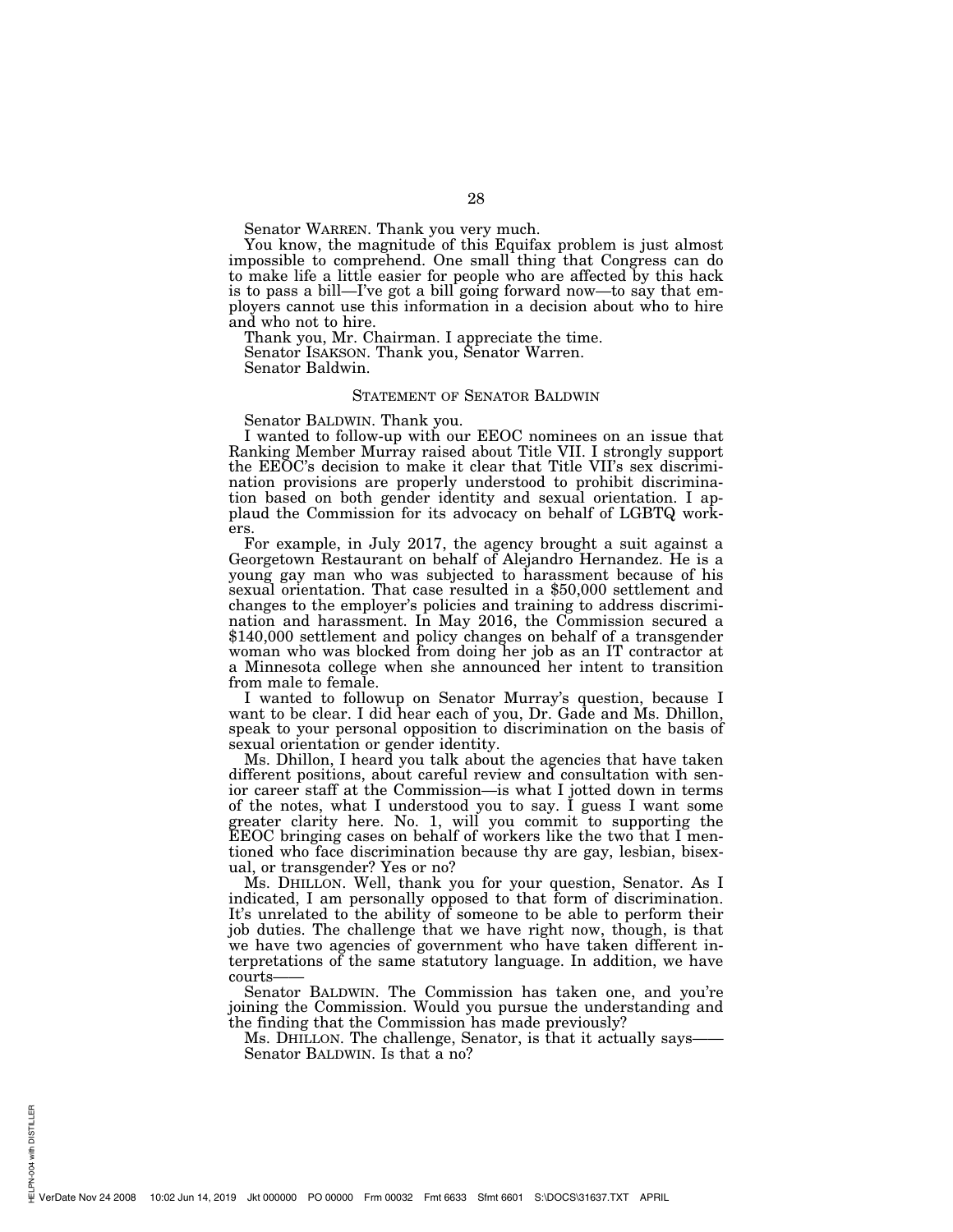Ms. DHILLON. No, it's not a no. The challenges that—and I think that this is something that I am focused on—is that while the EEOC has jurisdiction over the private workforce and state and local government and Federal Government, the Department of Justice actually enforces Title VII with respect to state and local government employees. I think it's critical that the Federal Government ultimately speak with one voice on how this statute is appropriately interpreted and whether that's a legislative solution, which would be-

Senator BALDWIN. Let me—I'm going to cut you off, because I want to just point out two things from your testimony. One thing you said was that an employee's decision to bring a charge can, in many instances, be a courageous act, but an act that can also be stressful for the individual and his or her family. You go on to comment on justice delayed is justice denied sort of thoughts about the backlog and how swiftness is important.

I want to underscore both of those points. I only practiced law for a very brief time many years ago. When I represented individuals who had been discriminated against in the workforce on the basis of sexual orientation, bringing a complaint in and of itself was definitely a courageous act, potentially subjecting them to additional discrimination.

I agree with the point that you made in your testimony about the delay, and it just strikes me that what you're saying in terms of waiting to resolve differences is going to impact both of those in the opposite way than you want.

Thank you, Mr. Chairman.

The Chairman [presiding]: Thank you, Senator Baldwin.

We'll now begin a second round of questions unless some Senator arrives who has not had a first round. I'll begin.

Ms. Dhillon, for 3 years in a row now, the appropriations bill which funds the EEOC has included report language directing greater transparency for the guidance documents that EEOC releases, that those guidances be circulated for public input at least 6 months before adoption. Do you think an EEOC guidance document will be a better product if it goes through a public comment period? If you're confirmed, will you set a permanent policy requiring this type of transparency for new guidance documents?

Ms. DHILLON. Thank you, Senator Alexander. Yes, I believe that guidance can absolutely be improved with greater input, and if I'm confirmed, I would commit to working to solicit the views of all stakeholders and to engage in a vigorous notice and comment process so that the final guidance or regulations that are issued by the Commission reflect the best thinking and the input of all stakeholders.

The CHAIRMAN. Thank you, Ms. Dhillon. Ms. Dhillon, in 2016, President Obama's Office of Management and Budget approved revisions to what's called the EEO–1 that would have required employers to submit not just demographic information but also W–2 wages and hours worked for all employees in a variety of categories. It increased by 20 times the number of pieces of information, from 180 to 3,660, for each of the 61,000 private employers on their 63 million employees.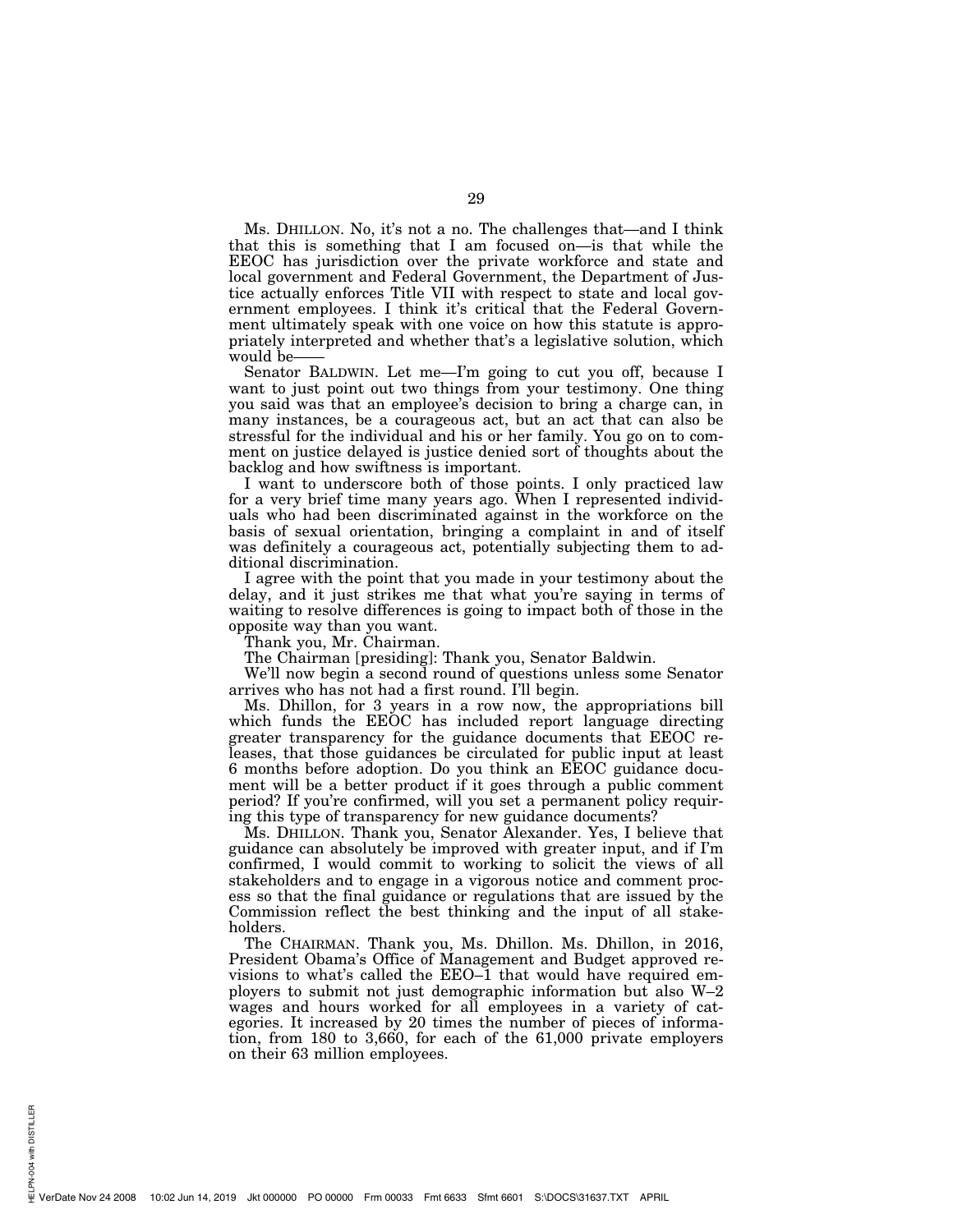In August 2017, OMB issued a stay of the effectiveness of EEO– 1. I was one of those Senators who was very concerned about the increased burden on employers that seemed to me to be completely unnecessary by this action. What would you do to make sure that any future EEO–1 revisions are more reasonable?

Ms. DHILLON. Well, Senator, certainly the focus of the EEOC on enforcement of the equal pay laws is an appropriate priority and an important priority of the agency. If I were confirmed, I would want to work with the career staff to understand what additional data the agency needs to improve its enforcement of the Nation's equal pay laws.

I think, going back to your earlier question about the importance of input and the importance of the notice and comment process, that with respect to the EEO–1, in particular, it would have benefited from a more vigorous process. There were recommendations that were made-

The CHAIRMAN. I only have a little time. Do you agree that was an unnecessarily burdensome order?

Ms. DHILLON. I think it was unfortunate that the agency did not incorporate the input of a number of stakeholders who had suggested revisions to the guidance that I think could have—or the regulation that could have improved it.

The CHAIRMAN. Let me go to Mr. Muñiz.

Mr. Muñiz, Senator Murray asked you about congressional intent. You know, we debated a lot of issues here and worked them out when we fixed No Child Left Behind, which is what we're elected to do, and wrote the language carefully, therefore. It's the result of compromise here on the Committee. We knew what we were doing when we wrote the law. We might have been wrong. We might have been wrong, but we were elected to write it.

Now, we did the extraordinary thing, too, of placing in the law some prohibitions, some things the Secretary may not do, and that concerned me with the previous administration. Yet early in this administration—I'll give you an example. The U.S. Department of Education under this administration said the Delaware Department of Education must revise its plan to identify and describe long-term goals that are ambitious for all students and for each subgroup of students.

Now, the law says that each state shall establish ambitious state-designed goals, and then the law says the Secretary may not do a number of things: add new requirements, add new criteria, prescribe long-term goals, promulgate a definition of any term used in this part. Now, Secretary DeVos then clarified what was meant there.

Do you agree that when Congress writes plain English words like ambitious state-designed goals and then prohibits the Secretary from defining it, that the Secretary should follow that?

Mr. MUÑIZ. Yes, Senator. Thanks for that question, and I can assure you that if I'm confirmed, I'll do my best to advise the Secretary and the other clients at the Department as to what the law requires and that I'll be equally scrupulous about advising about what the Department may do and, in cases where Congress has been clear, about what the Department or the Secretary may not do. I will also so advise the Secretary.

PN-004 with DISTILLER HELPN-004 with DISTILLER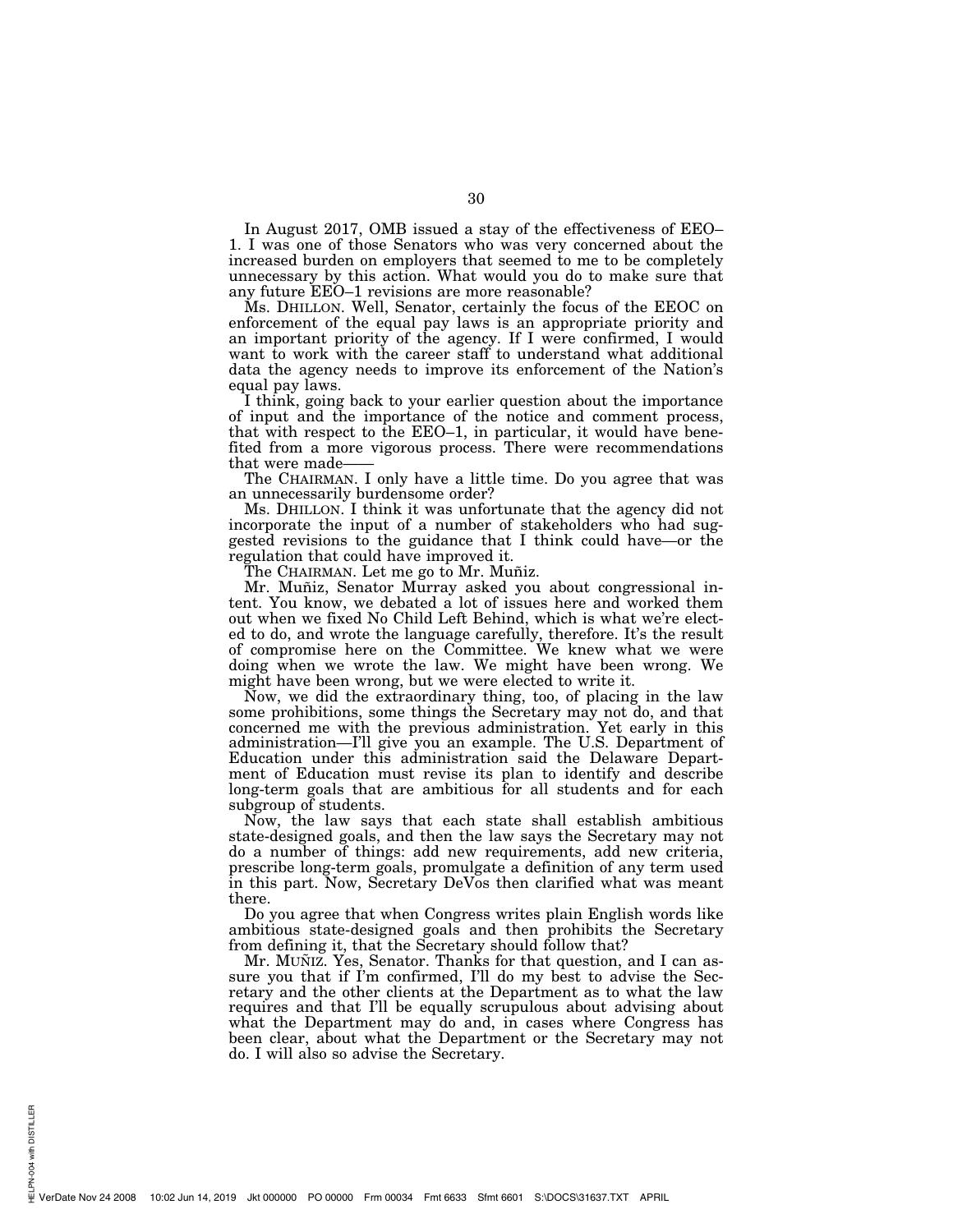The CHAIRMAN. Thank you, Mr. Muñiz. Senator Kaine.

# STATEMENT OF SENATOR KAINE

Senator KAINE. Thank you, Mr. Chairman.

Thank you to the witnesses and congratulations on your nomination to these very important positions. I want to ask a question to both of the EEOC nominees about gender identity and sex discrimination. You've had a number of opportunities in private discussions and during the hearing to describe whether you'll support or oppose any change to the EEOC's approach to sexual orientation and gender identity discrimination under Title VII. The EEOC has long held that that is a violation of law.

From each of the EEOC nominees I'd love to know whether you personally believe that this type of discrimination, that is, employment discrimination based upon sexual orientation or gender identity, is wrong, and if you could just answer that with a simple yes or no, that would be great.

Ms. DHILLON. Yes, I believe it's wrong.

Dr. GADE. Yes, Senator.

Senator KAINE. Given those answers, which I appreciate, if someone proposed to scale back the EEOC's approach to this type of discrimination, would you support or oppose that?

Ms. DHILLON. Well, Senator, again, this goes back to what the statutory language actually requires, and the challenge that we face currently is that the EEOC has interpreted the statute in one way, and the Department of Justice has interpreted the statute another way in the very same case, which is currently pending before the Second Circuit. There is a split in the circuits. I think the courts are wrestling with this statutory interpretation issue as well.

The fact that both the EEOC and the DOJ have jurisdiction over enforcing Title VII, I think, also mandates that we come to a solution to this. This has real human implications for the people who are impacted and for their families. It's easy to give a quick answer, but the issue is too serious to give an easy quick answer.

You know, ideally, a legislative solution could resolve this. I know that there have been bills that have been introduced and that people have worked hard on that. I also think that, given the situation that we face with the split in the circuits as well as the fact that there's now various different state laws, it makes it more likely that the Supreme Court will ultimately take up this issue and-

Senator KAINE. Assuming there continues to be some ambiguity in the circuits, would it be your intent to continue to follow the current EEOC practice and insist that discrimination on the grounds of sexual orientation or gender identity violates Title VII until there is clear legal precedent suggesting that the EEOC position is wrong?

Ms. DHILLON. Well, I think the challenge here is that there are conflicting decisions out of different circuit courts-

Senator KAINE. Right.

Ms. DHILLON [continuing]. and the EEOC, though, is bound by those decisions because those are Federal appellate courts. The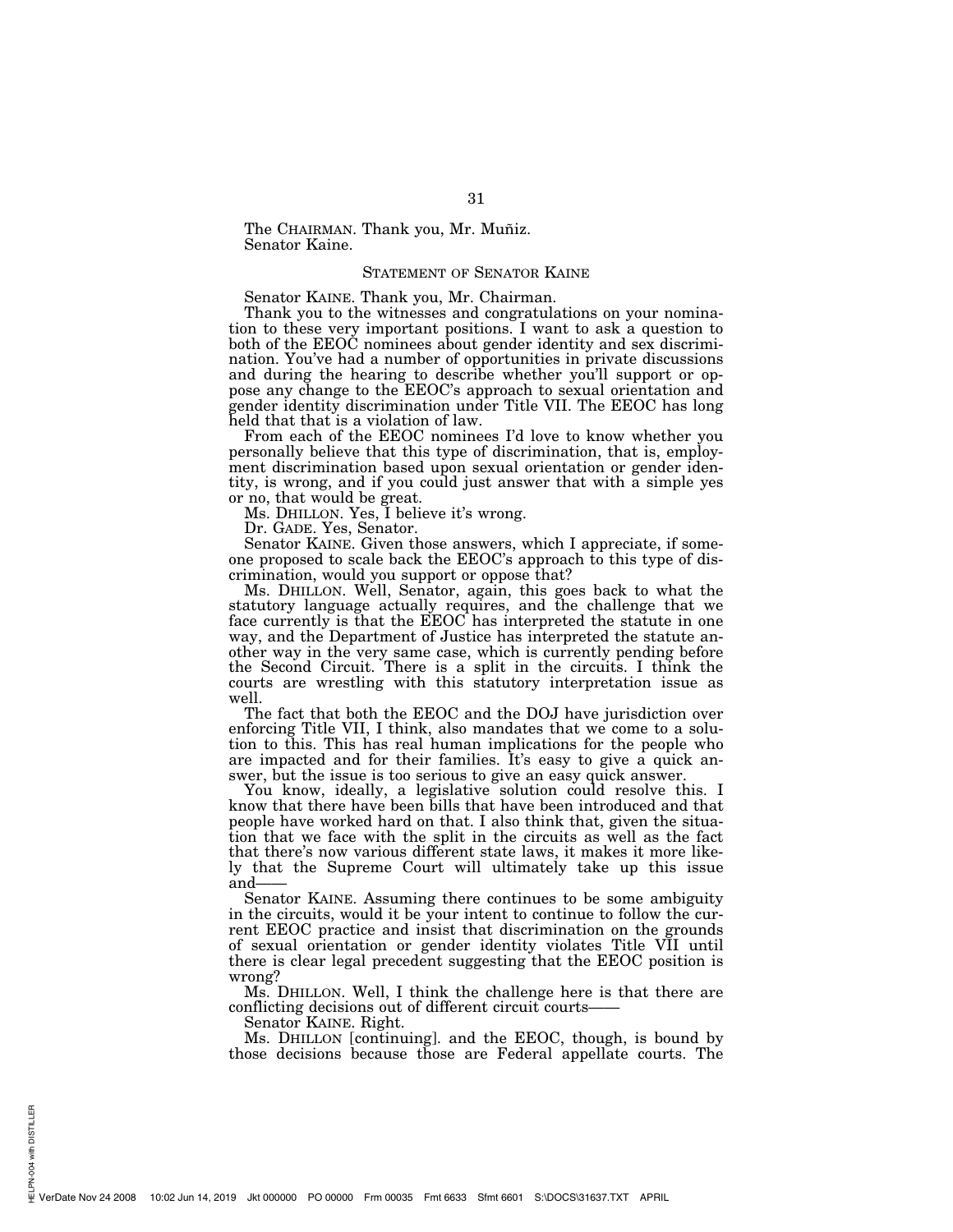agency is faced with really interpreting the same statute in different ways, depending on geography.

Senator KAINE. Well, let me ask you this. The EEOC has a provision, and in any jurisdiction where a circuit court has followed or been consistent with the EEOC provision, you're going to continue to enforce the EEOC doctrine, correct, in a circuit where the circuit court-

Ms. DHILLON. Oh, yes.

Senator KAINE. In any circuit where there hasn't been a decision, you're not going to backtrack off EEOC's nondiscrimination provision, are you?

Ms. DHILLON. That is where I would like to consult with the career professional staff because they have both access to information I don't have, but also experience in what is a very unusual situation where the agency is being called upon to enforce the same law in different ways in different parts of the country.

Senator KAINE. When you mentioned the human—I'm glad you mentioned that this is an important issue about human cost. I mean, discrimination is one of the worst things that can happen to somebody, being turned away from a position or a promotion because of sort of an organic thing about who you are—being turned away for that reason. There is a significant human cost.

Ms. DHILLON. Absolutely, because it's unrelated to their ability to perform the work.

Senator KAINE. Right. The EEOC has a current policy. It is subject to some legal challenge, but the current policy is to treat gender identity and sexual orientation discrimination as in violation of Title VII. I recognize that in circuits where the circuit court has held otherwise, that can create a challenge. In circuits where the circuit has decided in accord with the Title VII policy, or in circuits where the circuit has not countered the Title VII policy, I would love to hear you commit that you would follow the Title VII policy, and perhaps I would ask of the other witness, Dr. Gade, to respond.

Dr. GADE. Yes, sir. I'm committed to enforcing the law as it's passed by the Congress and interpreted by the courts, and right now, that means different things in different parts of the country, and it means different things at different levels of government, as we discussed.

Senator KAINE. Mr. Chair, if I could just—so you will enforce current law of the EEOC about this topic in a circuit that has upheld the EEOC's interpretation, and you will also enforce it in any circuit that has not countered the EEOC interpretation. Is that your commitment to me today?

Dr. GADE. Sir, as far as I know, there is no move afoot in the EEOC to reinterpret those guidelines, but I'm committed to——

Senator KAINE. You would not support such a move unless there is clear legal——

Dr. GADE. Unless there are clear legal reasons for such a move, I am not going to drive that process myself.

Senator KAINE. Thank you, Mr. Chair.

The CHAIRMAN. Thank you, Senator Kaine.

Senator Franken.

Senator FRANKEN. Thank you, Mr. Chairman.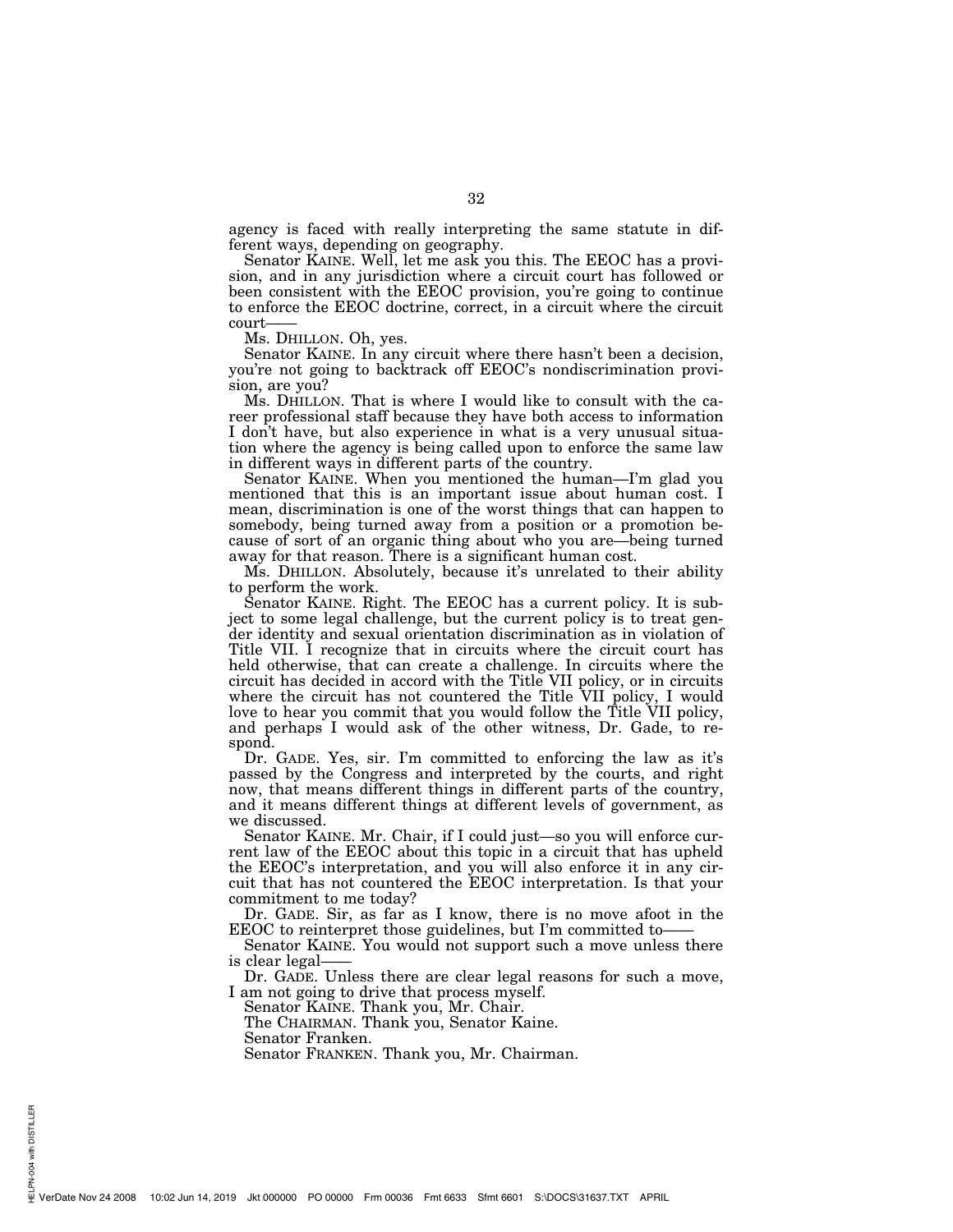Mr. Muñiz, while you were a top aid to Attorney General Pam Bondi, were you aware of student complaints against Trump University?

Mr. MUÑIZ. Senator, I became aware of the existence of Trump University when our office got a press inquiry about that.

Senator FRANKEN. There are emails that show that you were included in discussions about student complaints alleging fraud with Trump's real estate seminars. Were you aware of complaints from Floridians who had taken Trump University seminars?

Mr. MUÑIZ. Senator, after we got the media call that I just referred to, I and others at the office tried to find out what Trump University was and what, if any, contact there had been regarding that with our office. In the course of that due diligence, I learned that there had been one complaint in 2011, and I believe after the initial media report, a couple of more complaints may have come into the office.

Senator FRANKEN. Had you received emails before you got the media—you heard about the complaints in the media?

Mr. MUÑIZ. I had never gotten any emails or been involved in any discussion about Trump University before that.

Senator FRANKEN. Before that, but then, subsequently, you did. Mr. MUÑIZ. Once we got the media inquiry, my role was largely to find out how the office would handle that and to make sure that we were getting the facts right and communicating accurate information to people who were interested in learning about that.

Senator FRANKEN. There are emails that show you were included in discussions about these complaints, and did you approve the decision as the Attorney General's chief advisor not to investigate Trump University?

Mr. MUÑIZ. Well, once I learned about the issue and I learned about how the career staff believed it should be handled, I agreed with that then under the facts and circumstances that I knew, and sitting here today, I still agree with that.

Senator FRANKEN. Why?

Mr. MUÑIZ. Well, I think for me, the two main factors were the small number of complaints, given—you know, we're an office that focuses on consumer protection across the board. A conservative estimate of the complaints that come in is something like 70,000 a year. In this case, there were a couple of complaints. There was another——

Senator FRANKEN. There were two complaints? Is that your testimony?

Mr. MUNIZ. Senator, my understanding is when we first learned about this, there was one complaint that had come in 2011 that related to Trump University. There was another entity with a similar name that was not Trump University and, previous to Attorney General Bondi taking office, there were complaints involving that. When it came to the question of how to handle the issue of Trump University, the number of complaints—my understanding is that there was the one in 2011 and a couple of—after the media reports, and to complete my answer-

Senator FRANKEN. Now, you said there were a couple. This is the Orlando Sentinel. Well, let me see—Trump University and a Florida-based Trump Institute had stopped offering classes by the time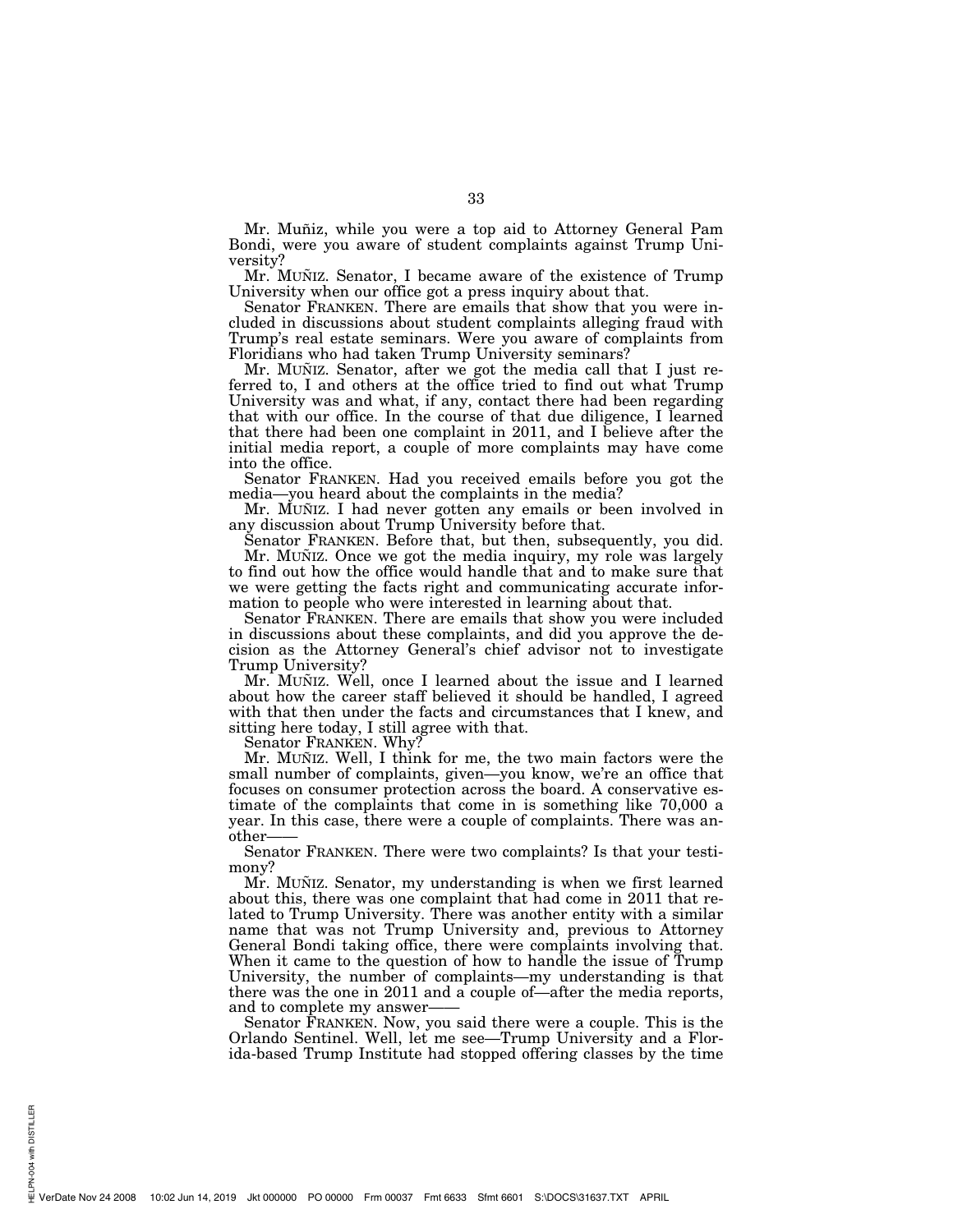Bondi took office in 2011. By then, more than 20 consumer complaints had been filed by former students who said they were swindled. Is it still your testimony that there were only two?

Mr. MUNTZ. Well, as the article there points out—and, again, this is to the best of my recollection and my understanding of this— Trump Institute was a completely different entity that had a completely different business relationship. The question that we got was about Trump University, and the question-

Senator FRANKEN. What is it Trump Institute did that was different than Trump University?

Mr. MUÑIZ. Well, if I could finish, the question that came in was about a lawsuit that another State was filing, and the question that was posed to us was essentially sort of asking for a comment on that from the Florida Attorney General's Office. The focus of our due diligence in collecting information was to find out about this New York lawsuit and what, if anything, the office knew about Trump University, which was a different entity from Trump Institute.

Then, again, I just want to put things in context. Seventy thousand complaints a year. The career servants in the Florida Attorney General's Office have to make a lot of decisions about-

Senator FRANKEN. Okay. I'm now out of time. Would the chairman let me-

The CHAIRMAN. Well, let him finish the answer before you ask another question, if you please.

Senator FRANKEN. OK.

Mr. MUÑIZ. Well, I don't want to minimize any complaints that the office might get, but I also want to put—if you're asking about whatever the number of complaints were that were at issue with Trump University or even Trump Institute, I believe that those need to be viewed in context of the overall work in front of the office.

Senator FRANKEN. My question was do you know what the difference between Trump Institute and Trump University was?

Mr. MUÑIZ. Senator, I actually don't know what services Trump Institute offered.

Senator FRANKEN. Is it possible that they were essentially the same entity?

Mr. MUÑIZ. Senator, my understanding of this is that I don't believe they were the same entity. I believe that it was-

Senator FRANKEN. Your understanding is that you—so your understanding is that you don't believe that.

Mr. MUNIZ. I do not believe that they were the same entity.

Senator FRANKEN. You don't know for sure.

Mr. MUÑIZ. When we were trying to answer these questions, my understanding—what I recall is that they were completely separate entities and had been handled—prior to Attorney General Bondi taking office in 2011, the office had interaction with Trump Institute. I don't know the exact details of that. What I can say sitting here today is that to the best of my understanding, they were two completely separate businesses, separate entities.

Senator FRANKEN. Thank you.

The CHAIRMAN. Thank you, Senator Franken. Senator Warren.

PN-004 with DISTILLER HELPN-004 with DISTILLER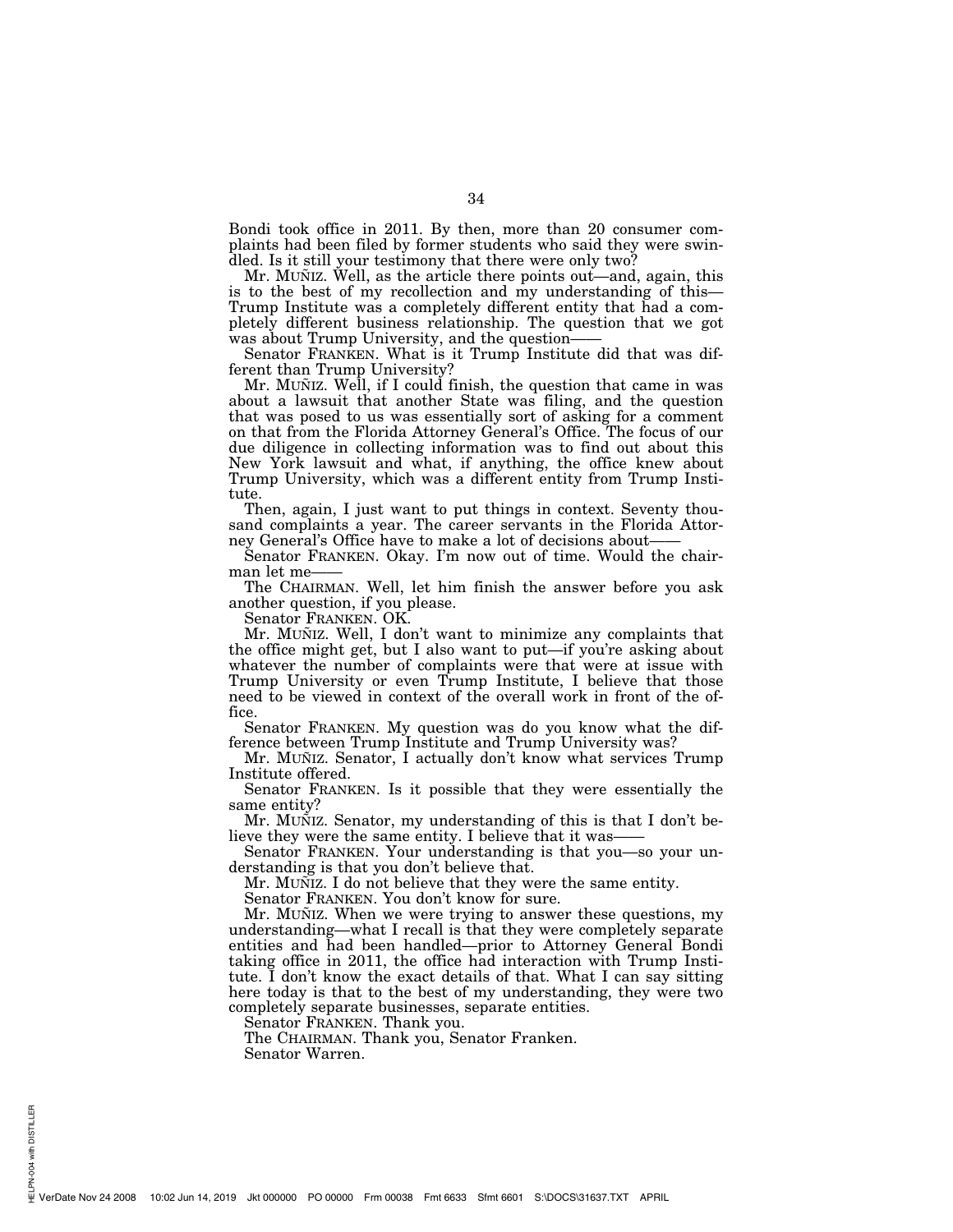Senator WARREN. Thank you, Mr. Chairman.

Now, Mr. Muñiz, at this point, Betsy DeVos isn't really even trying to hide the fact that she's giving her friends at student loan companies and—the for-profit student loan companies and colleges pretty much anything on their wish list. That's bad enough. I have an even bigger problem when she breaks the law to do it.

For example, 19 State Attorneys General led by Massachusetts Attorney General Maura Healey have sued Betsy DeVos for illegally delaying rules to help students who have been defrauded by for-profit colleges.

Mr. Chairman, I'd like to enter this July 2017 complaint filed by 19 State Attorneys General in Federal court against Betsy DeVos into the hearing record, if I could.

The CHAIRMAN. It will be.

Senator WARREN. Thank you. I'm just trying to understand what, in your record, should give us confidence that, if you're confirmed, you would help reverse the problem at the Department of Education or at least make sure that Secretary DeVos is following the law. Can you give me just one example from when you were a top aid to the Florida Attorney General's Office when you initiated a new case to stand up for students who were being cheated by forprofit colleges?

Mr. MUÑIZ. Senator, thanks for that question. When I worked for the Florida Attorney General, I was the Deputy Attorney General and Chief of Staff.

Senator WARREN. Yes, I know.

Mr. MUÑIZ. As you may know, my role wasn't to initiate particular cases-

Senator WARREN. Is the answer none?

Mr. MUÑIZ. The answer is that, in general, not just, Senator, in the area of these companies—but what I was going to say is that we have a lot of respect for the career attorneys-

Senator WARREN. Is the answer none?

Mr. MUÑIZ. We have a lot of respect for the career-

The CHAIRMAN. Let the witness answer the question, please.

Senator WARREN. All right. I'm going to run out of time here, Mr. Chairman. This is not-

The CHAIRMAN. I'm going to insist that the witness be allowed to answer the question.

Senator WARREN. Fair enough.

The CHAIRMAN. You can have additional time if you'd like.

Mr. MUÑIZ. Senator, I'll be brief. We had a lot of respect for the career attorneys in our office. Consumer protection is something that is largely driven by our career employees, and I can assure you that when I was there, the cases that you're asking about in this industry weren't—I did not handle those or oversee those or have any involvement with those that was any different from the way that I would have treated anything else that we worked on in that office.

Senator WARREN. All right. I'll just point out this is not a new question. I asked you this a week ago when you were in my office. I asked you specifically, ''Do you have one example that you can just give me where you stood up and you said, ''You know, here's some evidence that came to us, and we're going to use that evi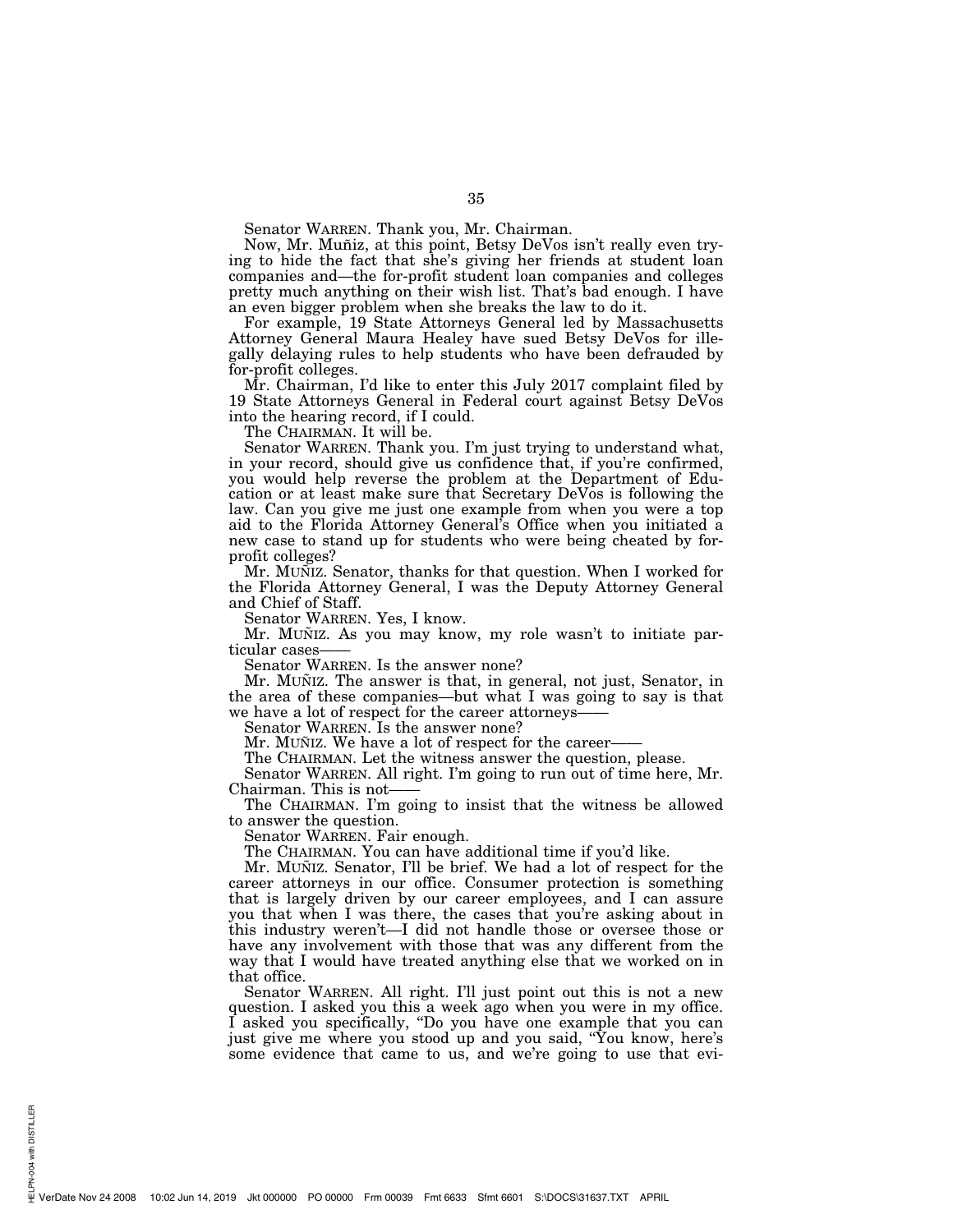dence to go after one of the for-profit colleges.'' I asked you for the example and made it pretty clear that I was going to ask you here again in public. What I'm hearing is no, you don't have any.<br>You know, as Senator Franken pointed out, we know that once

your boss got a \$25,000 political donation from Donald Trump, you didn't join the other states that were suing Trump University for cheating students, and you didn't join the other states in going after Bridgepoint University for cheating students after that forprofit college set up a private meeting with your boss. I think this is important, because Betsy DeVos has filled the Education Department with for-profit college hacks, including a former Bridgepoint executive and another administrator of for-profit colleges who is now in charge of policing sham colleges.

It looks like, from the point of view of the Department of Education, that these for-profit colleges can just go right on cheating students and so can the student loan companies. Betsy DeVos recently terminated the Department's partnership with the Consumer Financial Protection Bureau. I want to understand if you're going to help shield these companies from accountability, or if you'll at least get out of the way when other agencies are trying to take steps to protect students.

Mr. Muñiz, do you believe that when student loan giant, Navient, illegally overcharged our military troops on their student loans, the Department of Justice had the legal authority to enforce the Service Member Civil Relief Act to fine them in 2014?

Mr. MUÑIZ. Senator, I'm not familiar with that case.

Senator WARREN. Do you believe that when the Department of Education debt collector was caught hounding borrowers about debts that weren't even theirs, the Federal Trade Commission had the legal authority to enforce the Fair Debt Collection Practices Act and fine them?

Mr. MUÑIZ. Senator, I'm not familiar with that case. As we discussed when we met privately, I fully respect the authority of any other entity, whether it's another Federal agency or whether it's a State Attorney General, to exercise whatever authority they have under their power-

Senator WARREN. You'll get out of the way? You're making a commitment to get out of the way so that those agencies can do that, even if that's contrary to what your boss has said?

Mr. MUÑIZ. Senator, if I'm confirmed, my focus is going to be to advise the Secretary on what the Department of Education can and can't do. Obviously, part of that may sometimes involve advising about jurisdictional issues between——

Senator WARREN. Let me ask you one more jurisdictional issue. I'm trying to keep my time short. I don't want to cut him off-

The CHAIRMAN. Go ahead.

Senator WARREN. When Navient railroaded borrowers into repayment options that cost students more money but boosted Navient's profits, do you believe the CFPB had legal authority to enforce Dodd-Frank and the Fair Credit Reporting Act to go after them?

Mr. MUÑIZ. Senator, I don't have a view on other agencies or what their authority is.

Senator WARREN. Look, I'll just quit on this, because this is really frustrating. The Department of Education under Betsy DeVos

PN-004 with DISTILLER HELPN-004 with DISTILLER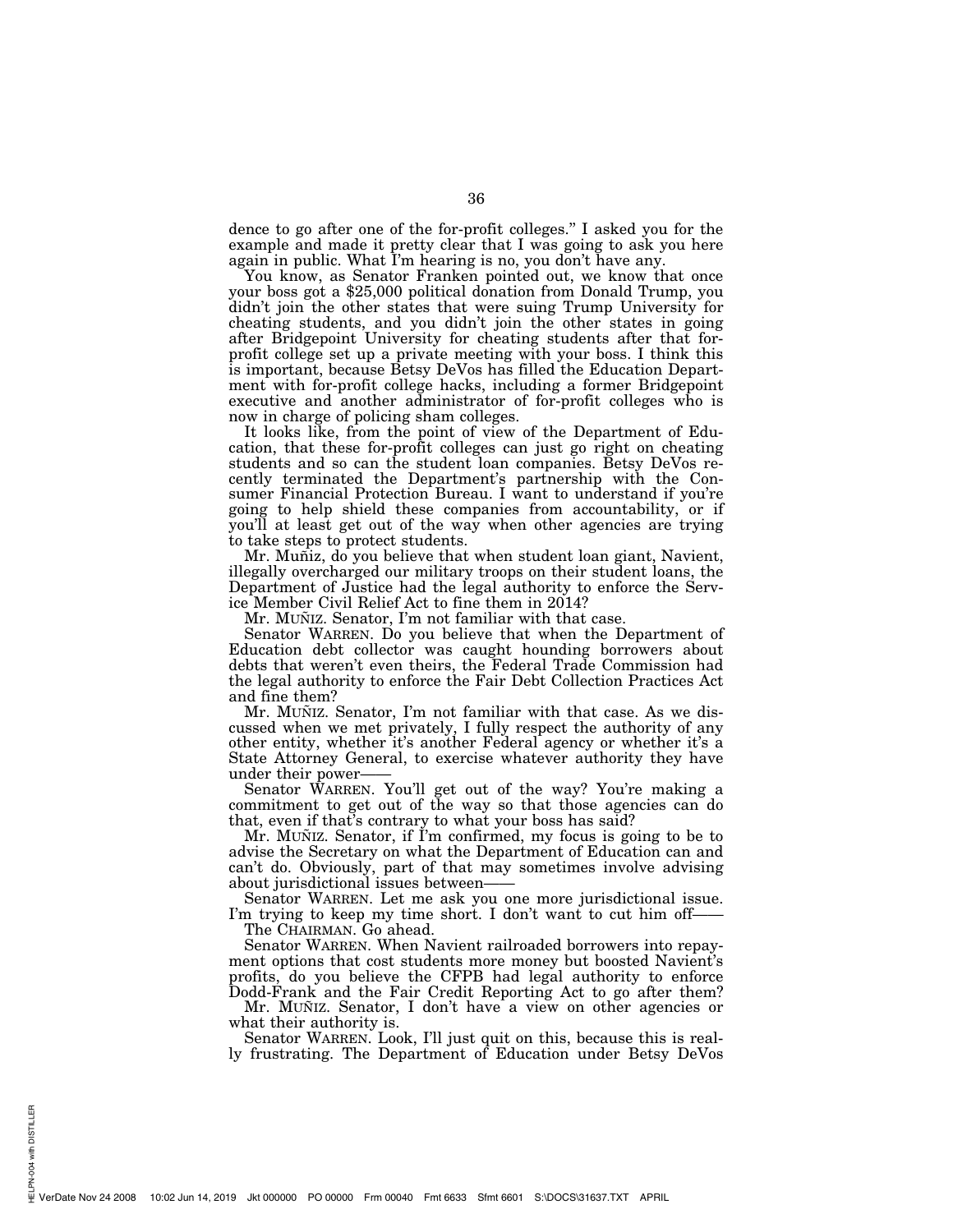has now said that she's in the way of these other agencies trying to enforce legal rules to help students, rules over which I believe they have jurisdiction. This has been all over the news. You've been nominated to be the lead counsel here, and the idea that you haven't even looked into the question of whether these three other agencies, the Department of Justice, the FTC, and the CFPB, do, in fact, in cases that have actually come up in very recent history, have legal jurisdiction to go forward.

I think it's a fair question to ask you. Do you think they have jurisdiction? If you don't have an opinion on that, I'm sorry, but you just sound like a guy who's going to say, ''Whatever Betsy DeVos wants me to say, I promise I'll sit down and do that.''

I appreciate the extra time, Mr. Chairman.

The CHAIRMAN. Thank you, Senator Warren.

I want to thank Ms. Dhillon, Dr. Gade, Mr. Munt for coming, and for their family Members, welcome.

I want to ask unanimous consent to introduce five letters of support for Dr. Gade and two letters of support for Janet Dhillon into the record.

The CHAIRMAN. If Senators wish to ask additional questions of the nominees, those questions are due by 5 p.m. Thursday, September 21st. For all other matters, the hearing record will remain open for 10 days. Members may submit additional information for the record within that time. We will meet next week to consider these nominees.

Thank you for being here. The Committee will stand adjourned. [Additional material follows:]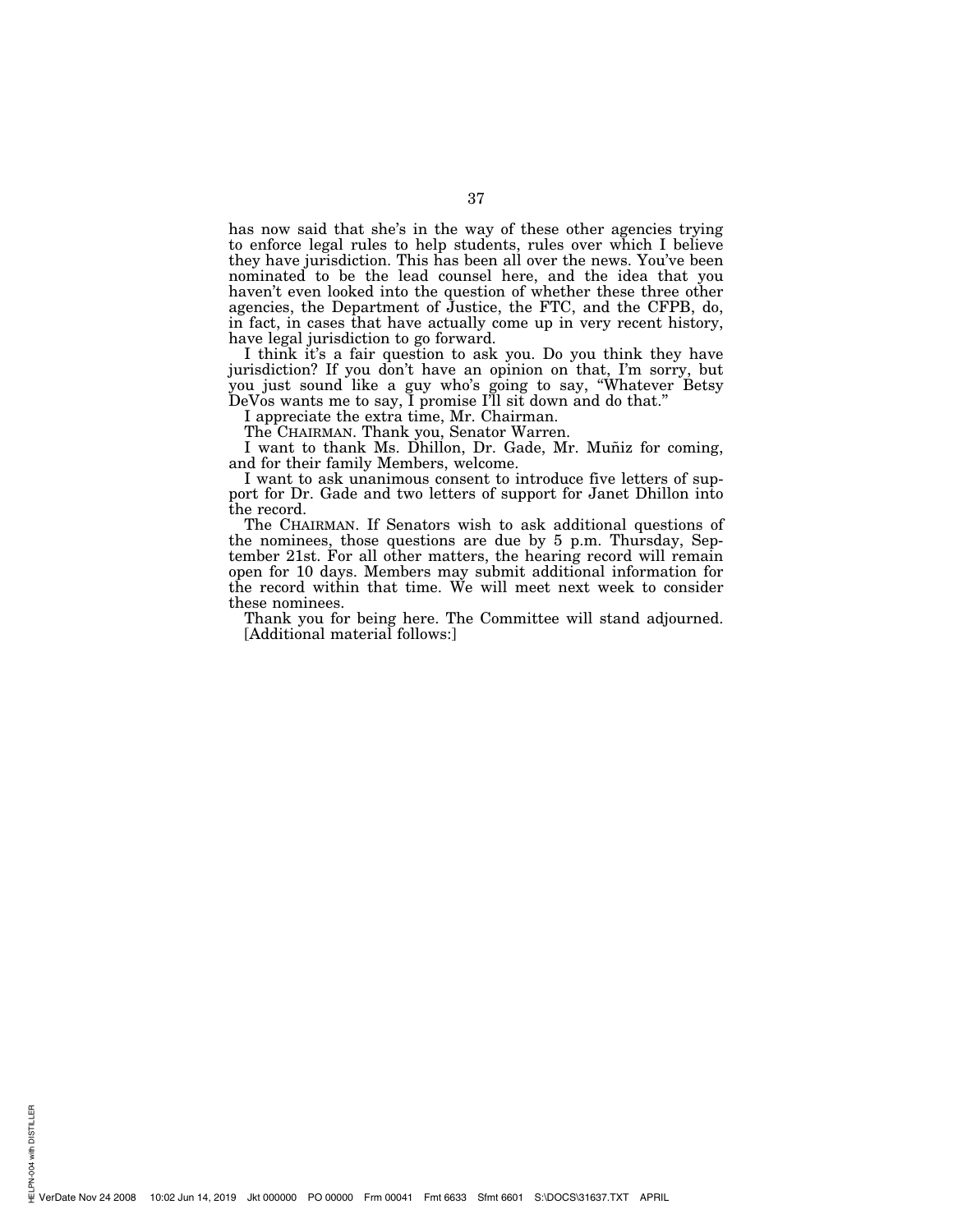# ADDITIONAL MATERIAL

38

# **UNITED STATES DISTRICT COURT SOUTHERN DISTRICT OF FLORIDA**

## **Case No. 12-Civ–21431–COOKE/TORRES**

*UNITED STATES OF AMERICA, et al.,* 

———————————————————/

*Plaintiffs*,

vs.

*FASTTRAIN II CORP., d/b/a FASTTRAIN COLLEGE*, *an administratively dissolved for profit Florida corporation and ALEJANDRO AMOR, an individual,* 

*Defendants.* 

# **OMNIBUS ORDER ON MOTIONS FOR SUMMARY JUDGMENT**

This is an action under the Federal False Claims Act, 31 U.S.C. §§379–3733<br>("FCA"). Plaintiff, the United States of America, alleges Defendants FastTrain II<br>Corp., d/b/a FastTrain College ("FastTrain") and its President, C cer and co-owner, Alejandro Amor,1 knowingly presented, or caused to be presented, false statements and claims to the United States and the United States Department

of Education ("DOE"). Plaintiff seeks treble damages and civil penalties.<br>I have jurisdiction under 28 U.S.C. § 1331 and 31 U.S.C. § 3732(a).<br>Pending are: (1) the United States' Motion for Summary Judgment (ECF No. 131);<br>P

## **I. BACKGROUND**

This action arises from violations of the FCA and common law by FastTrain and its President, Chief Executive Officer, and co-owner Amor. From at least January 2010 through June 2012, when FastTrain closed, FastTrain and Amor knowingly presented, or caused to be presented, false claims and statements to the DOE and

concealed material information in order to participate in the Federal student aid<br>programs authorized under Title IV of the Higher Education Act of 1965 ("HEA"),<br>as amended, 20 U.S.C. §§1070 et seq. ("Title IV, HEA Program missions employees instructed and counseled ineligible prospective students to provide false high school completion attestations and further coached them to lie on<br>their Free Application for Federal Student Aid ("FAFSA"), the document that stu-<br>dents file to obtain Title IV, HEA funds. As a result of Am lars of Title IV financial aid that it otherwise would not have received.

After a twenty-three day trial in *United States of America* v. *Alejandro Amor*, Case No. 1:14-cr-20750–JAL(s)-1 (S.D. Fla.) (''*Amor Criminal Proceeding*''), a jury

<sup>&</sup>lt;sup>1</sup>On October 26, 2016, I granted Amor's leave to proceed pro se in this action. (ECF No. 103).<br>With respect to FastTrain, however, I granted Plaintiff's Motion for Default Judgment (ECF No. 173) because after FastTrain's

tive motions were due by August 26, 2016. Nonetheless, in the interest of bringing this tortuous litigation to a long-overdue final resolution, I address Amor's arguments herein.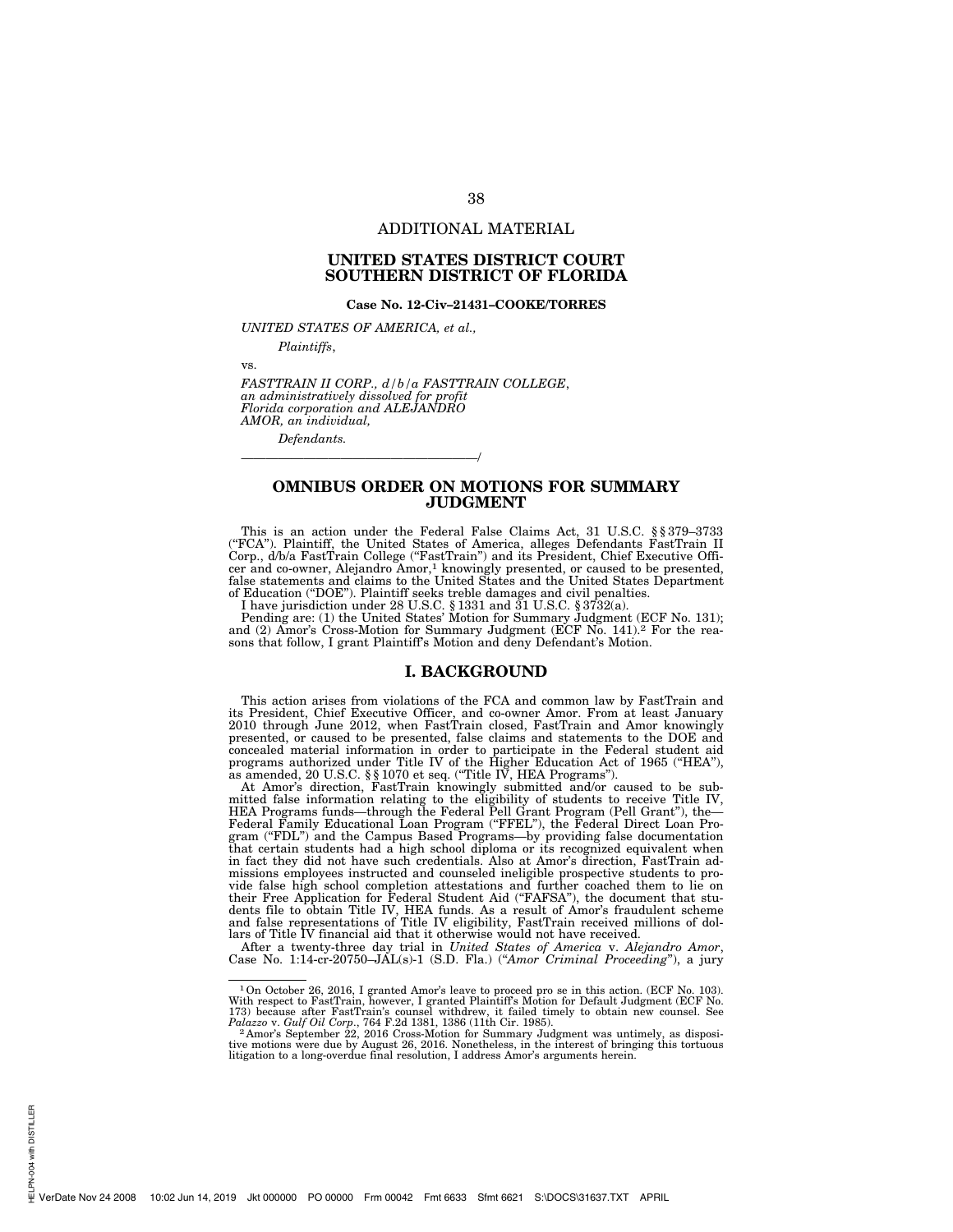convicted Amor of one count of conspiracy to steal Government funds, in violation of Title 18, United States Code, Section 371, and 12 counts of theft of Government funds, in violation of Title 18, United States Code, Section 641.3 The United States now seeks to recover treble damages and civil penalties under the FCA for Amor's illegal acts.

39

# **II. STANDARD OF REVIEW**

Summary judgment ''shall be granted if the pleadings, depositions, answers to interrogatories, and admissions on file, together with the affidavits, if any, show that there is no genuine issue as to any material fact and that the moving party is entitled to a judgment as a matter of law.'' *Allen* v. *Tyson Foods, Inc*., 121 F.3d 642 (11th Cir. 1997) (quoting Fed. R. Civ. P. 56(c)) (internal quotations omitted); *Damon*  v. *Fleming Supermarkets of Florida, Inc., 196 F.3d 1354, 1358 (11th Cir. 1999). Thus, the entry of summary judgment is appropriate ''against a party who fails to make a showing sufficient to establish the existence of an element essential to that party's case, and on which that party will bear the burden of proof at trial.'' Celotex Corp*. v. *Catrett*, 477 U.S. 317, 322 (1986).

''The moving party bears the initial burden to show the district court, by reference to materials on file, that there are no genuine issues of material fact that should be decided at trial.''*Clark* v. *Coats & Clark, Inc*., 929 F.2d 604, 608 (11th Cir. 1991). ''Only when that burden has been met does the burden shift to the non-moving party to demonstrate that there is indeed a material issue of fact that precludes summary judgment.'' *Id*.

Rule 56 ''requires the non-moving party to go beyond the pleadings and by her own affidavits, or by the 'depositions, answers to interrogatories, and admissions on file,' designate 'specific facts showing that there is a genuine issue for trial.'' Celotex, 477 U.S. at 324. Thus, the nonmoving party ''may not rest upon the mere allegations or denials of his pleadings, but must set forth specific facts showing that there is a genuine issue for trial.'' *Anderson* v. *Liberty Lobby, Inc*., 477 U.S. 242, 248 (1986) (internal quotation marks omitted).

''A factual dispute is genuine if the evidence is such that a reasonable jury could return a verdict for the non-moving party." *Damon*, 196 F.3d at 1358. "A mere 'scintilla' of evidence supporting the opposing party's position will not suffice; there must be enough of a showing that the jury could reasonably find for that party.'' *Abbes*  v. *Embraer Servs., Inc*., 195 F. App'x 898, 899–900 (11th Cir. 2006) (quoting *Walker*  v. *Darby*, 911 F.2d 1573, 1577 (11th Cir. 1990)).

When deciding whether summary judgment is appropriate, ''the evidence, and all inferences drawn from the facts, must be viewed in the light most favorable to the non-moving party.'' *Bush* v. *Houston County Commission*, 414 F. App'x 264, 266 (11th Cir. 2011).

# **III. THE FALSE CLAIMS ACT**

The FCA provides that:

(1) [A]ny person who—

(A) knowingly presents, or causes to be presented, a false or fraudulent claim for payment or approval; [or]

(B) knowingly makes, uses, or causes to be made or used, a false record or statement material to a false or fraudulent claim;

is liable to the U.S. Government for a civil penalty of not less than \$[5,500] and not more than \$[11,000], as adjusted by the Federal Civil Penalties Inflation Adjustment Act of 1990 (28 U.S.C. 2461 note; Public Law 104–41), plus 3 times the amount of damages which the Government sustains because of the act of that person.

31 U.S.C. § 3729(a)(1)(A)–(B); *see* 28 C.F.R. § 85.3(a)(9) (adjusting penalties for inflation).

. . .

As used in the FCA, a "claim"

(A) means any request or demand, whether under a contract or otherwise, for money or property and whether or not the United States has title to the money or property, that-

<sup>3</sup> *Amor Criminal Proceeding*, ECF Nos. 393, 489.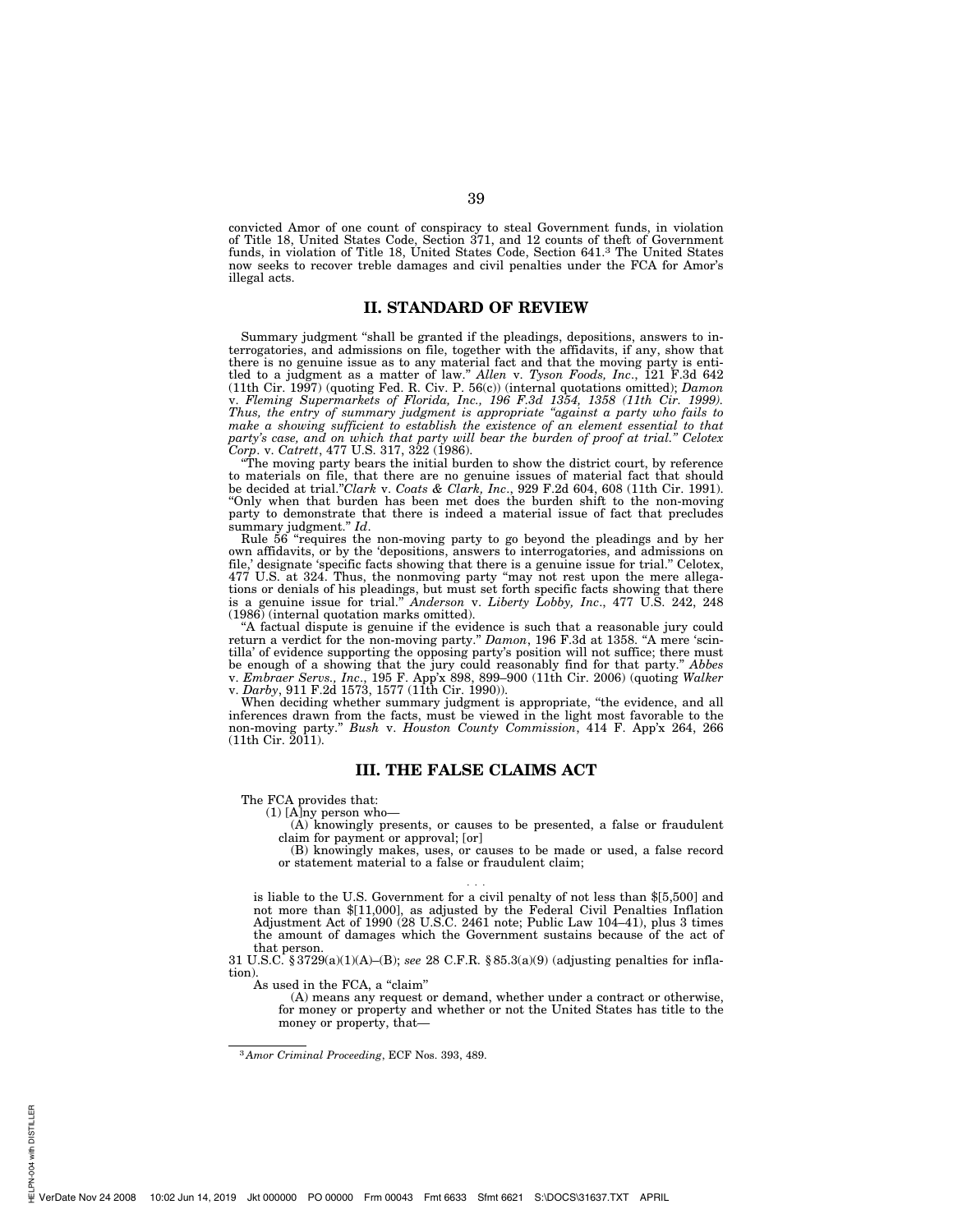(i) is presented to an officer, employee, or agent of the United States. 31 U.S.C. § 3729(b)(2), as amended.

While Congress did not define what makes a claim "false" or "fraudulent," the<br>"phrase 'false or fraudulent claim' in the [FCA] should be construed broadly." *United*<br>States ex rel. Sanchez v. Abuabara, 2012 WL 254764, at \*

The FCA further provides that:

Notwithstanding any other provision of law, the Federal Rules of Criminal Pro-cedure, or the Federal Rules of Evidence, a final judgment rendered in favor of the United States in any criminal proceeding charging fraud or false state-ments, whether upon a verdict after trial or upon a plea of guilty or nolo contendere, shall estop the defendant from denying the essential elements of the offense in any action which involves the same transaction as in the criminal proceeding and which is brought under subsection (a) or (b) of section 3730. 31 U.S.C. § 3731(e).

# **IV. DISCUSSION**

Before I turn to the merits of the parties' Motions, I first address two procedural arguments Amor raises. He asserts: (1) this Court lacks subject matter jurisdiction because the Government is a party to a civil administrative money penalty pro-<br>ceeding involving Amor; and (2) the Second Amended Complaint ("SAC") does not<br>meet the heightened pleading standards of Fed. R. Civ. P. 9(b).<sup>4</sup> 162).

#### **A**. *Subject Matter Jurisdiction*

Amor argues that the Court lacks subject matter jurisdiction under 31 U.S.C. § 3730(e)(3) and (4), and lacked jurisdiction over the dismissed Relator's original qui tam complaint, because FastTrain was subject to a 2011 DOE Program Review. The relevant subsections of §3730(e) provide:

(3) In no event may a person bring an action under subsection (b) which is based upon allegations or transactions which are the subject of a civil suit or an administrative civil money penalty proceeding in which the Government is already a party. (4)(A) The court shall dismiss an action or claim under this section, unless

opposed by the Government, if substantially the same allegations or transactions as alleged in the action or claim were publicly disclosed—

(i) in a Federal criminal, civil, or administrative hearing in which the Government or its agent is a party;

(ii) in a congressional, Government Accountability Office, or other Federal report, hearing, audit, or investigation; or

(iii) from the news media, unless the action is brought by the Attorney General or the person bringing the action is an original source of the information.

31 U.S.C. § 3730(e)(3)–(4).

Amor's ''public disclosure bar'' argument fails because he provides no evidence that the DOE's preliminary Program Review Report 5 about FastTrain (ECF No.

<sup>4</sup> In addition to these arguments, Amor contends: (1) students do not need a high school di-ploma or equivalent degree to be eligible for Federal student aid; (2) students were not, in fact, ineligible; (3) this action violates the Double Jeopardy Clause of the Fifth Amendment; and (4)<br>res judicata established Government loss to be \$1,900,000. (ECF Nos. 141, 162).<br><sup>5</sup> According to the DOE's Program Review Guid

mote and improve compliance by improving institutional performance. The reviewer(s) will: (1)<br>analyze the institution's data and records and identify any weaknesses in the institution's proce-<br>dures for administering Title ommendations that will strengthen the institution's future compliance with Title IV, HEA rules<br>and regulations; (3) quantify any harm resulting from the institution's impaired performance<br>and identify liabilities where non of Federal funds; determine the extent to which any weaknesses in the institution's administra-tion of Title IV, HEA program funds may subject students and taxpayers to potential or actual fraud, waste, and abuse; and (4) refer institutions for administrative action to protect the interests of students and taxpayers, when necessary. Program Review Guide for Institutions (2009), *https://ifap.ed.gov/ programrevguide/attachments/2009ProgramReviewGuide.pdf*.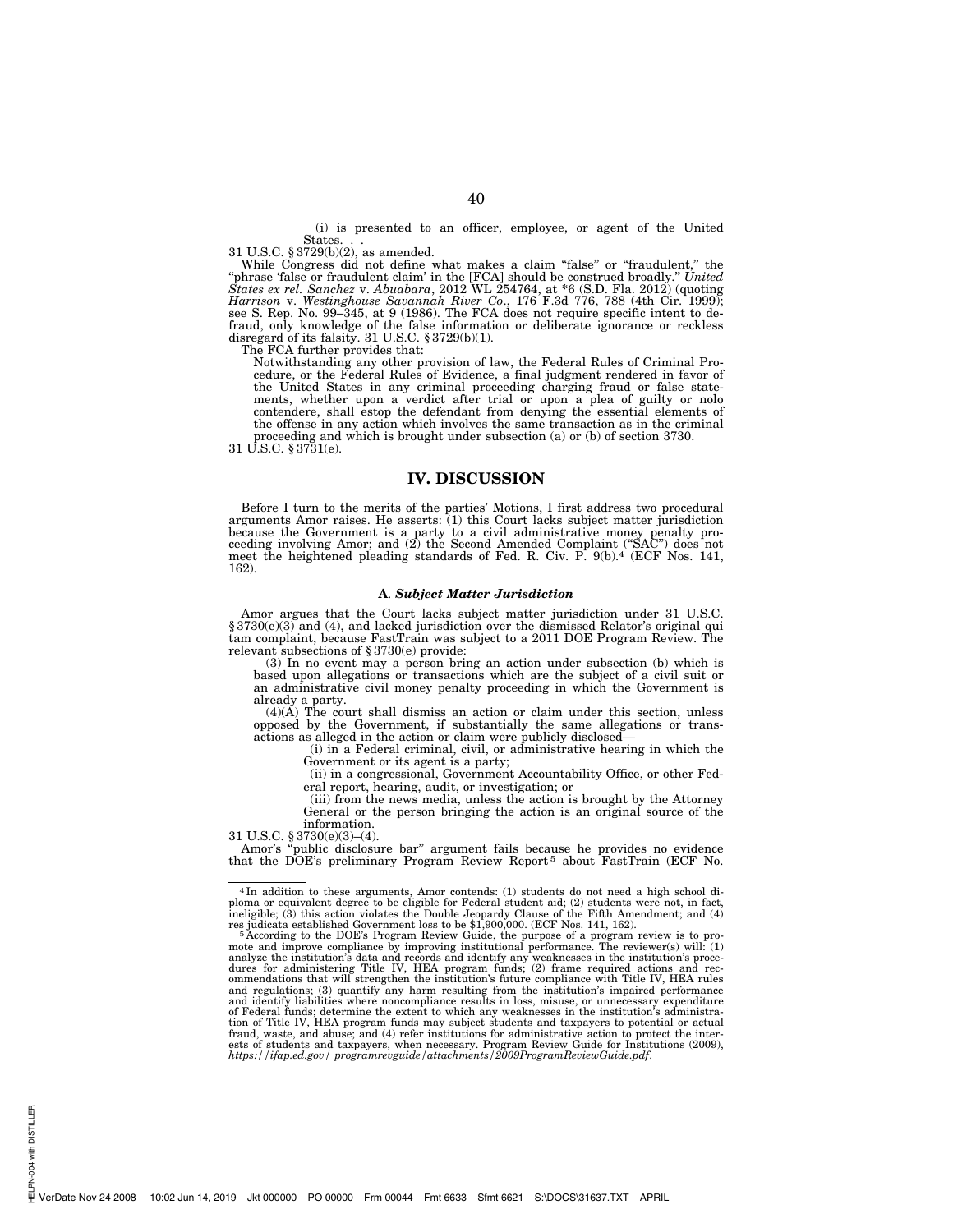141–1) ever reached the public domain (i) in a Federal criminal, civil, or administrative hearing in which the Government or its agent is a party; (ii) in a congressional, Government Accountability Office, or other Federal report, hearing, audit, or investigation; or (iii) from the news media. *See United States ex rel. Wilson* v. *Graham Cty. Soil & Water Conservation Dist*., 777 F.3d 691, 697 (4th Cir. 2015) (''[T]he government is not the equivalent of the public domain.'') (quoting *Kennard* v. *Comstock Res., Inc*., 363 F.3d 1039, 1043 (10th Cir. 2004)). Indeed, Federal law requires the DOE to ''maintain and preserve'' the confidentiality of any program review report until the institution has responded and the DOE issues a Final Program Review Determination ("FPRD"). 20 U.S.C. § 1099 $c=1(b)(6)(8)$ . That never happened here. Where there is "no 'public disclosure' under section  $3730(e)(4)(A)$ , [the] qui tam action is not jurisdictionally barred under that section.''6 *United States ex rel. Williams* v. *NEC Corp*., 931 F.2d 1493, 1500 (7th Cir. 2016).

As for Armor's arguments under  $\S 3703(e)(3)$ , it is his burden to show that the Government is a party in an administrative civil money penalty proceeding based on the same allegations or transactions at issue in this case. *See United States ex rel. Johnson* v. *Shell Oil Co*., 26 F. Supp. 2d 923, 928 (E.D. Tex. 1998) (burden lies with defendant). He is correct that the FCA does not define the phrase, "administrative civil money penalty proceeding,'' and thus leaves it open to interpretation. The fact is, however, that the preliminary Program Review Report contains no demand for payment of a money penalty. Cf. id. (payment demands and audit letters do not bar suit under § 3730(e)(3)). Indeed, the DOE may seek to recover money from an institution only after it issues an FPRD. 34 C.F.R. pt. 668. Again, that never happened here. Amor therefore has not convinced me that the preliminary Program Review Report is an administrative civil money penalty proceeding that would bar this action under  $§ 3730(e)(3)$ , or that it is evidence that such a proceeding was pending. Simply put, Amor's contention that this Court lacks subject-matter jurisdiction is misguided.

#### **B.** *Rule 9(b)*

The United States contends Amor waived his argument under Rule 9(b) by failing timely to raise it. "Rule 9(b)'s pleading standard is not an affirmative defense that is waived by a defendant's failure to raise it'' in an initial pleading. *See, e.g., Olson*  v. *Fairview Health Servs. of Minnesota*, 831 F.3d 1063, 1074 (8th Cir. 2016). A court may resolve a Rule 9(b) deficiency even on a motion for summary judgment. *United State ex rel Schwartz* v. *Coastal Healthcare Group, Inc*., 2000 WL 1595976, at \*4 (10th Cir. 2000). That said, Amor's Rule 9(b) argument is unavailing.

A complaint under the False Claims Act must meet the Rule 9(b) pleading standard. *See United States ex rel. Clausen* v. *Lab. Corp. of Am*., 290 F.3d 1301, 1309– 10 (11th Cir. 2002) (noting ''it was 'well settled' and 'self-evident' that the False Claims Act is 'a fraud statute' for the purposes of Rule  $9(b)$ ") (citation omitted). A False Claims Act complaint satisfies Rule 9(b) if it sets forth "facts as to time, place, and substance of the defendant's alleged fraud,' specifically 'the details of the defendants' allegedly fraudulent acts, when they occurred, and who engaged in them.'" *Id.* at 1310 (quoting *United States ex rel. Cooper v. Blue Cross & Blue Shield of Fla*., 19 F.3d 562, 567–68 (11th Cir. 1994)).

The SAC easily satisfies Rule 9(b)'s requirements. It specifies the substance of Amor's fraudulent acts in exacting detail, *see generally* ECF No. 83, including the approximate time periods and, in some cases, specific dates of fraudulent acts, see, e.g., id. ¶¶ 63, 100, and who engaged in them, *see, e.g., id*. ¶¶ 86, 100. Amor's argument under Rule 9(b) therefore fails.

# **C.** *The United States' Arguments*

I next address the United States' arguments in support of its Motion, as they are case dispositive. The United States contends: (1) Amor's criminal conviction precludes him from denying any of the elements of the fraudulent and/or false claims alleged in this action;  $(2)$  Amor's false claims were material to the DOE's payments to FastTrain; (3) the United States is entitled to treble damages; and (4) Amor is liable for civil penalties under 31 U.S.C. § 3729(a). I discuss the effect of Amor's criminal conviction first.

<sup>&</sup>lt;sup>6</sup> In any event, the United States has invoked its statutory right under 31 U.S.C.  $$3730(e)(4)$  to oppose dismissal on this basis.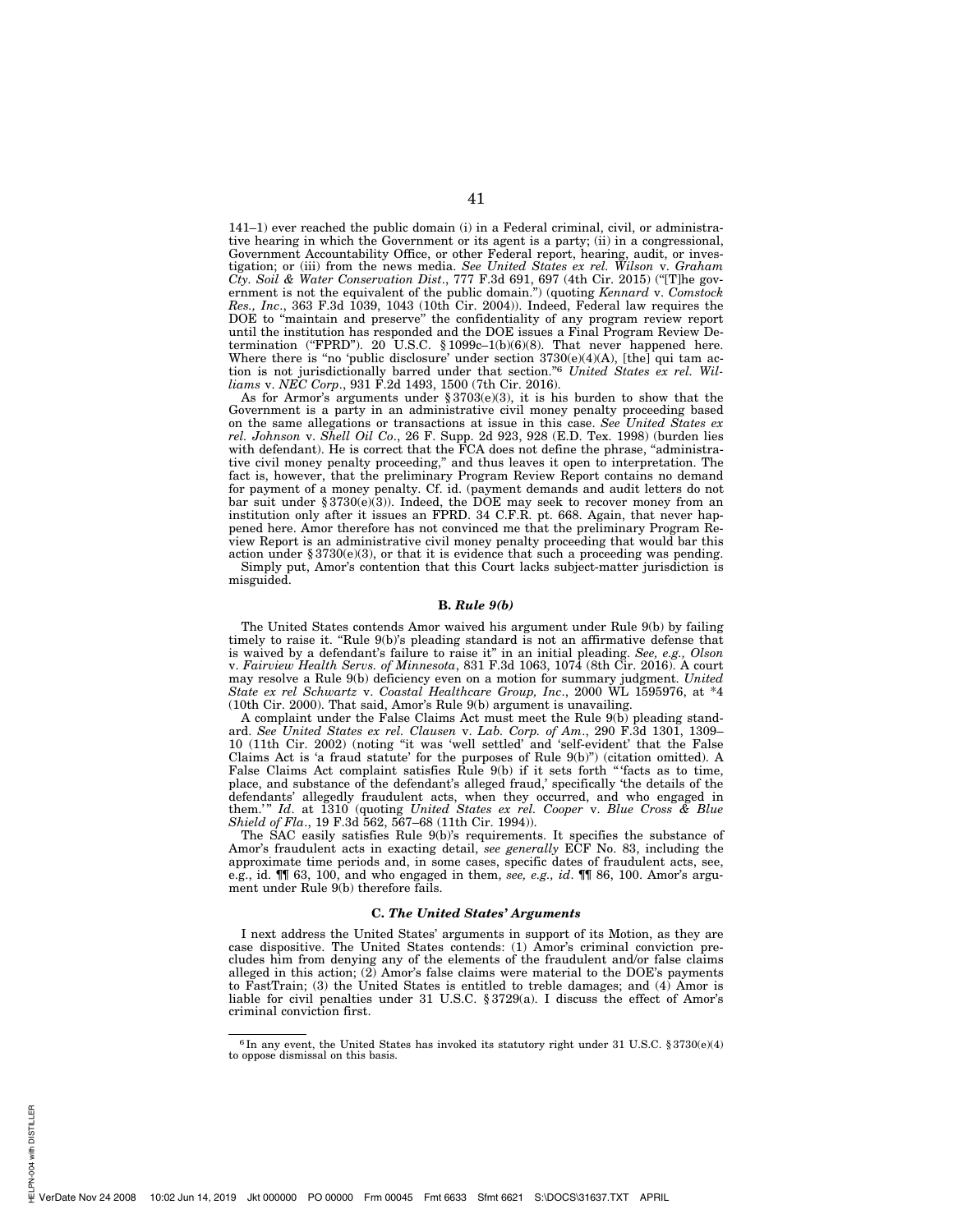# **1. The Effect of Amor's Criminal Conviction**

Under the principles of collateral estoppel, the preclusive effect of a criminal conviction on future civil proceedings is well established. See, e.g., Emich Motors Corp. viction on future civil proceedings is well established. See, e.g., Emich Motors Corp.<br>v. Gen. Motors Corp., 340 U.S. 558, 568–69 (1951) ("It is well established that a<br>prior criminal conviction may work an estoppel in fav apply: ''(1) the issue must be identical in the pending case to that decided in the earlier proceeding; (2) the issue must necessarily have been decided in the earlier

proceeding; (3) the party to be estopped must have been a party or have been ade-<br>quately represented by a party in the earlier proceeding; and (4) the issue must ac-<br>tually have been litigated in the first proceeding." M

Here, the Second Superseding Indictment against Amor and his co-conspirators alleges, as the United States alleges in this action, inter alia, that the DOE approved FastTrain to receive both Pell Grants and Direct Loans. See Second Amend-<br>ed Complaint, E.C.F. No. 83 ¶ 37–68; Amor Criminal Proceeding, Second Super-<br>seding Indictment, ECF No. 252 ¶ 15–30. Amor signed Program Part plicable Federal statutes and regulations relating to the Pell Grant and Direct Loan Programs, including, inter alia, the requirement that FastTrain enroll only students with a high school diploma, GED, or other approved credential. Based on those rep-resentations, the Government charged Amor with fraud or false statements in the Amor Criminal Proceeding. For example, the Second Superseding Indictment alleges, inter alia:

## PURPOSE OF CONSPIRACY

3. It was the purpose of the [Defendants'] **conspiracy** to unlawfully enrich themselves by obtaining and misappropriating Pell Grant and Direct Loan funds from the United States Department of Education by making materially cerning, among other things, the eligibility of students to receive Pell Grant and Direct Loan funds and the students' status as high school graduates.

#### MANNER AND MEANS OF THE CONSPIRACY

The manner and means by which the defendants and their co-conspirators sought to accomplish the object and purpose of the conspiracy included, among other things, the following:

4. Beginning in or around January 2010, ALEJANDRO AMOR directed JOSE W.<br>GONZALEZ, ANTHONY MINCEY, Michael Grubbs, Luis Arroyo, Juan Arreola,<br>Juan Peña, and others, to enroll students without high school diplomas or GEDS in FastTrain. AMOR further directed [them], and others, to coach those students to

<sup>&</sup>lt;sup>7</sup> See also United States v. Aleff, 772 F.3d 508, 510 (8th Cir. 2014) (defendants who pled guilty to conspiracy to defraud the United States by submitting false applications for loan-deficiency payments estopped from den convicted in criminal proceeding for the "same transaction."); *United States v. Mastellone,* 2011<br>WL 4031199 (S.D.N.Y. 2011) (defendant who pled guilty to felony charge of fraudulently stealing<br>money from the United State tial elements of the §§3729(a)(1)(A) and (B) offenses, since these claims involve the same trans-<br>action at issue in [defendant];" prior criminal proceeding, at which he pled guilty."); United<br>States v. Sriram, 2008 WL 516 involved the "same course of conduct" and overlapping "specific factual matters" as prior crimi-<br>nal case); *United States* v. *Eghbal*, 475 F. Supp. 2d 1008 (C.D. Cal. 2007) (no genuine issue of<br>material fact regarding li sions in plea agreements established that their false statements caused the Government ''to pay out money'').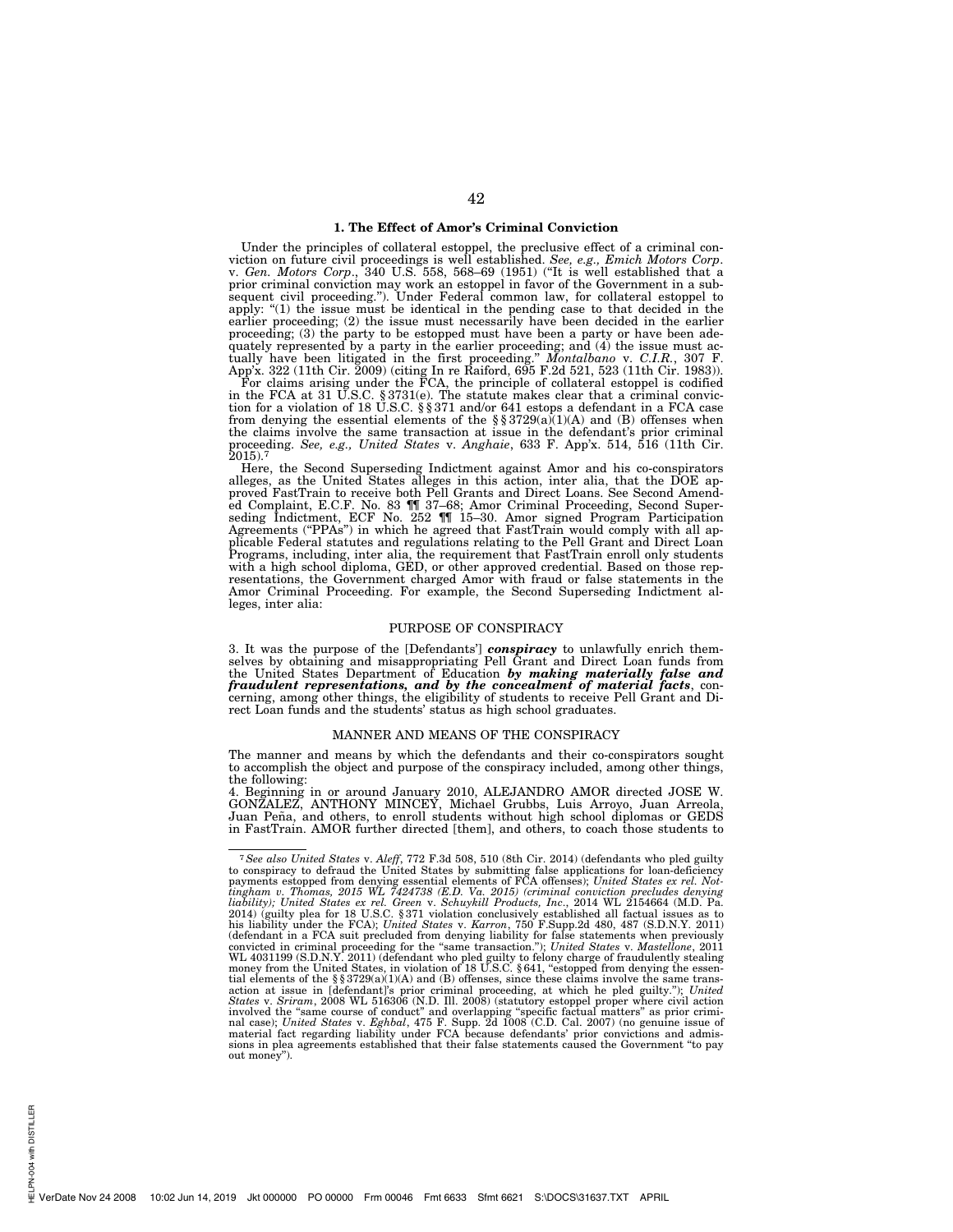lie to FastTrain financial aid representatives assisting students with their FAFSAS, in order to falsely and fraudulently obtain Pell Grant and Direct Loan funds for the students.

5. JOSE W. GONZALEZ, ANTHONY MINCEY, Michael Grubbs, Luis Arroyo, Juan Arreola, Juan Peña, and others, acting at the direction of ALEJANDRO AMOR, recruited students without high school diplomas to enroll in FastTrain by, among other things, *falsely and fraudulently advising* the students tha school diploma or GED.

6. ALEJANDRO AMOR, JOSE W. GONZALEZ, ANTHONY MINCEY, Michael Grubbs, Luis Arroyo, Juan Arreola, Juan Peña, and others, caused the students without high school diplomas to submit FAFSAS to the United States Department of Education *falsely and fraudulently indicating* that the student had graduated from high school or had a GED.

7. As a result of these *false and fraudulent FAFSAS*, ALEJANDRO AMOR re-ceived Pell Grants and Direct Loans from the United States Department of Edu-

cation. 8. ALEJANDRO AMOR used the proceeds from the *false and fraudulent FAFSAS* 

for his own benefit and the benefit of others, and to further the fraud. *See Amor Criminal Proceeding*, Second Superseding Indictment, ECF No. 252, Purpose of Conspiracy ¶ 3; Manner and Means of the Conspiracy ¶¶ 4, 5, 6, 7, 8 (emphasis added); *see also* Second Superseding Indictment, ECF No. 252, Overt Acts  $\P\P$  1-40.

The SAC in this case contains nearly identical allegations. To highlight just a few examples:

7. Beginning in at least July 1, 2009 and continuing through its closure in 2012, FastTrain engaged in a widespread *scheme to defraud* the Department of Education in order to receive Federal funding it would not otherwise have been entitled to receive.

8. FastTrain *made false statements and concealed material information* from<br>the Department of Education in order to ensure that it would continue to receive<br>Federal funding under Title IV of the HEA. For example, FastTrai ees knowingly submitted and/or *caused to be submitted false information* relating to the eligibility of students to receive title IV, HEA program assistance, by providing false documentation that students had high schoo equivalent, when such students did not have such credentials.

9. FastTrain *engaged in fraudulent conduct* in an attempt to secure Federal aid for students who, but for FastTrain's conduct, would have been ineligible for assistance under Title IV of the HEA. FastTrain fabricated high school diplomas of some of its prospective students at some of its campuses in order to permit unqualified students to enroll at FastTrain. FastTrain then improperly received and retained Title IV assistance for those unqualified students. FastTrain also told prospective students who did not have high school diplomas or their equivalency that they could enroll and receive Federal financial assistance if they attended FastTrain. FastTrain instructed and counseled certain ineligible prospective students *to provide false high school completion attestations* and further coached certain prospective ineligible students to lie on Free Application for Federal Student Aid (''FAFSA'') documentation. FastTrain also improperly received and retained Title IV assistance for those unqualified students.

10. FastTrain also *routinely altered attendance records* of students who were not meeting minimum requirements. FastTrain kept students on its attendance rolls—and, as such, Federal financial aid recipient list—when students were not attending FastTrain. Finally, FastTrain employees *falsified financial aid records*  in order to secure more Federal funding for students than the students were eligible to receive.

11. Defendants' conduct was knowing and material to FastTrain's continued eligibility to participate in the Title IV programs. As a result of Defendants' *fraudulent scheme and false representations of* Title IV eligibility, FastTrain received millions of dollars of Title IV financial aid that it otherwise would not have received but for Defendants' conduct.

(ECF 83 ¶¶ 7–11) (emphasis added).

Amor argues that estoppel does not apply because the elements of his criminal charges are different than the elements of the civil claims in this case. That argument ignores the FCA's plain language, which specifies that preclusion applies where "the essential elements of the offense [in the civil case]... involve[] the where "the essential elements of the offense [in the civil case]. . . involve<sup>[</sup>] the same *transaction* as in the criminal proceeding." 31 U.S.C. § 3731(e) (emphasis added). The court's Order Denying Defendant Amor's Motion for New Trial (ECF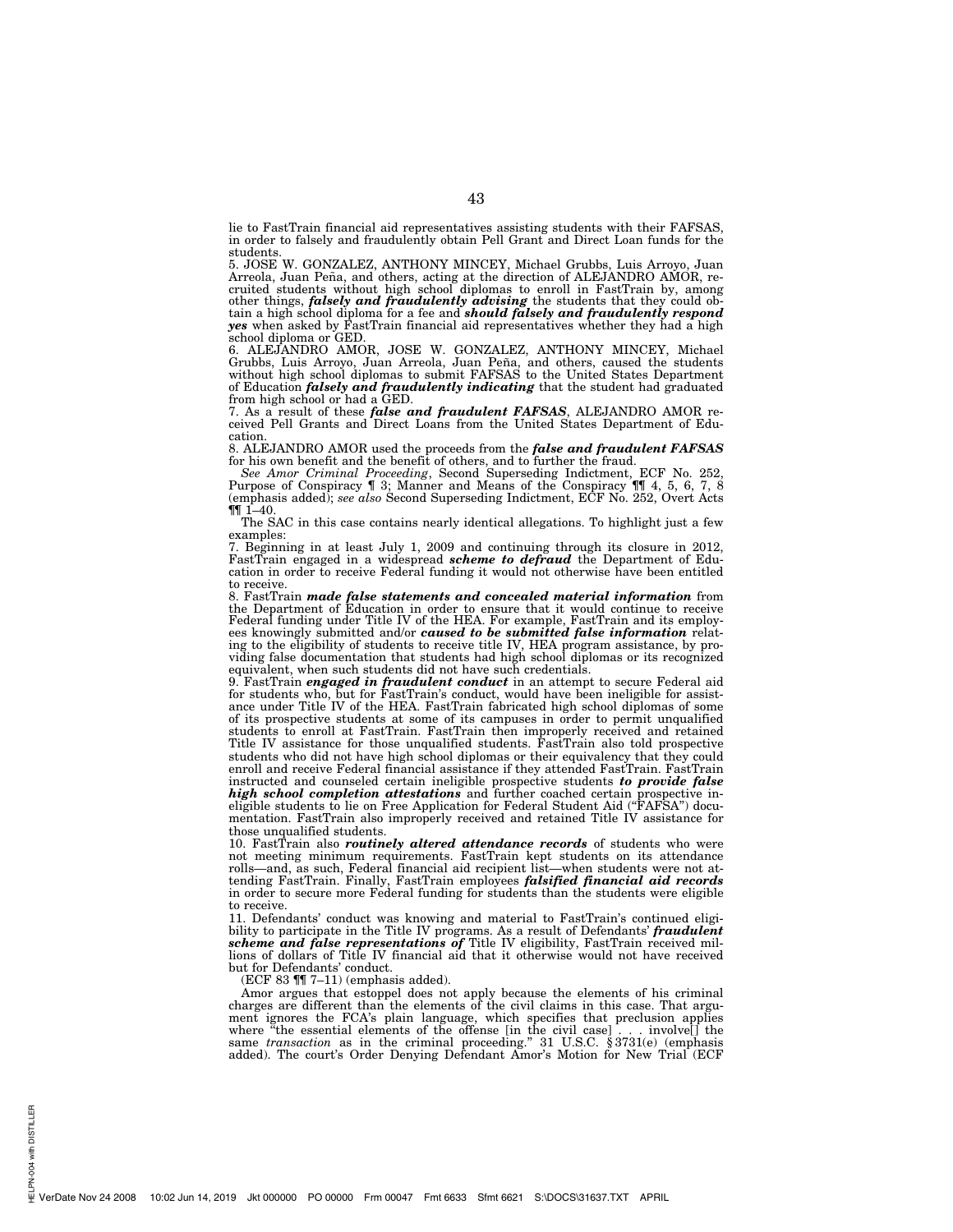No. 410) in the Amor Criminal Proceeding leaves no doubt that the transactions at issue there were the same as those at issue here. It states, in relevant part:

This case arose from an investigation by the United States Department of Education, Office of [Inspector] General, regarding illegal student recruiting and enrollment practices at Fast Train, a for-profit college with seven campuses throughout Florida. Testimony at trial revealed that Fast Train admissions representatives—acting at the direction of the school's owner, Defendant Alejandro Amor (''Defendant'')—routinely recruited and enrolled students at Fast Train who were not eligible for Federal student aid because they did not have a high school diploma or GED. In order to obtain Federal student aid on behalf of the ineligible students they recruited, Fast Train admissions representatives . . . coached the students to falsely claim that they did have the required credential—first on their Fast Train enrollment paperwork, then in interviews with Fast Train's financial aid officers, and finally on their applications for Federal student aid (''FAFSAs''). As part of their efforts to induce ineligible students to enroll in Fast Train, admissions representatives falsely promised students they would earn a high school diploma while attending Fast Train and, in some cases, representatives actually sold students fictitious high school diplomas.

The Government presented approximately forty witnesses, including several former Fast Train students who testified that they were recruited, coached to lie on their FAFSAs about their eligibility for student aid, and saddled with thousands of dollars in debt that they are unable to repay. Most of the student witnesses testified that they dropped out of Fast Train for personal reasons or because they were not satisfied with the school. Six Jacksonville students identified Mincey as the (or one of the) admissions representatives who falsely advised them that a high school diploma or GED was not required for admission to Fast Train.

. . .

The Government also presented the testimony of several former Fast Train employees who were either directed by Defendant to enroll ineligible students or fired for refusing to do so. For example, former admissions director Luis Arroyo testified that he and his staff began creating fake high school diplomas for ineligible students and that he got the idea from Defendant, who had ordered education director Santiago Martinez to create a diploma for a student. Additionally, former financial aid representative Caridad Perez testified that Defendant routinely pressured her to process ineligible students for Federal student aid, and ultimately fired her for refusing to do so. Moreover, former admissions representative Jose W. Gonzalez testified that, with Defendant's blessing, he obtained invalid high school diplomas for recruits from a high school called American Worldwide Academy, by taking the test for students and collecting a fee; in some cases, Mr. Gonzalez enrolled the students without actually collecting the fee or providing the diploma at all. Finally, the Government presented several emails and other documents, as well as an audio recording, which, together with the testimony, established that Defendant was repeatedly advised about the illegal activities at Fast Train, and took active steps to conceal those activities, including creating false reports of internal investigations, fake ''secret shopper'' programs, and fake employee disciplinary reports.

Defendant presented several witnesses in his defense. . . . Fifth, former Fast Train operations manager German Vargas testified that Defendant never asked him to do anything illegal and, in fact, that Defendant had directed him to conduct an investigation into allegations of misconduct raised by former Fast Train employee (and Government witness) Joseph Bodden.

. . .

The Government called eight rebuttal witnesses to establish that Amor had falsified the results of the Bodden investigation, about which German Vargas had testified. Specifically, the rebuttal witnesses demonstrated that, even when presented with notes of the investigation, which included names of Fast Train enrollees without high school diplomas, Defendant had not only retained Federal student aid in those enrollees' names, but had also prepared a lengthy type-written report falsely claiming that the Bodden investigation had revealed no improprieties in any area, including students without diplomas.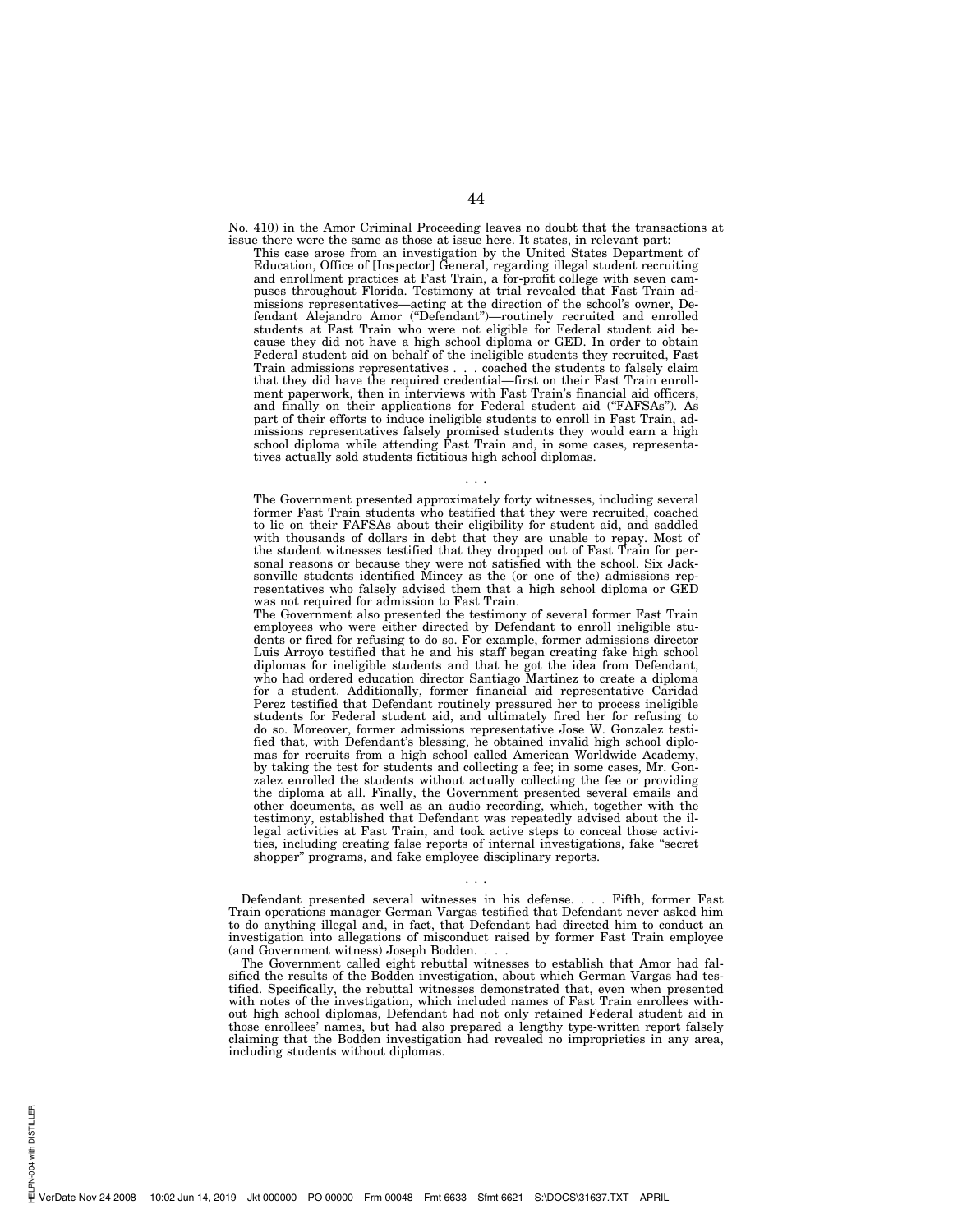Applying the criteria for estoppel under the FCA, Amor's prior conviction has pre-<br>clusive effect in the instant case.<sup>8</sup> The criminal and civil cases both involve the<br>same transactions—Amor's fraudulent claims to the DOE. statements and claims were central to his criminal charges, and are central to his liability in this case. Thus, as a matter of law, the final judgment rendered in favor<br>of the United States and against Amor in the Amor Criminal Proceeding estops<br>Amor from denying the essential elements of the offense in U.S.C. § 3731(e). The effect of this estoppel is that Amor cannot deny liability under 31 U.S.C. § 3729(a)(1)(A) and (B).<sup>10</sup>

As Amor is estopped from contesting the FCA cause of action against him, there are no genuine issues of material fact upon which Amor might craft a defense. Summary Judgment in favor of the United States and against Amor is therefore war-ranted. Accordingly, the only issue left for me to resolve is the amount of damages and/or civil penalties to which the United States is entitled.

#### **2. Damages**

When found to have violated the FCA, a defendant "is liable to the U.S. Government for . . . [three] times the amount of damages which the Government sustains because of the act of that person," plus civil penalties. 31 U.S.C. §3729(a). Amor does not appear to dispute that fact. Instead, he challeng posed measure of single damages. He argues that in the *Amor Criminal Proceeding*, the court made a "judicial determination" of the United States' losses when it ordered him to pay restitution totaling \$1,900,000. Thus, he is indeed res judicata'' as to damages in this case. (ECF No. 162 at 9). That contention lacks merit.

The Eleventh Circuit has recognized that ''[a]n order of restitution is not a judicial determination of damages. Damages measure the amount of compensable loss a victim has suffered. Restitution, by contrast, is an equitable remedy, 'subject to the general equitable principle that [it] is granted to the extent and only to the extent final that justice between the parties requires." Un clined to limit a damages award in a civil FCA case to the amount of restitution awarded by the district court, noting that the defendant's attempt to equate the sentencing judge's restitution order with a determination of damages was ''unpersuasive''. Barnette, 10 F.3d at 1556–57. The court held that ''[m]ore likely, the sentencing judge decided that the Government had lost at least \$7 million and that Barnette could pay that amount, but left final resolution of the Government's damages claim to the ensuing civil case.'' *Id*. Although the sentencing court in this case awarded restitution of \$1,900,000, *Barnette*'s reasoning nevertheless directs that a restitution finding in a criminal case does not foreclose the United States from seeking a different damages award in a subsequent civil case. *See id*.

''FCA damages 'typically are liberally calculated to ensure that they afford the government complete indemnity for the injuries done it.' '' *United States ex rel*. *Doe*  v. *DeGregorio*, 510 F. Supp. 2d 877, 890 (M.D. Fla. 2007) (quoting *United States ex rel*. *Roby* v. Boeing Co., 302 F.3d 637, 646 (6th Cir. 2002)). While there is ''no set formula for determining the government's actual damages'' for an FCA claim, the Eleventh Circuit has explained that, as a general rule, the ''measure is 'the difference between what the government actually paid on the fraudulent claim and what it would have paid had'" it known of the false statements. Anghaie, 633 F. App'x at 518 (quoting, **United States** v. *Killough*, 848 F.2d 1523, 1532 (11th Cir. 1988)). Where, as here, the United States would have paid out nothing to FastTrain but for its false claims and certifications, the proper measure of damages is the full amount the United States paid out. See id. (citing *United States ex rel*. Longhi v. United States, 575 F.3d 458, 461–62, 473 (5th Cir. 2009) (affirming award of damages based on full amount of Government grant without offset)).<sup>11</sup>

<sup>&</sup>lt;sup>8</sup>The fact that Amor is currently appealing his conviction is irrelevant to the preclusion analysis. See, e.g., Nat'l Union Fire Ins. Co. of Pittsburgh, Pa. v. Sun, 1997 WL 165331, at  $*2$  (2d Cir. 1997) ("[A] pending ap

Final Resolution of Related Criminal Case (E.C.F. No. 84 at 6).<br><sup>10</sup> Because I conclude Amor is estopped from denying liability in this case, I need not address

the parties' arguments as to whether Amor actually violated the FCA.<br><sup>11</sup>*See also United States v. Sci. Applications Int'l Corp.*, 626 F.3d 1257, 1279 (D.C. Cir. 2010)<br>"[Where the defendant fraudulently sought payments fo Continued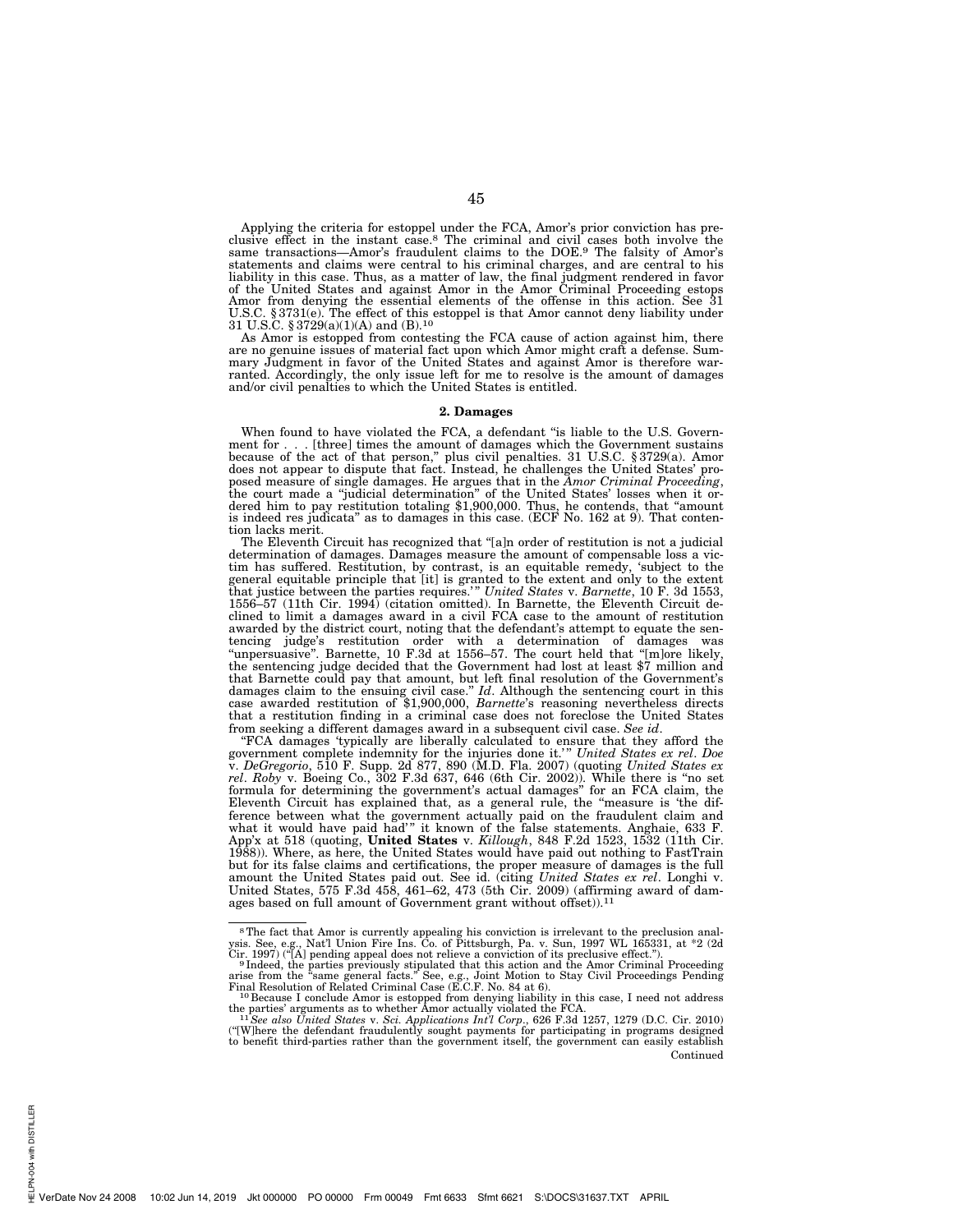According to the United States, the DOE paid out approximately \$25,200,000 to FastTrain during the 2010–2012 program years. That amount, if supported by the evidence, would therefore be an accurate measure of single damages under the law. Within its discretion, however, the United States requests that I limit the measure of damages to the more modest amount of Federal student aid FastTrain actually stole through its false claims and false certifications. Testimony in the Amor Criminal Proceeding pegged that amount at \$4,129,765. See, e.g., Amor Criminal Proceeding, ECF No. 543 at 33–34. I find that amount to be a rea Supp. at 890 (''The computation of damages does not have to be done with mathematical precision but, rather, may be based upon a reasonable estimate of the loss."). Amor is therefore liable for \$4,129,765, trebled, minus any restitution he pays to the Government.<sup>12</sup>

## **3. Civil Penalties**

Liability under the FCA also triggers the imposition of civil penalties. 31 U.S.C. § 3729(a) (a person liable under the FCA "is liable to the U.S. Government for a civil penalty of not less than \$[5,500] and not more than \$[11,000]"); 28 C.F.R. § 85.3(a)(9) (adjusting penalties for inflation). The civil penalty the Government is entitled to recover is assessed for each false claim. 31 U.S.C. § 3729(a)(2). Thus, the number of violations of the FCA depends on the number of false or fraudulent

claims or other requests for payments that defendant caused to be submitted. Amor signed, certified and submitted four PPAs to the DOE on behalf of FastTrain during the 2010–2012 timeframe. (ECF No. 134–2 ] 2; ECF No. 302–1 at 17–20). Those PPAs constituted false claims. Additionally, during the 2010–2012 program years, there were 920 separate draw-downs associated with FastTrain in the DOE's Grants Management System (G–5). (ECF No. 134–1 ] 3). Each drawdown falsely certified FastTrain's compliance with DOE regulations. The United States argues that, given the ''egregious'' nature of Amor's conduct, I should impose the maximum penalty: a \$11,000 fine for each of the 924 false claims. (ECF 131 at 19–20). I agree.

The student victims in this case were especially vulnerable. They were young people who, for whatever reasons, had not graduated high school. Realizing there are few jobs one can obtain without a high-school diploma or equivalent degree, they turned to FastTrain, hoping to learn marketable skills to improve their chances of making a decent living. FastTrain aggressively recruited these students, and then used fraud to make the Government think they were eligibl ended up in Amor's pockets. As for the student victims, many now carry debt that<br>will be enormously difficult to pay off with what they can earn working the low-<br>level jobs for which they are qualified. The effects of Amor abhorrent and far-reaching.<br>In light of the seriousness of Amor's misconduct, I find that the statutory max-

imum fine of \$11,000 for each of the 924 false claims is appropriate. *See Cole v. U.S. Dep't of Agric*., A.S.C.S., 133 F.3d 803, 807 (11th Cir. 1998) (remedial penalties are not subject to excessive fine scrutiny); United States v. NEC Corp., 11 F.3d 136, 137 (11th Cir. 1993) (qui tam provisions are remedial penalties).

# **CONCLUSION**

It is, therefore, **ORDERED** and **ADJUDGED** that Plaintiff the United States' Motion for Summary Judgment (ECF No. 131) is **GRANTED** and Defendant Amor's Cross-Motion for Summary Judgment (ECF No. 131) is **GRANTED**.

**DONE** and **ORDERED** in chambers at Miami, Florida, this 15th day of February 2017.

MARCIA G. COOKE *United States District Judge* 

#### Copies furnished to:

that it received nothing of value from the defendant and that all payments made are therefore<br>recoverable as damages."); United States v. Rogan, 517 F.3d 449, 453 (7th Cir. 2008) (affirming<br>award of damages based on total *set); United States* v. *Mackby*, 339 F.3d 1013, 1018–19 (9th Cir. 2003) (rejecting damages offset

where the Government had received no asset of ascertainable value).<br><sup>121</sup>Imposition of FCA treble damages and civil penalties does not, as Amor argues, violate the<br>Double Jeopardy Clause of the Fifth Amendment. *See Karron* lecting cases).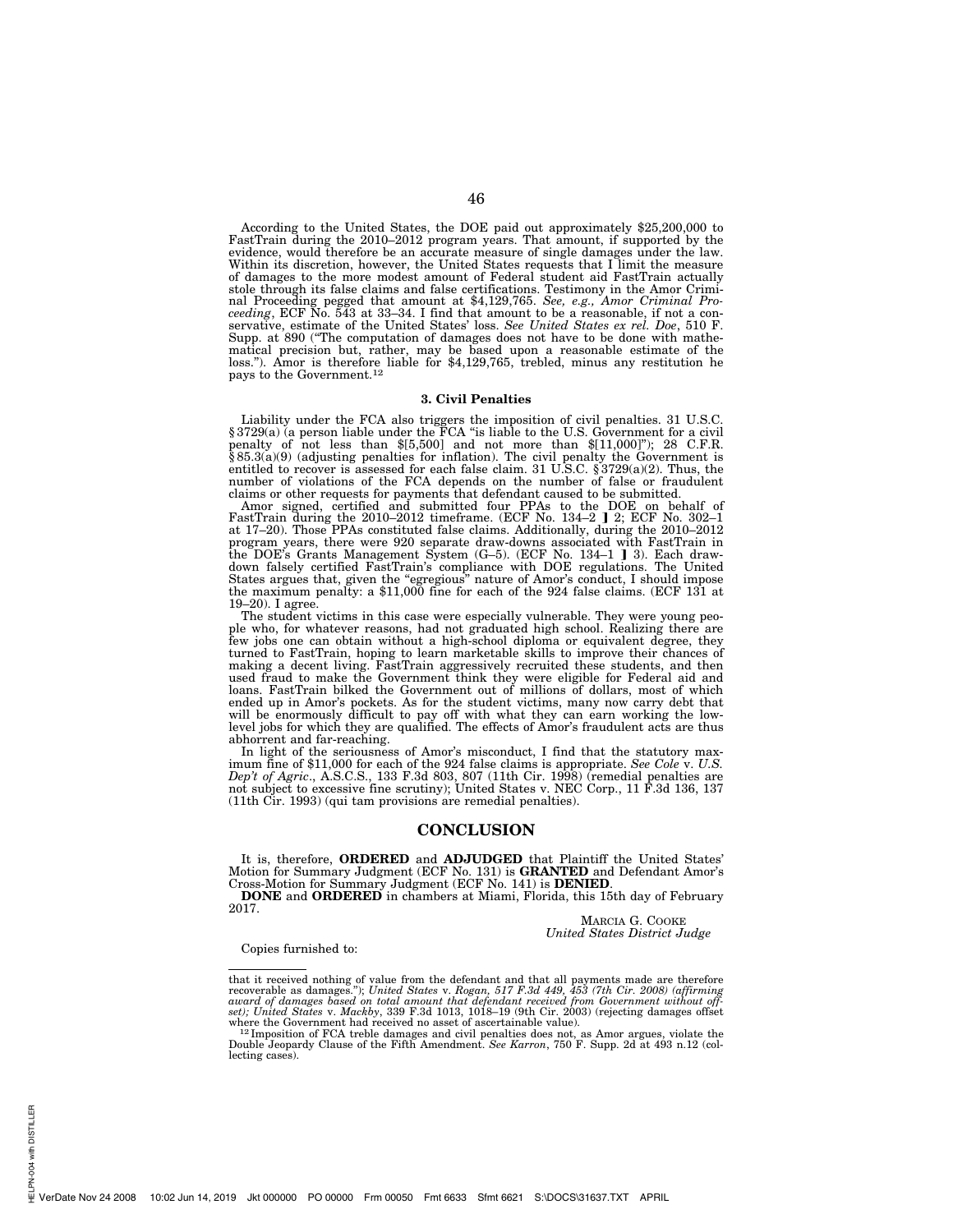*Edwin G. Torres, U.S. Magistrate Judge Counsel of Record* 

## UNITED STATES DISTRICT COURT SOUTHERN DISTRICT OF FLORIDA

## **Case No. 12-Civ–21431-COOKE/TORRES**

*UNITED STATES OF AMERICA, et al.,* 

*Plaintiffs*,

vs.

*FASTTRAIN II CORP.,*  d/b/a FASTTRAIN COLLEGE, an administratively dissolved for profit Florida corporation and ALEJANDRO AMOR, an individual,

———————————————————/

*Defendants.* 

# **FINAL JUDGMENT**

It is **ORDERED** and **ADJUDGED** that Plaintiff the United States of America's Motion for Summary Judgment (ECF No. 131) is **GRANTED** and Defendant Alejandro Amor's Cross-Motion for Summary Judgment (ECF No. 141) is **DENIED**. Final judgment is entered in favor of the Plaintiff and against Defendant Amor. Plaintiff is awarded damages in the amount of \$4,129,765, trebled, together with pre-and post-judgment interest, which shall accrue at the applicable legal rate, for which sum let execution issue. In addition, Defendant Amor is assessed a civil penalty of \$11,000 for each of the 924 false claims Defendants made to the Department of Education.

**DONE and ORDERED** in chambers, at Miami, Florida, this 15th day of February 2017.

MARCIA G. COOKE *United States District Judge* 

Copies furnished to: *Edwin G. Torres, U.S. Magistrate Judge Counsel of Record* 

> HIRE HEROES USA, ALPHARETTA, GA 30004, *April 28, 2017.*

Senator LAMAR ALEXANDER, Chairman

*U.S. Senate Committee on Health, Education, Labor & Pensions, 455 Dirksen Senate Office Building, Washington, DC 20510.* 

Senator Alexander, It is my distinct pleasure to endorse Lieutenant Colonel Dan Gade, USA, Ret. for confirmation as an Equal Employment Opportunity Commissioner. Colonel Gade's character, leadership, and lifetime of service to the United States make him well-suited to the position.

I have had the privilege of working with Colonel Gade for the past 2 years in my capacity as President and CEO of Hire Heroes USA, the nation's most notable veteran employment nonprofit. During that time, Colonel Gade has played a pivotal role in the development and fielding of a research study called The Independence Project, which my team leads and manages. The Independence Project is premised on the idea that disabled veterans can achieve better outcomes by being incented to find meaningful work, rather than paying them to identify as disabled for a lifetime. We are proud to collaborate with Colonel Gade and his co-founder, Thomas Meyer, on this groundbreaking project.

As a professional in the veteran service space for more than 8 years, I have been impressed by Colonel Gade's outstanding thought leadership on behalf of veterans. On a personal basis as a combat veteran, I respect Colonel Gade's stoicism and grit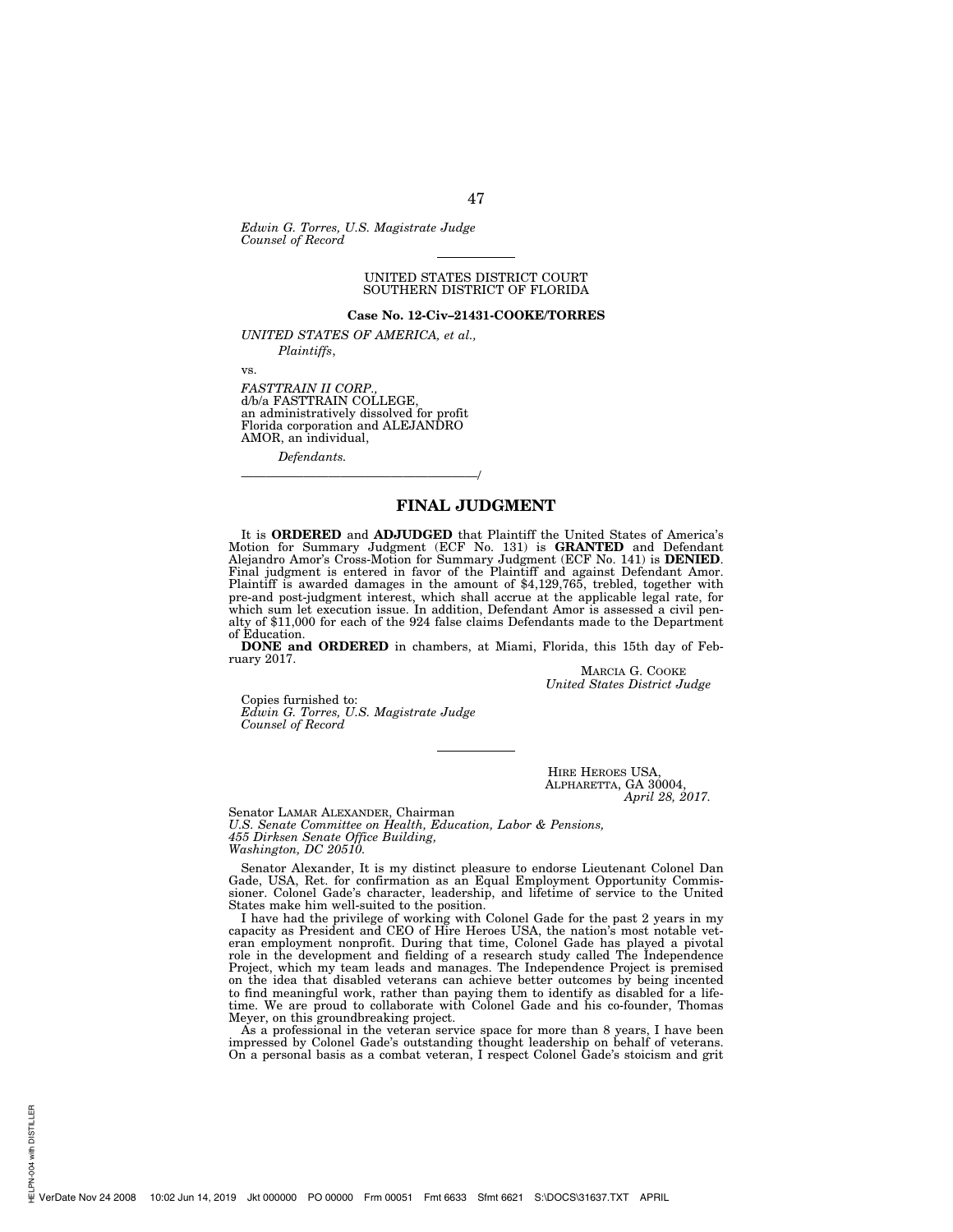in turning his leg amputation from Iraq into a catalyst for so much positive change in the veteran space. Disabled veterans have few stronger advocates or more inspirational role models than Colonel Gade. Sincerely,

> BRIAN STANN, *President and CEO.*

SENATOR BOB DOLE, THE ATLANTIC BUILDING, WASHINGTON, D.C. 20004. *August 21, 2017.* 

LAMAR ALEXANDER, Chairman PATTY MURRAY, Ranking Member *U.S. Senate Committee on Health, Education, Labor and Pensions 428 Dirksen Senate Office Building Washington, DC. 20510* 

DEAR LAMAR AND PATTY, I am writing to offer my endorsement of the nomination of LTC (Retired) Daniel M. Gade for Commissioner of the Equal Employment Opportunity Commission. His expertise in veterans and disability policy is outstanding, and I am confident that he will add immeasurably to the capabilities and mission of the EEOC.

I first met Daniel over 10 years ago when I served as Co-Chair of the President's Commission on Care for America's Returning Wounded Warriors (the Dole/Shalala Commission). At that time, Daniel was an Associate Director of Domestic Policy Council. I was impressed by his grasp of the issues and his willingness to tackle politically challenging and sensitive topics with ease. He contributed significantly to the rollout of the recommendations and to the eventual implementation of some of them.

Daniel was gravely wounded in action in Iraq in 2005. His life-changing wounds served as a catalyst for helping other veterans and persons with disabilities. I am very hopeful about the potential of Daniel serving on the EEOC, and I encourage you to confirm him swiftly. He will serve with distinction.

God Bless America,

BOB DOLE.

SENATOR BOB KERREY (RETIRED), NEW YORK, NEW YORK 10003, *August 16, 20l7.* 

LAMAR ALEXANDER, *Attn: Senate HELP Committee, 455 Dirksen Bldg,* 

*Washington , DC 20510.* 

DEAR SENATOR ALEXANDER: I write today to offer my full and unqualified support of Daniel M. Gade, Ph.D., in his nomination to be a Commissioner of the Equal Employment Opportunity Commission . I have known Dr. Gade for several years, first meeting him when I was serving on a Commission to reform the military retirement system, and have since had an opportunity to mentor him on several occasions. I am confident that in his role as an EEOC Commissioner, he will fight to ensure

that the laws against discrimination in our country are fully and faithfully enforced. He has the kind of keen mind, steady temperament, and empathy for the downtrodden that will serve him well in this critically important role. He is also com-mitted to working with Congress, and will fight every day to do his duty. I also believe that he will be an independent voice who is unafraid to stand up to the Executive, should that become necessary.

Finally, I would like you to carefully consider the impact that Dr. Gade can have on employment for Veterans and people with disabilities. He has been a fierce advocate for both groups for many years, and his experience of being grievously wounded in combat gives him rock-solid credibility. Please act on his nomination with alacrity, and allow him to continue his service to our great nation.

Thank you.

Sincerely,

BOB KERREY.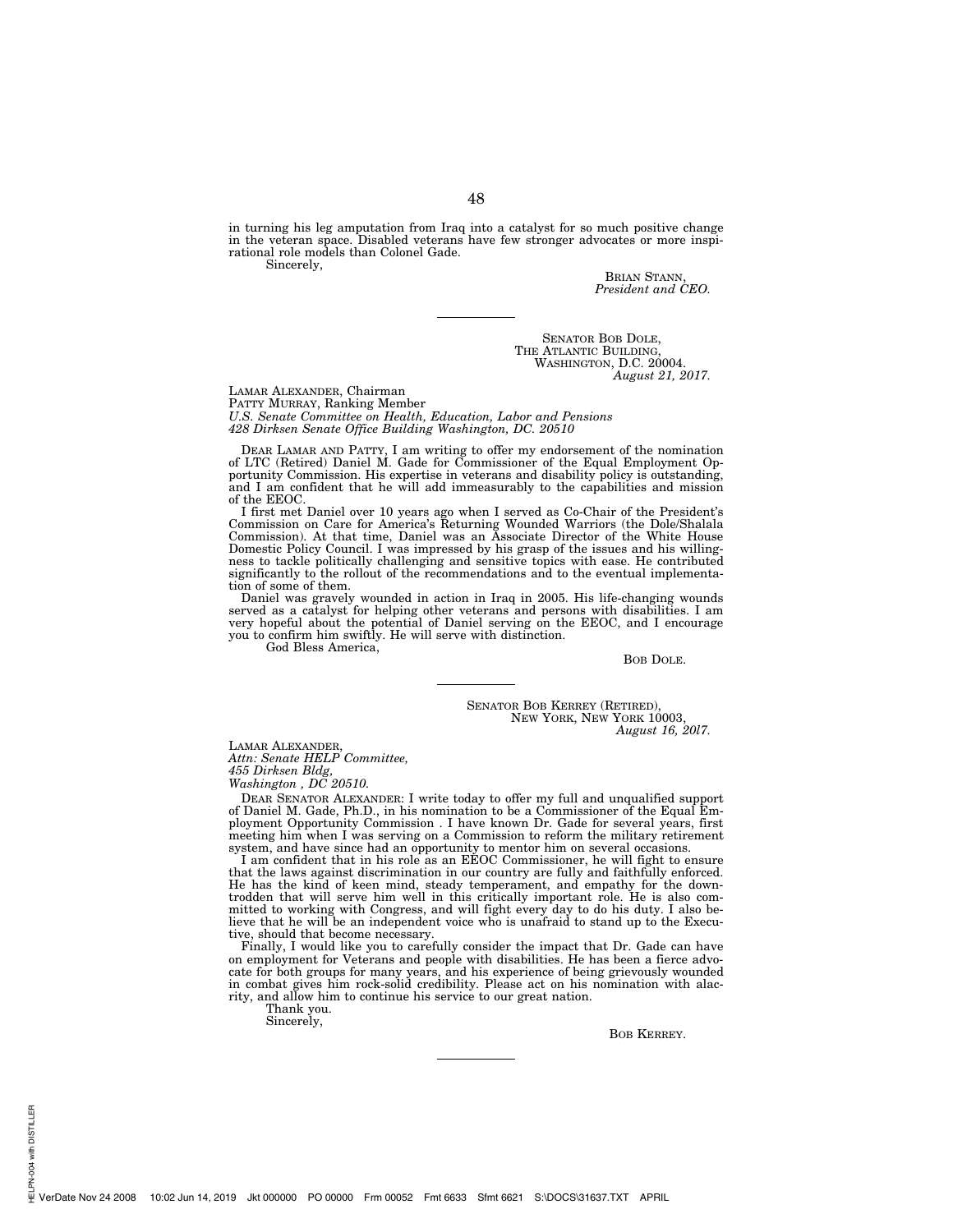#### WOUNDED WARRIOR PROJECT, JACKSONVILLE, FLORIDA 32256. *August 14, 2017.*

# Hon. LAMAR ALEXANDER,

*ATTN: Senate HELP Committee Staff 455 Dirksen Building, Washington, DC 20510.* 

DEAR CHAIRMAN ALEXANDER: I write today to give my full and enthusiastic support of Dr. Daniel Gade (LTC, US Army, Retired) as a Commissioner of the US Equal Employment Opportunity Commission. Please vote to confirm him as possible, so he may continue to defend Veterans and people with disabilities from

workplace discrimination. Dr. Gade has been an advocate for wounded Veterans and active-duty soldiers since 2007, just 2 years after he lost a leg in combat. His work at the White House was instrumental in ensuring that the principles of the Dole/Shalala Commission were put into action, and he has been a tireless voice of sanity in proposing and defending common-sense reforms to the disability compensation system.

Dan has also put his time and effort into actually creating an experiment to help Veterans: The Independence Project, a project of Hire Heroes, USA, is a one-of-a-kind training and incentive program to help Veterans get on their feet before they get trapped in a disability mindset.

Although I cannot speak on behalf of the board of Wounded Warrior Project, I do speak from my own experience as an active-duty Army officer for 35 years.

Very Respectfully,

MICHAEL S. LINNINGTON, *Lieutenant General, US Army (Retired) CEO, Wounded Warrior Project.* 

RETAIL INDUSTRY LEADERS ASSOCIATION, EDUCATE.COLLABORATE.ADVOCATE, ARLINGTON, VA 22209, *September 18, 2017.* 

*Hon.* LAMAR ALEXANDER*, Chairman* 

*Hon.* PATRICIA MURRAY*, Ranking Member* 

*Committee on Health, Education, Labor and Pensions U.S. Senate* 

*428 Senate Dirksen Office Building* 

*Washington, DC 20510* 

DEAR CHAIRMAN ALEXANDER AND RANKING MEMBER MURRAY, Thank you for holding a hearing at the Senate Health, Education, Labor and Pensions Committee (HELP) to advance the nominations of Ms. Janet Dhillon and retired Lieutenant Colonel Daniel Gade to the U. S. Equal Employment and Opportunity Commission (EEOC). We strongly support both nominees and urge swift approval to fill the current vacancies to ensure effective oversight by the Commission.

By way of background, RILA is the trade association of the world's largest and most innovative retail companies. RILA members include more than 200 retailers, product manufacturers , and service suppliers, which together account for more than \$1.5 trillion in annual sales, millions of American jobs and more than 100,000 stores, manufacturing facilities and distribution centers domestically and abroad. RILA and its members strongly support equal employment opportunity and have

adopted policies to achieve this core mission of the EEOC. While we support both nominees, we want to highlight our strong support for Ms. Dhillon. Ms. Dhillon is an accomplished lawyer and a true trailblazer. She graduated first in her law school class. Over the course of her distinguished career, Ms. Dhillon served as General Counsel for three major U.S. corporations, one each from the Fortune 100, 300 and 500 lists. At the time she began in those roles, fewer women headed corporate legal departments. Her leadership and example have encouraged many women to follow her path.

Ms. Dhillon also served as the first chair of RILA's sister organization, the Retail Litigation Center. The RLC seeks to educate courts on the impact that their decisions will have on the retail community and the millions of American jobs that depend on retail. Since it was founded in 2010, during a period of significant regulatory activity, the RLC has filed more than 100 amicus briefs on a wide range of issues that impact retailers including labor and employment law, patent trolls, stat-utory interpretation, class action certification standards, and payment system issues.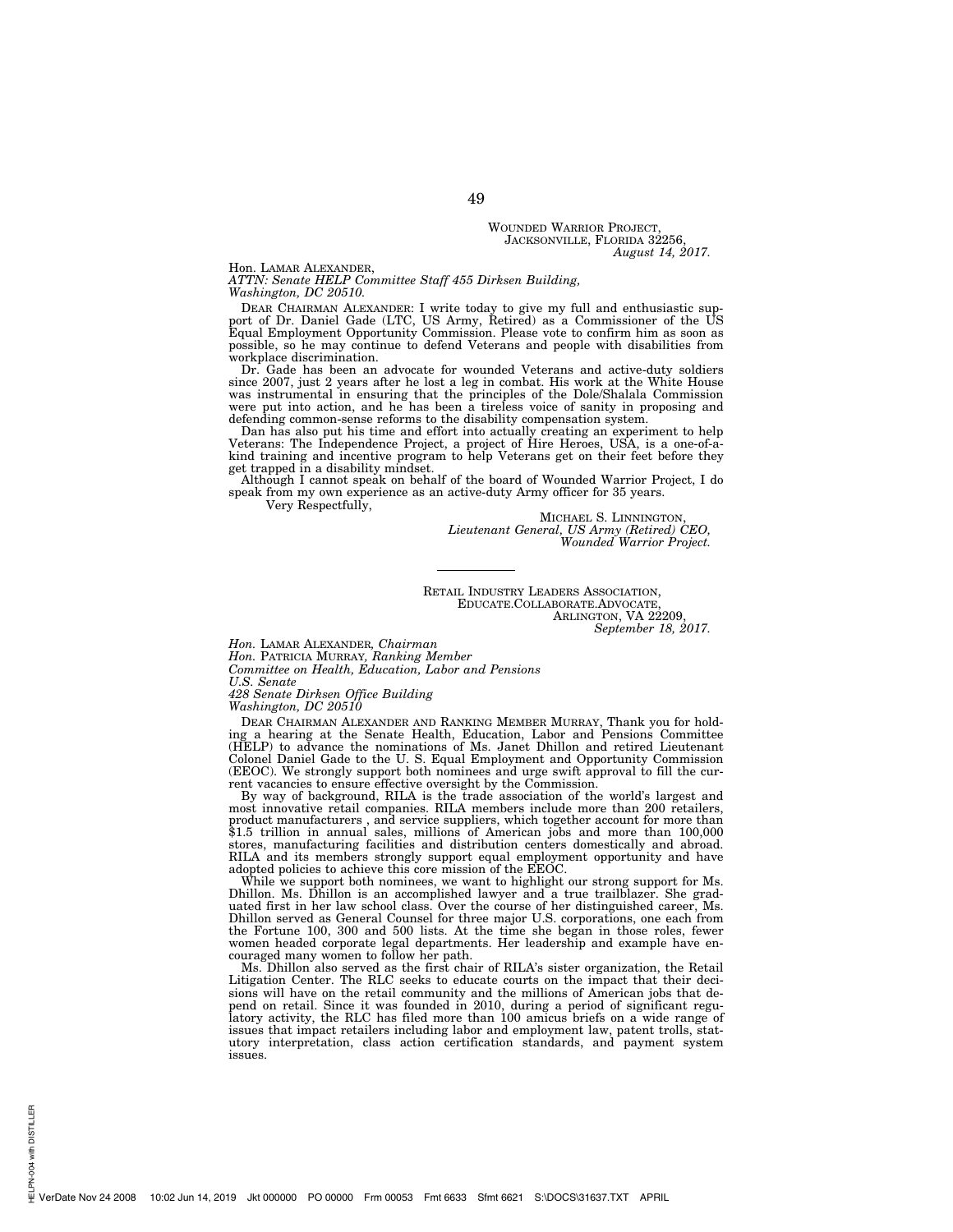The mission of the Equal Employment Opportunity Commission is to enforce Federal laws that make it illegal to discriminate against an employee because of certain characteristics, including the person's race, religion, sex or age. Given her accomplishments as a lawyer and her experience at the legal helm of multiple major U.S. employers, Ms. Dhillon has important insight on the laws that govern the American workforce and the opportunity that Congress directed that those laws provide to employees. As a result, Ms. Dhillon is an exceptional choice to lead the Commission.<br>We look forward to Senate HELP Committee's approval of bo

Lt. Col. Gade's nominations, as well as their swift confirmation by the full Senate. Sincerely,

> SANDY KENNEDY, *President.*

# WORKFORCE FAIRNESS INSTITUTE, *September 18, 2017.*

SENATOR LAMAR ALEXANDER, Chairman

SENATOR PATTY MURRAY Ranking Member

*Senate Committee on Health , Education, Labor and Pensions* 

*428 Senate Dirksen Office Building Washington, DC. 20510* 

CHAIRMAN ALEXANDER AND RANKING MEMBER MURRAY, The Workforce Fairness Institute (WFI), an organization devoted to educating workers, their employers, employees and citizens about issues affecting the workplace, would like to extend our gratitude for the recent hearing held by the U.S. Senate Committee on Health, Education, Labor and Pensions (HELP) regarding the nominatio the Equal Employment and Opportunity Commission (EEOC).

We believe Dhillon is a strong and qualified nominee having served as general counsel for Burlington Stores, Inc. and J.C. Penny Company, Inc. Her distinguished legal career also led her to operate as in-house counsel for class at the UCLA School of Law.

For these reasons, among others, WFI believes Dhillon will be a meaningful addition to the EEOC and advance its mission of enforcing Federal law making it illegal for discrimination to take place in American workplaces.

WFI strongly supports Janet Dhillon's nomination to the EEOC, and believes she will be an able and committed advocate for workers in her service on the commission and as its chairwoman.

Sincerely,

HEATHER GREENAWAY, *Workforce Fairness Institute.* 

## RESPONSES BY CARLOS G. MUÑIZ TO QUESTIONS OF SENATOR MURRAY

*Question 1*. The Every Student Succeeds Act, Public Law 114–95, (ESSA) was signed into law on December 10, 2015. The law mandates that each state must submit State plans to meet the law's requirements and permits states to submit consolidated State plans in lieu of individual Title-specific plans. To date, many states have chosen to submit consolidated state plans under ESSA. However, there are many requirements in ESSA that are not detailed in these consolidated state plans that states must still meet. As the Department's chief legal counsel, how will you ensure that the Department works to hold states accountable to upholding *all* Federal requirements laid out in ESSA, as is your role and responsibility?

Answer 1. If confirmed, it will be my job to advise the Department as it ensures that states are following the law. Each state's plan is closely reviewed prior to approval and each State receives ongoing monitoring as the approved plans are implemented.

*Question 2*. It has been reported that Secretary DeVos recently stated with regard to State plans required by ESSA that states should ''go right up to the line, test how far it takes to get over it." sked about this statement at your hearing you said, "My job would be to advise her as to what the law requires, advise her as to what her discretion might be." Do you believe that Secretar

Answer 2. My advice to the states would be to make a good-faith effort to comply with the law. My advice to the Secretary would be to follow the law scrupulously.

*Question 3*. President Trump and Secretary DeVos have made a \$20 billion voucher program a key pillar of their education platform. However, the Department's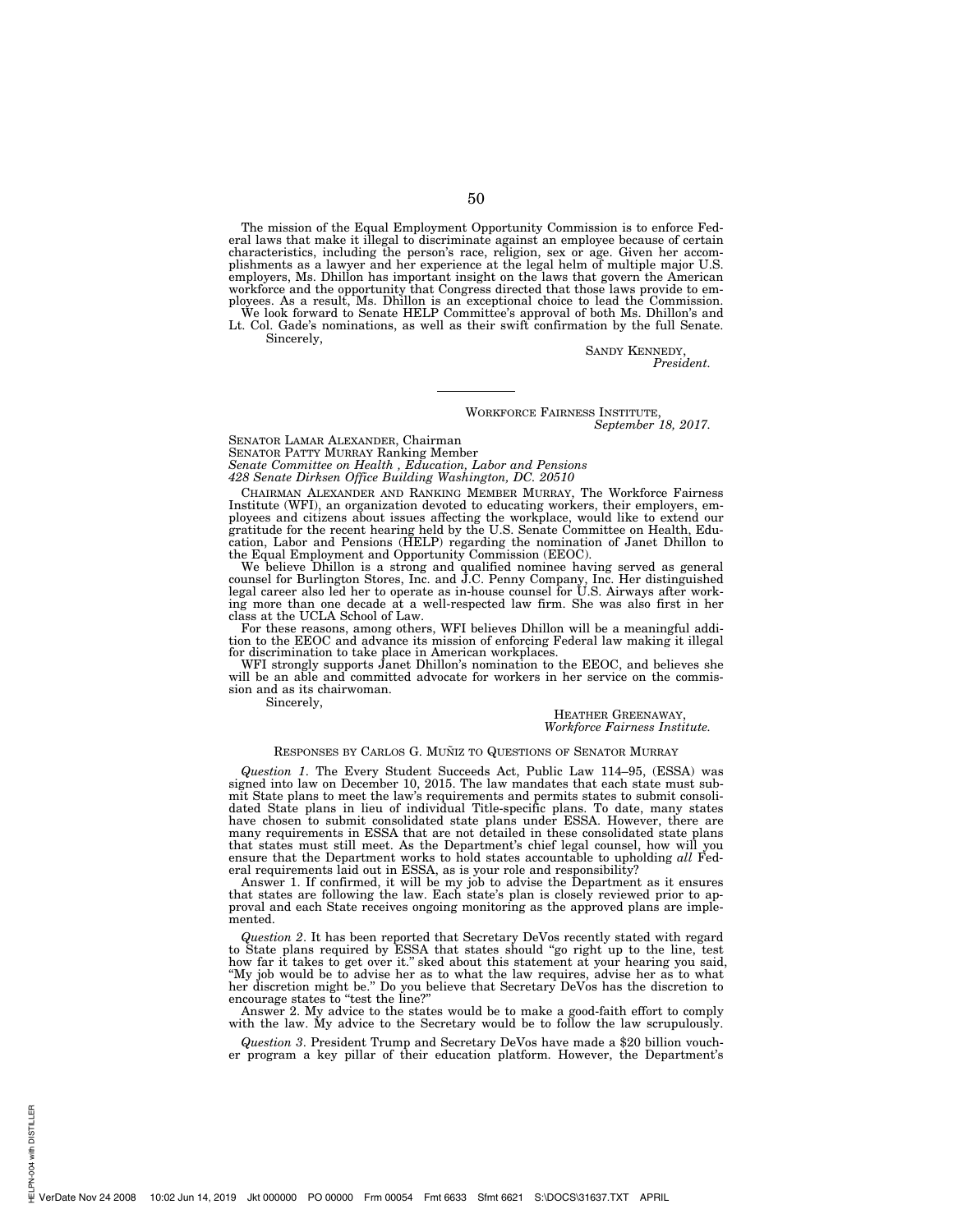overarching mission is to support our Nation's public schools and the 90 percent of students who attend those schools. In addition, statutory language and congressional intent makes clear funding is for public schools. Would you advise Secretary DeVos that she could promote a privatization program by manipulating competitive priorities in the existing grant programs?

Answer 3. If confirmed, my role as General Counsel will be to provide advice and counsel on matters of legal interpretation, not to create policy. I would examine thisissue to determine what the law requires or allows, and provide the best legal advice I can. On policy issues, I would defer to the policymakers.

*Question 4*. Is it your legal opinion that the Department could promote its privatization agenda through implementation of ESSA?

Answer 4. I am not aware of any such agenda at the Department, but I will advise the Secretary to follow the law as written and Congress intended.

*Question 5*. In 2011 an internal company investigation revealed that Career Education Corporation (CEC) had misstated job placement rates, and in 2013 CEC agreed to pay more than \$10 million to the State of New York resulting from the State attorney general's investigation into the company's misrepresentations. In 2014, CEC also received inquiries from 18 State Attorneys General regarding the company's business practices. You served as a consultant for CEC during the multiState investigation. Please provide a brief but detailed description of the work that you performed on behalf of CEC including any contact you had with State or Federal agencies during the course of your representation.

Answer 5. In its securities filings, CEC has disclosed the existence of a multiState attorneys general investigation. I have represented CEC in its ongoing efforts to respond to the concerns of the attorneys general involved in the multiState inquiry and in CEC's attempt to resolve the investigation. Over the course of the representation, I have had extensive interaction with the State attorney general offices working on the multiState investigation. My only contact on behalf of CEC with any Federal agency consisted of participating in phone conferences in which a CFPB official described and answered questions about an online, interactive student financial aid disclosure tool developed by the CFPB.

*Question 6*. As a result of your previous representation of CEC you will be recused from matters dealing with the company for a period of time. CEC's most recent 10– K filing with the Securities and Exchange Commission from the fiscal year which ended December 31, 2016 states: ''Additional ED or other rulemaking could materially and adversely affect our operations, business, results of operations, financial condition and cash-flows;'' ''We cannot predict the impact the defense to repayment regulations will have on student enrollment, the volume of future claims for loan discharge, or our future financial responsibility as determined by ED, all of which could be materially adverse;'' ''Future regulatory actions by ED or other agencies that regulate our institutions are likely to occur and to have significant impacts on our business, require us to change our business practices and incur costs of compliance and of developing and implementing changes in operations, as has been the case with past regulatory changes;'' and ''Our repayment liability to ED for discharged student loans could have a material adverse effect on our financial condition, results of operations and cash-flows.'' Will you recuse yourself from rulemakings that will bear directly upon the financial condition of your former client?

Answer 6. If confirmed, I will abide by my ethics pledge and work with the Designated Agency Ethics Official on an ongoing basis to ensure I am in compliance with all ethics rules and laws.

*Question 7*. Given your experience with enforcement of consumer protection law, do you believe that fundamentally different types of governance structures in higher education, such as control by corporate owners and investors versus governance by publicly elected or appointed trustees, should factor into how government assesses the risk associated with the use of taxpayer dollars?

Answer 7. I do not have any particular views on that matter. If confirmed, I would look to applicable law and regulations to determine the extent to which such distinctions are legally relevant.

*Question 8*. In your opinion, what is the role of the Department in ensuring that the mission of educating students attending a publicly traded for-profit educational institution is satisfied given the sometimes competing duty of the company to generate profits for its shareholders?

Answer 8. If confirmed, I will do my best to advise the Department as to the laws and regulations governing any such institutions.

PN-004 with DISTILLER HELPN-004 with DISTILLER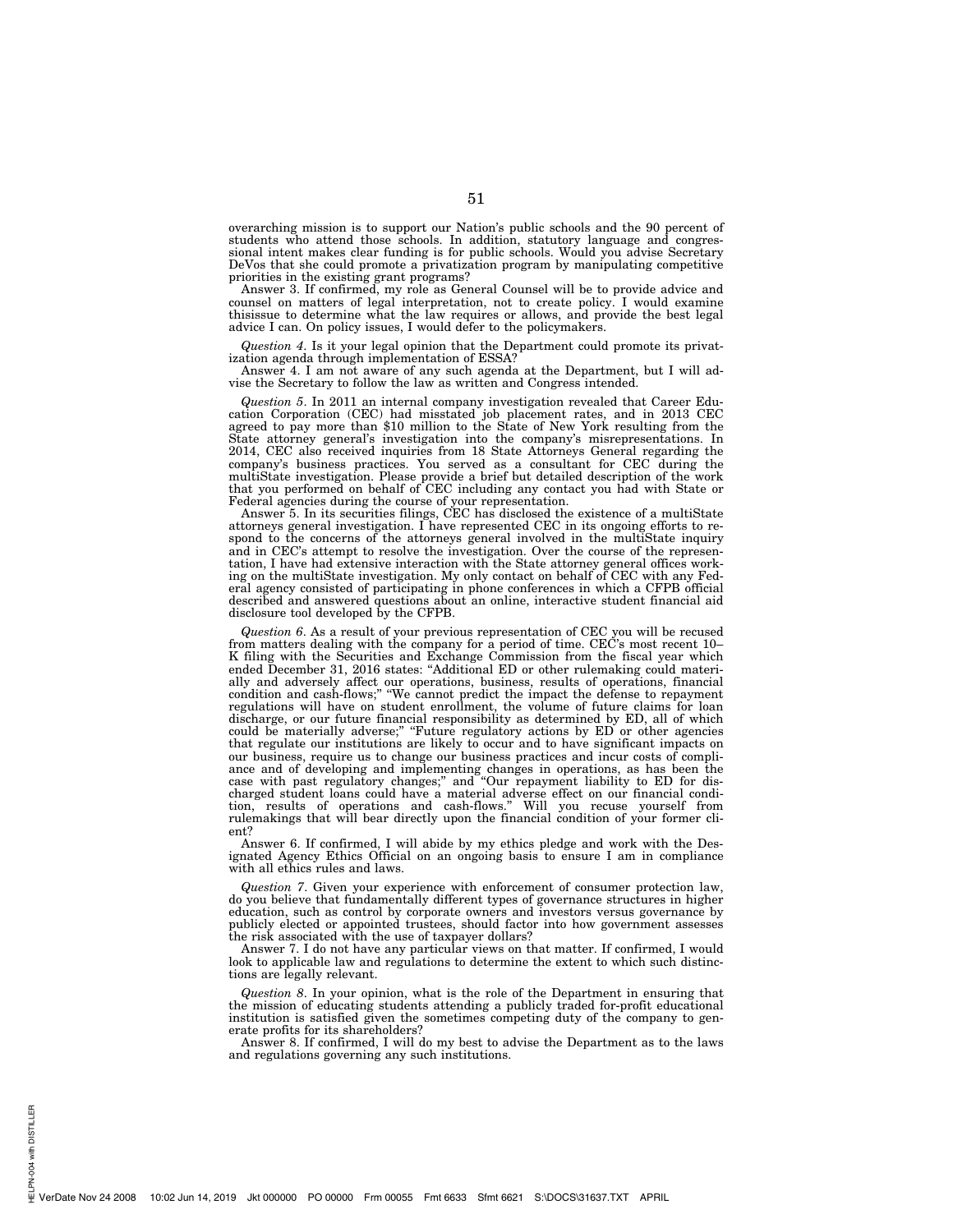*Question 9*. At public and nonprofit colleges, State and Federal law generally requires that institutional assets must be controlled and governed by individuals with no personal financial interest in the assets, and that compensation of institutional executives and administrators must be publicly disclosed. These requirements do not generally apply to for-profit colleges. Do you believe that applying both of these requirements to all colleges would make for-profit colleges more accountable to the public and reduce the need for legal action to correct misconduct?

Answer 9. If confirmed, my role as General Counsel will be to provide advice and counsel on matters of legal interpretation, not to create policy. I would defer to policymakers to decide the best policy on questions of this nature.

*Question 10*. If confirmed as General Counsel, you will play a role in reviewing applications by for-profit colleges that seek to convert to non-profit status. Do you believe it is appropriate for the Department to analyze whether the purpose or motivation for the application by any organization for such conversation is primarily to avoid Federal regulations?

Answer 10. If confirmed, I will do my best to advise the Department as to what the applicable laws and regulations require in evaluating such applications.

*Question 11*. If a for-profit college is approved to convert to non-profit status, do you believe that it is appropriate for the former for-profit owners to continue to receive payments from the institution through rent, lease, loan repayments, or other types of payments?

Answer 11. If confirmed, I will do my best to advise the Department as to what the applicable laws and regulations require in this situation. I would defer to policymakers to decide the best policy on questions of this nature.

*Question 12*. When the Internal Revenue Service approves an application for a forprofit entity to be a recognized tax-exempt organization, they note that the approval can be revoked retroactively to reclaim lost tax revenue. If the U.S. Department of Education approves the conversion of an entity from for-profit to non-profit status and later discovers, as the IRS describes, ''*the organization omitted or misstated a material fact, operated in a manner materially different from that originally represented, or engaged in a prohibited transaction'for the purpose of diverting corpus or income from its exempt purpose*'' do you believe the organization should be retroactively liable for repaying Federal student aid dollars that were erroneously awarded?

Answer 12. If confirmed, I will do my best to advise the Department as to what the applicable laws and regulations require in this situation. I would defer to policymakers to decide the best policy on questions of this nature.

*Question 13*. If you are confirmed, your role will be to act as an independent voice to ensure the U.S. Department of Education enforces Federal law, including the Higher Education Act. This will be a shift from your current role as an attorney defending colleges from investigations and lawsuits. What specific steps do you plan to take to familiarize yourself with this new role and to ensure that you are adequately prepared to advise the Secretary on when it is necessary to initiate investigations or enforcement actions against institutions of higher education that are potentially misusing taxpayer dollars?

Answer 13. If confirmed, I will meet with my colleagues in the general counsel's office, including career attorneys, to further familiarize myself with the laws and regulations enforced by the Department and with the General Counsel's office's traditional policies and practices. I commit to ensuring that all the advice I give as General Counsel, including advice related to potential or actual investigations, will be candid and based on my independent judgment.

*Question 14*. Florida Attorney General Pam Bondi approved a settlement with Keiser University in 2012, during the period of time that you served as one of her top advisors. Please describe the role that you played in negotiating and/or approving that settlement.

Answer 14. I was aware of the existence of the Florida Attorney General's office's investigation of Keiser University while the investigation was ongoing. I was aware of the settlement that resolved the investigation, and I believed that the settlement appropriately resolved the matter. I neither negotiated nor approved that settlement.

*Question 15*. If confirmed as General Counsel, the designated agency ethics official will report to you. Please describe how you will handle potential violations of Federal ethics rules by employees of the Department. Do you commit to allowing the Department's ethics officials and attorneys, including the Designated Agency Ethics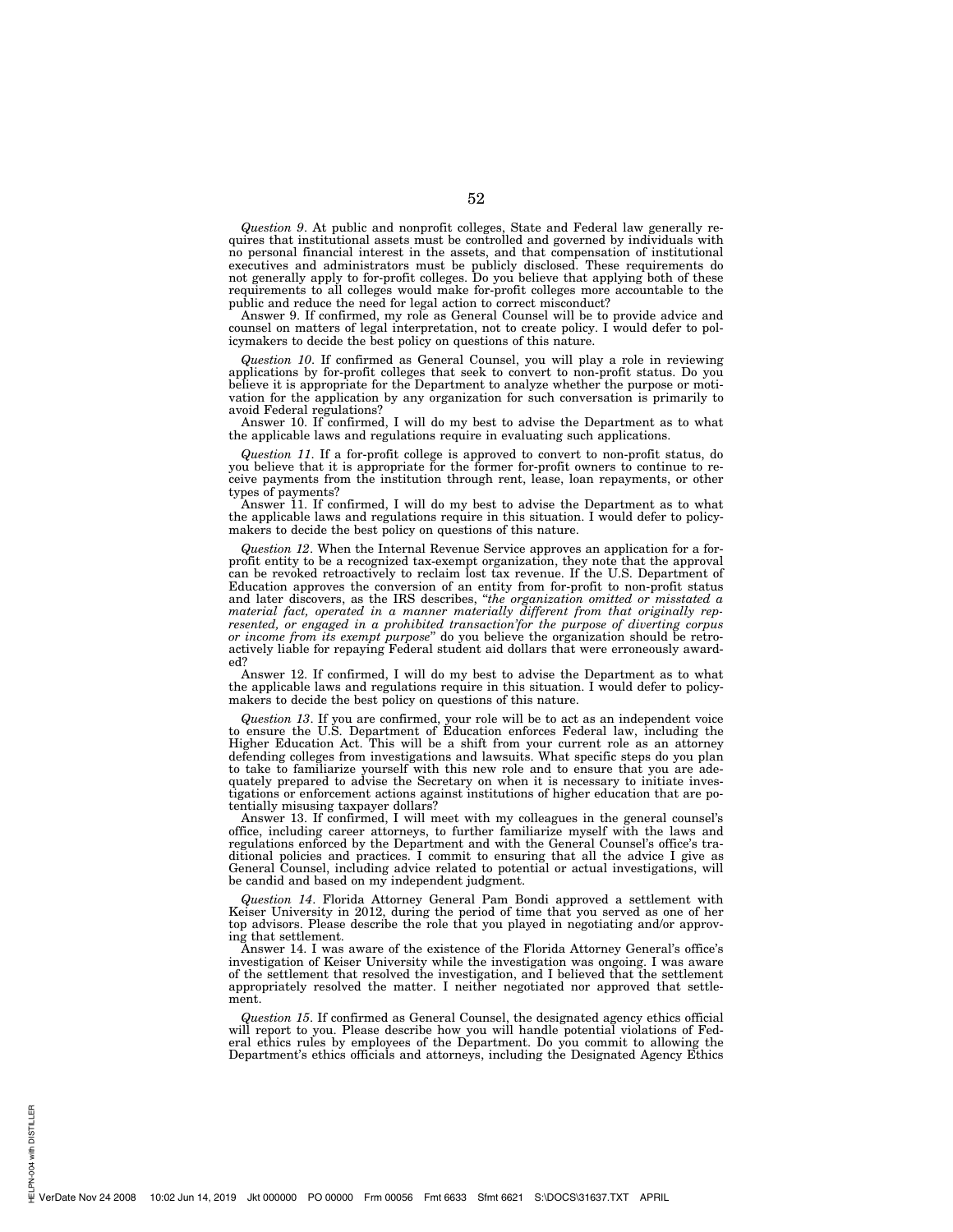Official, make independent evaluations and determinations of conflicts of interest matters?

Answer 15. If confirmed, I will work with the Department's Designated Ethics Official to handle any potential ethics violations by employees of the Department in the same manner I would for any other rule violation by an employee of the Department, and I commit to following the proscribed procedures and protocols for han-dling such matters. I will encourage Department employees to seek guidance from the Department's ethics officials regarding Federal ethics rules and for conflict of interest matters.

*Question 16*. In your hearing you stated that you believed complaints were a relevant tool for a regulatory and oversight work by government agencies. If confirmed,<br>you will help to oversee the U.S. Department of Education's enforcement activities.<br>Do you commit to utilize the Department's student com vidual student complaints, as a tool in the Department's investigatory and program review work?

Answer 16. I can commit to you that if confirmed I will review all the tools available within the Department of Education and consider each in carrying out my role as General Counsel in providing advice and counsel to the Secretary.

*Question 17*. In your opinion, what are the specific advantages of the Depart-ment's negotiated rulemaking process as required by and described in Section 492 of the Higher Education Act?

Answer 17. It would not, at this time, be appropriate for me to comment on the advantages and disadvantages of a process required by statute and one the Department of Education is required to carry out. If confirmed I look forward to providing the best advice and counsel I can regarding issues that may come before me as a result of the negotiated rulemaking process.

*Question 18*. The Federal Government spends approximately \$130 billion per year in Federal student aid through grants and loans to colleges and universities under the Higher Education Act. Given the ongoing efforts to roll back protections against poorly performing career training programs, and pathways for defrauded borrowers to receive loan forgiveness, what do you believe that the U.S. Department of Education can do differently or better to ensure colleges are accountable for the taxpayer dollars they receive?

Answer 18. If confirmed, I will do my best to give the Department sound legal advice as it carries out this important aspect of its mission.

Question 19. The Office of General Counsel plays an important role in overseeing<br>the Department's work to hold colleges accountable, including approving the agen-<br>cy's investigations into colleges and universities. What wo fair, deceptive, or abusive acts or practices from a State or other Federal agency? Answer 19. It would not be appropriate, at this time, for me to render an opinion

on statements for which I do not have all the relevant facts. Each case would need to be evaluated fully on its own merits based on its own facts. At that point, and after consultation with my team, I will provide the best advice and counsel possible to the Secretary.

*Question 20*. Under the Higher Education Act, the Secretary is permitted to limit, suspend, or terminate the participation in any financial aid program, or impose a civil penalty, whenever the Secretary has determined that an institution has violated to carry out any statutory or regulatory requirement for the use of Federal financial aid dollars. How would you advise the Secretary if your office received evidence that a school had violated the Higher Education Act or its Program Participation Agreement?

Answer 20. It would not be appropriate, at this time, for me to render an opinion on statements for which I do not have all the relevant facts. Each case would need to be evaluated fully on its own merits based on its own facts. At that point, and after consultation with my team, I will provide the best advice and counsel possible to the Secretary.

*Question 21*. The Administrative Procedures Act governs the way in which administrative agencies of the Federal Government may propose and establish regulations. It has been called ''a bill of rights for the hundreds of thousands of Americans whose affairs are controlled or regulated'' by Federal Government agencies. In your legal opinion, once a rule has been promulgated, how should an agency go about changing that rule?

Answer 21. In my legal opinion, agencies should follow all applicable laws, including the Administrative Procedure Act, when seeking to change a rule.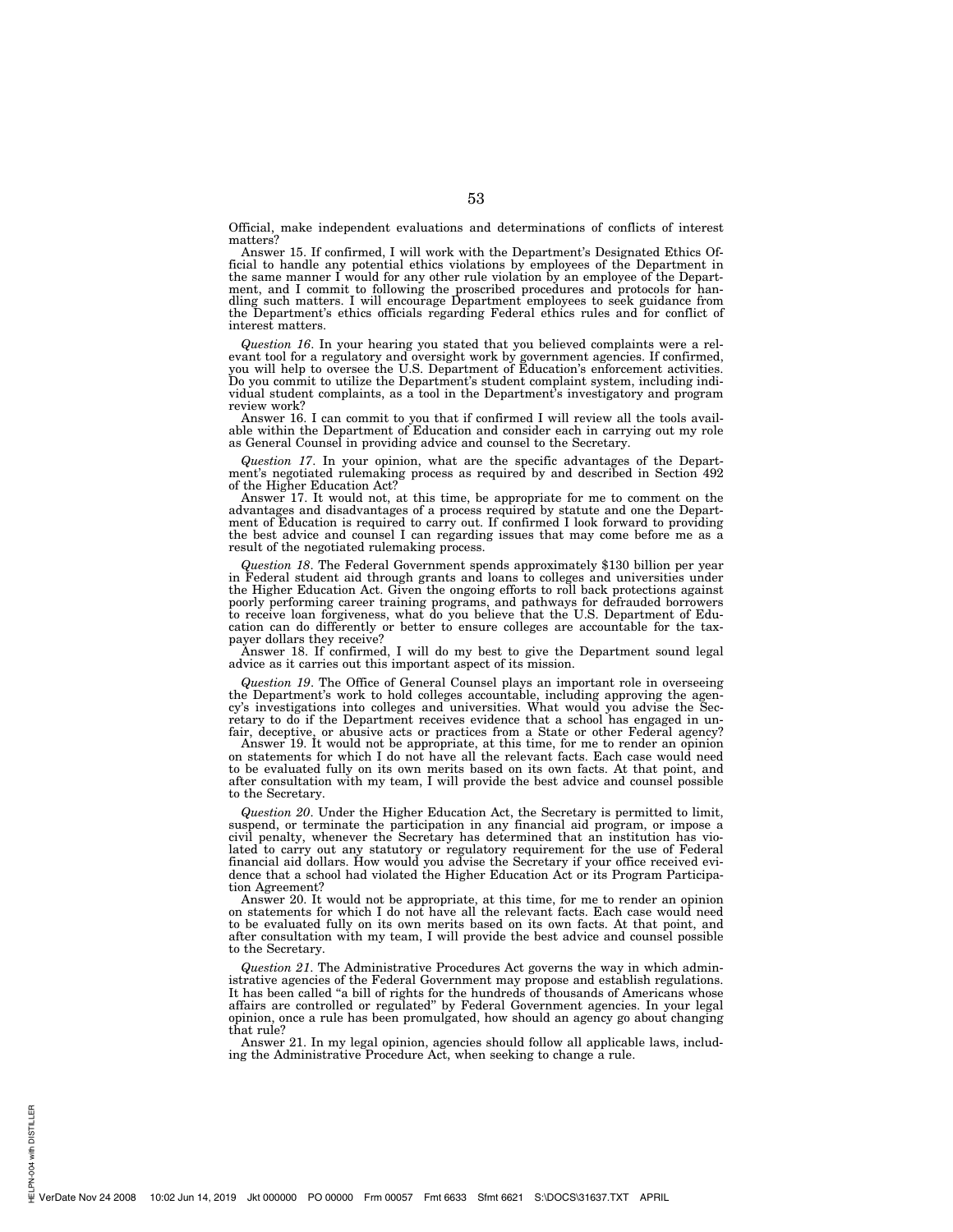*Question 22*. The Department is currently processing debt relief claims from students defrauded by their institution under its current authority to relieve borrowers of their obligation to repay a loan if ''any act or omission of the school attended by the student would give rise to a cause of action against the school under applicable State law.'' If two borrowers are similarly situated—they attended the same program in the same State at the same time, they both allege that their school broke the law, and the Department has evidence that the school engaged in unlawful activity, would both borrowers receive a discharge, and would both borrowers receive the same amount of discharge?

Answer 22. It would be inappropriate for me to comment on this matter without knowing all of the specific facts and circumstances.

*Question 23*. Do you believe that student loan borrowers, should receive loan forgiveness when there is evidence of systemic misrepresentation, deception and fraud by a campus or an institution?

Answer 23. I believe that student loan borrowers may be eligible for borrower defense to repayment forgiveness of Federal student loans that they took out to attend a school if that school misled the borrower, or engaged in other misconduct in violation of certain State laws.

*Question 24*. Section 455(h) of the Higher Education Act provides the Department with the authority to specify in regulation "which acts or omissions of an institution of higher education a borrower may assert as a defense to repayment of a loan.'' The Department is currently choosing to enforce a 1994 implementing regulation which permits borrowers to receive a discharge if "any act or omission of the school attended by the student would give rise to a cause of action against the school under applicable State law.'' In your opinion as an attorney do you believe that the Higher Education Act guarantees defrauded students the right to have their entire loan discharged?

Answer 24. In my opinion as an attorney, student loan borrowers may be eligible for borrower defense to repayment forgiveness of Federal student loans that they took out to attend a school if that school misled the borrower, or engaged in other misconduct in violation of certain State laws.

*Question 25*. Under Section 455(h) of the Higher Education Act is it your legal opinion that a successful defense to ''*repayment of a loan*'' could be interpreted to mean any partial benefit, restoration, or discharge that does not relieve the borrower of the entire outstanding balance of the loan?

Answer 25. It is my legal opinion that student loan borrowers may be eligible for borrower defense to repayment forgiveness of Federal student loans that they took out to attend a school if that school misled the borrower, or engaged in other misconduct in violation of certain State laws.

*Question 26*. Corinthian Colleges, Inc. was one of the largest collapses of an institution of higher education in United States history. They refused to comply with U.S. Department of Education requests for data on job placement data and, in November 2015, investigations by attorneys general in California and Massachusetts later found evidence of widespread falsification of job placement rates and other problems. For example, they found that Everest University Accounting Associate Degree at Brandon had a posted placement rate 92 percent, but an actual placement rate of 12 percent. In another example, Everest University Computer Information Sciences Associate Degree at Brandon had a posted placement rate 62 percent, but an actual placement rate of 13 percent. Would you advise the Secretary to shut off access to taxpayer dollars for schools that have misrepresented students? job prospects?

Answer 26. It would not be appropriate for me to provide my opinion on a matter before my potential future client. If confirmed, I look forward to working with the Secretary on these issues, providing advice and counsel as to what the law requires and what options are available to make these types of decisions.

*Question 27*. The Department, particularly the Office of Federal Student Aid, awards nearly \$1 billion in taxpayer-funded contracts to student loan servicers and debt collectors on an annual basis. These contracts have been the subject of considerable controversy. For example, the U.S. Department of Justice and the Federal Deposit Insurance Corporation found Sallie Mae (now Navient Corporation) to be in violation of the Servicemembers Civil Relief Act by overcharging military families on their student loans, and later settled with the company over these allegations. Department contracts require contractors to comply with all Federal and State laws. When a Federal or State regulator finds wrongdoing by a Department contractor, will you commit to holding the Department responsible for following through with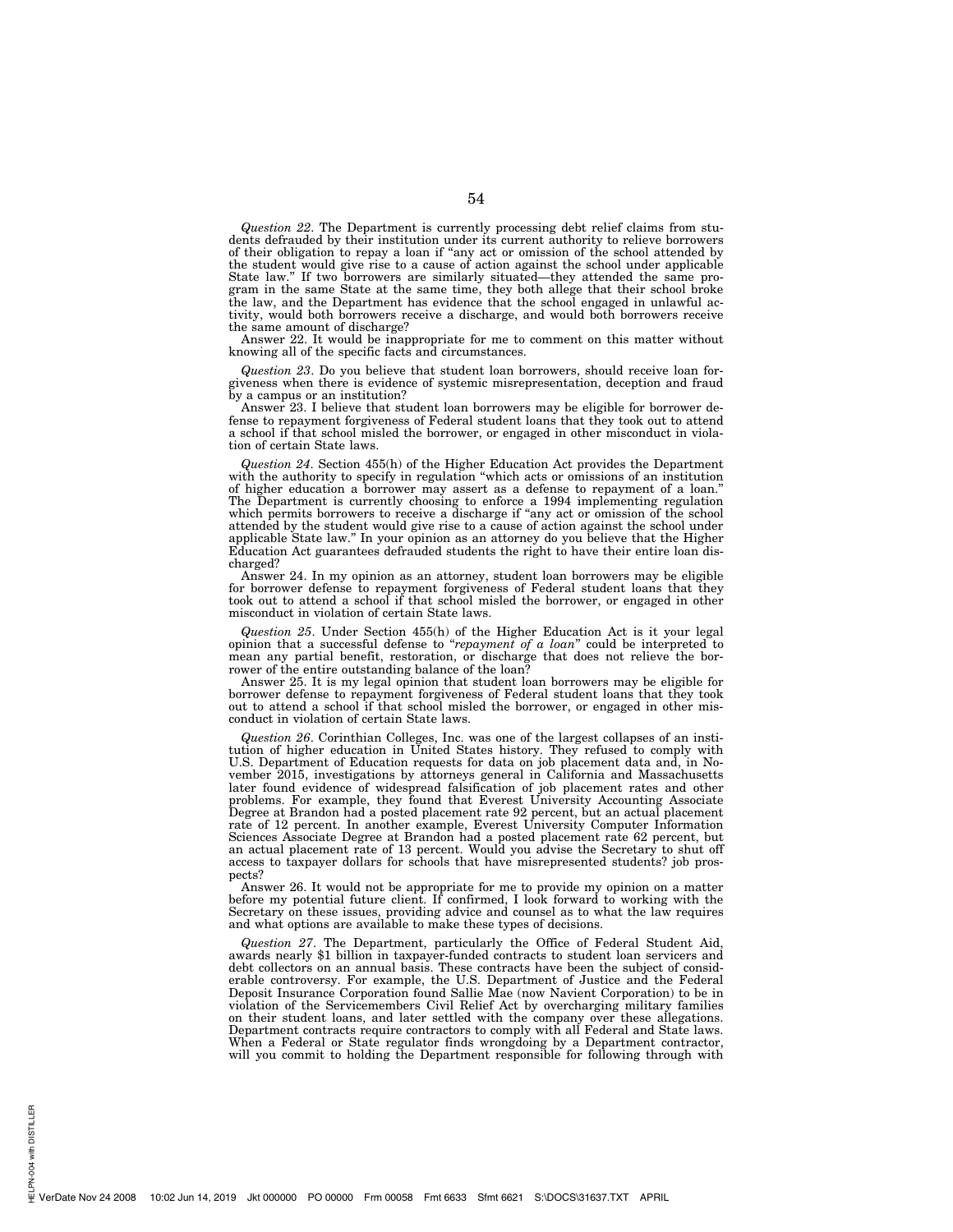all necessary actions, including holding a hearing to collect comment on whether the contract should be terminated, and if terminated, to vigorously defend the Department in any subsequent lawsuits?

Answer 27. If confirmed, my role as General Counsel will be to provide advice and counsel on matters of legal interpretation. I will advise the Department to take all legally necessary actions, and I will do my part to vigorously defend the Department as necessary in all legal matters.

*Question 28* You indicated in your meeting with me that you are a ''fan of Secretary DeVos,'' Over the past few months, the Secretary has made it clear that she intends to roll back existing Title IX guidance related to sexual assault. Do you support removing Title IX guidance, including guidance clarifying protections for transgender students? If not, which policy proposals that she has put forth do you find admirable?

Answer 28. I admire Secretary DeVos's longstanding commitment to improving the educational opportunities available to all students. In the letter rescinding the 2016 transgender guidance and in her accompanying statement last February, Secretary DeVos stated that the Department rescinded the guidance because it was procedurally improper due to the lack of notice to the public and opportunity for comment and emphasized that the rescission of that guidance in no way diminishes the Department's commitment to protecting all students from harassment and bullying and to promoting education environments that support and meet the needs of all students. The same holds true for the Title IX sexual assault guidance. If confirmed, I will work to ensure that OCR continues to fulfill its mission of vigorous civil rights enforcement.

*Question 29*. How has your work in the Title IX space informed your approach to the value of clear, consistent guidance from the Department?

Answer 29. The institutions I have represented take the Department's guidance seriously, and to that extent clarity and consistency are of course beneficial. That said, it is well known that there has been a lively public debate over the substance of the Department's Title IX guidance and over whether that guidance was promulgated in a manner consistent with the APA.

*Question 30*. Do you believe you have a duty to survivors of sexual assault to hear from them to help inform your role as General Counsel if you are confirmed?

Answer 30. Without question, the interests and experiences of survivors of sexual assault deserve careful consideration when formulating policy in this area.

*Question 31*. As General Counsel, would you have a duty to proactively inform the Secretary of any potential harm to individuals that you see as a result of potential actions by the Department or is your role solely to respond to questions of whether an action is legally permissible?

Answer 31. If confirmed, my role as General Counsel will be to provide advice and counsel on matters of legal interpretation, including advising the Secretary of any legal harms that might result from potential actions by the Department.

*Question 32*. Based on your experience working with Florida State University, would allowing schools to have different standards for reviewing Title IX complaints make understanding what the Department expects from schools in terms of complying with Title IX more or less complicated?

Answer 32. I cannot answer that question in the abstract. Were the Department to recognize more flexibility in this area for schools, an important question would be the clarity of the boundaries to be imposed on the schools' discretion.

*Question 33*. Do you believe it is legally permissible to require schools use a preponderance of evidence standard to respond to Title IX complaints related to sexual violence?

Answer 33. It would not be appropriate for me to provide my opinion on a matter that is pending before my potential future client. If confirmed, I look forward to working with the Secretary on this issue.

*Question 34*. Do you believe it is legally permissible for the Department to inform Members of Congress of information that is being shared with the public?

Answer 34. Generally, yes, in instances where the information has already been appropriately shared with the public under authorized, proper authority, such as, for example, when agency records are produced rsuant to a request under the Freedom of Information Act or when information is posted on the Department website or other authorized location published by the Department.

PN-004 with DISTILLER HELPN-004 with DISTILLER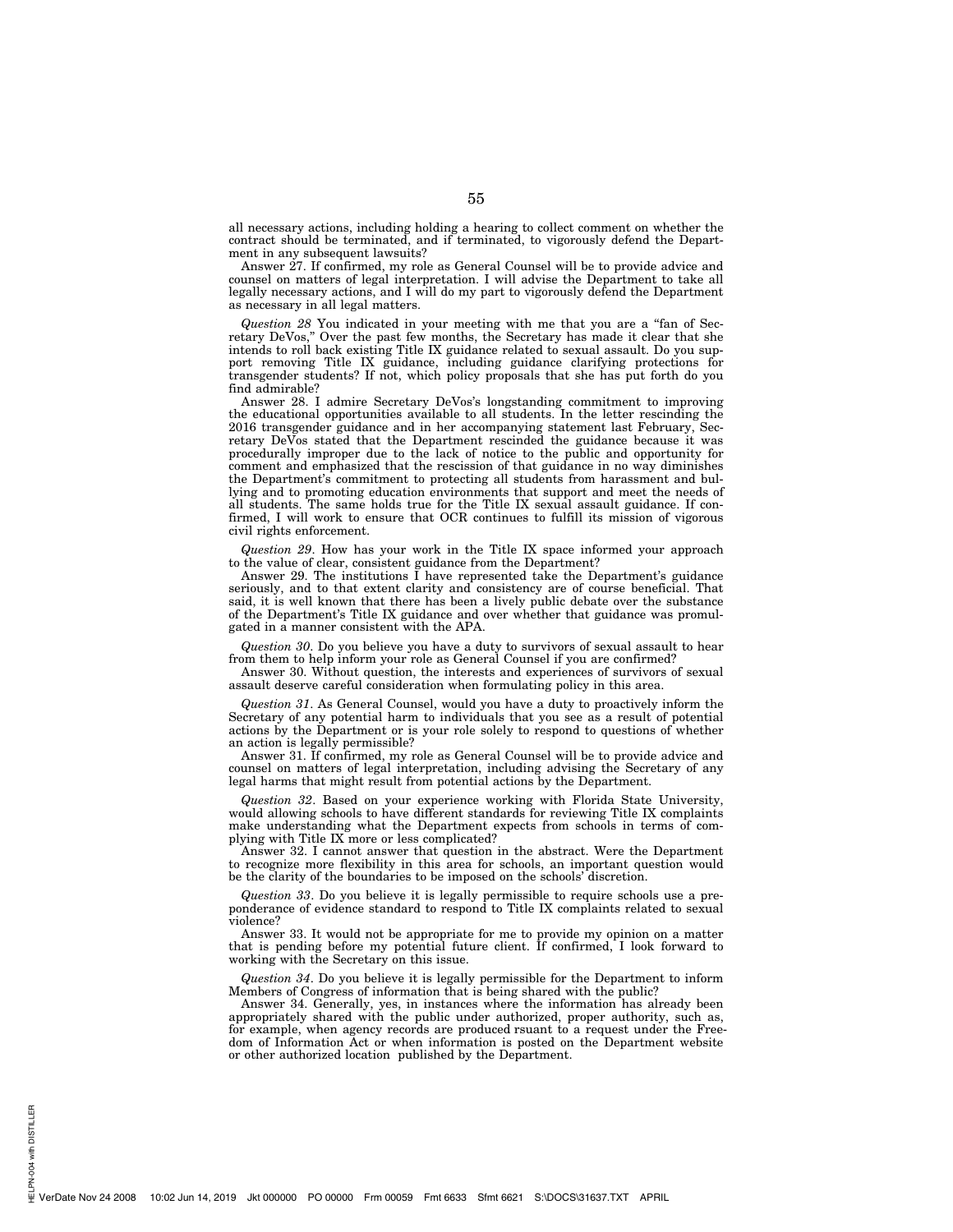*Question 35*. What is your opinion about whether minority members of the Health, Education, Labor, and Pensions (''HELP'') Committee have the authority to conduct oversight of the Department of Education?

Answer 35. I respect the oversight responsibilities of each Member of Congress and the corresponding need for information to fulfill their legislative duties. Should I be confirmed, I will be as prompt and responsive as possible to congressional over-sight requests from members of the Health, Education, Labor, and Pensions Committee regardless of party or leadership position.

*Question 36*. If confirmed, do you agree to provide briefings on Department of Education business to members of the HELP Committee, including minority members, if requested?

Answer 36. If confirmed, I will work with my colleagues in the Office of Legislation and congressional Affairs to ensure responsiveness to any briefing requests from members of the HELP Committee regardless of party or position, whenever participation by the Office of General Counsel is requested or appropriate.

*Question 37*. If confirmed, do you commit to answer promptly any letters or requests for information from individual members of the HELP Committee including request for Department of Education documents, communications, or other forms of data?

Answer 37. If confirmed, I will, to the best of my ability in my role as General Counsel, respond in a timely manner to requests for information, data, and other communications from members of the HELP Committee regardless of party or leadership position.

## RESPONSES BY CARLOS G. MUÑIZ TO QUESTIONS OF SENATOR BERNARD SANDERS

**Federal student loan debt**  The total amount of Federal student loan debt is \$1.3 trillion, exceeding credit card debt and car loan debt. Students on average graduate with debt of \$30,000.<br>On the campaign trail, President Trump promised to address th loan debt, lower interest rates, and make loan repayment affordable.

*Question 1*. As general counsel, what is your role in affecting the sorts of policies needed to make good on the President's promise to students and those with student loan debt?

Answer 1. If confirmed, my role as General Counsel will be to provide advice and counsel on matters of legal interpretation, not to create policy. I will defer to policymakers on that point.

*Question 2*. What specific policies will you advocate for to the Secretary so that students and families see relief on their student loans?

Answer 2. If confirmed, my role as General Counsel will be to provide advice and counsel on matters of legal interpretation, not to create or advocate for a particular policy. I will defer to policymakers on that point.

*Question 3*. Do you believe that the amount of student loan debt is a crisis that the Department should have an active role in addressing? What role can the Department, and you specifically in your role as general counsel, play to address student

loan debt by working with colleges on affordability? Answer 3. While there are obvious and founded concerns regarding the issue of student debt, my role as General Counsel will be to provide advice and counsel on matters of legal interpretation and not to create policy. I will defer to policymakers on that point.

*Question 4*. It makes no sense that in this country, you can refinance your car loan or home mortgage, but you cannot refinance your student loans. I have introduced legislation that allows borrowers to do just that, and I have supported my colleagues in their efforts to assist borrowers with crushing debt. Do you support borrowers? ability to refinance their student loans with the Department of Education?

Answer 4. If confirmed, my role as General Counsel will be to provide advice and counsel on matters of legal interpretation and not to create policy. I will defer to policymakers on that point.

#### **College Affordability**

In the 21st century, a public education system that goes from kindergarten through high school is no longer good enough. If this country is to succeed in a highly competitive global economy and have the best-educated workforce in the world, public colleges and universities must become tuition-free for working families. Today, we should be encouraging Americans to get the type of education best suited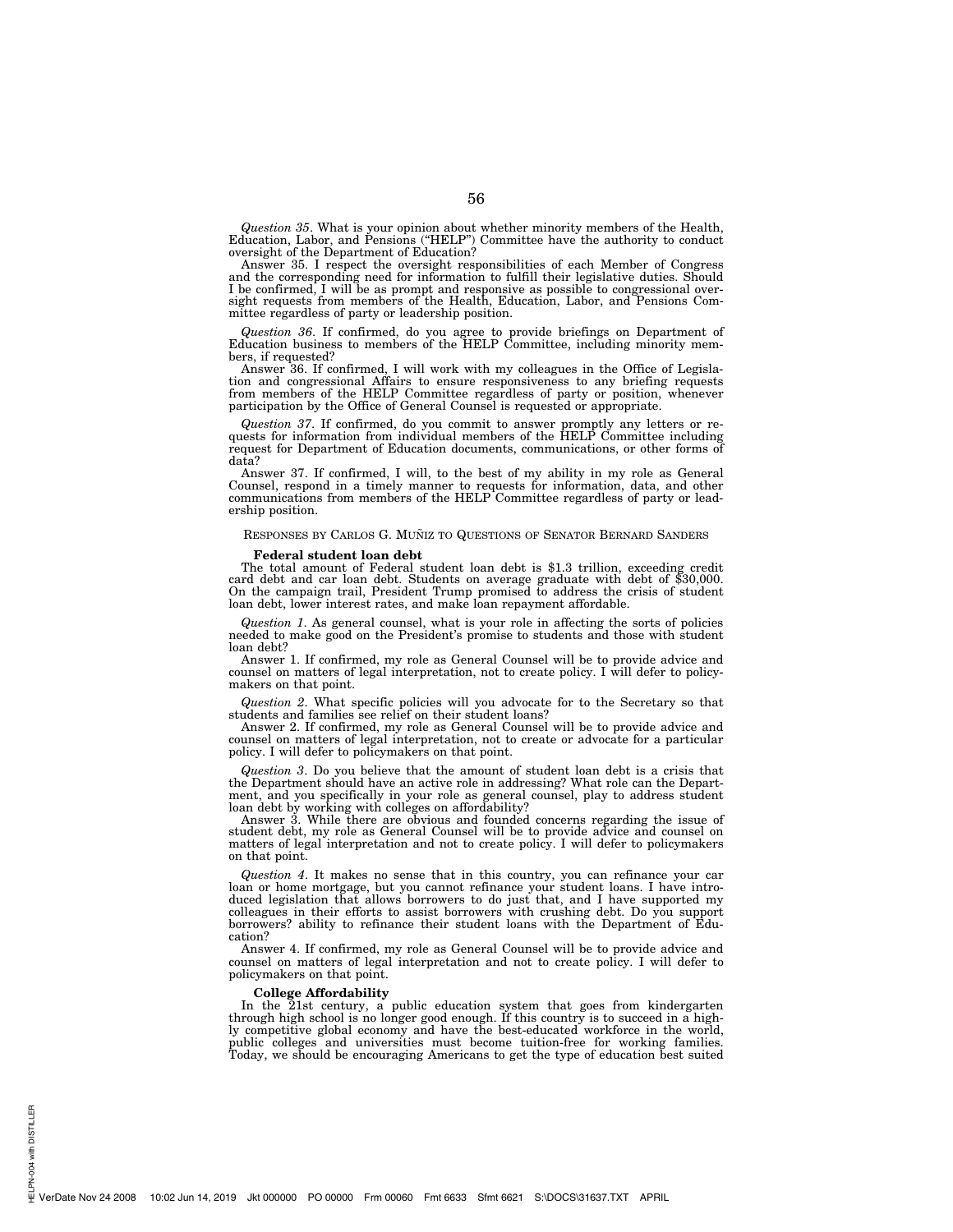for entering or reentering the workforce, not punishing them with a mountain of debt.

*Question 5*. Do you believe that the Federal Government should invest in students and tackle the student loan crisis head-on? What would that investment look like, and how can the department's policies result in better investment in the type of workforce needed for the 21st century?

Answer 5. If confirmed, my role as General Counsel will be to provide advice and counsel on matters of legal interpretation, not to create policy. I will defer to policymakers on that point. It would not, at this time, be appropriate for me to render my opinion about actions I think the Department should or should not take or what impact such hypothetical actions may have.

*Question 6*. Do you believe that the cost shouldn't be a barrier to earn a college degree? What can we be doing to ensure that a college education isn't something accessible for the wealthy few, or that students aren't faced with a lifetime of crippling debt, just for pursuing an education?

Answer 6. The American system of postsecondary education provides a multitude of choices for students. Those options are important to ensure access is available for all. However, my role as General Counsel will be to provide advice and counsel on matters of legal interpretation and not to create or advocate for a particular policy. I will defer to policymakers on that point.

*Question 7*. Please speak to the critical importance of the Federal TRIO programs. These programs provide critical services to low-income, first-generation students and underrepresented high school and college students. As general counsel, how will you focus your efforts on outreach to first generation students and those from communities underrepresented on college campuses?

Answer 7. If confirmed, my role as General Counsel will be to provide advice and counsel on matters of legal interpretation, not to create or advocate for a particular policy or to provide specific outreach to students.

## **Diversity and Inclusion**

Schools and universities need to be inclusive environments, where all students are able to feel safe and welcome, to see themselves in the curriculum, and to be equipped to succeed.

*Question 8*. As general counsel, what department policies will you advocate for to ensure that students of color feel safe in schools and on college campuses?

Answer 8. If confirmed, I will work to ensure that the Department vigorously enforces Title VI of the Civil Rights Act, and I will provide legal advice to the Office for Civil Rights as it ensures that educational institutions that receive Federal funds comply with their legal responsibilities regarding students of color.

*Question 9*. What will you do to combat racism and other forms of bigotry in schools and on college campuses?

Answer 9. If confirmed, my role as General Counsel will be to provide legal advice to the Secretary and the Department's Office for Civil Rights concerning legal matters and enforcement actions under Title VI against educational institutions that receive Federal funds. I will work to ensure that the Department vigorously enforces the Department's responsibilities in this important area.

*Question 10*. What specific actions will you take as general counsel to ensure schools and colleges are places that promote diversity and inclusion?

Answer 10. If confirmed, my role as General Counsel will be to provide legal advice and counsel on matters of legal interpretation, not to create policy. I would defer to policymakers in this area, although I will work to ensure that the Department vigorously enforces the civil rights laws under its purview.

*Question 11*. How will you ensure students of all faiths are supported in public schools and universities? Recent incidences of hate crimes occurring on campuses across this country are alarming. What tools is the department implementing in schools and on college campuses to eliminate these instances?

Answer 11. If confirmed, my role as General Counsel will be to provide legal advice and counsel on matters of legal interpretation, not to create policy. I would defer to policymakers in this area, although I will work to ensure that the Department vigorously enforces the civil rights laws under its purview. It would not be appropriate for me to provide my opinion on a matter before my potential future client.

*Question 12*. What specifically is the department doing to provide safe spaces in schools and root out instances of LGBTQ students being bullied?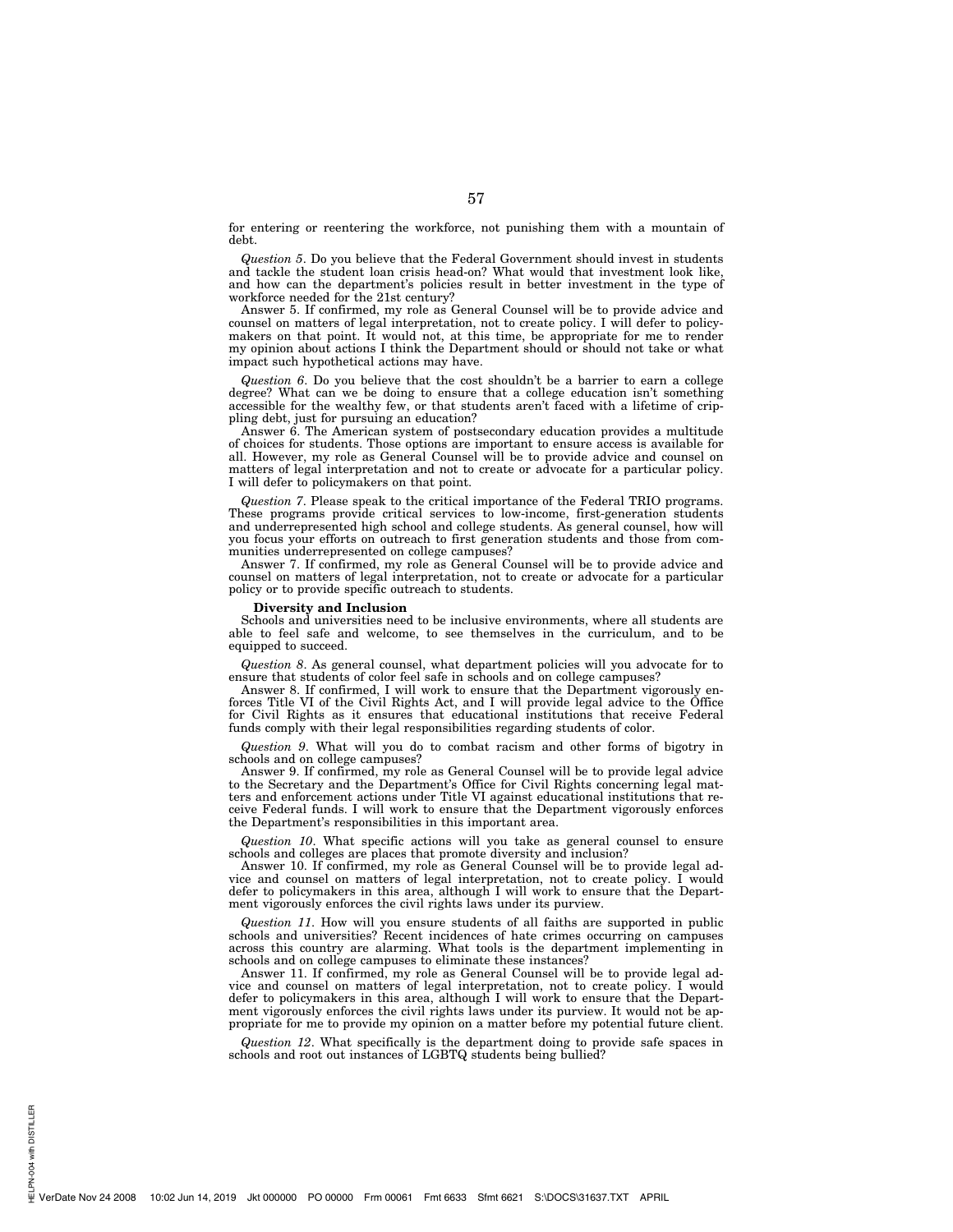Answer 12. If confirmed, my role as General Counsel will be to provide legal advice and counsel on matters of legal interpretation, not to create policy. I would defer to policymakers in this area, although I will work to ensure that the Department vigorously enforces the civil rights laws under its purview. It would not be appropriate for me to provide my opinion on a matter before my potential future client.

*Question 13*. Can you point to specific examples in your background where you have worked to promote diversity, inclusion, or have curbed bullying in schools?

Answer 13. I have assisted clients with Title IX compliance generally, and Title IX compliance touches on the issues of diversity, inclusion, and bullying.

**Support for MSIs, HBCUs, and TCUs** Minority Serving Institutions, such as HBCUS, TCUs, HSIs, and AANAPISIs, play a pivotal role in providing high quality postsecondary education to students of color and helping us achieve our goal to lead the world in college graduates. They enroll more than 5 million students a year, many who have overcome significant barriers to get to college.

*Question 14*. Are you familiar with these institutions and how will you, as general counsel, make sure the Department continues to support these institutions?

Answer 14. I am familiar with these institutions; however in my capacity as General Counsel, my role will be to provide advice and counsel on matters of legal interpretation, not to create policy. I will defer to policymakers on that point.

*Question 15*. How will you advise the Secretary to make sure students who attend these institutions are able to complete their degrees in a timely fashion without taking on burdensome debt?

Answer 15. If confirmed, my role as General Counsel will be to provide advice and counsel on matters of legal interpretation, not to create policy. I will defer to policymakers on that point.

*Question 16*. What will you do to ensure that the students they serve succeed and thrive in college and in the job market post-graduation?

Answer 16. If confirmed, my role as General Counsel will be to provide advice and counsel on matters of legal interpretation, not to create policy. I will defer to policymakers on that point.

#### RESPONSES BY CARLOS G. MUÑIZ TO QUESTIONS OF SENATOR CASEY

1. Mr. Muñiz, according to the U.S. Department of Education National Center for Education Statistics, there are approximately 50.7 million children in the United States attending public schools, approximately 90 percent of all children attend school in one of the almost 100,000 public schools in the over 13,000 public school districts in the country. Sec. DeVos, is a huge supporter of school vouchers and ''transportability'' of public funds to be used in private schools. She and the President have talked about creating a \$20 billion school voucher program. The two largest Federal sources of funding for preK–12 schooling are Titles I and II of the Elementary and Secondary Education Act and the Individuals with Disabilities Education Act. Those two laws were passed by Congress to specifically make it possible for local public school districts to better serve children from poorer communities and children with disabilities. Those two programs also account for annual Federal spending exceeding \$20 billion a year.

*Question a. With Sec. DeVos' and the President's expressed interest to create a Federal school voucher program, I want to ask your legal opinion about the use of those funds. As General Counsel to the Secretary of Education, what will your guidance be about using ESEA Title I and Title II funds or IDEA funds to create a voucher program?* 

Answer a. It would not be appropriate for me to provide my opinion on a matter before my potential future client. If confirmed, I look forward to working with the Secretary on these issues.

#### RESPONSES BY CARLOS G. MUÑIZ TO QUESTIONS OF SENATOR BENNET

*Question 1*. ESSA created the Education Innovative and Research Grant (EIR) to support promising educational programs and study their effectiveness. The administration's fiscal 2018 budget allocated \$250 million of EIR funding to be spent on private school choice. During your question and answer session, you declined to comment on the legality of this proposal, saying you had not researched the issue thoroughly. Now that you've had additional time to review ESSA and the budget proposal, is it your legal opinion that the EIR can be used for private school vouchers?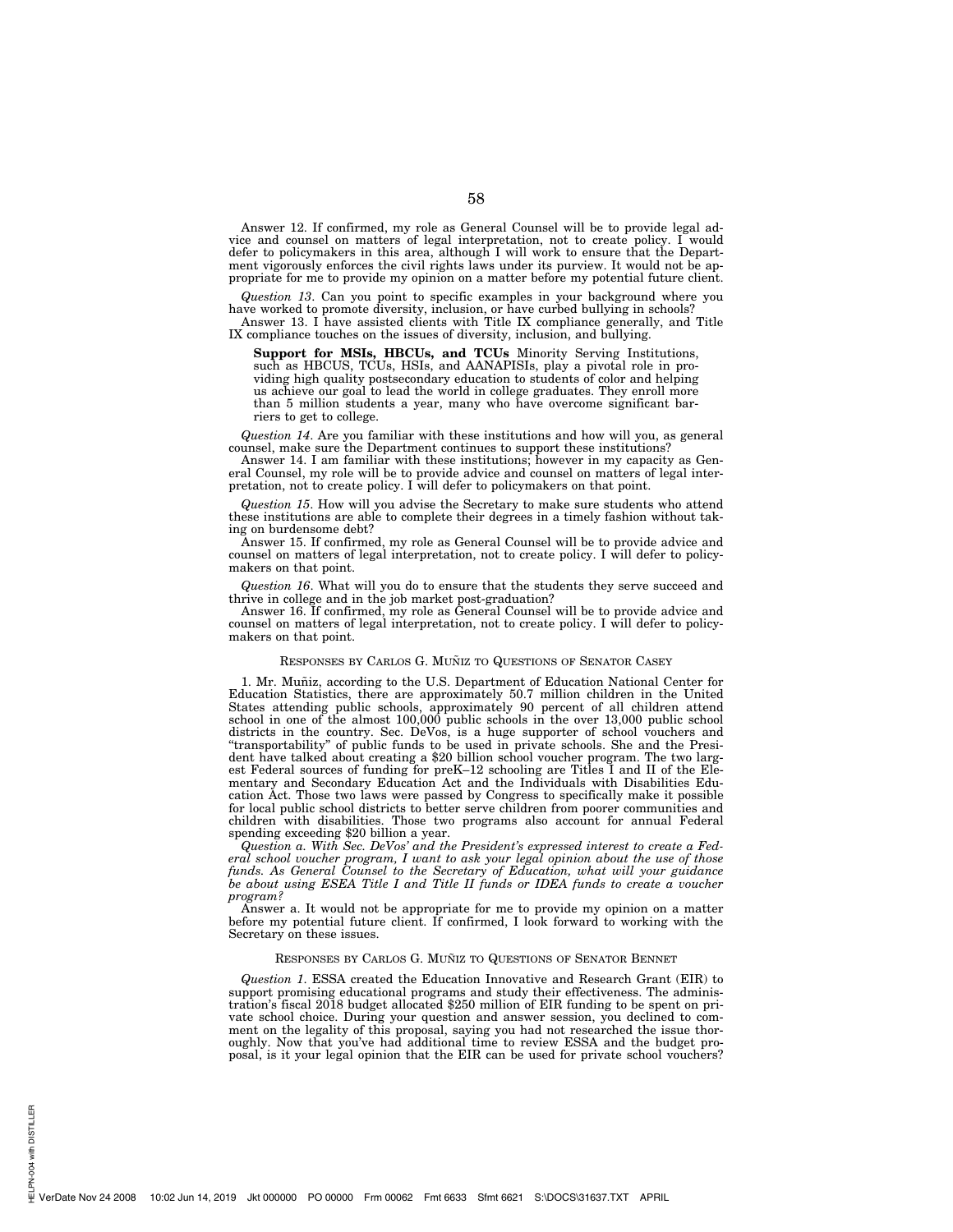Will you commit to advising the Secretary that the congressional intent of the program was not to fund private school choice?

Answer 1. It would not be appropriate for me to provide my opinion on a matter before my potential future client. If confirmed, I look forward to working with the Secretary on these issues.

2. During your nomination hearing, you stated that the Department of Education has been clear that "all students have a right to be free from sex discrimination from any school that receives Federal funds.

*Question a. Do you believe Title IX prohibits discrimination on the basis of sexual orientation and gender identity?* 

Answer a. It would not be appropriate for me to take a position on these issues, which are contested, are under active litigation in the courts, and are under consideration by my potential client. If confirmed, if and when I am called upon to give legal advice on these issues, I will give my best advice based on the law as it stands at the time.

*Question b. In your legal opinion, can schools that discriminate on the basis of sexual orientation—for example, by refusing to hire gay teachers—receive Federal funds under a potential private school voucher program?* 

Answer b. Currently there is no such program. If such a program were to come into existence, I would do my best to advise the Department as to all the laws governing the program, including any requirements imposed on the program by Congress.

3. During your career as a private attorney, you defended Florida State University in a lawsuit brought by a victim of sexual assault. Presumably, you became very familiar with Title IX regulations and the school's disciplinary procedures.

*Question a. Do you believe that FSU's disciplinary process for sexual assault claims was or is unfair to the accused?* 

Answer a. During my representation of Florida State University, it was apparent to me that that institution takes seriously and attempts to honor the rights of both alleged victims and respondents in sexual assault cases.

*Question b. In July, acting assistant secretary for civil rights Candice Jackson stated that ''90 percent'' of sexual assault accusations ''fall into the category of 'we were both drunk, we broke up, and 6 months later I found myself under a Title IX investigation.'' Do you agree with that assessment that the majority of Title IX investigations are illegitimate or overblown?* 

Answer b. No. Each complaint should be investigated and adjudicated on its own merits.

*Question c. Secretary DeVos recently stated that the 2011 Title IX guidance ''weaponized the Office of Civil Rights to work against schools and students.'' FSU was under an OCR investigation during your time as their attorney. Please describe your experience with the OCR investigation. Did you believe it was appropriate? Do you agree with Secretary DeVos' statement about the OCR?* 

Answer c. It would not, at this time, be appropriate for me to comment on an open investigation, particularly one involving a former client and being carried out by a potential future client.

#### RESPONSES BY CARLOS G. MUÑIZ TO QUESTIONS OF SENATOR WHITEHOUSE

In June 2017, Secretary DeVos announced she was re-opening the rulemaking process on both the borrower defense rule describing it as ''a muddled process that's unfair to students and schools.'' The Department's announcement also stated that, ''While negotiated rulemaking occurs, the Department will continue to process applications under the current borrower defense rules.'' According to the Department in a July 7, 2017 response to Senator Durbin:

• Overall 96,944 claims have been received.

¯ 31,773 borrower claims have been approved; 26,372 of the approved claims have been completed, 5,401 are in progress and 2 were denied.

- 65,169 claims are currently pending review, decision, or adjudication. ¯ 45,092 pending claims are associated with students who attended Corin
	- thian

 $\circ$  7,186 pending claims are associated with students who attended ITT

12,891 from other schools

• ED received 14,949 claims since January 20, 2017. According to the letter, ''No borrower defense applications have been approved between January 20,  $2017$ , and today [July 7].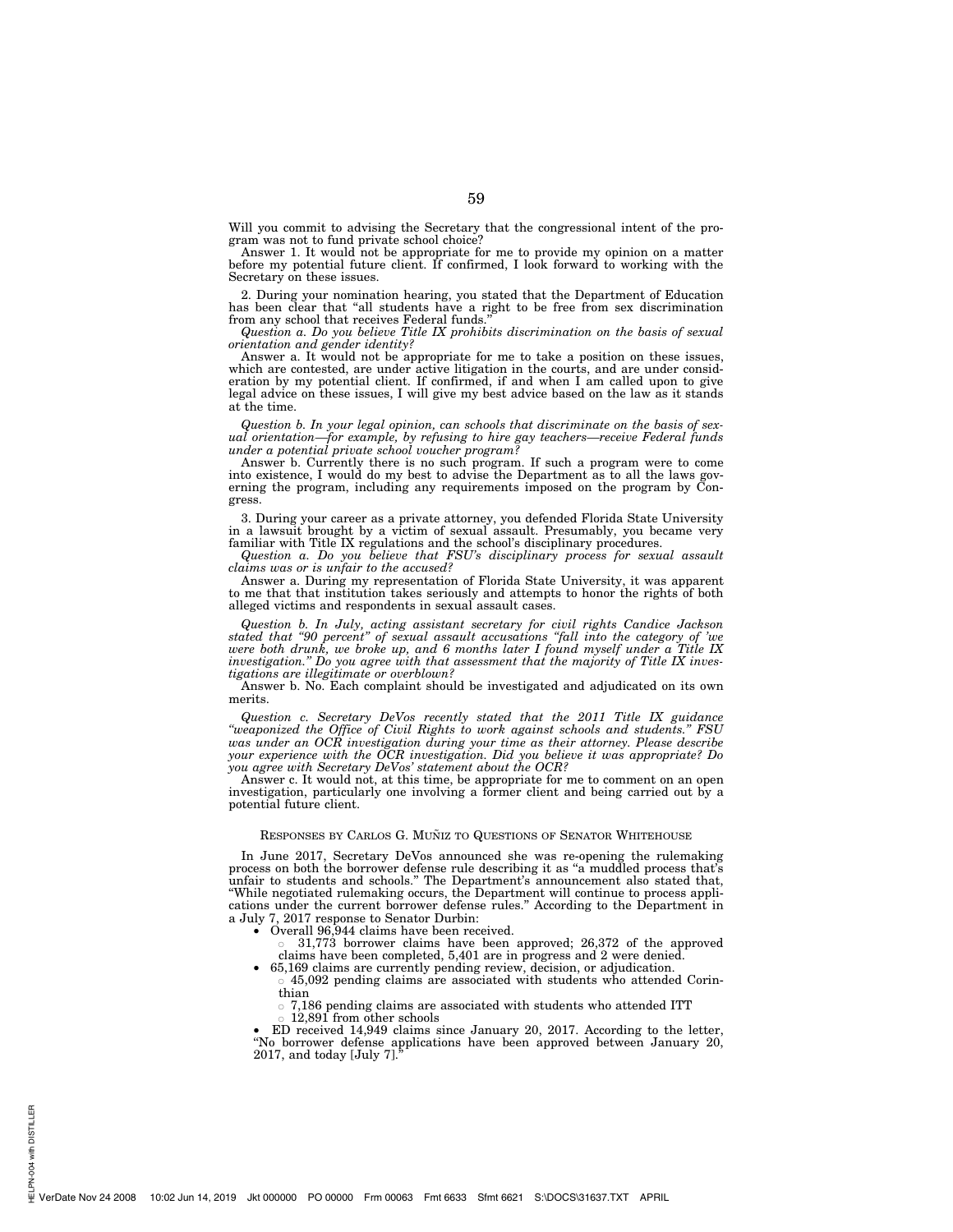*Question 1*. What legal obligation does ED have under the APA and HEA to enforce a current, final rule before it finalizes a new rule on an issue?

Answer 1. If I am confirmed as General Counsel, I will advise that the Department follow all applicable laws with respect to the enforcement of regulations.

*Question a. Given that the current borrower defense rules provide for automatic discharge of student loans for certain closed schools—a situation which covers at least 52,000 of the pending claims—and that no borrower defense applications were approved between the Inauguration and early July; does it appear that the Department is processing claims under the current borrower defense rule?* 

Answer a. It would not be appropriate for me to comment on ongoing matters involving the Department's processing of claims.

*Question 2*. What specific steps would you recommend the Department take if the Department was failing to enforce a final rule?

Answer 2. Without the relevant facts, I cannot comment on specific steps I would advise be taken.

*Question 3*. Do you think that mandatory, pre-dispute arbitration clauses present a barrier to consumers obtaining group relief?

Answer 3. Arbitration may or may not be beneficial depending on the situation. If I am confirmed as General Counsel, I will review this and other legal issues relating to borrower defenses to repayment of student loans closely. As this is one of many issues currently under review by the Department, it would not be appropriate for me to provide my opinion on this matter. I look forward to working with the Secretary on these issues.

*Question 4*. Do you commit to ensuring that the Department of Education responds to oversight requests from all Members of Congress, including those in the minority?

Answer 4. Responding to all oversight requests from Congress, regardless of party or leadership position, is a responsibility that each agency must take seriously. Should I be confirmed, I commit to being as responsive as possible to congressional oversight requests.

*Question 5*. How important is it for the Department to respond to FOIA requests in a timely manner?

Answer 5. Responding to requests for information under the Freedom of Information Act is a responsibility that each agency must take seriously.

*Question a. If confirmed in this position, what specific steps will you take to ensure the Office of General Counsel does not unduly delay the processing of FOIA responses?* 

Answer a. Until I am confirmed and have consulted with Department officials on the Department's FOIA processes, I cannot State what further steps I would take regarding the Department's processing of FOIA requests.

#### RESPONSES BY CARLOS G. MUÑIZ TO QUESTIONS OF SENATOR BALDWIN

In your interview with staff, you indicated that one of your clients is Career Education Corporation, a for-profit college corporation with tens of thousands of students using Federal grants and loans. You also said that recusing yourself from working on issues affecting your former clients was a "no brainer."

*To be clear, what I referred to as a ''no brainer'' was my commitment to recuse myself from any specific matter before the Department if I had also worked on that same matter in private practice (one example being the pending OCR investigation of Florida State University involving Jameis Winston and Erica Kinsman). As a general matter, if confirmed, I commit to seeking and following the advice of the Department's Designated Agency Ethics Official regarding any conflict of interest or recusal issue that arises during my tenure at the Department*.

*Question 1*. Did you have any other education-related clients who may have business before the Department of Education? If so, please provide a list.

Answer 1. My education-related clients at McGuireWoods have been Florida State University, the University of Florida, Career Education Corp., McGraw-Hill Education, and ACT. My work for McGraw-Hill and for ACT was minimal (less than 3 hours for each client), took place entirely in 2014, and did not involve the U.S. Department of Education. The McGraw-Hill matter involved Oklahoma State government, and the ACT matter involved Florida State government.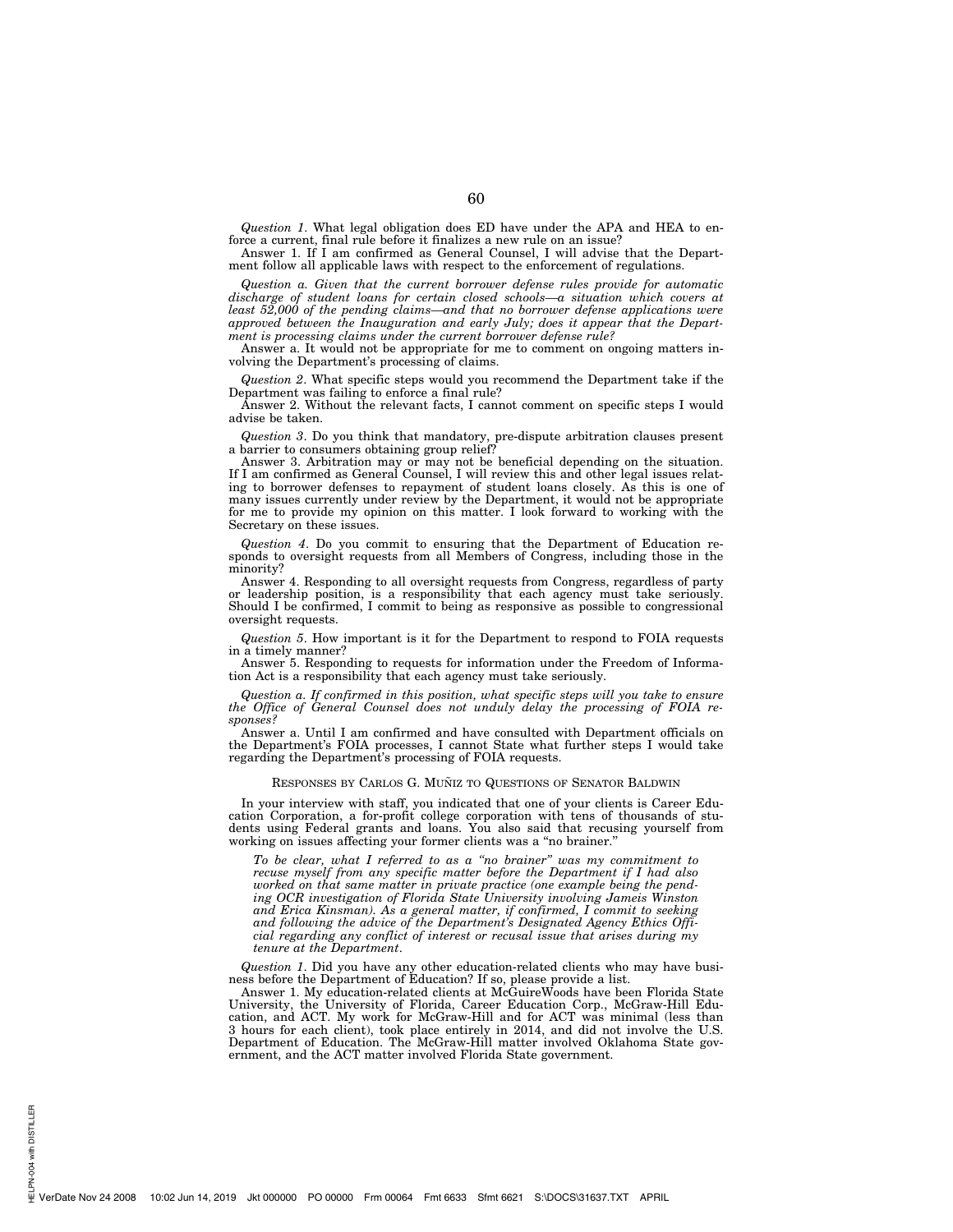In 2009 and 2010, while in private practice at Bancroft Associates, I performed legal work for Strayer University, a client of the firm.

In 2003–2005, while in private practice at GrayRobinson, I performed legal work for the Florida Department of Education, a client of the firm.

*Question 2*. Do you believe that employees of the Department should recuse themselves from working on regulations that will substantially impact their former client or former employers, especially when those rules determine where these companies can continue operating with taxpayer dollars?

Answer 2. I believe that the Federal ethics laws address this matter, and all Department employees are required to and must comply with the Federal ethics laws.

*Question 3*. If confirmed, how will you advise personnel at the Department who might have conflicts of interest to follow ethics protocols for recusals—both those that are required by law and the President's Executive Order, and to avoid any appearance of impropriety?

Answer 3. If confirmed, I will advise Department personnel to follow the Federal ethics laws and guidance of the Department's Designated Agency Ethics Official for any actual conflicts of interest or appearances of a conflict of interest.

#### RESPONSES BY CARLOS G. MUÑIZ TO QUESTIONS OF SENATOR MURPHY

*Question 1*. The General Counsel plays an important role in overseeing the Department's work to hold colleges accountable, including approving the agency's investigations into colleges and universities. Given your background working for a State attorney general, what is your view on the authority states have to enforce their own consumer protection laws in higher education, including whether to allow predatory colleges or universities or loan servicers to operate inside their borders?

Answer 1. Having worked in a State attorney general office, I have great respect for the role of states in enforcing their consumer protection laws. States have the responsibility of enforcing their own consumer protection laws in higher education, except to the extent those laws are pre-empted by Federal education laws.

*Question 2*. I am very concerned that the Department has stopped enforcing higher education accountability regulations and hired an enforcement chief who was formerly a senior executive at a large publicly traded for-profit college that just settled a \$100 million fraud suit with the Federal Trade Commission. How should the Department approach enforcement and oversight work in higher education? Should it generally be deferential to the college, or to students? complaints?

Answer 2. If confirmed, my role will be to advise the Secretary on what the law requires, including what options and tools the Secretary has to enforce the law and ensure compliance. I do not intend to advise the Secretary to be presumptively deferential to any party, except to the extent the law requires such deference.

## RESPONSES BY CARLOS G. MUÑIZ TO QUESTIONS OF SENATOR WARREN

*Question 1*. Are Title IV dollars taxpayer dollars? Describe your view on the Department of Education (ED)'s responsibilities when it comes to the use of taxpayer dollars, including dollars distributed under Title IV of the Higher Education Act?

Answer 1. Yes, title IV dollars are taxpayer dollars; however, it would not be appropriate at this time for me to comment on matters relating to what the Department's responsibilities are in this or any other matter, other than to say that the Department must follow the law. Should I be confirmed, I will, in my role as General Counsel, provide advice and counsel on matters of legal interpretation and will not be in a policy development role.

*Question 2*. Under what circumstance would you recommend the Secretary take administrative action against an institution of higher education?

Answer 2. The circumstances, specific case, and a careful and thorough review of all evidence pertaining to that case are the bases on which I will make a decision as to how best to advise the Secretary.

*Question 3*. Under what circumstances would you recommend the Secretary withhold or cease Title IV funding from an institution of higher education?

a. Would such circumstances include: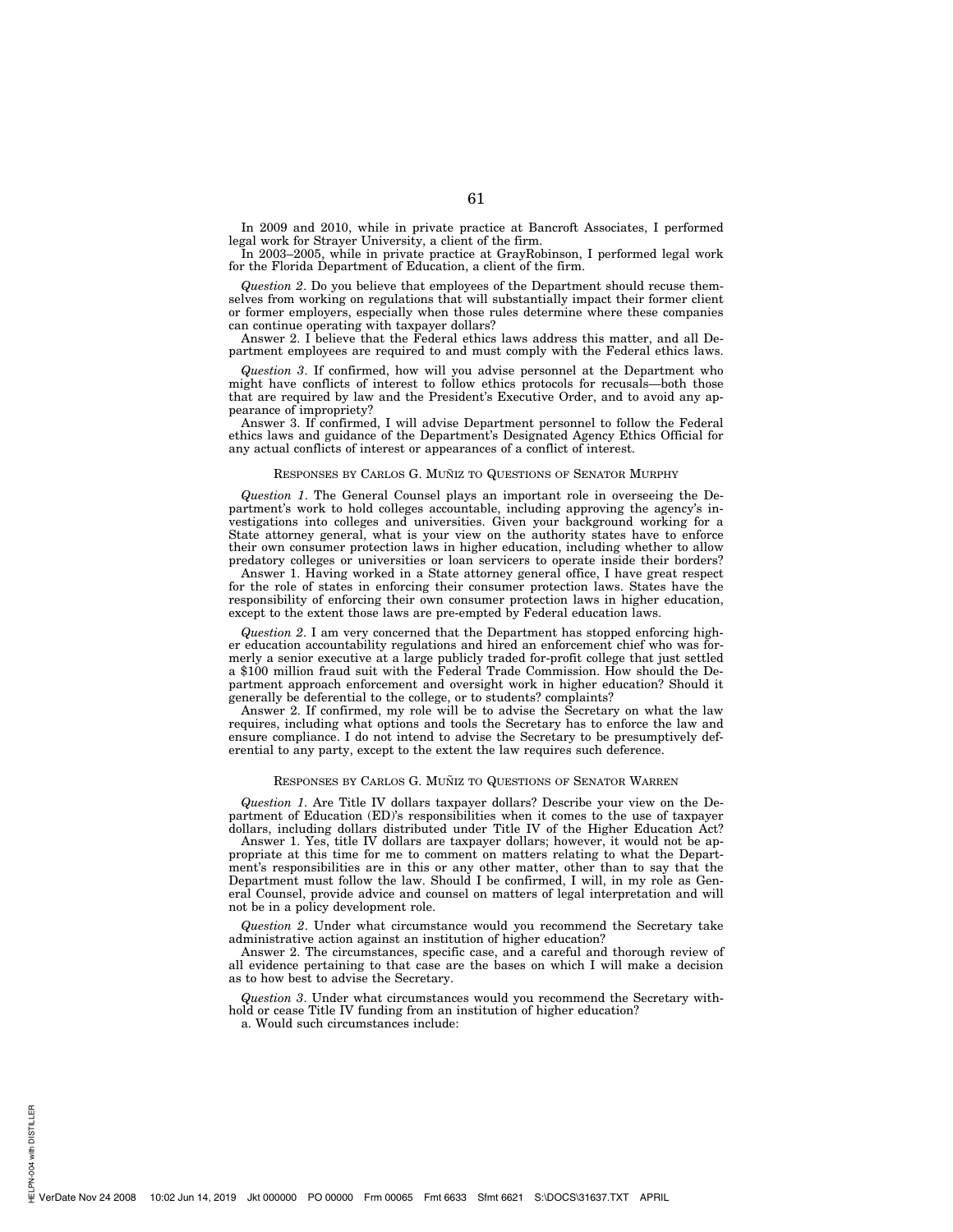• Northwestern Polytechnic University: Operated as a Potemkin college that changed failing grades by hand and faked classes when it was visited by regulators.<sup>1</sup>

• FastTrain College: A college whose owner used exotic dancers to recruit students and was sent to jail for committing fraud in the Federal aid programs.2

• American Commercial College: A college sued by the Department of Justice for lying about the percentage of its revenue received from the U.S. Department of Education. Following the suit, the college's owner was sentenced to 24 months in prison and ordered to repay \$975,000 after pleading guilty to theft of Federal financial aid.3

• Anamarc College: A college that was raided by the FBI in 2014 after an abrupt closure. Family members of the college's owners were later sued and settled a lawsuit for stealing more than \$450,000 from the school.<sup>4</sup>

• Computer Systems Institute: A college that was denied re-certification to participate in Federal student aid programs in 2016 for falsifying job placement rates. $5$ 

Answer 3. The circumstances, specific case, and a careful and thorough review of all evidence pertaining to that case are the bases on which I will make a decision as to how best to advise the Secretary.

*Question 4*. Are there examples where the previous Administration took administrative action or withheld Title IV funding where you believe that the actions were unjustified or exceeded appropriate authority? If so, please list those examples.

Answer 4. It would not be appropriate for me to make judgments about decisions made by a previous administration, particularly without the benefit of full knowledge about the basis on which such decisions were made.

*Question 5*. Are there examples where the previous Administration took such action, and you believe that doing so was justified and where you would recommend taking similar action? If so, please list those examples (2—3 examples).

Answer 5. It would not be appropriate for me to make judgments about decisions made by a previous administration, particularly without the benefit of full knowledge about the basis on which such decisions were made.

*Question 6* Do you have any examples of instances when the previous Administration should have taken action, but didn't? If so, please list them.

Answer 6. t would not be appropriate for me to make judgments about decisions made by a previous administration, particularly without the benefit of full knowledge about the basis on which such decisions were made.

*Question 7* Based on what you know in the public record, how would you evaluate how the previous Administration handled Corinthian?

Answer 7. It would not be appropriate for me to make judgments about decisions made by a previous administration, particularly without the benefit of full knowledge about the basis on which such decisions were made.

*Question 8*. Based on what you know in the public record, how would you evaluate how the previous Administration handled ITT Technical Institute?

Answer 8. It would not be appropriate for me to make judgments about decisions made by a previous administration, particularly without the benefit of full knowledge about the basis on which such decisions were made.

*Question 9*. How would you advise the Secretary if your office received clear evidence that a school had violated the Higher Education Act or its Program Participation Agreement?

Answer 9. If the General Counsel's office were to receive any such information, I would first bring it to the attention of the unit within the Department responsible for regulating the institution at issue. My legal advice would necessarily depend on the law, regulations, policies, contract or other authority applicable to the facts and circumstances at issue.

PN-004 with DISTILLER HELPN-004 with DISTILLER

 $\label{thm:main} \begin{small} \text{1}\; \text{https://www.buzzfeed.com/mollyhensleyclancy/inside-the-school that-abolished-the-f-and-raked-in-the-cash?} \textit{utm} \text{—term=}. \textit{degiQ5OZW\#},\; \textit{mrPb62WEy}. \\\\ \text{2}\; \text{http://www.miamiheral.com/news/local/ideal.com/newr/local} \textit{1}\; \text{2}\; \text{http://www.miamiheral.com/newr/ational} \end{small} \end{small}$ 

*plead-guilty-Federal-charges*. 4*http://www.elpasotimes.com/story/news/2015/10/23/anamarc-embezzlement-lawsuit-bank-*

*ruptcy-college/74485836/*. 5*https://studentaid.ed.gov/sa/sites/default/files/csi-denial-letter.pdf*.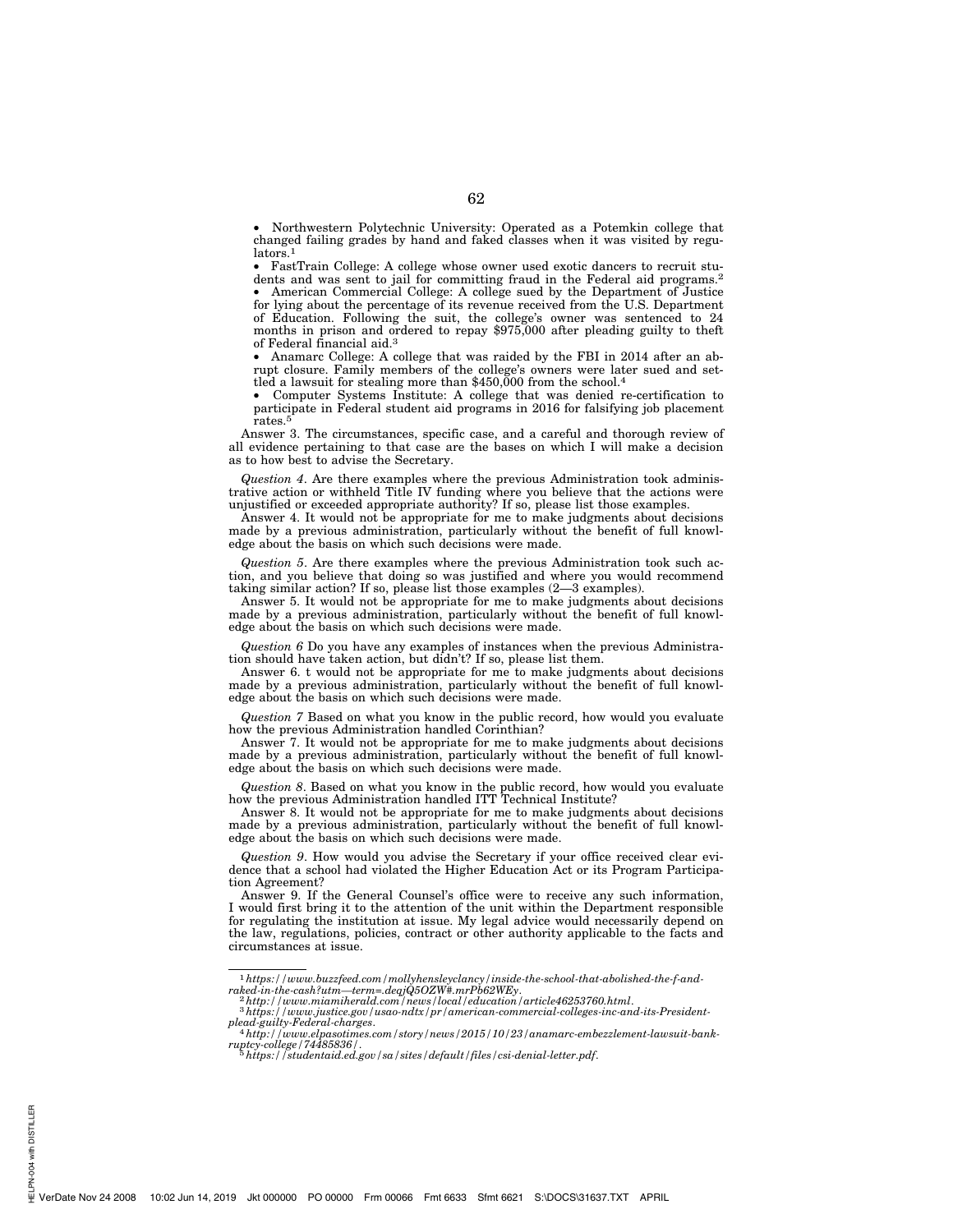*Question 10*. How would you advise the Secretary if your office had or received clear evidence that a school made material and substantial misrepresentations to students?

Answer 10. If the General Counsel's office were to receive any such information, I would first bring it to the attention of the unit within the Department responsible for regulating the institution at issue. My legal advice would necessarily depend on the law, regulations, policies, contract or other authority applicable to the facts and circumstances at issue.

*Question 11*. Can you provide an example of a substantial misrepresentations from a college that would constitute fraud in your legal opinion?

Answer 11. One example of substantial misrepresentation that comes to mind is presented in the Fasttrain Corporation case. I have attached key documents in that case for easy reference.

*Question 12*. What penalties do you believe are appropriate for an institution of higher education is deliberately misleading students with inaccurate statistics or marketing?

Answer 12. The circumstances, specific case, and a careful and thorough review of all evidence pertaining to that case are the bases on which I will make a decision as to how best to advise the Secretary.

*Question 13*. What is your view of the Administrative Procedures Act (APA)? Once a regulation has been promulgated through the proper APA notice and comment process (and negotiated rulemaking, when appropriate), is that regulation considered law?

Answer 13. The Administrative Procedure Act provides the relevant definition of the term ''rule'' in section 551, and prescribes the process for agencies to follow in issuing such rules in section 553. If I am confirmed as General Counsel, I will advise the Secretary to follow the provisions of the APA and other relevant laws in promulgating and implementing Department regulations.

*Question 14*. In your legal opinion, does a Secretary have the legal authority to not enforce a regulation that has been properly promulgated? If so, in what specific circumstances is this legal?

Answer 14. It would not be appropriate for me to opine on an enforcement issue without knowing all of the facts and circumstances.

*Question 15*. Can the Secretary unilaterally delay implementation of an entire regulation that has been properly promulgated?

Answer 15. It would not be appropriate for me to opine on an implementation issue without knowing all of the facts and circumstances.

*Question a. Parts of a regulation?* 

Answer a. It would not be appropriate for me to opine on an implementation issue without knowing all of the facts and circumstances.

*Question b. Under what circumstances can the Secretary delay the implementation of an entire regulation?* 

Answer b. It would not be appropriate for me to opine on an implementation issue without knowing all of the facts and circumstances.

*Question 16*. In negotiated rulemaking, if 90 percent of the rulemaking Committee agrees on 90 percent of the rule, but failed to reach consensus, in your legal view, how should the Department take that into consideration as it drafts the rule?

Answer 16. It would not be inappropriate for me to comment on this matter without knowing the specific facts and circumstances.

*Question a. When drafting a rule after a failed negotiated rulemaking session, is it legally appropriate for the Department to diverge from the consensus view of particular provisions that may have emerged during negotiated rulemaking?*  Answer a. It is my understanding that the Department conducts negotiated rulemaking pursuant to relevant statutory requirements, and I would advise the Secretary to follow such requirements, including those pertaining to consensus agreements reached by the negotiators and the issuance of proposed rules.

*Question 17*. What action would you recommend the Secretary take if you discovered that an employee of the Department violated Federal ethics laws?

Answer 17. Without knowing the nature of the violation, the specific facts, and any relevant precedents, it is not possible to State in advance what my advice to the Secretary would be in such circumstances.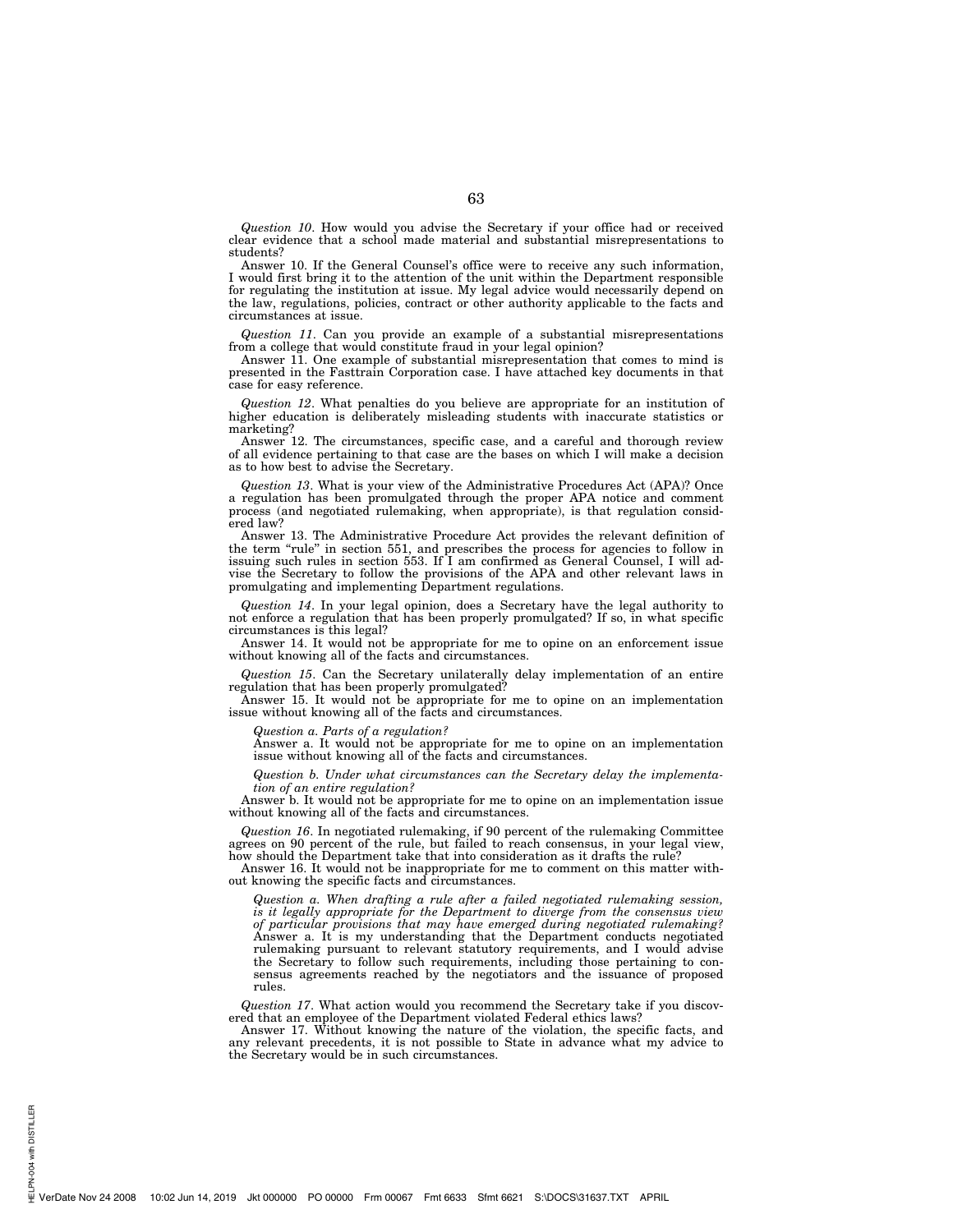*Question 18*. What is your understanding of ''particular matter'' versus a ''particular matter involving specific parties'' in Federal ethics law?

Answer 18. In the absence of a formal ethics briefing by the Department's Designated Agency Ethics Official, I respectfully decline to speculate on the legal meaning and definition of those terms.

*Question 19*. What constitutes, in your legal opinion, 'the appearance of impropriety??

Answer 19. If confirmed, I will seek guidance from the Department's Designated Agency Ethics Official to determine how that legal term is defined under any applicable law, regulation, or policy.

*Question 20*. How would you advise Department officials to avoid ''the appearance of impropriety"

Answer 20. If confirmed, I will advise Department officials to seek out and follow guidance from the Department's Designated Agency Ethics Official concerning appearances of impropriety.

*Question 21*. Beyond what may be required by law, what specific recusals will you commit to avoid ''the appearance of impropriety''?

Answer 21. If confirmed, I will follow the Federal ethics laws and the guidance provided by the Department's Designated Agency Ethics Official pertaining to any appearance of impropriety.

*Question 22*. Do you believe that your involvement at the Department on those matters of policy that affect CEC could create "the appearance of impropriety"?

Answer 22. If confirmed, I will follow the Federal ethics laws and guidance provided by the Department's Designated Agency Ethics Official that address appearances of impropriety.

*Question 23*. Pursuant to President Trump's ''Ethics Commitment by executive branch Appointees'' Executive Order, you pledged to, for a period of 2 years, refrain from participating ''in any particular matter involving specific parties that is directly and substantially related to my former employer or former clients, including regulations and contracts."<sup>6</sup> Do you commit to recusing yourself from any matter, "including regulations and contracts," that is "directly and substantially" related to your former client Career Education Corporation (CEC)?

Answer 23. If confirmed, I will abide by the requirement of the my ethics pledge, follow the guidance provided by the Designated Agency Ethics Official, including recusals, and work with the Designated Agency Ethics Official on an ongoing basis to ensure I am in compliance with all ethics rules and laws.

*Question 24*. What is your understanding of the meaning of phrase ''directly and substantially'' in this context?

Answer 24. In the absence of a formal ethics briefing from the Department's Designated Agency Ethics Official, I respectfully decline to speculate on the legal meaning and definition of this term.

*Question 25*. Please list any other former employers or clients, besides CEC, that provide educational services or own companies that provide educational services.

Answer 25. My education-related clients at McGuireWoods have been Florida State University, the University of Florida, Career Education Corp., McGraw-Hill Education, and ACT. My work for McGraw-Hill and for ACT was minimal (less than 3 hours for each client), took place entirely in 2014, and did not involve the U.S. Department of Education. The McGraw-Hill matter involved Oklahoma State government, and the ACT matter involved Florida State government.

In 2009 and 2010, while in private practice at Bancroft Associates, I performed legal work for Strayer University, a client of the firm.

In 2003–2005, while in private practice at GrayRobinson, I performed legal work for the Florida Department of Education, a client of the firm.

*Question 26*. If you are confirmed, the Department's agency ethics official will report to you. What steps will you take to ensure that the ethics official's decisions are and appear to be independent and are not and do not appear to be conflicted with your personal interests or those of the Secretary?

Answer 26. If confirmed, I will work with the Department's Designated Ethics Official to handle any potential ethics violations by employees of the Department in the same manner I would for any other rule violation by an employee of the Depart-

<sup>6</sup>*https://www.whitehouse.gov/the-press-office/2017/01/28/executive-order-ethics-commit-ments-executive-branch-appointees*.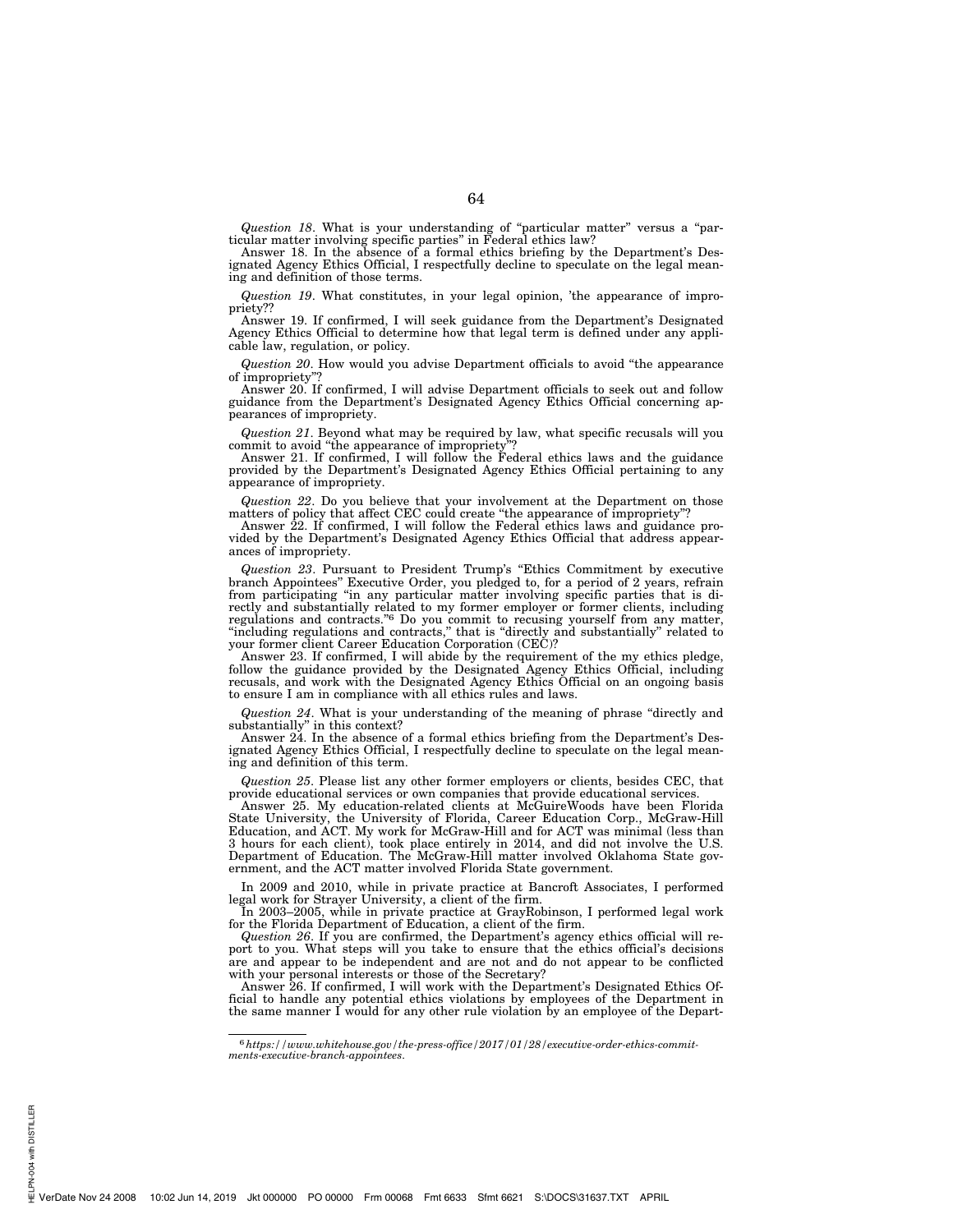ment, and I commit to following the proscribed procedures and protocols for handling such matters.

I will encourage Department employees to seek guidance from the Department's ethics officials regarding Federal ethics rules and for conflict of interest matters.

*Question 27*. Would you ever overrule a decision or recommendation made by the agency ethics official regarding the recusal of a Department employee?

*a.* If so, under what circumstances would this be appropriate, and what would you do to avoid the appearance of impropriety in such circumstances?

Answer 27. In the absence of formal ethics briefing from the Department's Designated Agency Ethics Official, it is not possible to speculate or predict my decision on future and unknown legal matters that may be brought to my attention for review. If confirmed, I will work with the Department's Designated Ethics Official to address these matters in the same manner I would for any other brought to my attention for review, and I commit to following the proscribed procedures and protocols for handling such matters.

*Question 28*. Do you believe that the Higher Education Act provides defrauded students the right to have their entire loan discharged?

Answer 28. Under the Higher Education Act, student loan borrowers may be eligible for borrower defense to repayment forgiveness of Federal student loans that they took out to attend a school if that school misled the borrower, or engaged in other misconduct in violation of certain State laws.

*Question 29*. In your hearing, in a response to a question from Senator Hassan, you stated that ''depending on the specific case, arbitration may or may not be beneficial'' for defrauded students seeking relief. If this is true, do you believe that schools should be permitted to force students into arbitration?

Answer 29. If confirmed, my role as General Counsel will be to provide advice and counsel on matters of legal interpretation, not to create policy. I would defer to policymakers on that point.

*Question 30*. Do you believe that defrauded students should have the choice to arbitrate or attempt litigation? If not, why not?

Answer 30. If confirmed, my role as General Counsel will be to provide advice and counsel on matters of legal interpretation, not to create policy. On policy issues, I would defer to the policymakers.

*Question 31*. Do you believe the Department has the legal authority to prohibit intuitions of higher education from forcing students into pre-dispute arbitration agreements?

Answer 31. If I am confirmed as General Counsel, I intend to review this and other legal issues relating to borrower defenses to repayment of student loans closely. At this time, I have not formed an opinion.

*Question 32*. If two borrowers are similarly situated—they attended the same program at the same time, and they both allege that their school broke the law, and the Department has clear evidence to corroborate the borrowers? allegations that the school engaged in unlawful activity, should both borrowers receive a discharge? Should the discharge be the same? If no, then why not? Under what circumstances would it be appropriate for these borrower to not receive the same relief?

Answer 32. It would not be appropriate for me to comment on this matter without knowing all of the specific facts and circumstances.

*Question 33*. Consider the two borrowers in question 34: if borrower A received a borrower defense discharge, is borrower B legally entitled to the same relief? Why or why not?

Answer 33. It would not be appropriate for me to comment on this matter without knowing all of the specific facts and circumstances.

*Question 34*. Consider the two borrowers in question 34: If Borrower A obtained a well-paying job, but Borrower B did not, are they still entitled to the same relief for the fraudulent loans?

Answer 34. It would not be appropriate for me to comment on this matter without knowing all of the specific facts and circumstances.

*Question 35*. Does the employment outcome of the borrower matter if they both paid for the same fraudulent product?

Answer 35. It would not be appropriate for me to comment on this matter without knowing all of the specific facts and circumstances.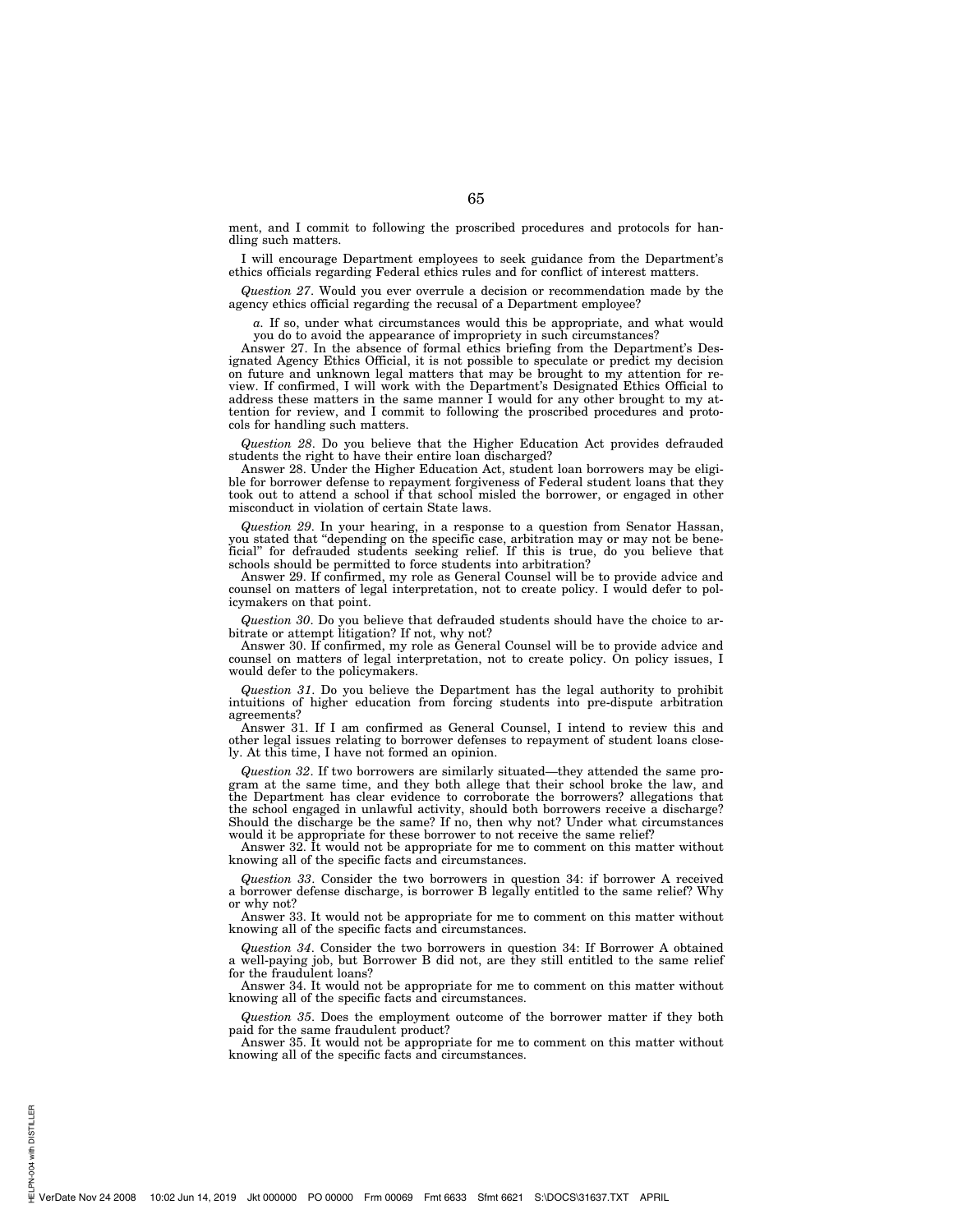*Question 36*. Is it legally appropriate for the Department to collect loans for which the Department has clear evidence that such loans were fraudulently made?

Answer 36. Under the law, student loan borrowers may be eligible for borrower defense to repayment forgiveness of Federal student loans that they took out to attend a school if that school misled the borrower, or engaged in other misconduct in violation of certain State laws.

*Question 37*. Is it legal for the Department to treat borrowers differently based on race? Gender? National origin? Religion?

Answer 37. Section 421(a)(2) of the Higher Education Act bans discrimination on the basis of race, national origin, religion, sex, marital status, age, or handicapped status.

*Question 38*. Under what specific circumstances is it legally appropriate for the Department to treat defrauded borrower A differently from defrauded borrower B? Under what specific circumstances specific circumstances is it legally appropriate for the Department grant borrowers A and B unequal protection under the law?

Answer 38. It would not be appropriate for me to comment on this matter without knowing all of the specific facts and circumstances.

*Question 39*. Can you please explain Attorney General Bondi's decision not to investigate Trump University?

*Question a. Were you involved in that decision?* 

i. If not, were you aware that it was being made?

ii. To your knowledge, who was involved?

Answer a. Consistent with office practice for a matter of this nature, career consumer protection staff determined how to respond to any complaints involving Trump University, including whether to open an investigation. I first learned from a media inquiry in August 2013 that the New York attorney general had sued Trump University. It was only as a result of the media inquiry that I learned of the existence of Trump University and of the Florida Attorney General's office's handling of any complaints involving that entity or any other Trump-related entity. Based on the facts and circumstances, I believed in 2013 that the office's handling of the matter was appropriate, and I continue to believe that today.

*Question b. To your knowledge, what factors were considered in the decision not to investigate Trump University?* 

Answer b. To my knowledge, the office's handling of this matter was based primarily on the following factors: the small number of complaints received by the office (the office receives at least 70,000 consumer complaints in a typical year); the fact that Trump University had ceased operating in Florida in 2010; and the fact that the New York lawsuit was seeking relief for all allegedly harmed consumers, regardless of their State of residence.

*Question c. When that decision was made, were you aware of Donald Trump's campaign contributions to AG Bondi?7*

Answer c. To the best of my recollection, I learned of the political contribution when it was first reported in the press in September or October 2013. To the best of my recollection, the career consumer protection staff had already determined how to handle the Trump University matter before the political contribution was reported in the press.

*Question d. To your knowledge, was anyone else in the office aware of those contributions?* 

Answer d. I cannot speak to what others in the office might have known about the political contribution or when they knew it

*Question e. To your knowledge, were those contributions discussed in the decisionmaking process?* 

Answer e. To my knowledge, no.

*Question 40*. Given your role in AG Bondi's office at the time of the decision not to investigate Trump University and Bridgepoint, do you believe that your involvement in matters of policy that materially and substantially affect those organizations could create the appearance of impropriety? If not, why not?

Answer 40. To be clear, I am not aware of anyone in the Florida Attorney General's office deliberating whether to investigate Bridgepoint Education/Ashford University during my tenure in that office. Given the limited nature of my involvement

<sup>7</sup>T3https://www.nytimes.com/2016/09/15/us/politics/pam-bondi-donald-trump-foundation.html.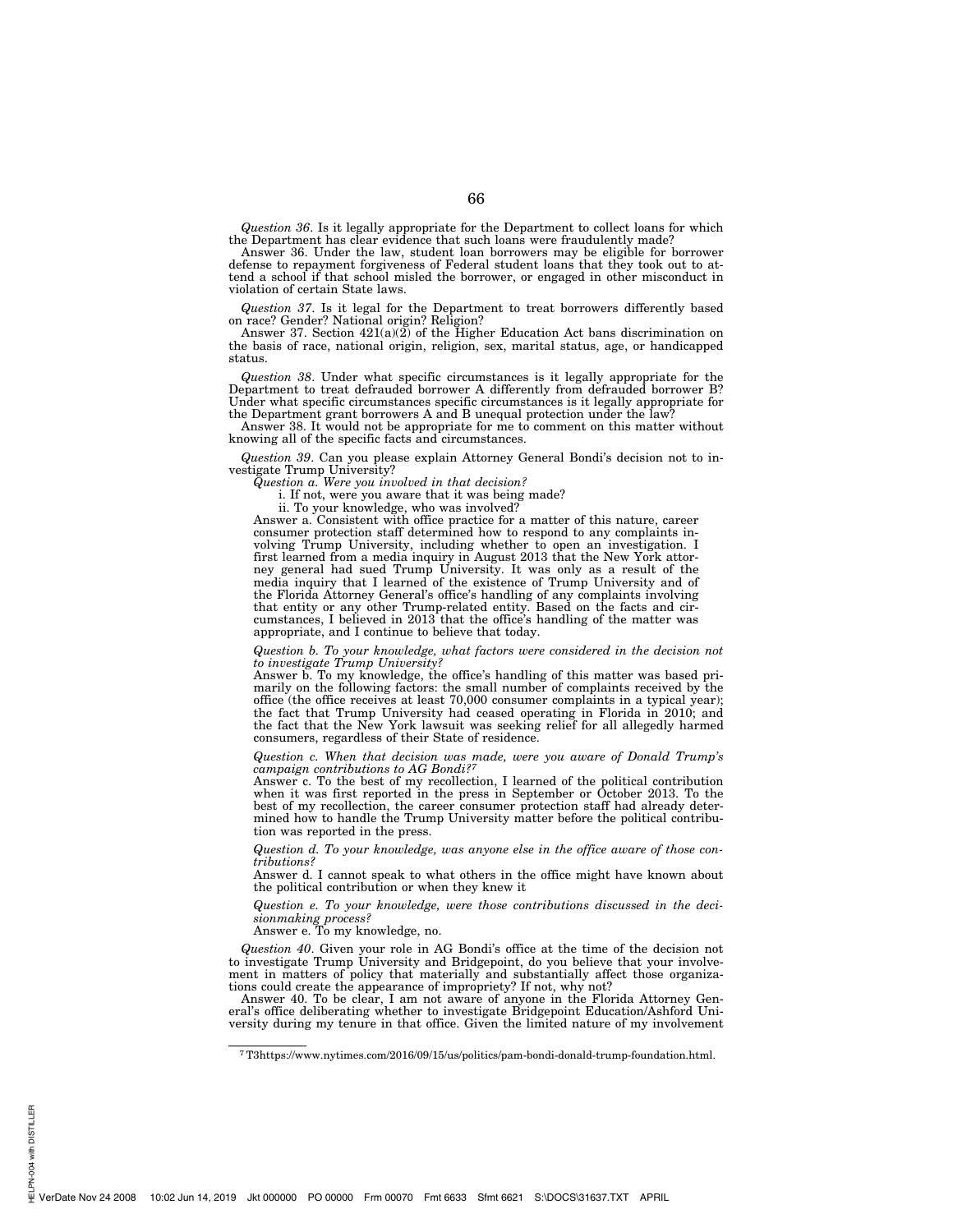in anything having to do with Trump University or Bridgepoint Education, I do not believe that my "involvement in matters of policy that materially and substantially<br>affect those organizations could create the appearance of impropriety." That said, if<br>confirmed, I will seek and follow the advice of the Ethics Official regarding any ethics issues, including issues involving an appearance of impropriety.

*Question 41*. Please discuss your views on the role of Congress in conducting oversight of the Department of Education.

Answer 41. I fully appreciate and respect the oversight responsibilities of Members of Congress, and in particular, the oversight role of the Department's Committees of jurisdiction and their corresponding need for information to fulfill their legislative duties. If confirmed I will, in my role, work with staff to ensure responsiveness to oversight requests.

*Question 42*. In your confirmation hearing, you noted that you were unfamiliar with certain law enforcement matters by the Department of Justice, the Federal Trade Commission, and the Consumer Financial Protection Bureau where one of the Education Department's contracts was found to be engaged in misconduct. In 2014, the Federal Deposit Insurance Corporation and the Department of Justice found that Navient had violated the Servicemember Civil Relief Act, overcharging 78,000 members of the military.8 The violations implicated private, FFEL, and Direct Loans. In a letter from the Department to the CFPB terminating certain law enforcement-related information sharing agreements, the Department wrote: "The Department has full oversight responsibility for Federal student loa

In your confirmation hearing, you stated that you would respect the rights of Fed-eral and State agencies to exercise their respective enforcement authorities. Do you disagree with the Department's assertion that it has "full oversight responsibility, since it does not enforce all laws that companies like Navient must comply with?

Answer 42. It would not be appropriate for me to comment on positions taken by the Department while I am not aware of all of the facts and circumstances.

*Question 43*. In the past, ED's Office of General Counsel (OGC) attorneys have worked closely with other law enforcement agencies to enforce laws where ED has no jurisdiction, like Federal unfair, deceptive, abusive acts and practices laws, the False Claims Act, or the Servicemember Civil Relief Act, for example. Will you commit to recommending the Secretary maintain information and evidence sharing relationships with those agencies responsible for enforcing Federal laws for which they have jurisdiction—particularly when alleged violations involve an ED contractor or a Title IV participating institution of higher education?

*a. Under what circumstances would you recommend referring evidence to the De-*

*partment of Justice? b. The Consumer Financial Protection Bureau (CFPB)?* 

*c. The Federal Trade Commission?* 

Answer 43. If I am confirmed as General Counsel, I will recommend that the Department continue its practice of sharing information and evidence as appropriate with Federal agencies responsible for law enforcement.

*Question 44*. Does the CFPB, in your legal opinion, have the authority to enforce Federal consumer protection laws (including The Dodd—Frank Wall Street Reform and Consumer Protection Act and Fair Debt Collection Practices Act) on Federal student loan servicers and contractors?

Answer 44. I have not reviewed the CFPB's legal authorities with respect to Federal student loan servicers and contractors but am looking forward to reviewing these issues if I am confirmed as General Counsel.

*Question 45*. What is your view on enforcement of the False Claims Act (FCA)? What would you do if your office had evidence that an institution of higher education had violated the FCA in order to receive Title IV funds?

Answer 45. It would not be appropriate for me to comment on this matter without knowing all of the specific facts and circumstances.

*Question 46*. The Consumer Financial Protection Bureau, the Illinois Attorney General, and the Washington Attorney General have all sued Navient for a wide range of violations. Courts have rejected Navient's motions to dismiss. Can you clearly State that the CFPB and the states are well within their rights to bring enforcement actions under laws delegated to them by Congress and their State legisla-

<sup>8</sup>*https://www.justice.gov/opa/pr/justice-department-reaches–60-million-settlement-sallie-maeresolve-allegations-charging*. 9*https://edworkforce.house.gov/uploadedfiles/2017–09–01—signed—letter—to—cfpb.pdf*.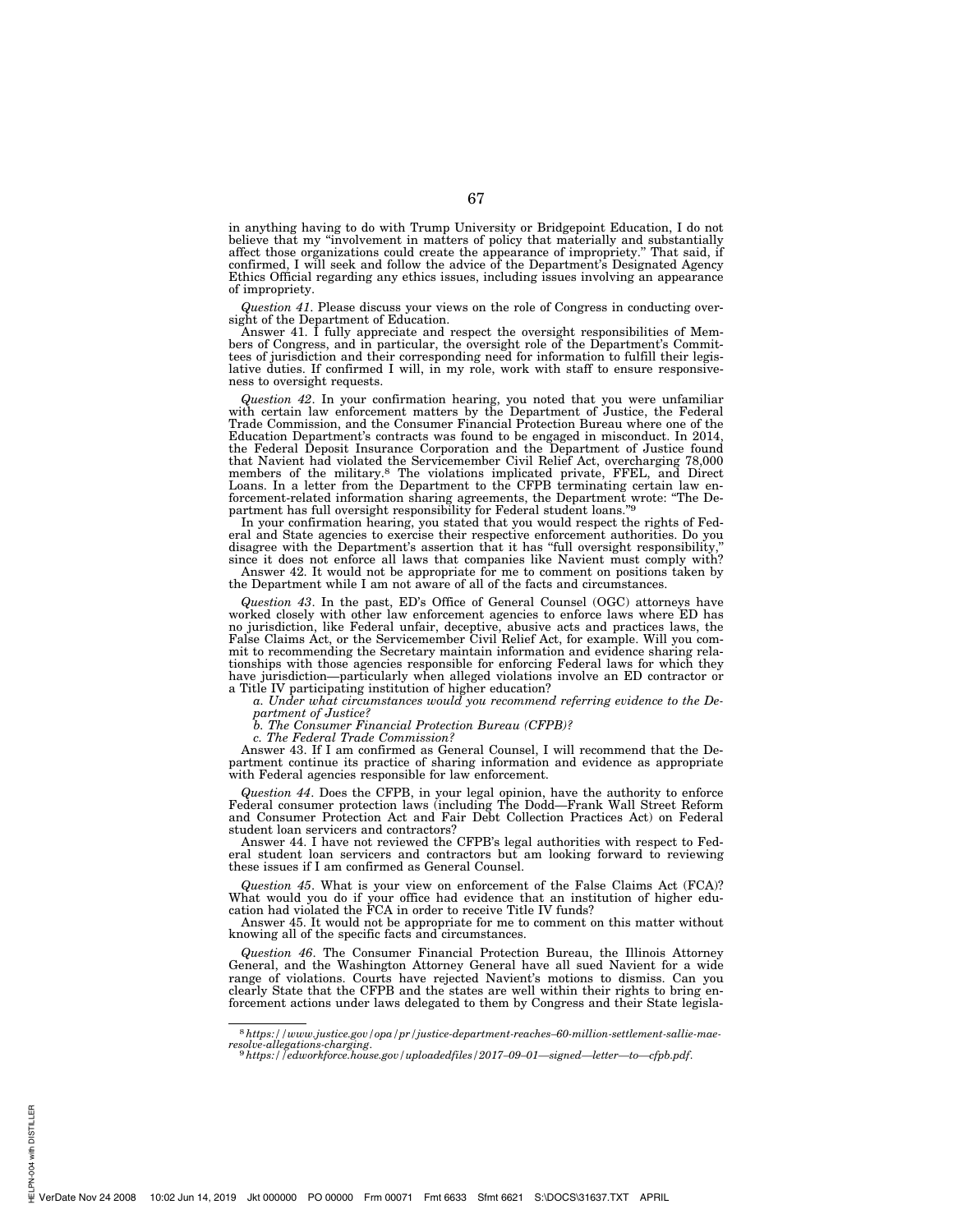tures? Will you commit to ensuring that the Department will not seek to undermine investigations by Federal and State agencies?

Answer 46. States have the responsibility of enforcing their own consumer protection laws in higher education, except to the extent those laws are pre-empted by Federal education laws. If I am confirmed as General Counsel, I will recommend that the Department continue its practice of sharing information and evidence as appropriate with Federal agencies responsible for law enforcement.

*Question 47*. When the Department conducts oversight and prepares reports on schools and financial institutions, do you acknowledge that it is well within the bounds of the law for this information to be shared with other Federal and State agencies, especially when potential wrongdoing is detected?

Answer 47. It would not be appropriate for me to comment on this matter without knowing all of the specific facts and circumstances.

*Question 48*. Earlier this year, Secretary DeVos revoked memoranda that instructed procurement officials to closely consider the past performance, including regulatory infractions, when selecting contractors. How will you ensure that the Department is properly guarding against hiring of contracts with a history of breaking the law?

Answer 48. It would not be appropriate for me to comment on positions taken by the Department while I am not aware of all of the facts and circumstances.

*Question 49*. In 2009, the Education Department's Inspector General found that a subsidiary of Sallie Mae (now Navient) overcharged the Department by \$22.3 million. Subsequently, the Department's staff concurred with this finding. Nearly 8 years later, the matter has still been unresolved. Why was Navient granted numerous appeals in this matter?

Answer 49. As I do not work at the Department, I cannot comment on this matter.

*Question 50*. If confirmed, will you commit in your first 90 days to recommending that Secretary issue a final order, offset other payments to Navient, or pursue payment in litigation?

Answer 50. It would not be appropriate for me to comment on a matter that is currently the subject of pending litigation.

*Question 51*. Navient recently announced the purchase of a large portfolio of loans owned by Wells Fargo, increasing its dominant share in the FFEL loan market. Do you believe the Department has the authority to block sales of FFEL loans?

Answer 51. It would not be appropriate for me to comment on this matter without knowing all of the specific facts and circumstances.

*Question 52*. In February 2015, the Department announced that it found violations of law by several student loan debt collectors. Many of these collectors sued the Department. As General Counsel, will you commit to vigorously defending the Department's right to wind down contracts due to poor performance or violation of law?

Answer 52. In my capacity as General Counsel, I will advise the Department to take all legally necessary actions, and I will do my part to vigorously defend the Department as necessary in all legal matters.

*Question 53*. As General Counsel, will you commit to personally providing regular briefings to the HELP Committee or any interested member office on ensuring compliance with Department contracts, especially those related to the Office of Federal Student Aid?

Answer 53. If confirmed, I will work with my colleagues in the Office of Legislation and congressional Affairs to be responsive to any briefing requests from members of the HELP Committee or other congressional offices, whenever participation by the Office of General Counsel is requested or appropriate.

*Question 54*. In your legal opinion, does an agency have the authority to promulgate non-regulatory guidance to clarify its thinking on an issue?

Answer 54. Yes.

PN-004 with DISTILLER HELPN-004 with DISTILLER

*Question 55*. What is your opinion on negotiated rulemaking vs. traditional notice and comment rulemaking? at are the advantages and disadvantages of both?

Answer 55. I believe that both negotiated rulemaking and traditional notice-andcomment rulemaking are valuable for obtaining public input on the development of regulations, and I look forward to advising the Department with regard to both processes should I be confirmed.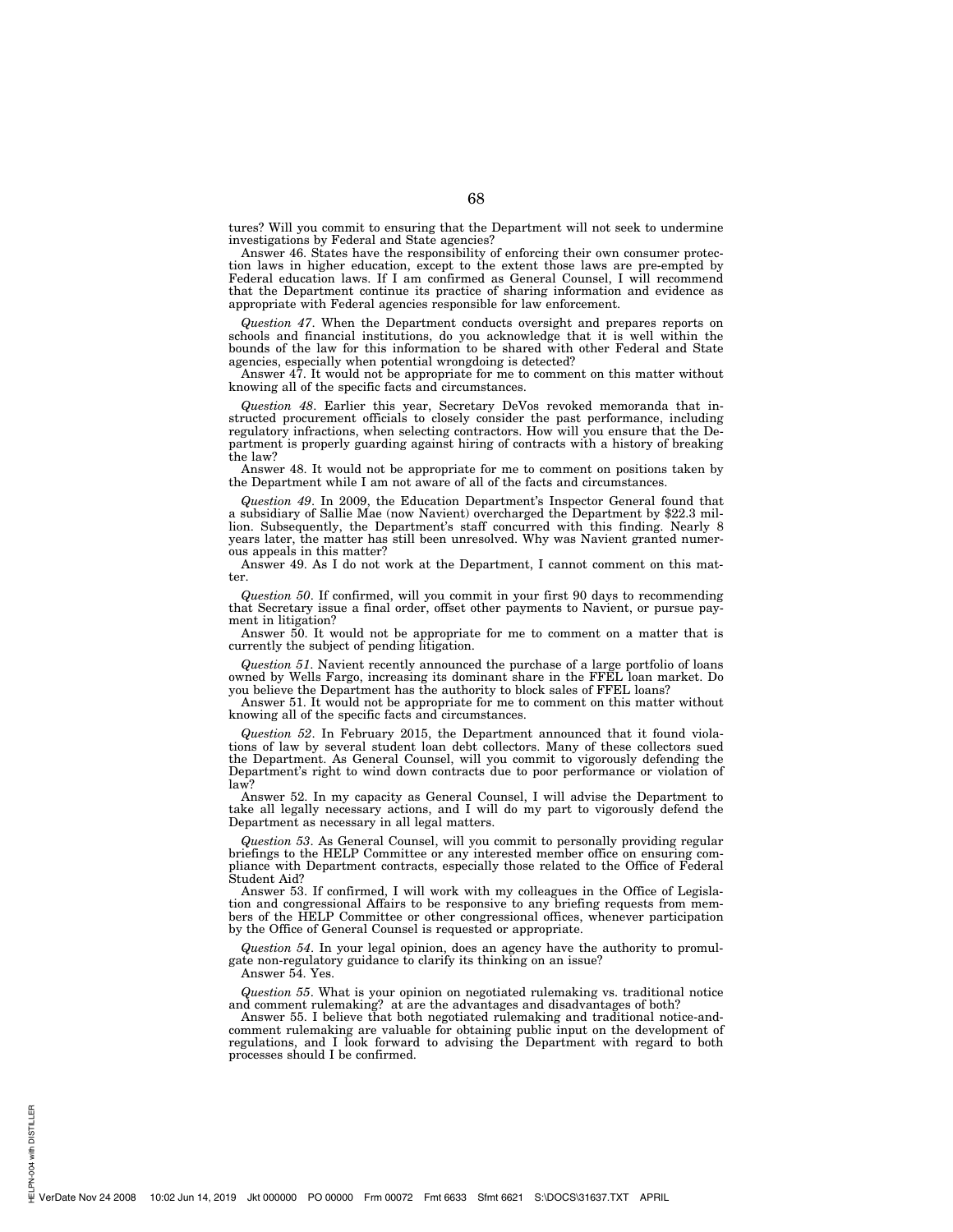*Question 56*. Do you believe that under the Higher Education Act, institutions of higher education that are currently unaccredited or seeking accreditation, which were previously accredited by ACICS, have only 18 months to find a new accreditor or lose access to Title IV dollars?

Answer 56. It would not be appropriate for me to provide my opinion on a matter before my potential future client. If confirmed, I look forward to working with the Secretary on these issues.

*Question 57*. Do you commit to recommending to the Secretary that the Department of Education follow the law and halt Title IV dollars to institutions (discussed in question 56) that are unable to find another accreditor by the end of the 18 month period?

Answer 57. If confirmed, in my position as General Counsel I will provide advice and counsel on matters of legal interpretation. As I said during my confirmation hearing, the basis for my activity is following the rule of law. I have and will continue to advise my clients as such.

If you have any questions, then please contact Josh Delaney in my office at (202) 224–4543.

## RESPONSES BY CARLOS G. MUÑIZ TO QUESTIONS OF SENATOR KAINE

*Question 1*. Recently the Department of Education announced that it would begin a process to roll back rules to provide students with debt relief that were finalized last year. In the meantime, there are 65,000 pending claims from students including 1,659 from my State of Virginia, none of whom have heard anything about their loans under this Administration. Many of the claims are from former students who were enrolled at colleges that don't even exist anymore. In your legal opinion, does the Department of Education have a responsibility to provide these students with a full discharge of their loans, according to the law? Do you commit to advising the Department to move swiftly to discharge these loans in full and clearing the backlog?

Answer 1. It would not be appropriate for me to comment on this matter without knowing all of the specific facts and circumstances.

*Question 2*. Title I of the Every Student Succeeds Act (ESSA) provides significant Federal funding to states to support public education. The law does not provide funding for students in private schools. Do you agree with this interpretation of the law? Secretary DeVos recently made statements encouraging states to effectively skirt the law in their ESSA State plans, would you advise the Secretary that Title I funds cannot be used for private school vouchers?

Answer 2. It would not be appropriate for me to provide my opinion on a matter before my potential future client. If confirmed, I look forward to working with the Secretary on these issues.

#### RESPONSES BY CARLOS G. MUÑIZ TO QUESTIONS OF SENATOR HASSAN

1. In your hearing I asked you about forced arbitration, which can prevent students from seeking legal redress to fraud and abuse through the courts. I find these practices very concerning.

*Question a. Will you work on behalf of students, former students, and employees to provide them with a choice for how they can file and pursue a complaint?* 

Answer a. If I am confirmed as General Counsel, I intend to review this and other legal issues relating to borrower defenses to repayment of student loans closely.

*Question b When students are defrauded by their college, do you believe they have a right to seek legal remedies in court?* 

Answer b. If I am confirmed as General Counsel, I intend to review this and other legal issues relating to borrower defenses to repayment of student loans closely.

*Question c. Will you commit to looking into ending forced arbitration in the forprofit education industry?* 

Answer c. If I am confirmed as General Counsel, I intend to review this and other legal issues relating to borrower defenses to repayment of student loans closely.

2. If confirmed, your role will be to act as an independent voice to ensure the Department of Education enforces Federal law. The Higher Education Act does not permit colleges and universities to mislead their students. I am interested to know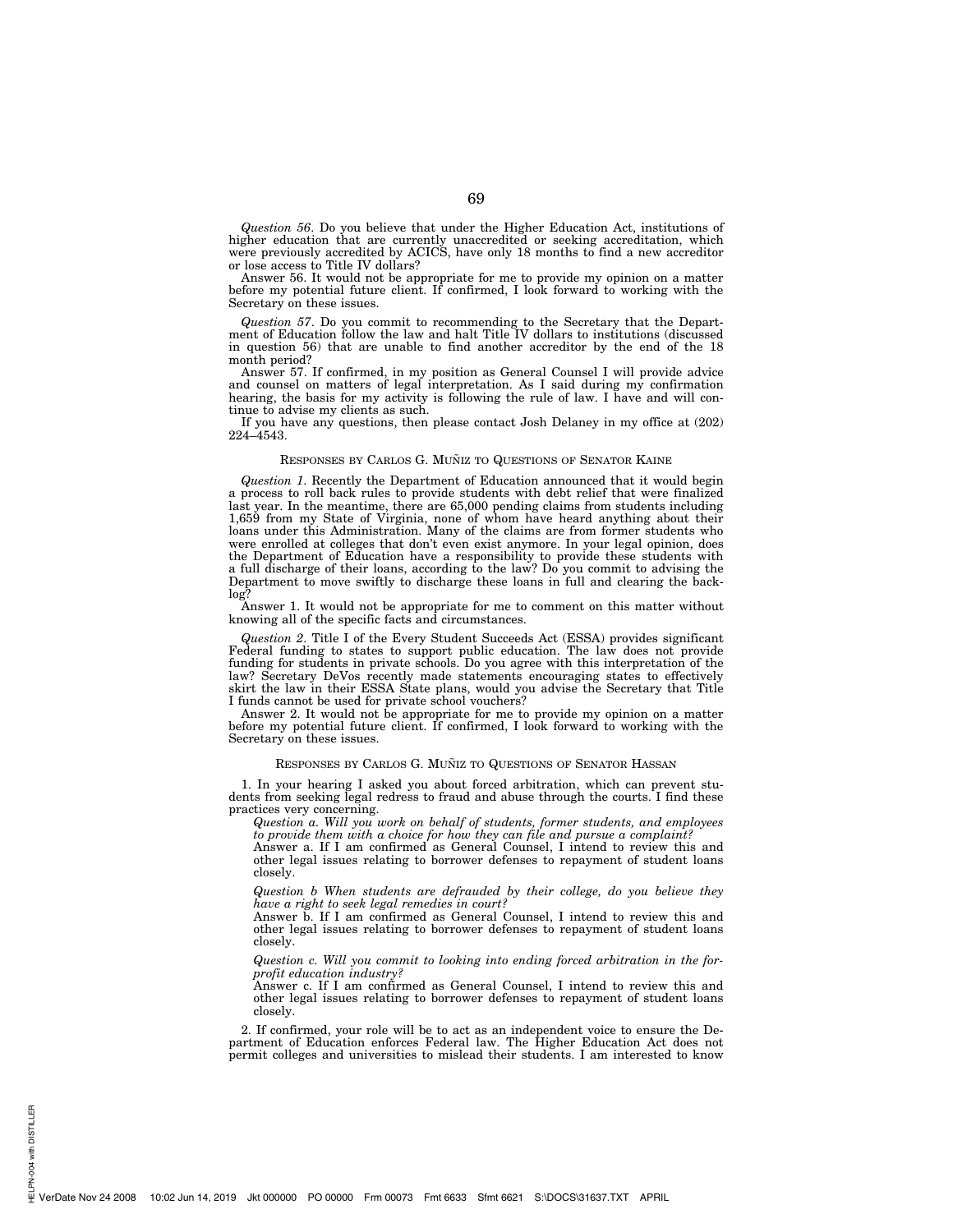how you will advise the Secretary to take action against institutions of higher education that mislead their students.

*Question a. In what specific ways do you think the Department should hold bad actors accountable?* 

Answer a. The circumstances, specific case, and a careful and thorough review of all evidence pertaining to that case is the basis on which I will make a decision as to how best to advise the Secretary.

3. Following Secretary DeVos? recent announcement, we know the Department is planning to release new guidance and enter into a rulemaking process around Title IX and sexual assault. If confirmed, part of your role as General Counsel will be to ensure that the Department of Education is enforcing Title IX. Survivors of sexual assault face enormous psychological and physical harm. A recent University of New Hampshire report found that survivors often face academic challenges. The report shows that survivors of a violent attack are more likely to drop classes, experience higher stress, and have lower academic efficacy.

*Question a.*. Do you believe education institutions have an obligation to work to protect their students from sexual violence, [yes, or no]?

Answer a. Yes.

*Question b. Do you believe in cases of alleged sexual violence on campus that a lower standard of proof should be applied than in criminal courts, [yes, or no]?*  Answer b. It would not be appropriate for me to provide my legal opinion on a matter that is pending before my potential future client prior to confirmation.

*Question c.If you had been at the Department, would you have advised Secretary DeVos to remove existing guidance and release new temporary guidance before opening a public rulemaking process, [yes, or no]?* 

Answer c. It would not be appropriate for me to provide my legal opinion on a matter that is pending before my potential future client prior to confirmation.

*Question d. Do you agree that announcing a rulemaking process without making clear what guidance institutions are currently under is problematic and confusing, [yes, or no]?* 

Answer d. It would not be appropriate for me to provide my legal opinion on a matter that is pending before my potential future client prior to confirmation.

4. According to reports, former Florida Attorney General Bill McCollum was actively considering adding his office to a multiState investigation against Bridgepoint Education. Attorney General Bondi later decided not to join this case.

*Question a. As a chief advisor to Ms. Bondi, what role did you play in the decision to not join the investigation?* 

*Question b*. What factors were considered in this decision not to investigate Bridgepoint?

*Question c. Given what we know about how Bridgepoint's practices have harmed students, do you think AG Bondi made the wrong decision in not investigating Bridgepoint?* 

*Question d. What specific role did you play in that decision not to investigate? Question e. Can you elaborate on the timeline of those decisions?* 

Answer. Although I am aware of the Assurance of Voluntary Compliance entered between Bridgepoint Education, Inc./Ashford University and the State of Iowa in May 2014, I am not personally aware of any multiState investigation of Bridgepoint/Ashford. Nor am I personally aware of any deliberations of Attorney General McCollum regarding whether to investigate Bridgepoint/Ashford. I am not aware of anyone in the Florida Attorney General's office deliberating whether to investigate Bridgepoint/Ashford during my tenure in that office. I personally had no discussions with Attorney General Bondi or with anyone else in the office about whether to investigate Bridgepoint/Ashford. I left employment at the Florida Attorney General's office as of January 1, 2014, and I cannot speak to any Bridgepoint/Ashford-related deliberations or discussions after that date.

*Question f. How will you make certain that you and other political appointees are receiving a balanced perspective on legal matters that appear before your office, and that you are not primarily being briefed by special interests that gain access to influence the Department?* 

Answer f. If confirmed, I will become fully informed of the relevant law and facts before giving legal advice to any client within the Department, and I will expect all my colleagues in the office to do the same. My legal advice will not be unduly influenced by any outside person or entity.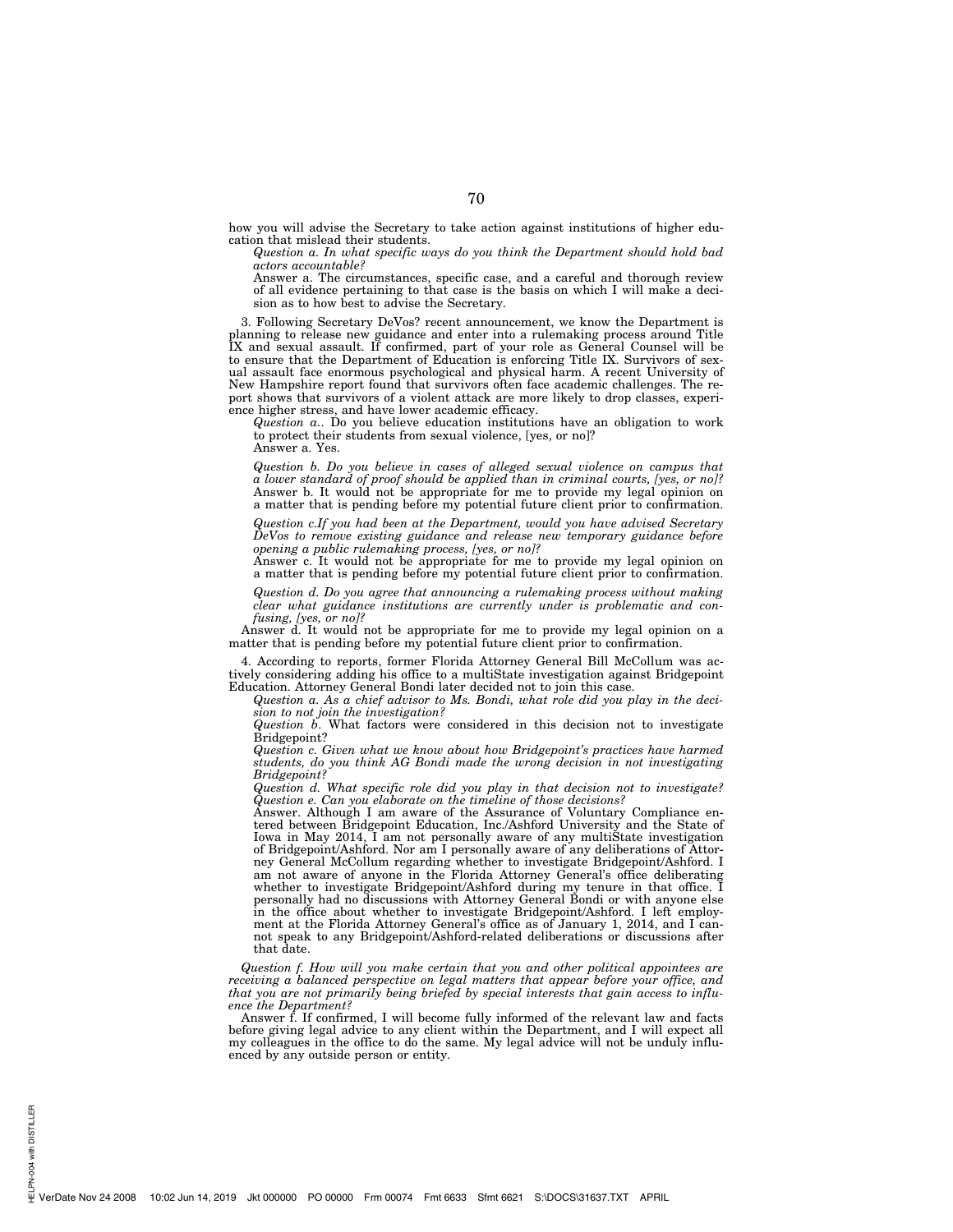*Question g. In your legal opinion, what constitutes ''the appearance of impropriety''?* 

Answer g. If confirmed, I will seek guidance from the Department's Designated Agency Ethics Official to determine how that legal term is defined under any applicable law, regulation, or policy.

*Question h. If you are confirmed, in what ways would you advise Department offi-cials to avoid ''the appearance of impropriety''?* 

Answer h. If confirmed, I will advise Department officials to seek and follow guidance from the Department's Designated Agency Ethics Official concerning appearances of impropriety.

*Question i. What recusals will you commit to in order to avoid ''the appearance of impropriety''?* 

Answer i. If confirmed, I will follow the Federal ethics laws and the guidance pro-vided by the Department's Designated Agency Ethics Official pertaining to any appearance of impropriety.

# RESPONSES BY CARLOS G. MUÑIZ TO QUESTIONS OF SENATOR YOUNG

*Question 1*. I recognize the challenges in our workforce today, and have spoken in depth on the skills gap and ensuring that educational and employment opportuni-ties are provided to those who seek them. I would like to highlight the good work of an organization in my home State and make you aware of an issue they have been facing with a Department of Education definition on ''competitive integrated employment''. Bosma Enterprises is a nonprofit organization located in Indianapolis, Indiana and is a leading resource for Hoosiers affected by blindness. Bosma Enterprises provides job training and employment opportunities for blind and visually im-paired individuals. Currently, 70 percent of people who are blind or visually impaired are unemployed.

I would like to bring your attention to rules that were finalized by the Department of Education after the passage of the Workforce Innovation and Opportunity Act (WIOA). WIOA requires all placements for vocational rehabil that nonprofits like Bosma are unlikely to provide employment opportunities in in-<br>tegrated work settings. This prompted vocational rehabilitation agencies to notify<br>some nonprofits that their job placements will not be co that do a great job in finding adequate and individualized job placement opportunities. I believe we should be working to invest in our workforce and empower organizations that are effective, and not place onerous requirements that hinder good ac-

What is your brief assessment of challenges facing the workforce? Is there a role for the Department of Education in providing clarity on this issue? Answer 1. I agree that individuals with disabilities encounter significantly greater

challenges in securing employment. I believe the Department has a role to play in<br>providing clarity on these issues. On June 22, 2017, the Department published a<br>Federal Register notice to provide members of the public the ment repeal, replace or modify. The WIOA regulations which you reference are in-cluded in that review. The comment period for that review just closed on September 20th. If confirmed I look forward to working on the next steps in the regulatory review process in my capacity as General Counsel.

• If confirmed as General Counsel for the Department of Education, do you commit to working with me on this issue in the future?

If confirmed, I look forward to working with you on this issue at the Department alongside my colleagues in my capacity as General Counsel.

# RESPONSES BY JANET DHILLON TO QUESTIONS OF SENATOR MURRAY

*Question 1*. Do you agree that employee access to information about pay within a workplace is critical to helping employees determine whether they are being paid less than their peer for discriminatory reasons?

Answer 1. An employee's pay can be a function of a number of individualized factors. The EEOC Compliance Manual recognizes a variety of legitimate factors that can explain pay differences. Thus, while access to information about other employees' pay may provide a basis for comparison, that comparison needs to be put into appropriate context.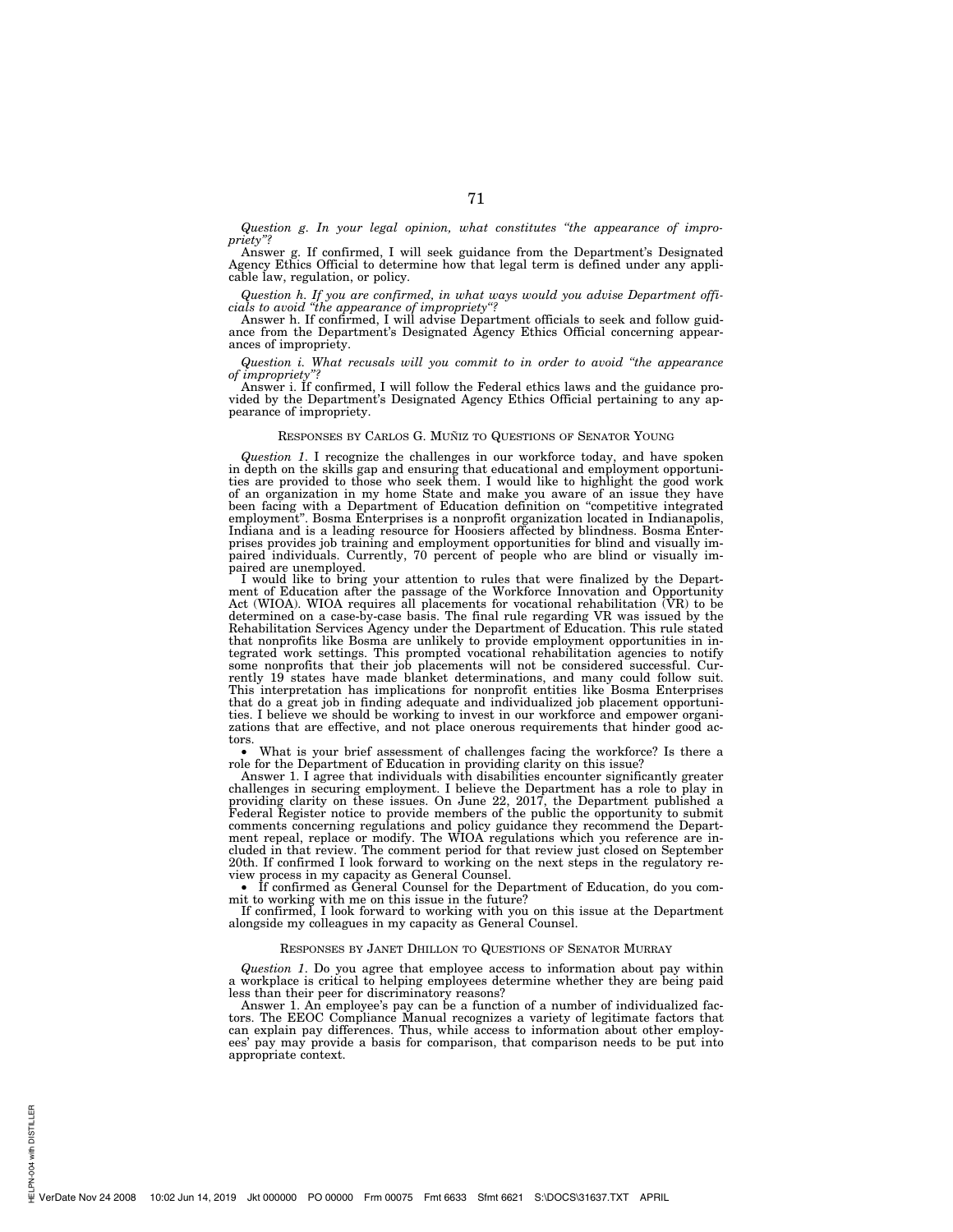*Question 2.* What initiatives will you undertake to strengthen the ability of the EEOC and the ability of working people to identify and challenge pay discrimination?

Answer 2. If confirmed, I would work with the career professional staff and my fellow commissioners to ensure that an appropriate amount of the agency's resources are being devoted to enforcement of Federal equal pay laws. In addition, if confirmed, I would consult with the career professional staff and my fellow commissioners to examine what additional data the EEOC needs to fulfill its mandate to enforce equal pay laws.

*Question 3*. The Administration recently stayed the EEOC's equal pay data collection via the EEO–1 form for further review. OMB stayed the data collection and instructed the EEOC to submit a new proposal. EEOC must now address OMB's expressed concerns and identify a path forward for the collection of pay data. At the hearing, you affirmed that you supported the collection of pay data from employers by the EEOC, and that development of a revised pay data collection would be priority and would be completed in a reasonable time period.

*a. Do you agree in order to be useful and effective for enforcement purposes, employers must be required to collect and submit to the EEOC data identifying job type, total compensation, and whether the employee is full-time or part-time?* 

Answer: Pay discrimination is a serious issue and an appropriate focus of the EEOC's efforts. I believe that transparency of pay data is a useful tool, but it is important that the data collected and disclosed allow for a meaningful comparison. If confirmed, I would consult with the career professional staff and my fellow commissioners to examine what additional data the EEOC needs to fulfill its mandate to enforce Federal equal pay laws.

# *b. Do you believe a revised pay data collection should be mandatory for participating employers?*

Answer: If confirmed, I would consult with the career professional staff and my fellow commissioners to examine what additional data the EEOC needs to fulfill its mandate to enforce Federal equal pay laws. I am open to exploring an initial pilot program to develop a better understanding of how collection of pay data could help further the EEOC's mission of enforcing the Federal equal pay laws.

*c. If you have concerns about the EEO–1 pay data collection as previously approved, how would you seek to modify it while still ensuring that critical information about pay and hours worked is collected and submitted by employers?*  Answer: Pay discrimination is a serious issue and an appropriate focus of the EEOC's efforts. I believe that transparency of pay data is a useful tool, but it is important that the data collected and disclosed allow for a meaningful comparison. If confirmed, I would consult with the career professional staff and my fellow commissioners to examine what additional data the EEOC needs to fulfill its mandate to enforce Federal equal pay laws. I would like to understand how the EEOC performed its burden analysis, and the agency's data security program. I am open to exploring an initial pilot program to develop a better understanding of how collection of pay data could help further the EEOC's mission of enforcing Federal equal pay laws.

*d. Please explain how you will incorporate the public comments and analysis already produced during the extensive planning process for the pay data collection.*  Answer: If confirmed, I would consult with the career professional staff and my fellow commissioners to examine the comments and analysis already provided to the EEOC and how that input was incorporated into the final regulations. I will want to understand the reasoning behind the agency's decision to not incorporate comments, including comments addressing data security issues, the type of data collected, and the burden and costs that employers would have incurred in complying with the EEO–1 requirement. I would also seek to learn why the agency rejected suggestions to implement a pilot program.

*e. If you are confirmed, will you commit to leading a process to finalize and implement pay data collection by EEOC, including through a public hearing and other diverse stakeholder engagement efforts, and to submitting a revised pay data collection proposal to OMB for its review within 6 months of your confirmation?* 

Answer: If confirmed, I would consult with the career professional staff and my fellow commissioners to examine what additional data the EEOC needs to fulfill its mandate to enforce equal pay laws, and analyze the relevant legal require-ments governing data collection, including those contained in the Paperwork Reduction Act. I am open to exploring an initial pilot program to develop a bet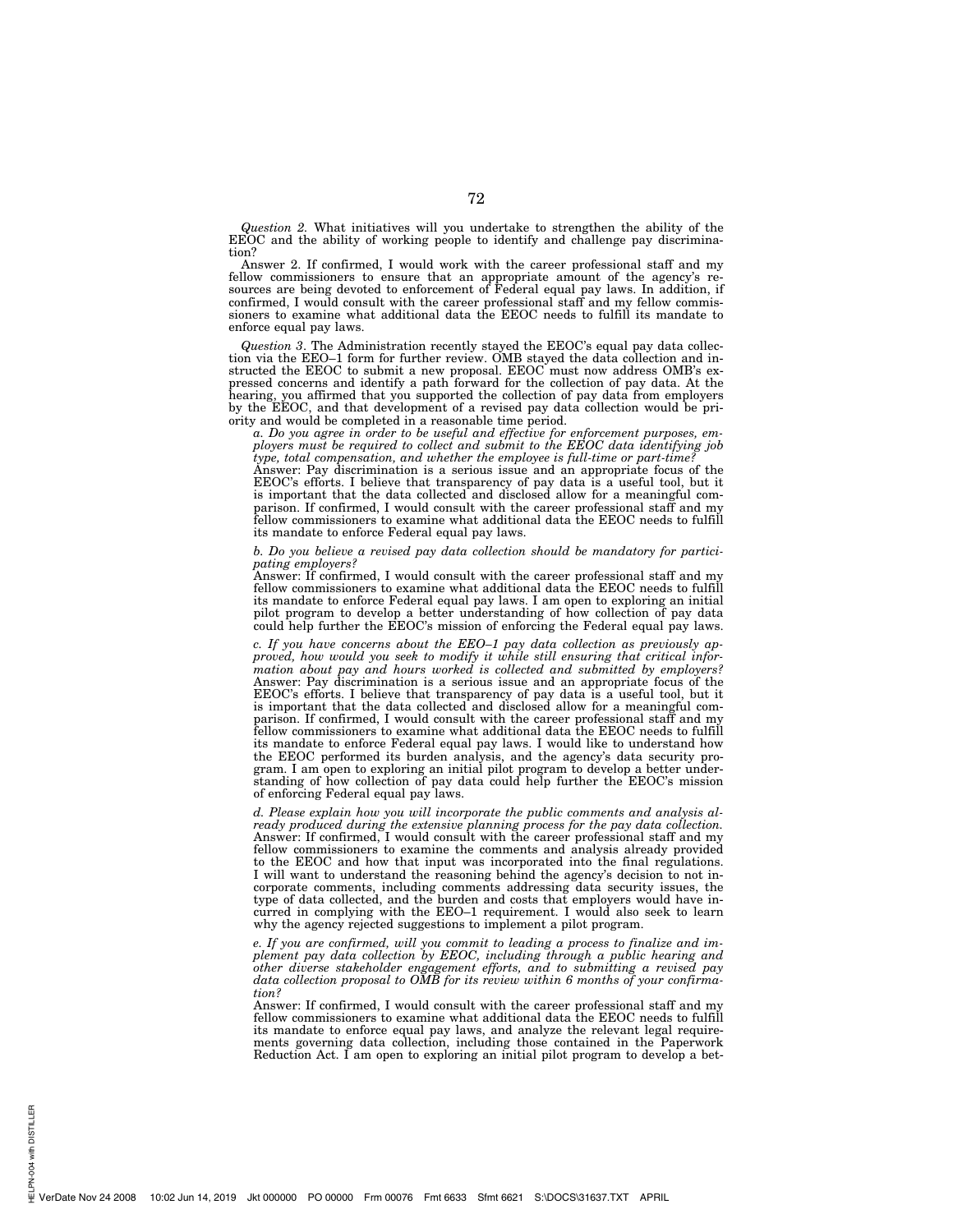ter understanding of how collection of pay data could help further the EEOC's mission of enforcing the Federal equal pay laws.

*Question 4*. The equal pay data collection was adopted after transparent process that included multiple opportunities for the public to comment, public hearings, and extensive explanation by EEOC of its analysis and its decision. At the hearing, you stated that said the EEO–1 would have benefited from a ''more vigorous process'' of public comment, and that the agency failed to incorporate the suggestions of stakeholders that would have been helpful. Please provide specific details regarding the ways in which you found the process lacking as well as specific additional activities you believe might have resulted in a more vigorous process.

Answer 4. Pay discrimination is a serious issue and an appropriate focus of the EEOC's efforts. I believe that transparency of pay data is a useful tool, but it is im-portant that the data collected and disclosed allow for meaningful comparisons. I am concerned that the final EEO–1 did not adequately reflected the input of stakeholders on various elements, including the type of pay data to be collected, whether a pilot program was appropriate, and data security implications inherent in the collection of that data. I also do not believe that the EEOC effectively communicated the burden and costs to employers of gathering and submitting this data. If confirmed, I would consult with the career professional staff and my fellow commis-sioners to examine what additional data the EEOC needs to fulfill its mandate to enforce Federal equal pay laws.

*Question 5*. The EEOC's analysis supporting the pay data collection explained in detail the agency's justification for adding pay data to the EEO–1, the process by EEOC used to choose the W–2 data collection mechanism, and the stakeholders the EEOC consulted with. For example, the EEOC analysis explains that the Commission considered give different measures of earnings, and detailed the strengths and<br>weaknesses of the various measures. The EEOC analysis also explained that the<br>Commission convened a 2-day working group of employer repres to a public notice and comment process and the publicly available explanation pro-vided by OMB for its decision to set aside this extensively reviewed pay data collection was just two paragraphs long. Do you agree with OMB's change in position? Answer 5. I do not have sufficient information about the OMB's processes to re-

spond to this question. If confirmed, I would consult with OMB, as well as career professional staff and my fellow commissioners to fully understand both the substantive and prcedural questions surrounding pay data collection.

*Question 6*. Do you believe that OMB should fully disclose the basis for its stay, the analysis underlying its conclusion, and the process by which it reached that conclusion, including any outside interest groups with which it consulted?

Answer 6. I do not have sufficient information about the OMB's processes to respond to this question. If confirmed, I would consult with OMB, as well as career professional staff and my fellow commissioners to fully understand both the substantive and procedural questions surrounding pay data collection.

*Question 7*. OMB's decision to stay the pay data collection rested in part on the assertion that EEOC provided ''data file specifications'' for employers to directly upload pay data only after OMB approved the equal pay data collection. Are you aware that this is just one voluntary option to submit the data that is offered by the EEOC for employer convenience?

Answer 7. I do not have sufficient information about the OMB's processes to respond to this question. If confirmed, I would consult with OMB, as well as career professional staff and my fellow commissioners to fully understand both the substantive and procedural questions surrounding pay data collection.

*Question 8*. Do you believe that OMB's decision to stay the pay data collection was justified, given that OMB approved the data collection last year fully aware that EEOC would post the data file specifications afterwards?

Answer 8. I do not have sufficient information about the OMB's processes to respond to this question. If confirmed, I would consult with OMB, as well as career professional staff and my fellow commissioners to fully understand both the substantive and procedural questions surrounding pay data collection.

*Question 9*. President Trump's 2018 budget proposed merging the Office of Fed-eral Contract Compliance Programs (OFCCP) and EEOC and significantly reducing the offices' budget. What is your position on the proposed merger?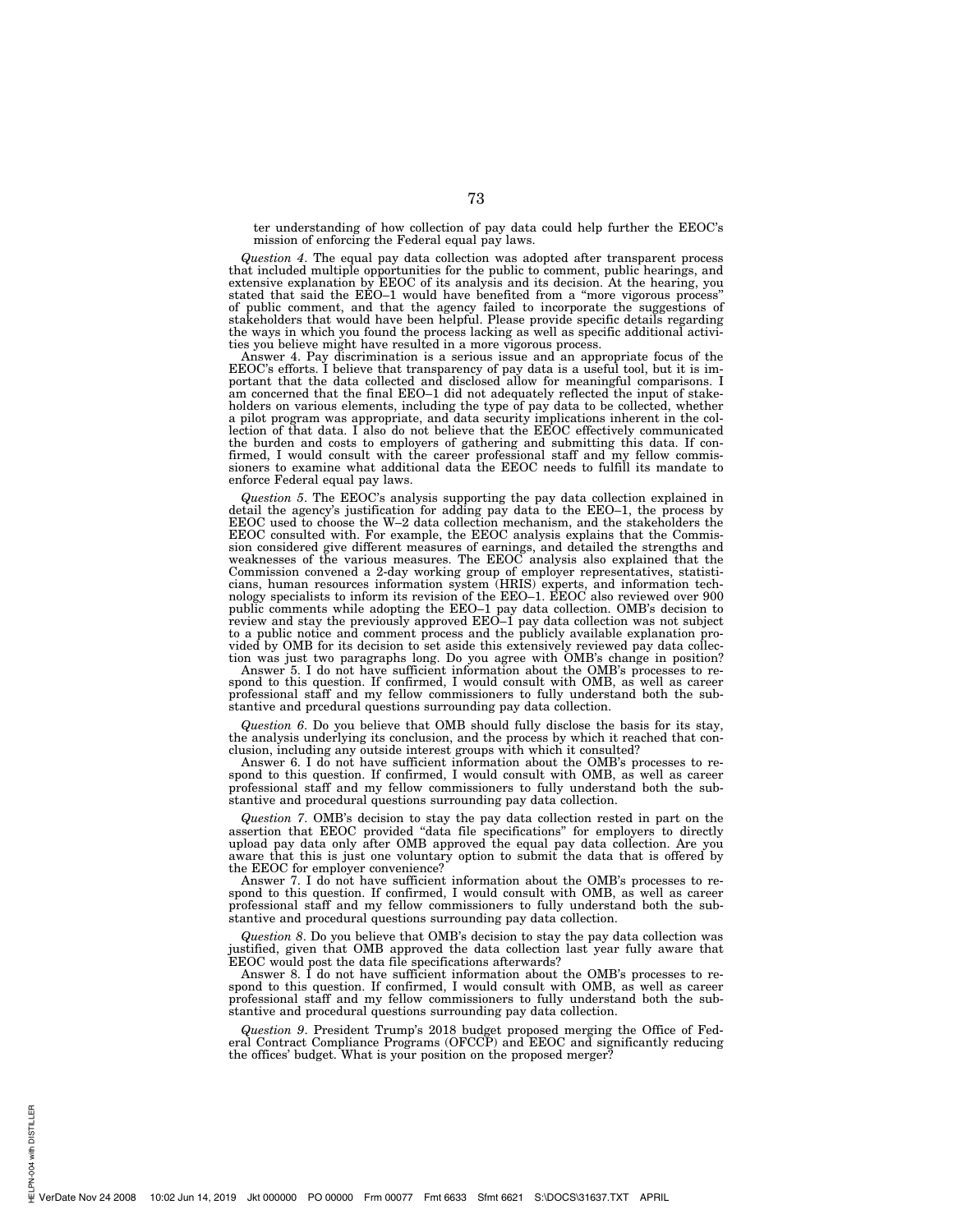Answer 9. I understand that the merger has been proposed as a means of streamlining government and saving taxpayer dollars, which are worthy goals. I recognize that the two agencies have different mechanisms for investigation and enforcement, and that the two agencies are discussing how a merger would be accomplished. If confirmed, I look forward to learning more about those discussions.

*Question 10*. The Retail Litigation Center, the litigation arm of the Retail Industry Leaders Association, is ''dedicated to advocating the retail industry's perspective in judicial proceedings.'' Deborah White, President of RLC, described you as ''instrumental in the formation and early success of the Retail Litigation Center.'' You were the Chairman and past Chairman of the Board of the Retail Litigation Center (RLC) from March 2010 to March 2015, and the RLC website continues to list you as an emeritus member of the Board. For each of the following cases, please answer whether you voted for or against filing the brief, and a detailed explanation of why you voted the way you did.

Answer 10. I was Chair of the RLC from its formation in 2010 until October 2013, and thereafter served on the Board until March 2015. I have not been involved in the RLC since March 2015. The RLC is a membership organization, and the decision to participate or not participate in cases was made collectively by the Board. I did not have the unilateral authority to cause the RLC to act.

a. The 2011 RLC amicus brief filed in *Wal-Mart Stores, Inc*. v. *Dukes* (S. Ct. 2011) arguing that a nationwide class of women workers at Wal-Mart alleging sex discrimination in pay and promotions had been improperly certified.

Answer: The RLC advocated for the reversal of the certification of the class in the underlying action. The United States Supreme Court found that the class had been improperly certified and remanded the case to the lower court.

b. The 2011 RLC amicus filed in *Jock* v. *Sterling Jewelers*, Inc. (2d Cir. 2011) regarding allegations of gender and age discrimination against employees at a jewelry store.

Answer: The RLC, joining another amicus, asked the Second Circuit to affirm that parties may not be compelled to participate in class arbitrations. The Second Circuit reversed the lower court's decision vacating the arbitration award and remanded with instructions to confirm the arbitration award.

c. The 2013 brief filed in *Vance* v. *Ball State Univ*. (S. Ct. 2013) regarding the ''power to hire and fire'' test for determining who is a supervisor for the purposes of employer's vicarious liability for supervisor sexual harassment.

Answer: The RLC, joined by another amicus, asked the United States Supreme Court to affirm the ''power to hire and fire'' standard used by the Seventh Circuit Court of Appeals. The Supreme Court affirmed the Seventh Circuit's decision, holding that under Title VII, a supervisor, for purposes of imputing liability to the employer, is defined as an employee who has the power to hire and fire.

d. The 2013 RLC amicus filed in *University of Texas* v. *Nassar* (S. Ct. 2013) arguing that a plaintiff must show but-for causation to succeed under Title VII's anti-retaliation provision.

Answer: The RLC, joined by another amicus, asked the United States Supreme Court to reverse the Fifth Circuit's decision and find that Title VII's anti-retaliation provision requires a plaintiff to prove but-for causation and that a mixedmotive is insufficient to establish employer liability. The Supreme Court held that claimants asserting a retaliation claim under Title VII must prove but-for causation. The case was vacated and remanded.

*Question 11*. Given the conflicting legal interests of the RLC and workers, how can this Committee be confident that under your leadership the EEOC will continue to vigorously investigate, conciliate, and litigate workplace discrimination?

Answer 11. If I am confirmed, I will do my best to objectively lead the agency in a manner consistent with the EEOC's statutory mandates, as well applicable judicial and agency precedent, taking into account the views of other commissioners, the career professional staff, and interested stakeholders.

*Question 12*. While you served on the board of the Retail Litigation Center, you approved the filing of an amicus brief in the Supreme Court case Mach *Mining* v. *EEOC*. The amicus brief, filed on behalf of the RLC, the Chamber of Commerce, and other business associations, urged the Court to find that the EEOC's duty to conciliate is subject to judicial review.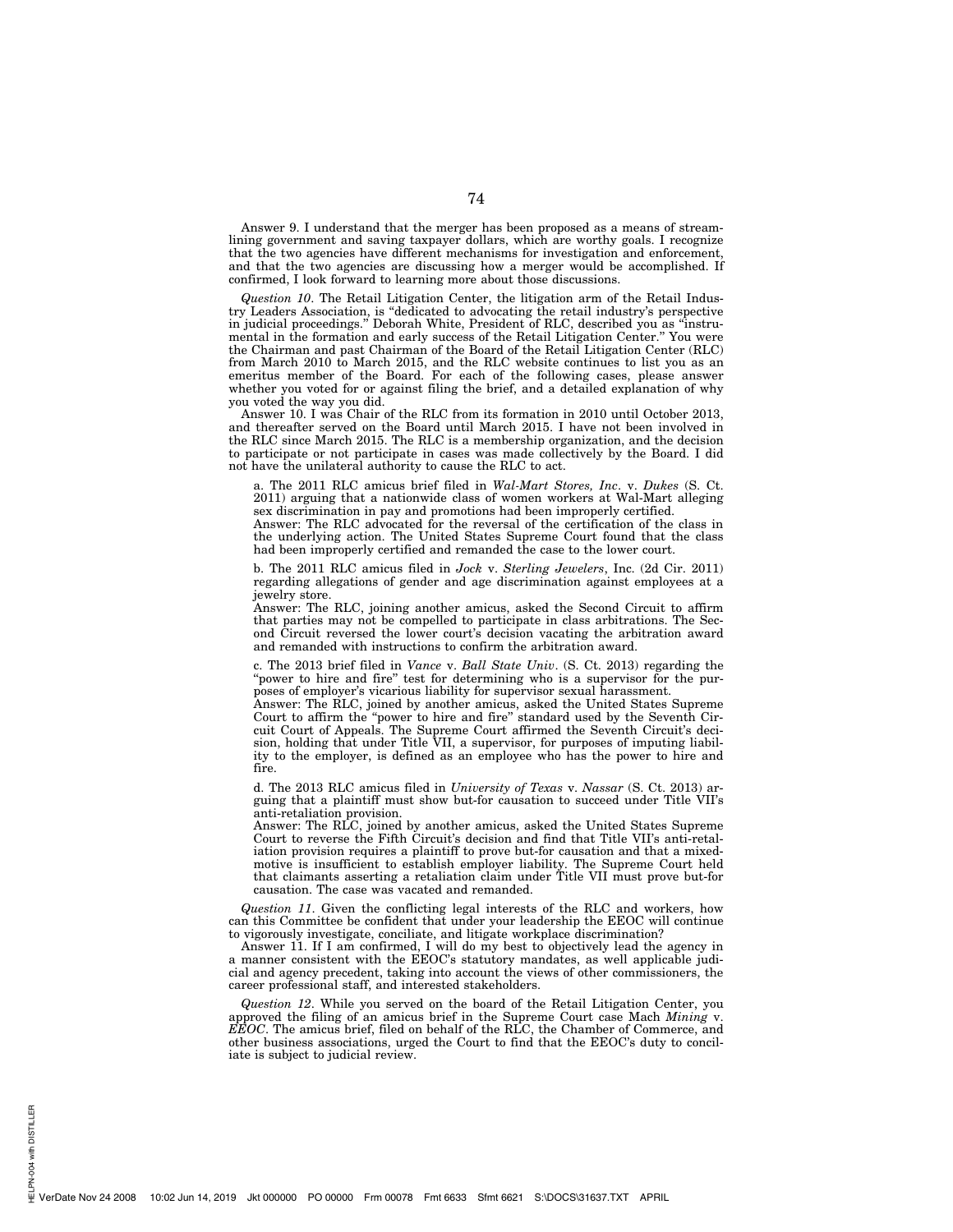a. Is this litigation position, advocating for substantially limiting the EEOC's authority and ability to investigate and litigate systemic discrimination cases,

at odds with the mission of the agency you are nominated to lead? Answer: The issue in Mach Mining v. EEOC was whether EEOC's statutory duty to conciliate was subject to judicial review. The RLC, and other amici, argued that the EEOC's conciliation obligation was subject to judicial review. The United States Supreme Court agreed in a unanimous decision authored by Justice Kagan. I do not believe that judicial review of the EEOC's statutory obligation to conciliate is at odds with the mission of the EEOC.

b. Do you commit to establishing enforcement goals and priorities at the EEOC that include addressing systemic discrimination against marginalized communities, including women and people of color?

Answer: Yes. If I am confirmed, I will do my best to objectively lead the agency in a manner consistent with the EEOC's statutory mandates, as well as applicable court and judicial precedent, taking into account the views of other commissioners, the career professional staff, and interested stakeholders.

*Question 13*. Do you agree with the EEOC's position in *Baldwin* v. *Dep't of Trans-portation* (EEOC Appeal No. 0120133080, July 15, 2015) that sexual orientation dis-

crimination is a form of sex discrimination? Answer 13. If confirmed, I will consult with the career professional staff and other Commissioners on cases and work to enforce employment discrimination laws in accordance with the statutes and applicable legal precedents.

*Question 14*. Do you agree with EEOC's position in *Lusardi* v. *Dep't of the Army*  (EEOC Appeal No. 0120133395, March 27, 2015) that denying employees access the restroom matching their gender identity is sex discrimination?

Answer 14. If confirmed, I will consult with the career professional staff and other Commissioners on cases and work to enforce employment discrimination laws in accordance with the statutes and applicable legal precedents.

Question 15. Do you agree with EEOC's position in Macy v. Dep't of Justice (EEOC Appeal No. 0120120821, April 20, 2012) that discrimination against someone because they are transgender is a form of sex discrimination?

Answer 15. If confirmed, I will consult with the career professional staff and other Commissioners on cases and work to enforce employment discrimination laws in accordance with the statutes and applicable legal precedents.

*Question 16*. The EEOC's strategic enforcement plan current includes "protecting lesbians, gay men, bisexuals, and transgender (LGBT) people from discrimination based on sex.'' Do you intend to amend the inclusion of protections for LGBT workers in the strategic enforcement plan?

Answer 16. No.

*Question 17*. Do you commit to advancing the current EEOC position that Title VII prohibits employers from discriminating on the basis of sexual orientation and gender identity in circuit courts where the question has not been decided?

Answer 17. If confirmed, I will consult with career professional staff, and seek the input of the other commissioners, to determine how to most effectively advocate on behalf of charging parties who allege discrimination on the basis of sexual orientation and gender identity in jurisdictions where there is no applicable circuit court precedent. Claims of sexual orientation discrimination and gender identity discrimination based on gender stereotyping are based on United States Supreme Court precedent, and the EEOC can pursue these claims in all circuit courts.

*Question 18*. The EEOC's systemic litigation program has successfully ensured workers discriminated against in their employment receive justice. In July 2016 EEOC Chair Jenny Yang issued a report entitled A Review of the Systemic Program of the U.S. Equal Employment Opportunity Commission. The review found that in 2013–2014 the systemic litigation program contributed to a tripling of monetary relief recovered for victims and that the systemic program has had a 10-year success rate of 94 percent. Do you agree with the findings of the report? Do you agree that overall the existing systemic litigation program has been successful?

Answer 18. I do not have access to the underlying, nonpublic data to make an assessment. I am mindful of the significant backlog of individual charges of discrimination that existed during the period of time covered by the report. If confirmed, I would also want to understand why the number of litigation cases based on individual charges of discrimination has declined.

*Question 19*. You have indicated that you are not confident that EEOC staff are sufficiently trained and resourced to pursue systemic litigation. Please explain the

PN-004 with DISTILLER HELPN-004 with DISTILLER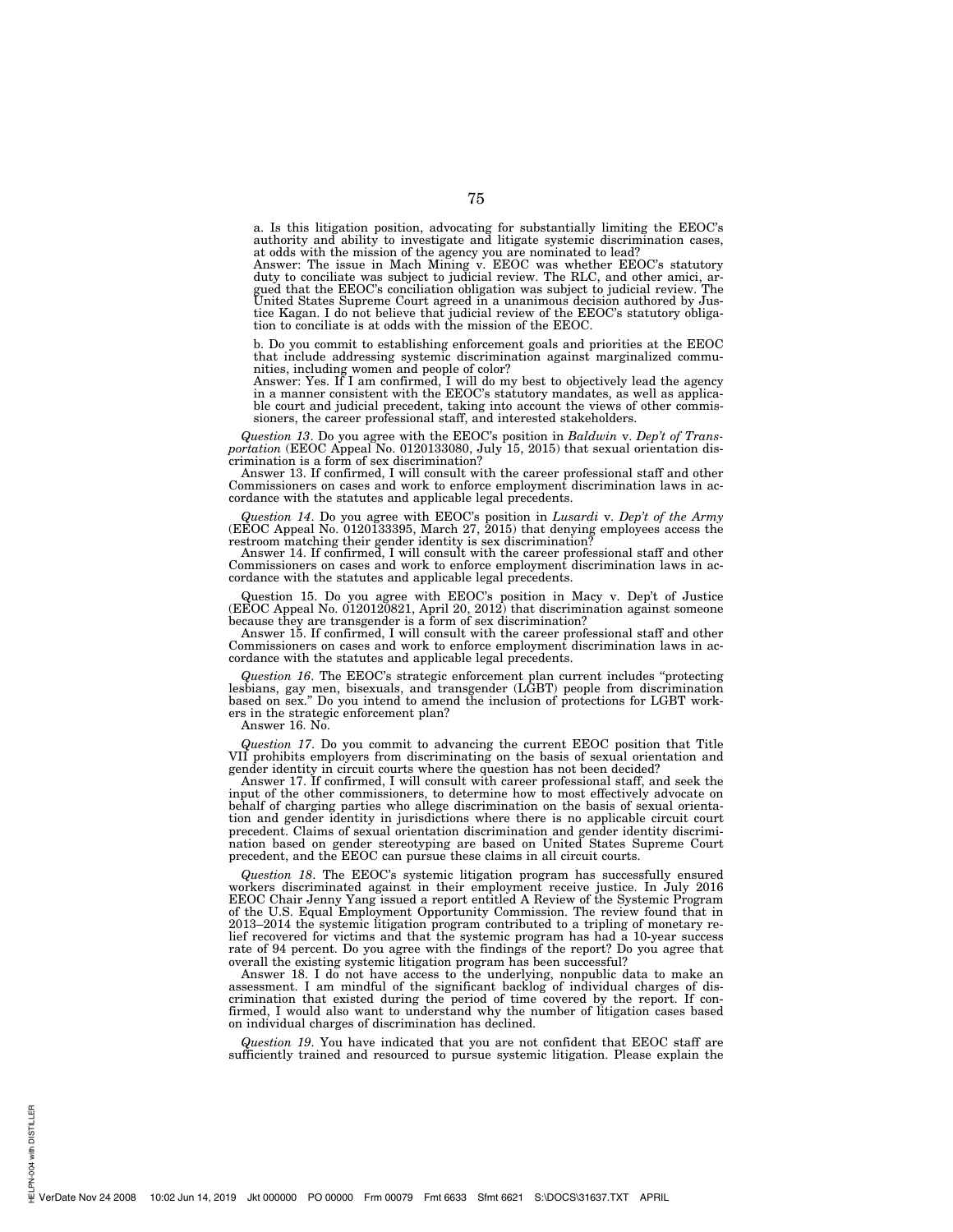challenges you believe face the systemic program, how those challenges factor into the findings of the report and how you plan to address those challenges.

Answer 19. Systemic litigation tends to be more complex than individual charges of discrimination, and can require greater reliance on expert testimony, more extensive discovery, more complicated evidentiary issues, and more complex trials. If confirmed, I will seek to learn more about the resources available to the professionals at the EEOC who handle systemic litigation.

*Question 20*. Will you commit to continuing to pursue coordinated, systemic litigation on behalf of those subject to discriminatory patterns, practices, or policies?

Answer 20. If confirmed, I will work with the career professional staff, and consult with my fellow commissioners, to understand the resources being devoted to systemic investigations and the resources applied to the existing backlog of charges. I am concerned about the backlog, and would work to ensure there is an appropriate balance between these two efforts. In addition, if confirmed, I will want to learn why the number of litigation cases based on individual charges of discrimination has declined.

Question 21. Please describe in detail when you believe that systemic litigation is appropriately used by EEOC.

Answer 21. I believe that systemic litigation can be used to maximize the impact of the agency's resources by pursuing matters that are high impact. Systemic litigation that addresses a widespread pattern or practice of discriminatory treatment is a valuable tool to combat discrimination.

*Question 22*. In 2012, the EEOC issued criminal history guidance. In your opinion, when can employers appropriately use criminal history background checks when making employment decisions and when is it unlawful or discriminatory for an employer not to hire workers with criminal histories?

Answer 22. Because this guidance has been challenged and is the subject of ongoing litigation, I do not believe it is appropriate for me to respond to this question. I am aware that the EEOC's efforts to enforce this guidance through litigation have been subjected to criticism from various courts, including in *EEOC* v. *Kaplan Higher Education Corp*., *EEOC* v. *Freeman, Inc*. and *EEOC* v. *Peoplemark, Inc*., and that significant sanctions have been assessed. If confirmed, I will seek to learn more about the EEOC's enforcement efforts in this area.

*Question 23*. Do you support maintaining the current EEOC criminal history guidance that has been in place for 5 years and is generally understood by employers? If not why not?

Answer 23. Because this guidance has been challenged and is the subject of ongoing litigation, I do not believe it is appropriate for me to respond to this question. However, if confirmed, I would consult with career professional staff and my fellow commissioners to understand the issues surrounding the guidance.

*Question 24*. Title II of the Genetic Information Nondiscrimination Act (GINA) and Title I of the Americans with Disabilities Act (ADA) protect an employee's privacy in the workplace and ensure that employers can only request or obtain genetic and medical information when an employee provides it voluntarily. In a recent ruling by the U.S. District Court for the District of Columbia on AARP v. EEOC, the EEOC's rules about the fees employers can assess workers who do not participate in workplace wellness programs were deemed arbitrary. However, rather than vacate the rules, the court has requested EEOC to ''address the rules' failings in a timely manner''. Please explain your understanding of why the court sent the wellness rules back to the EEOC.

Answer 24. The District Court stated in its Memorandum Opinion that the ''EEOC . . . has failed to provide a reasoned explanation for its decision to adopt the 30 percent incentive levels in both the ADA and GINA rules.'' The Court remanded the rules to the EEOC for reconsideration.

*Question 25*. Do you agree that workplace wellness programs do not need to collect and retain employees' genetic and medical information to be effective?

Answer 25. I do not have sufficient information on which to form an opinion. If confirmed, I would consult with career professional staff and my fellow commissioners to fully understand the impact of GINA and the ADA on the need to collect and retain medical information as part of workplace wellness plans.

*Question 26*. As the Commission redrafts rules on how Title II of GINA and Title I of ADA apply to workplace wellness programs, will you work to ensure that an employee (or spouse) should not be subject to steep financial pressure by their employer or health plan to disclose their genetic and medical information?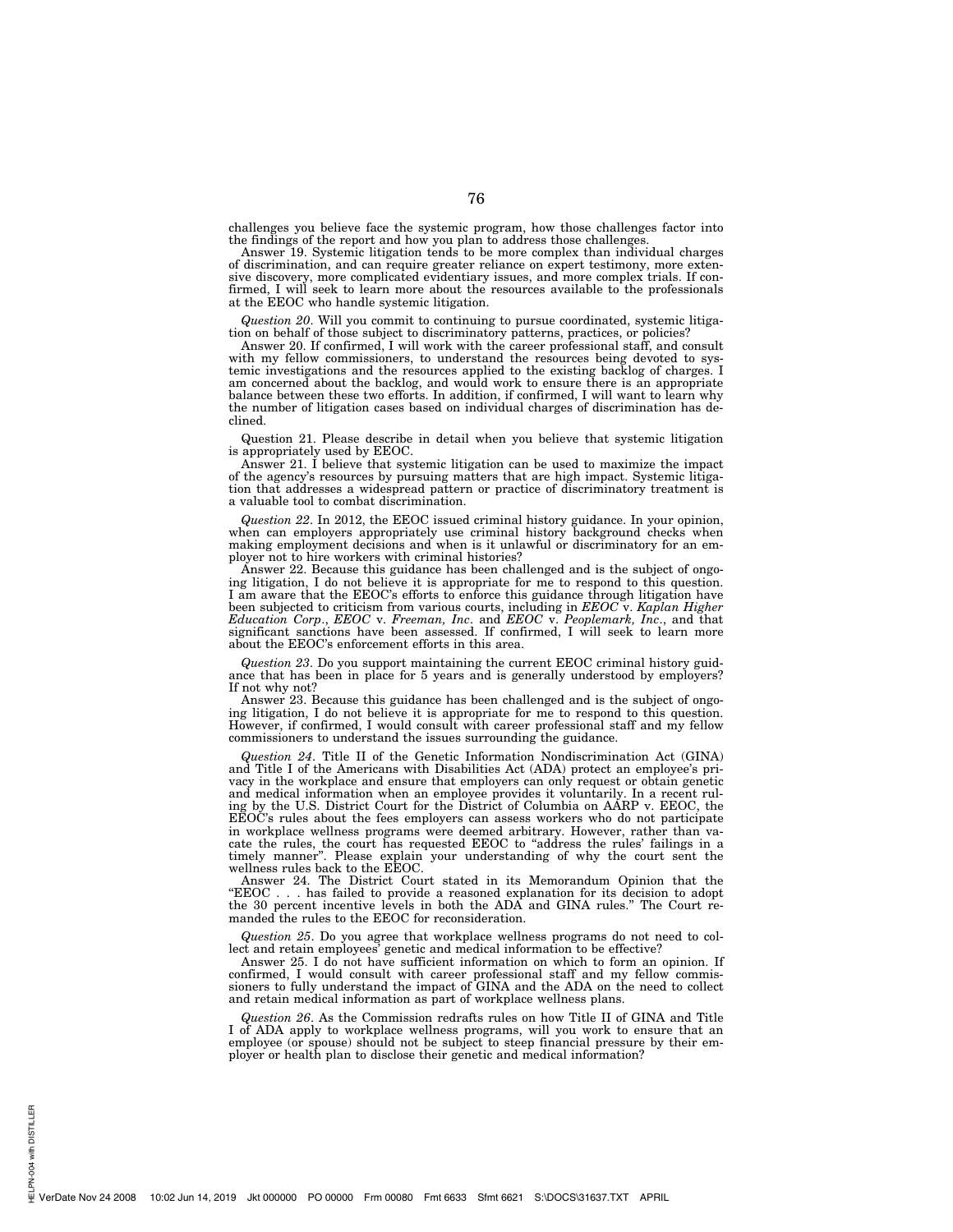Answer 26. If confirmed, I will work with the career professional staff and my fellow commissioners to redraft the rules to address the concerns raised by the Court in the *AARP* v. *EEOC* matter, and to ensure that the EEOC's interpretations are consistent with the regulations that HHS, the Department of Treasury and the DOL promulgated in the wake of the ACA's passage, as well as the requirements of GINA and the ADA. In light of the ongoing litigation, I do not believe it would be appropriate for me to comment on specific aspects of the wellness regulations that the priate for me to comment on specific aspects of the litigation and the court's EEOC has promulgated, and which are the subject of the litigation and the court's recent order.

*Question 27*. What are some possible ways the wellness program rules can be redrafted to protect employee health privacy, ensure voluntary employee participation, and comply with Title I of the Americans with Disabilities Act (ADA) and Title II of the Genetic Information Nondiscrimination Act (GINA)?

Answer 27. If confirmed, I will work with the career professional staff and my fellow commissioners to redraft the rules to address the concerns raised by the Court in the AARP v EEOC matter, and to ensure that the EEOC's interpretations are consistent with the regulations that HHS, the Department of Treasury and the DOL promulgated in the wake of the ACA's passage, as well as the requirements of GINA and the ADA. In light of the ongoing litigation, I do not believe it would be appropriate for me to comment on specific aspects of the wellness regulations that the EEOC has promulgated, and which are the subject of the litigation and the court's recent order.

*Question 28*. In your opinion, when is it appropriate for an agency to use sub regulatory guidance?

Answer 28. Sub regulatory guidance should be used to State the law in a manner that is understandable to all stakeholders.

*Question 29*. EEOC under the leadership of Chair Yang has conducted a public process when considering sub regulatory guidance. Do you agree additional transparency has improved the process and the final guidance?

Answer 29. I believe that additional transparency is helpful. In addition, sub regulatory guidance should be used to State the law in a manner that is understandable to all stakeholders.

*Question 30*. Every year, EEOC receives tens of thousands of harassment complaints. For example, in fiscal year 2016, nearly 30,000 harassment complaints were filed with the EEOC. In 2015, EEOC convened a bipartisan Select Task Force on the Study of Harassment in the Workplace. After 18 months of examination, the Task Force released a lengthy report on workplace harassment, along with recommendations for a range of stakeholders, including the EEOC. Do you commit to supporting the bipartisan task force recommendations? If not, which task force recommendations to you oppose? Please explain your answer in detail.

Answer 30. I believe that Task Force's efforts to seek input from stakeholders were positive and appropriate, and that the Task Force's report was drafted in a constructive way. I thought that the checklists and charts of risk factors, drafted in a straightforward terms, were particularly helpful and serve as a good example of how the EEOC can work to prevent unlawful employment discrimination. If confirmed, I look forward to learning more about the process within the agency for assembling the Task Force's report, and how the lessons from that process can be applied to future efforts by the agency.

*Question 31*. Do you have any concerns with EEOC's 2017 Proposed Enforcement Guidance on Unlawful Harassment? Do you believe the guidance needs to be rescinded or revised in any way?

a. Do you support the Proposed Enforcement Guidance's expansion of the interpretation of sex-based harassment to include harassment based on gender stereotypes and nonconformance with gender norms, gender identity and sexual orientation?

b. Do you believe that the Proposed Enforcement Guidance should make clear that sex-based harassment includes harassment on the basis of pregnancy, childbirth, or other related conditions, including reproductive health decisions? Answer: I believe that EEOC's efforts to seek public comment on the Proposed Enforcement Guidance were appropriate. I thought that the work underlying the Proposed Enforcement Guidance, particularly the Select Task Force on the Study of Harassment in the Workplace, was constructive. I am aware of concerns raised about the potential conflict between the EEOC's recommendations that employers provide civility training, and the NLRB's position that broad workplace civility codes can infringe on employees' rights. If confirmed, I will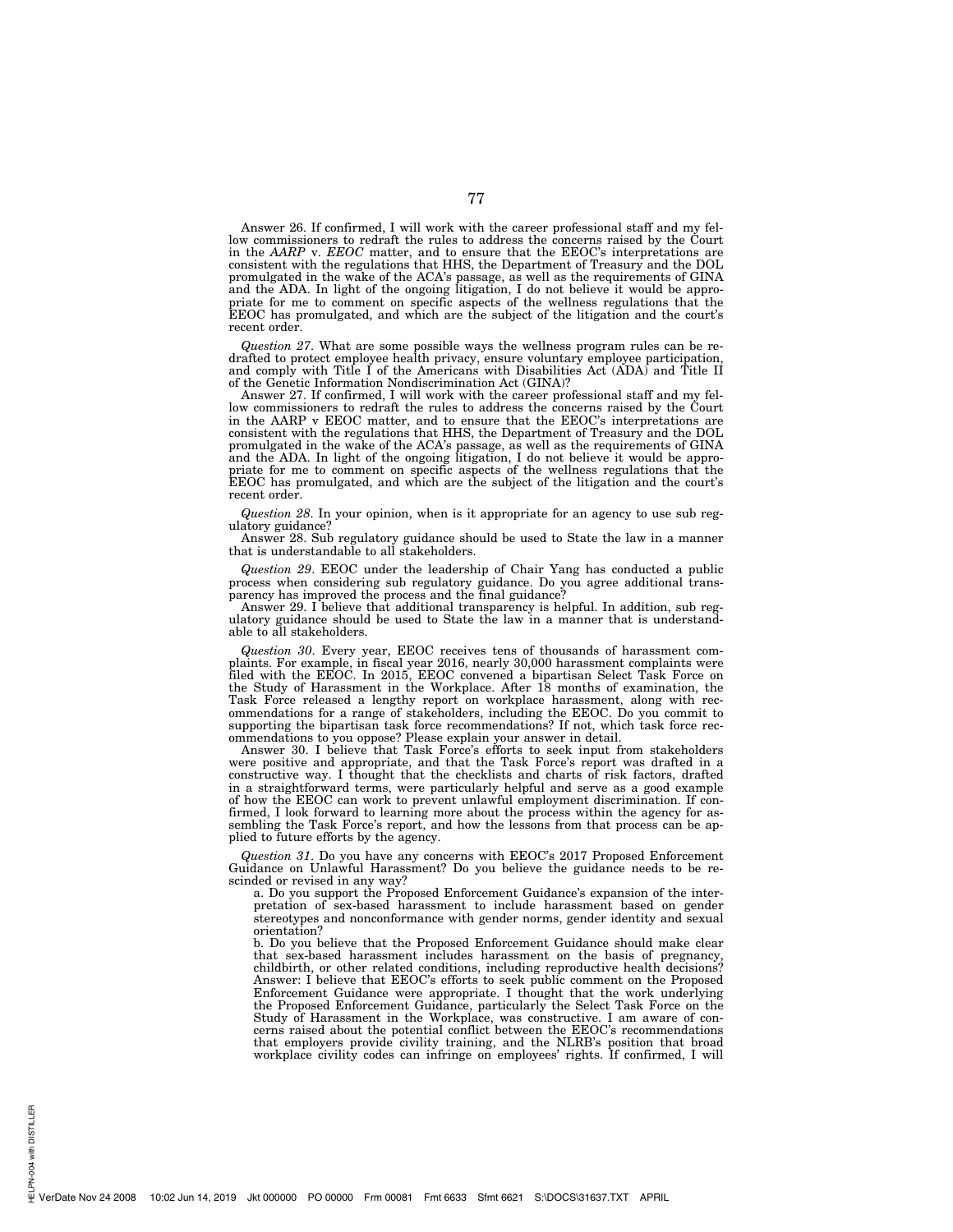seek the input of the career professional staff, and my fellow commissioners, and review the input from stakeholders on all aspects of the Proposed Enforcement Guidance. I will take all of these views into careful consideration in forming an opinion on whether any changes to the Proposed Enforcement Guidance are necessary or desirable, keeping in mind that the role of sub regulatory guidance is to State the law in a manner understandable to all stakeholders, not as a means of changing existing law.

*Question 32*. Do you have any concerns with EEOC's 2016 Enforcement Guidance on National Origin Discrimination? Do you believe the guidance needs to be rescinded or revised in any way?

Answer 32. I believe that the EEOC's guidance reflects a significant effort on the part of the agency, and reflects input from stakeholders as well as the EEOC's extensive experience in this area. I am aware of concerns that have been raised about the guidance on the issue of ''perceived'' national origin. If confirmed, I look forward to working with the career professional staff, and my fellow commissioners, to evaluate whether those concerns have had any practical impact on the EEOC's enforcement efforts, or caused any meaningful confusion in the employer community.

*Question 33*. Do you have any concerns with EEOC's 2016 Enforcement Guidance on Retaliation and Related Issues? Do you believe the guidance needs to be rescinded or revised in any way?

Answer 33. It is vitally important that employees are protected from retaliation. If confirmed, I look forward to working with the career professional staff, and my fellow commissioners, to learn how the Guidance is impacting the prosecution of retaliation cases at the EEOC. I am aware of concerns that have been raised that the Guidance reflects the EEOC's view that employees are protected even when they assert claims in bad faith. If confirmed, I look forward to evaluating whether this issue has impacted the agency's efforts to enforce legal prohibitions against workplace retaliation.

*Question 34*. Do you have any concerns with EEOC's 2015 Enforcement Guidance on Pregnancy Discrimination and Related Issues? Do you believe the guidance needs to be rescinded or revised in any way?

Answer 34. If confirmed, I will work with the career professional staff and fellow commissioners to review the Enforcement Guidance, and analyze how it is being applied in practice. I will also want to understand why this Enforcement Guidance was not made available for public comment before it was issued.

*Question 35*. Do you commit to inform the members of this Committee if you intend to undertake any review or revision of any existing or ongoing enforcement guidance?

Answer 35. I will work with the Committee in its oversight activities.

*Question 36*. The 50th anniversary of the Age Discrimination in Employment Act (''ADEA'') is this year. While we have made substantial progress in the last five decades in reducing discrimination faced by older workers, there is much progress left to be made. What specific steps will you recommend EEOC take to reduce age discrimination in the workforce?

Answer 36. If confirmed, I will work with the career professional staff and fellow commissioners to understand ongoing efforts to enforce the ADEA, and to identify whether additional efforts are needed to reduce age discrimination in the workforce. I am also aware that some judicial interpretations of the ADEA have placed limitations on the ability of the EEOC to combat certain forms of age discrimination in the workplace.

*Question 37*. What is your opinion about whether minority members of the Health, Education, Labor, and Pensions ("HELP") Committee have the authority to conduct oversight of the EEOC?

Answer 37. If confirmed, I will work with all members of the HELP Committee.

*Question 38*. If confirmed, do you agree to provide briefings on EEOC business to members of the HELP Committee, including minority members, if requested? Answer 38. Yes.

*Question 39*. If confirmed, do you commit to answer promptly any letters or requests for information from individual members of the HELP Committee including request for EEOC documents, communications, or other forms of data?

Answer 39. Yes, subject to statutory limitations on the ability of the EEOC to disclose information about charging parties and respondents.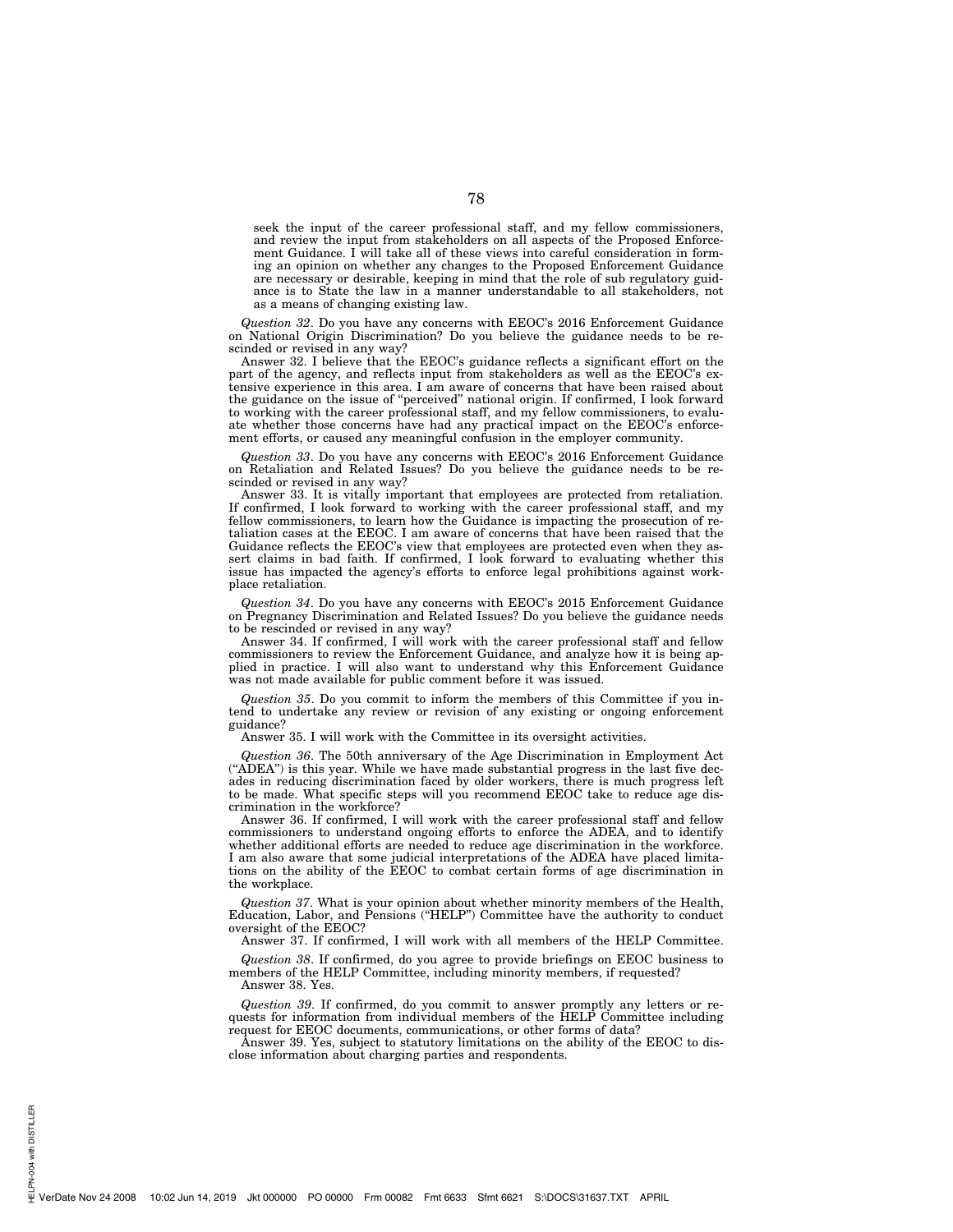# RESPONSES BY JANET DHILLON TO QUESTIONS OF SENATOR SANDERS

Question 1. The EEOC is an independent Federal agency that seeks to "eradicate employment discrimination at the workplace" yet your history of defending cases has been characterized as limiting the ability of workers to ch to achieve the EEOC's mission. As an attorney who built their career advocating for corporate interests and pursuing policies that weaken protections for the American<br>worker, how do plan to carry on the EEOC's mission of eradicating discrimination<br>in the workplace? You critics point to your tenure at the an organization that many describe as hostile toward EEOC positions and enforcement efforts, as a troubling background for a someone now charged with protecting workers. How do you respond to such criticisms? What biases do you think you bring to the position of Chairman of the EEOC? How do you plan to balance your background with the responsivities inherent in your new role?

Answer 1. In my prior roles as General Counsel, I worked to put into place policies and practices to prevent unlawful employment discrimination. I also took steps to ensure that when complaints of discrimination were raised, they were promptly and fairly investigated, and that appropriate action was taken if necessary. I believe these efforts were fully consistent with the mission of the EEOC.

Likewise, the RLC supported the work of the EEOC and its objective to eliminate workplace discrimination.

My experiences in the private sector, and with the RLC, taught me that honest debate, vigorous exchange of views and respectful consideration of other perspectives leads to better outcomes. If confirmed, I will strive to apply those lessons to my work at the EEOC.

*Question 2*. An integral part of our government system is checks and balances. One way this is exercised is through congressional oversight. Oversight includes the review, monitoring, and supervision of Federal agencies, and timely and accurate information from agencies is critical to conducting that oversight. For example, the Senate exercises its oversight role is with confirmation hearings for Presidential appointees, the appropriations process, or through investigations and inquiries. Congressional oversight is a critical to ensuring transparency and making sure we are good stewards of taxpayer dollars. Ms. Dhillon, it is reported that you instructed executive agencies not to comply with Democratic oversight requests. Do you commit to responding timely and appropriately to all oversight requests from the Senate, regardless of which Senator or party initiates the request?

Answer 2. I have not given any instructions to any executive agencies; I have never served in government. The press reports referenced in this question do not refer to me. If confirmed, I will cooperate with the HELP Committee's oversight activity.

*Question 3*. In 2010, you signed a letter to the SEC arguing against protections for stakeholders. This letter addresses a post-Dodd-Frank regulatory proposal by the SEC concerning the reporting of corporate misconduct to in-house compliance departments. Representing corporate interests, you urged the SEC to require whistleblowers to use internal reporting mechanisms before turning to the SEC. In the letter, you acknowledge the risk that companies would retaliate against reporting employees and the delay in filling cases with the SEC. In your testimony before the Committee, you acknowledged a delay in case filings hurts both sides and argued that it would be better for all parties involved if the delay for filing and processing was minimized.

a. If confirmed, you will be sworn in to fulfill the mission of the EEOC, as directed by the Congress, to enforce laws prohibiting workplace discrimination. How do you plan to reconcile your past position of advocating for industry/internal reporting mechanisms over filing with the appropriate regulatory Federal agency?

b. Do you agree that in instances of systemic cultural workplace discrimination, internal reporting would only reinforce a culture of discrimination?

Answer. In the  $\tilde{2010}$  letter signed by members of the Association of Corporate Counsel (ACC), the signatories expressed the view that creating disincentives for whistleblowers to report internally could delay the discovery of wrongdoing. This is particularly concerning in the context of financial reporting, where a delay in identifying internal wrongdoing could harm shareholders and others.

I continue to believe that the points identified by the ACC are legitimate con-cerns. In the context of statutes enforced by the EEOC, there is no requirement that an employee notify his or her employer before filing a charge of discrimination, and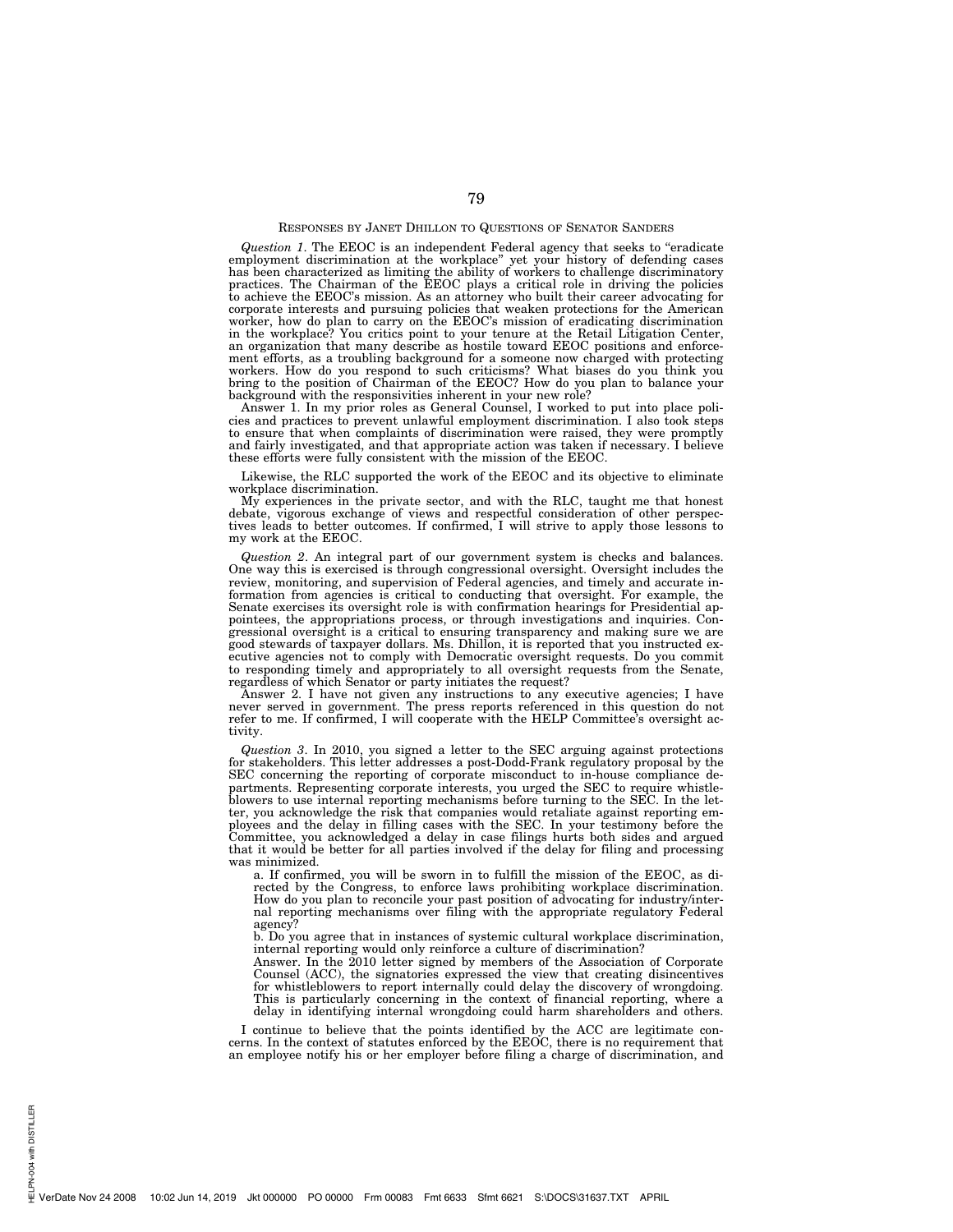I believe this structure is appropriate. That said, I believe it is desirable for employers to create and foster supportive environments where employees feel comfortable raising concerns of discrimination with their manager, or others in the organization, without fear of retaliation.

*Question 4*. In 2016, the EEOC began reporting out on LGBTQ sex discrimination cases. Will you ensure that this vital data continues to be made publically available? Answer 4. Yes.

*Question 5*. In your testimony before the Committee, you emphasized outreach and education as a means to achieve the EEOC's mission. What educational and outreach approaches would you add, change, or remove in order to support the EEOC's mission?

Answer 5. If confirmed, I would seek the input of the career professional staff and my fellow commissioners on ways to enhance ongoing educational and outreach efforts. In particular, I would want to look at ways to enhance educational efforts for small businesses and their employees, as well as in sectors that generate disproportionate charge activity. I would also seek to understand the impact on the effectiveness of the EEOC's current practice of charging fees to attend certain EEOC-sponsored events.

# RESPONSES BY JANET DHILLON TO QUESTIONS OF SENATOR FRANKEN

*Question 1*. Women make up about half the workforce, and are the primary or cobreadwinners in two-thirds of American households. Yet a woman still makes only 80 cents, on average, for every dollar earned by a man, and the gap is even wider for women of color. In the absence of the EEOC being able to collect pay data as proposed in the recently blocked update to the EEO–1 pay data collection survey, how would you propose pay information be collected, and how should the EEOC address gender-based pay inequality?

Answer 1. If confirmed, I would work with the career professional staff and my fellow commissioners to ensure that an appropriate amount of the agency's resources are being devoted to enforcement of Federal equal pay laws. I believe that transparency of pay data is a useful tool, but it is important that the data collected and disclosed allows for meaningful comparisons. In addition, if confirmed, I would consult with the career professional staff and my fellow commissioners to examine what additional data the EEOC needs to fulfill its mandate to enforce equal pay laws.

*Question 2*. In October of last year, the EEOC approved a Strategic Enforcement Plan for Fiscal Years 2017–2021. The Plan identifies six substantive priority areas for the EEOC. No. 5 is titled "Preserving Access to the Legal System."

The plan provides that the EEOC will focus on addressing employer ''policies and practices that limit substantive rights, discourage or prohibit individuals from exercising their rights under employment discrimination statutes, or impede EEOC's investigative or enforcement efforts. Specifically, EEOC will focus on overly broad waivers, releases, and mandatory arbitration provisions that limit substantive rights, deter or prohibit filing charges with EEOC, or deter or prohibit providing information to assist in the investigation or prosecution of discrimination claims.

Ms. Dhillon, are you able to stand behind that statement? In other words, can you commit to fighting forced arbitration clauses that prevent workers from vindicating their rights under the Civil Rights Act?

Answer 2. I am committed to enforcing the country's employment antidiscrimination laws and to removing barriers to employees seeking to remedy employment discrimination. In addition, I note that the EEOC is not bound by arbitration agreements between an employer and employee. If confirmed, I would support the EEOC's pursuit of cases regardless of the existence of an arbitration agreement.

*Question 3*. Ms. Dhillon, the Retail Litigation Center, which you helped form, has devoted a considerable amount of time to defending employers' use of forced arbitration clauses and class action waivers. These clauses prevent workers from banding together to seek justice in a public court of law when they've been cheated or mistreated by their employer.

As a founder, former chair, and then member of the Board of the Retail Litigation Center, can you describe what role you played in determining which cases the Center would get involved in? Based on the Center's advocacy, is it fair to say that you stand behind employers' use of pre-dispute arbitration clauses in employment contracts?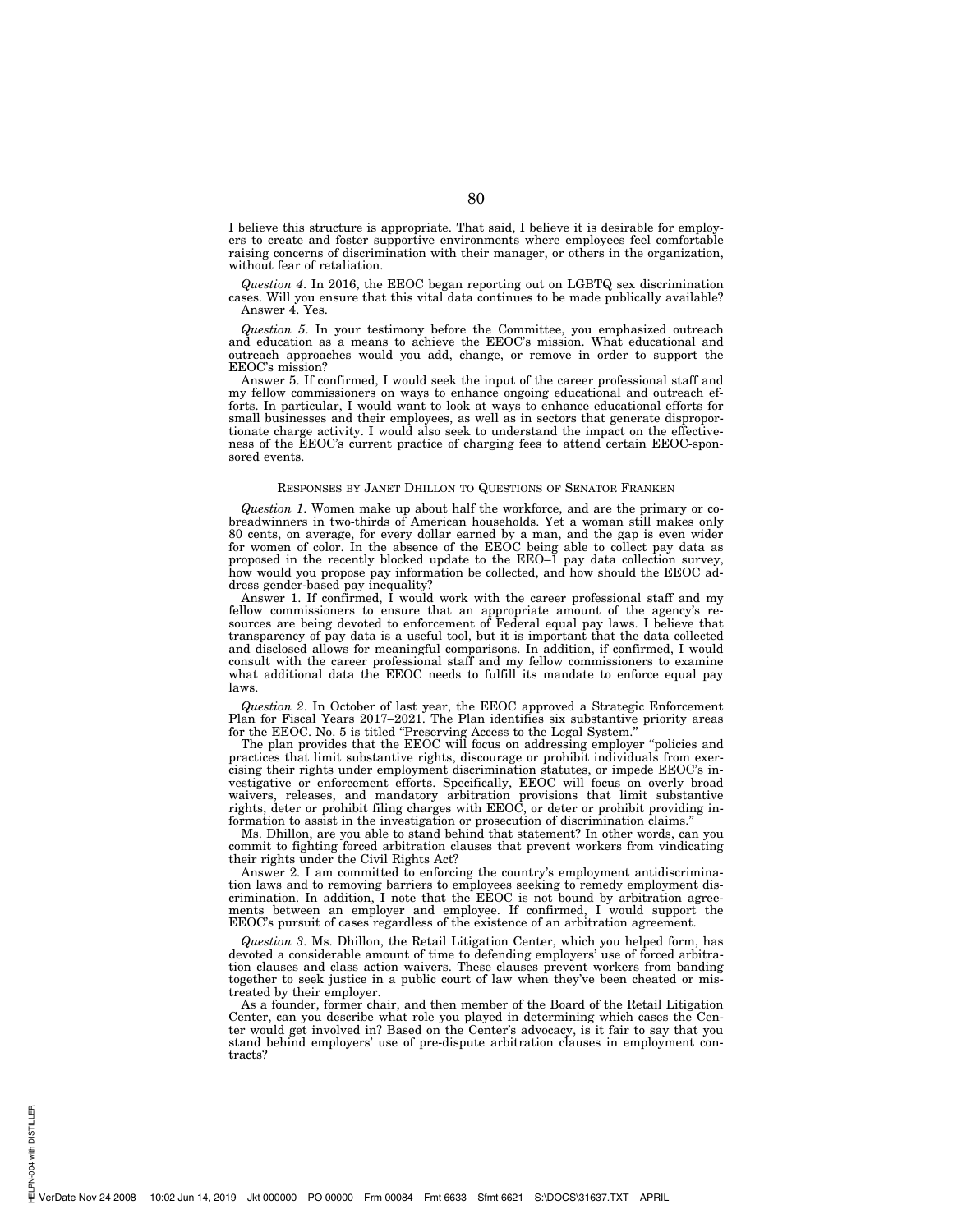Answer 3. The Retail Litigation Center (RLC) is a membership organization, and the decision to participate in cases was made collectively by the Board. I did not have the unilateral authority to cause the RLC to act.

I believe that arbitration can be a useful process to resolve disputes in a cost-effective manner, reduce stress on the litigants, and alleviate burdens on the courts. The Federal Arbitration Act sanctions the use of arbitration, and the United States Supreme Court has recognized arbitration as a legally enforceable mechanism for dispute resolution. The Supreme Court has also held that the EEOC is not bound by arbitration agreements between an employer and employee. If confirmed, I would support the EEOC's pursuit of cases regardless of the existence of an arbitration agreement.

*Question 4*. Your stance on forced arbitration demonstrates your willingness to defend workers' rights under the Civil Rights Act. Former Fox News anchor, Gretchen Carlson, began fighting against the use of forced arbitration clauses after filing a lawsuit against her boss, Roger Ailes, for sexual harassment. Mr. Ailes' lawyers tried to force her into private arbitration, arguing that Ms. Carlson had breached a forced arbitration clause in her employment contract—a clause which also prohibited her from speaking out about the claim.

In an op-ed published a few months back, Ms. Carlson wrote, "so many women are being silenced by employers who force them into a secret star chamber proceeding called arbitration. By coercing women to remain silent about illegal behavior, the employer is able to shield abusers from true accountability and leave them in place to harass again. The arbitration process—often argued to be a quicker and cheaper method of dispute resolution for employees—instead has silenced millions of women who otherwise may have come forward if they knew they were not alone.''

Ms. Dhillon, would you agree that one benefit of our civil justice system is ensuring that other victims, including workers who have faced harassment and discrimination, are made aware of widespread wrongdoing? That such awareness allows them to mitigate the harm to themselves?

Answer 4. Yes.

*Question 5*. As head of the EEOC, it would be incumbent on you to take every action to ensure safety and equality in the workplace. It's particularly important that EEOC investigate public allegations of widespread wrongdoing within an organization. Would you agree that this mission is hampered if harmed individuals are prevented from speaking out about their claims?

Answer 5. Yes.

#### RESPONSES BY JANET DHILLON TO QUESTIONS OF SENATOR WHITEHOUSE

*Question 1*. Given your extensive history defending employers, what assurances can you provide that you can adequately appreciate the claims of individuals how bring claims against employers?

Answer 1. In my prior roles as General Counsel of three public companies, I worked to put into place policies and practices to prevent unlawful employment discrimination. I also took steps to ensure that when complaints of discrimination were raised, they were promptly and fairly investigated, and that appropriate action was taken if necessary. If employees brought charges with the EEOC, I expected my team to work constructively with the EEOC, in a respectful and professional manner, to promptly address the matters raised. I believe that my work in the private sector demonstrates my commitment to enforcement of the nation's antidiscrimination laws.

*Question* 2. Please list the three most significant cases in which you successfully obtained relief for an individual who brought an employment discrimination claim. Why were those cases significant to you?

Answer 2. As a General Counsel, my professional and ethical obligations were to my employer. In my community work, my efforts focused on securing services and protecting the rights of children in foster care and other temporary care arrangements, and on supporting food banks. Earlier in my career, I worked on pro bono matters involving housing discrimination and criminal sentencing.

*Question 3*. What do you understand the role of Fair Employment Practices Agencies (FEPAs) to be?

Answer 3. FEPAs generally enforce employment discrimination laws enacted by states or localities. The EEOC has work-sharing agreements with some FEPAs which allow them to work cooperatively and reduce duplication of effort.

*Question 4*. Do you agree with the EEOC's current enforcement priorities?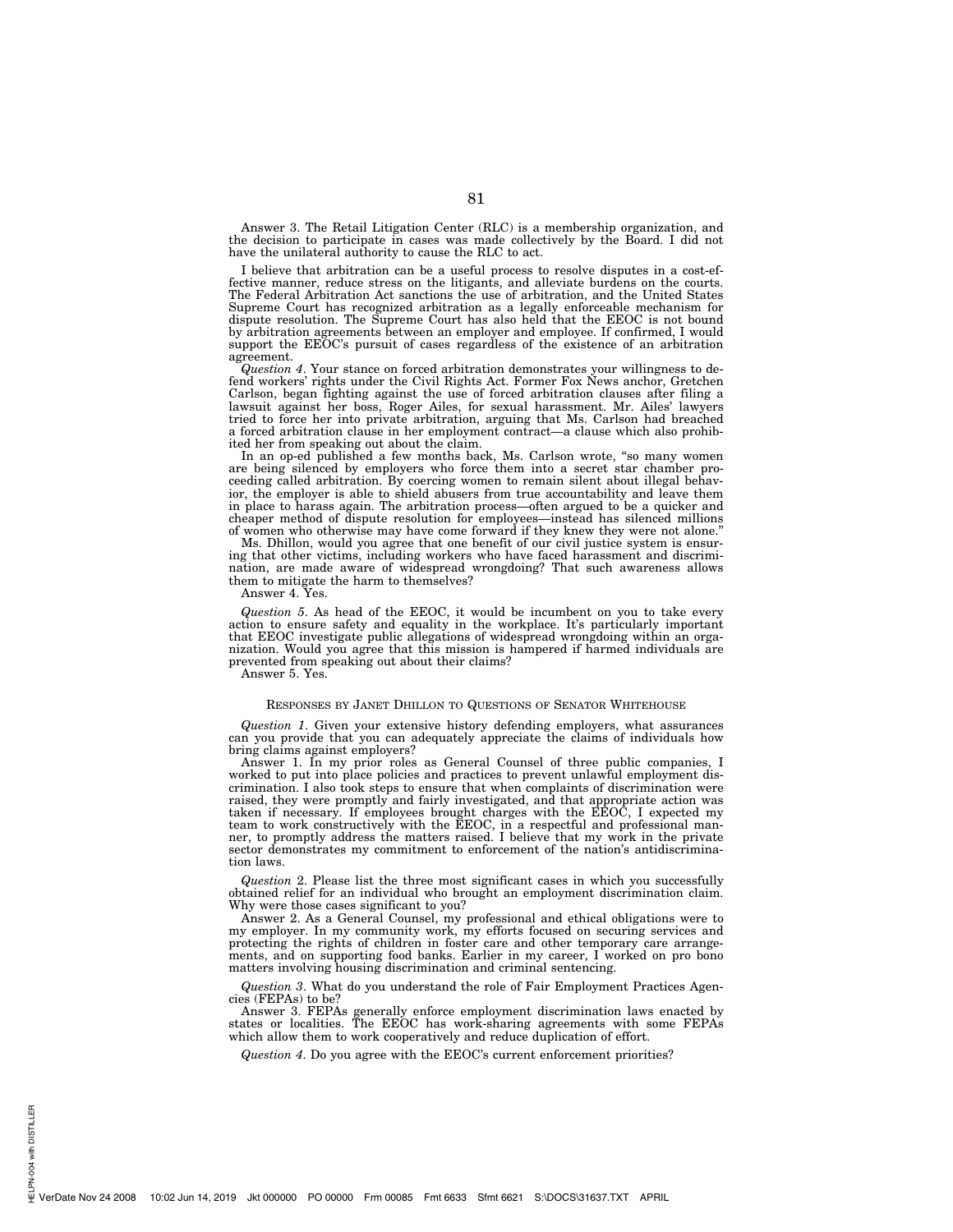a. If not, what do you think the priorities should be?

Answer 4. If confirmed, I will consult with the career professional staff, as well as my fellow commissioners, concerning the EEOC's current enforcement priorities. I will seek to understand the resources being devoted to each priority, as well as what metrics are being used to measure progress. I will seek to balance these enforcement priorities against the need to reduce the backlog of individual charges.

*Question 5*. Do you support systemic lawsuits as an effective and efficient way to combat discrimination?

Answer 5. I believe that systemic litigation can be used to maximize the impact of the agency's resources by pursuing matters that are high impact. Systemic litigation that addresses a widespread pattern or practice of discriminatory treatment is a valuable tool to combat discrimination.

*Question 6*. Do you commit to maintaining the EEOC's current position that discrimination on the basis of sexual orientation or gender identity is a form of sex discrimination prohibited by Title VII?

Answer 6. The United States Supreme Court has recognized that discrimination on the basis of gender stereotyping is a violation of Title VII. If confirmed, I will work to ensure the EEOC continues its work to address discrimination on this basis, including in cases that involve allegations of discrimination on the basis of sexual orientation or gender identity. I will also work to continue the EEOC's efforts to enforce the provisions of applicable Executive Orders that prohibit discrimination on the basis of sexual orientation or gender identity. In addition, in those circuits that have recognized a cause of action for discrimination on the basis of sexual orientation or gender identity under Title VII (even absent gender stereotyping), I will work to ensure that the EEOC continues to pursue those cases. I will take steps to ensure that the EEOC does not stand in the way of claimants pursuing discrimination claims on the basis of sexual orientation or gender identity under applicable State laws. With the respect to those Federal jurisdictions where the courts have held that Title VII does not extend to discrimination claims based on sexual orientation or gender identity (absent allegations of gender stereotyping), the EEOC must comply with the law of that circuit.

*Question 7*. You have stated that you are personally opposed to discrimination on the basis of sexual orientation and gender identity, but you have equivocated when asked whether you would continue the EEOC's current interpretation of Title VII on these issues. When making decisions as the Chair of the EEOC your personally held views are not as relevant as the effects of your decisions. If you are confirmed as Chair of the EEOC, will you make decisions that promote or tolerate employment discrimination against LGBT people?

Answer 7. No.

*Question 8*. Do you personally know anyone who is transgender?

Answer 8. Yes.

a. Would you be willing to meet with transgender workers to discuss their workplace experiences?

Answer: Yes.

#### RESPONSES BY JANET DHILLON TO QUESTIONS OF SENATOR BALDWIN

*Question*. In 2013, the Supreme Court issued a decision in Vance v. Ball State University that made it much harder to hold employers accountable for the harassment employees face at the hands of direct supervisors. Under this decision, only people with the power to hire and fire are supervisors under Title VII. In reality, lower-level supervisors can have enormous authority over subordinates—particularly in low-wage occupations like child care workers and cashiers, where women make up a significant majority of workers.

When you served on the board of directors of the Retail Litigation Center, that organization filed an amicus brief in Vance supporting a narrow understanding of Title VII with regard to liability for supervisor harassment. The Center also took positions in a number of cases in favor of narrowing employer liability standards.

Given that record, can you explain how, as a Commissioner, you would work to ensure that individuals who experience harassment and discrimination at the hands of their supervisors have recourse? Would you support legislation that I have previously introduced, the Fair Employment Protection Act, which makes clear that employers can be held liable for the discriminatory conduct of lower-level supervisors?

Answer: If I am confirmed, I will do my best to objectively lead the agency in a manner consistent with the EEOC's statutory mandates, as well as applicable judi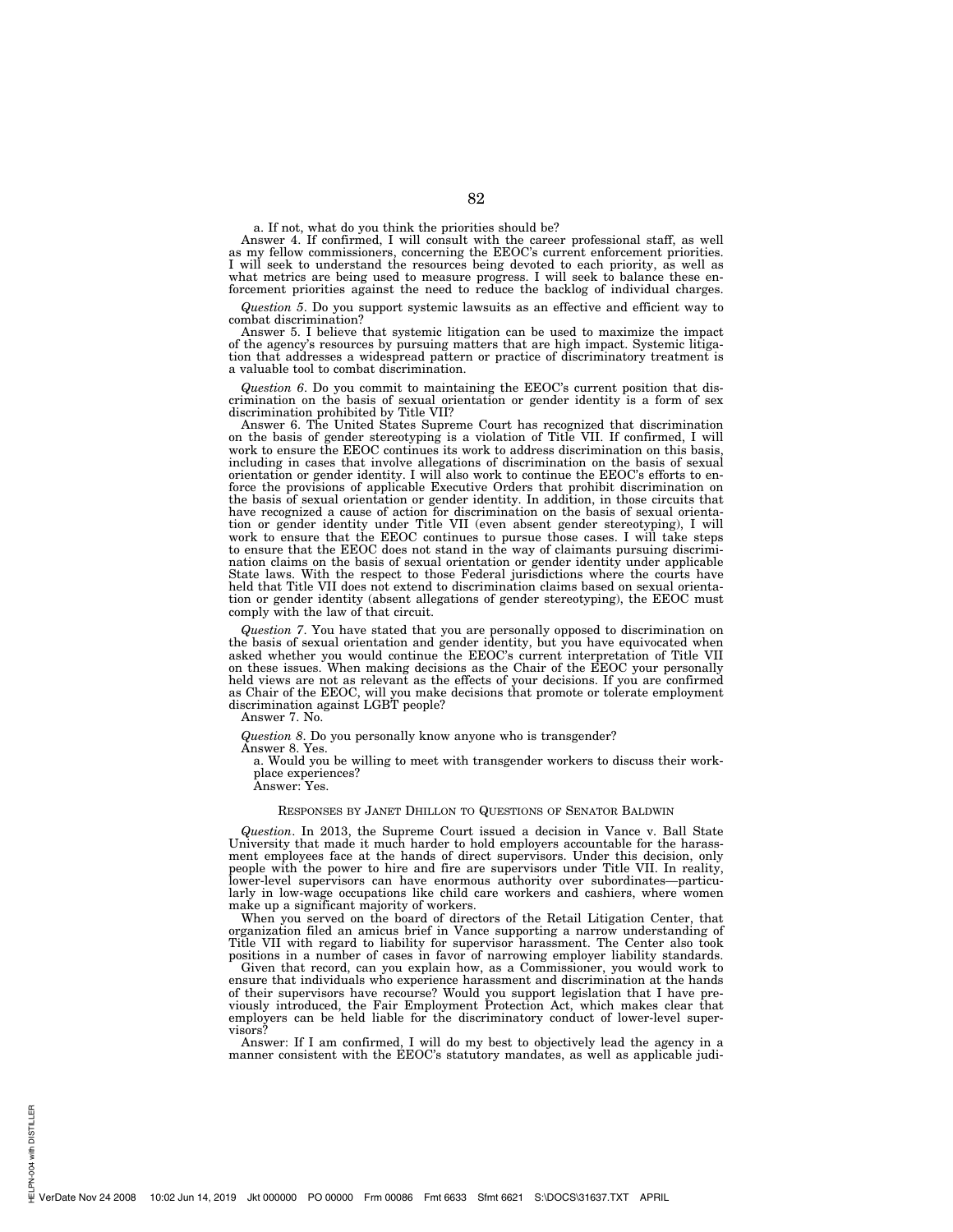cial and agency precedent, taking into account the views of other commissioners, the career professional staff, and interested stakeholders. If additional laws are enacted to provide additional protections to employees, and the EEOC is charged with en-forcing those laws, I will work to faithfully implement those new laws.

## RESPONSES BY JANET DHILLON TO QUESTIONS OF SENATOR WARREN

#### **Sexual Orientation and Gender Identity Discrimination**

Title VII of the *Civil Rights Act* prohibits employment discrimination on the basis of "race, color, religion, sex, or national origin."<sup>1</sup> The EEOC currently "interprets and enforces Title VII's prohibition of sex discrimination as forbidding any employment discrimination based on gender identity or sexual orientation...regardless of any contrary State or local laws."<sup>2</sup> Numerous court decisions<sup>3</sup> support EEOC's conclusion that ''sex discrimination provisions in Title VII protect lesbian, gay, bisexual, and transgender (LGBT) applicants and employees against employment bias."4 Since beginning data collection on LGBT discrimination in 2013, the EEOC has collected \$6.4 million in monetary relief for individuals who have experienced LGBTrelated discrimination.5

During your confirmation hearing on September 19th, you stated that you were "personally opposed to discrimination on the basis of gender identity or sexual ori-<br>entation." You also asserted that the EEOC is the "preeminent Federal agency on<br>workplace discrimination issues" and that "courts and oth nize that EEOC is an honest broker whose advocacy is beyond reproach [and] whose motives are always transparent.'' If confirmed as EEOC Chair, you will inherit

pending cases addressing LGBT discrimination.<sup>6</sup><br>*Question 1*. The EEOC has laid out its position on Title VII in numerous Federal sector court cases.<sup>7</sup> Do you agree with the EEOC's legal interpretation that Title VII prohibits sex discrimination on the basis of sexual orientation and gender iden-tity? If so, please highlight the specific EEOC cases that align with your legal interpretation of Title VII, as well as provide rebuttals to arguments that Title VII does not prohibit sex discrimination on the basis of sexual orientation and gender identity.

Answer 1. The United States Supreme Court has recognized that discrimination on the basis of gender stereotyping is a violation of Title VII. Lower courts have applied this reasoning to claims involving allegations of discrimination on the basis of sexual orientation or gender identity. Executive Orders also prohibit discrimination on the basis of sexual orientation or gender identity, and apply to Federal civilian employees as well as employees of Federal contractors. In addition, at least one circuit court has recognized a cause of action for discrimination on the basis of sex-ual orientation or gender identity under Title VII (absent gender stereotyping).

The crux of the legal issue under Title VII is whether the word "sex" extends to claims for discrimination on the basis of sexual orientation or gender identity (absent gender stereotyping). There is a split in the circuits on this question, and now there is a split of government agencies (with the EEOC advocating in favor of one interpretation, and the Department of Justice advocating in favor of the opposite interpretation).

The legislative history of the original Civil Rights Act of 1964 does not resolve this question of statutory interpretation. In subsequent amendments to Title VII, Congress did not expand the statute to explicitly encompass claims for discrimina-

<sup>&</sup>lt;sup>1</sup> U.S. Equal Employment Opportunity Commission, "Title VII of the Civil Rights Act of 1964"

online at https://www.eeoc.gov/laws/statutes/titlevii.cfm).<br>- 2 1AU.S. Equal Employment Opportunity Commission, "What You Should Know About EEOC<br>and the Enforcement Protections for LGBT Workers" (online at *https://www.eeo* 

*newsroom/wysk/enforcement—protections—lgbt—workers.cfm*). 3 U.S. Equal Employment Opportunity Commission, ''Examples of Court Decisions Supporting Coverage of LGBT-Related Discrimination Under Title VII'' (online at *https://www.eeoc.gov/ eeoc/newsroom/wysk/lgbt—examples—decisions.cfm*). 4 U.S. Equal Employment Opportunity Commission, ''What You Should Know About EEOC and the Enforcement Protections for LGBT Workers'' (online at *https://www.eeoc.gov/eeoc/ newsroom/wysk/enforcement—protections—lgbt—workers.cfm*). 5U.S. Equal Employment Opportunity Commission, ''What You Should Know About EEOC

and the Enforcement Protections for LGBT Workers" (online at https://www.eeoc.gov/eeoc/news-<br>room/wysk/enforcement—protections—lgbt—workers.cfm).<br>
"U.S. Equal Employment Opportunity Commission, "Fact Sheet: Recent EEOC Li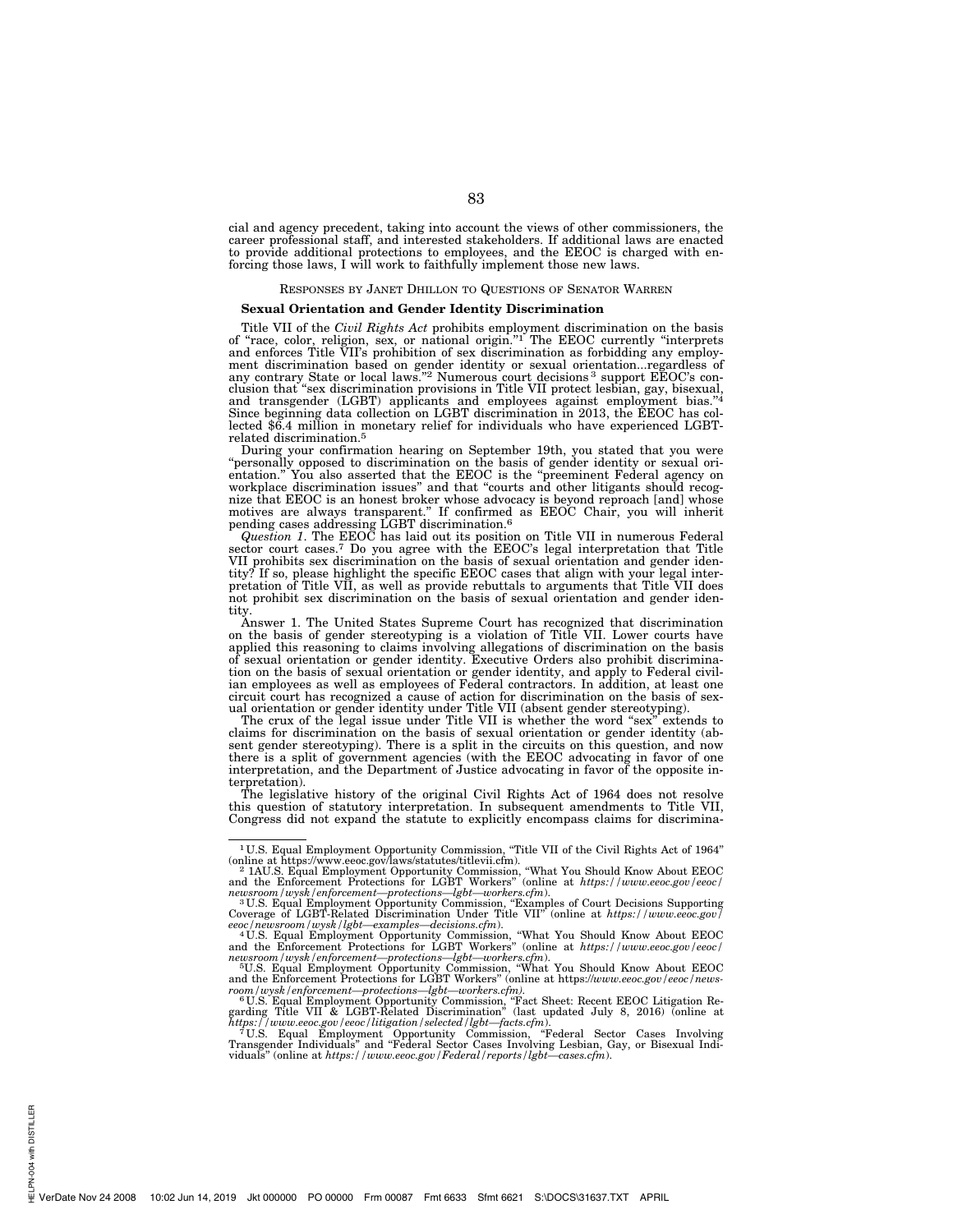tion on the basis of sexual orientation or gender identity. Multiple bills have been introduced in Congress to address this issue, but none have passed. Those unsuccessful bills are cited as evidence that Congress did not intend to have Title VII's reference to "sex" read broadly to include claims of discrimination based on sexual orientation or gender identity.

*Question 2*. As EEOC Chair, would you continue to uphold the EEOC's current position on Title VII, including in currently pending cases?

Answer 2. The United States Supreme Court has recognized that discrimination on the basis of gender stereotyping is a violation of Title VII. If confirmed, I will work to ensure the EEOC continues its work to address discrimination on this basis, including in cases that involve allegations of discrimination on the basis of sexual orientation or gender identity. I will also work to continue the EEOC's efforts to enforce the provisions of applicable Executive Orders that prohibit discrimination on the basis of sexual orientation or gender identity. In addition, in those circuits that have recognized a cause of action for discrimination on the basis of sexual orientation or gender identity under Title VII (even absent gender stereotyping), I will work to ensure that the EEOC continues to pursue those cases. I will take steps to ensure that the EEOC does not stand in the way of claimants pursuing discrimination claims on the basis of sexual orientation or gender identity under applicable State laws. With respect to those Federal jurisdictions where the courts have held that Title VII does not extend to discrimination claims based on sexual orientation or gender identify (absent allegations of gender stereotyping), the EEOC must comply with the law of that circuit.

*Question 3*. On January 27, 2017, the Department of Justice (DOJ) filed an amicus brief in an LGBT-discrimination case that Title VII ''does not reach[] sexual orientation discrimination.'' DOJ also stated that the EEOC was ''not speaking for the United States'' in its opposing brief on the matter.DOJ also stated that the EEOC was "not speaking for the United States" in its opposing brief on the matter.DOJ also stated that the EEOC was ''not speaking for the United States'' in its opposing brief on the matter.8

a. Do you believe that the DOJ or the EEOC ''speaks for the United States'' on the issue of Title VII discrimination?

Answer 3. Under Title VII, the EEOC does not have the authority to issue substantive rules or regulations; its explicit rulemaking authority is limited to procedural rules. *See EEOC* v. *Arabian Am. Oil Co*., 499 U.S. 244, 257–58 (1991) (''Congress, in enacting Title VII, did not confer upon the EEOC authority to promulgate rules or regulations . . . the level of deference afforded [to the EEOC's interpretations] will depend upon the thoroughness evident in its consideration, the validity of its reasoning, its consistency with earlier and later pronouncements, and all those factors which give it power to persuade, if lacking power to control.'') (citations omitted).

The Department of Justice brings litigation to enforce Title VII against State and local governments. Further, the Department of Justice, through the Solicitor General, represents the EEOC before the United States Supreme Court.

b. Should disagreements between the EEOC and other Federal agencies over the interpretation of Title VII arise in the future, how will you defend the EEOC's role as the "preeminent" arbiter of workplace discrimination issues?

Answer: The EEOC has the authority to adjudicate disputes under Title VII in the Federal employment sector, although it cannot impose injunctive relief on other Federal agencies. The Department of Justice has jurisdiction for enforcing Title VII against State and local governments in the litigation context. Further, the Department of Justice, through the Solicitor General, represents the EEOC before the United States Supreme Court. If confirmed, I will continue to respect this distribution of authority among the agencies.

*Question 4*. The EEOC's Strategic Enforcement Plan (SEP) for 2013–2016 listed the ''coverage of lesbian, gay, bisexual and transgender individuals under Title VII's sex discrimination provisions" as an "emerging or developing" issue that EEOC should "prioritize." The EEOC's SEP for 2017–2021 lists the protection of LGBT Americans from discrimination based on sex as an ''emerging and developing issue''

<sup>&</sup>lt;sup>8</sup> Alan Feuer, "Justice Department Says Rights Law Doesn't Protect Gays," New York Times (July 27, 2017) (online at *https://www.nytimes.com/2017/07/27/nyregion/justice-department-*

*gays-workplace.html*.) 9 U.S. Equal Employment Opportunity Commission, ''Strategic Enforcement Plan: fiscal year 2013–2016'' (online at *https://www.eeoc.gov/eeoc/plan/sep.cfm*).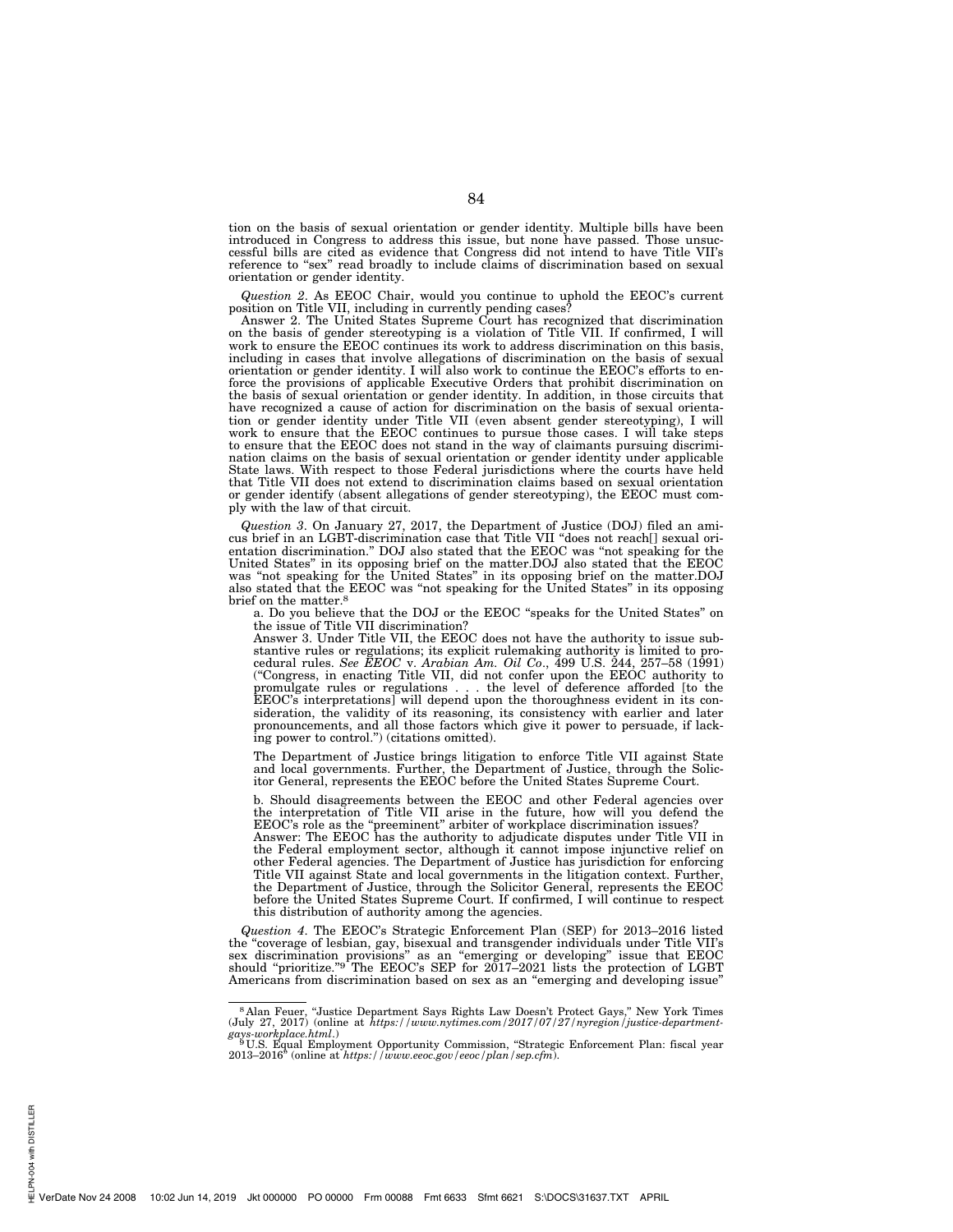priority, but notes that "the Commission may choose to add or remove particular issues as the law develops."<sup>10</sup> If confirmed, would you support continuing to prioritize the protection of LGBT Americans from sex discrimination as an ''emerging and developing'' issue?

Answer 4. Yes.

## **EEO–1 Data and Pay Discrimination**

The Civil Rights Act of 1967 and the Equal Employment Opportunity Act of 1972 require employers with 100 or more employees to annually submit EEO–1 forms to the EEOC. EEO–1 forms capture information on the gender and race of employ-ees.11 In January 2016, the Obama administration proposed an update to the EEO– 1 that would have required employers to report additional information on workers' wages, broken down by race, ethnicity, and gender. The form was officially revised in September 2016. The goal of this revision—which would have required companies to start submitted data by March 2018—was to provide EEOC with additional wage data to track and combat wage discrimination.<sup>12</sup><br>Describing the new EEO–1 requirements—particularly its "data file specifications"

for employers''—as ''unnecessarily burdensome,'' the Office of Management and Budget (OMB) recently halted the implementation of the EEO–1 pay data collection requirements. During your nomination hearing, you committed to ''make finalizing a transparent pay data collection by the EEOC a priority'' in a ''timely matter.''

*Question 5*. Do you agree with the OMB's assessment that the EEOC's recent efforts to change the EEO–1 form are ''unnecessarily burdensome'' for employers? If not, please describe what steps the EEOC will take under your leadership to ensure that the EEO–1 form is amended to collect pay data by gender and race. If so, please provide a detailed description of how you will alter the EEOC's pay data collection proposal to make the regulation less ''burdensome'' while still collecting pay data by gender and race.

Answer 5. Pay discrimination is a serious issue and an appropriate focus of the EEOC's efforts. I believe that transparency of pay data is a useful tool, but it is important that the data collected and disclosed allows for meaningful comparisons. If confirmed, I would consult with the career professional staff and my fellow commissioners to examine what additional data the EEOC needs to fulfill its mandate to enforce Federal equal pay laws. I would like to understand how the EEOC performed its burden analysis, and how it arrived at its annual burden estimate per filer. I am open to exploring an initial pilot program to develop a better understanding of how collection of pay data could help further the EEOC's mission of enforcing the Federal equal pay laws.

*Question 6*. Changes to the EEO–1 form were meant to ''help focus public enforcement of our equal pay laws." How would you direct the EEOC to utilize additional race-and gender-related pay data, should the EEOC manage to successfully collect it?

Answer 6. If confirmed, I would want to consult with the career professional staff, as well as my fellow commissioners, to determine how best to utilize collected pay data to further the agency's mission. I would also look to reports previously done by the EEOC, including *Diversity in the Finance Industry, Diversity in the Media*, as examples of how the EEOC can utilize the data it collects to further its mission.

*Question 7*. Do you think measures to increase transparency by providing employees with information about pay is an effective tool to combat discrimination? If so, what specific measures—in addition to improving pay data collection at the EEOC– do you support?

Answer 7. Pay discrimination is a serious issue and an appropriate focus of the EEOC's efforts. I believe that transparency of pay data is a useful tool, but it is important that the data collected and disclosed allow for meaningful comparisons. The EEOC Compliance Manual recognizes a variety of legitimate factors that can explain pay differences. Thus, while access to information about other employees' pay may provide a basis for comparison, that comparison needs to be put into appropriate context.

PN-004 with DISTILLER HELPN-004 with DISTILLER

<sup>&</sup>lt;sup>10</sup>U.S. Equal Employment Opportunity Commission, "Strategic Enforcement Plan: Fiscal Years 2017–2021" (online at *https://www.eeoc.gov/eeoc/plan/sep-2017.cfm*).<br><sup>11</sup>U.S. Equal Employment Opportunity Commission, "EEO-1: L

<sup>(</sup>online at https://www.eeoc.gov/employers/eeo1survey/legalbasis.cfm).<br><sup>12</sup> President Barack Obama, "FACT SHEET: New Steps to Advance Equal Pay on the Seventh<br>Anniversary of the Lilly Ledbetter Fair Pay Act," The White Hou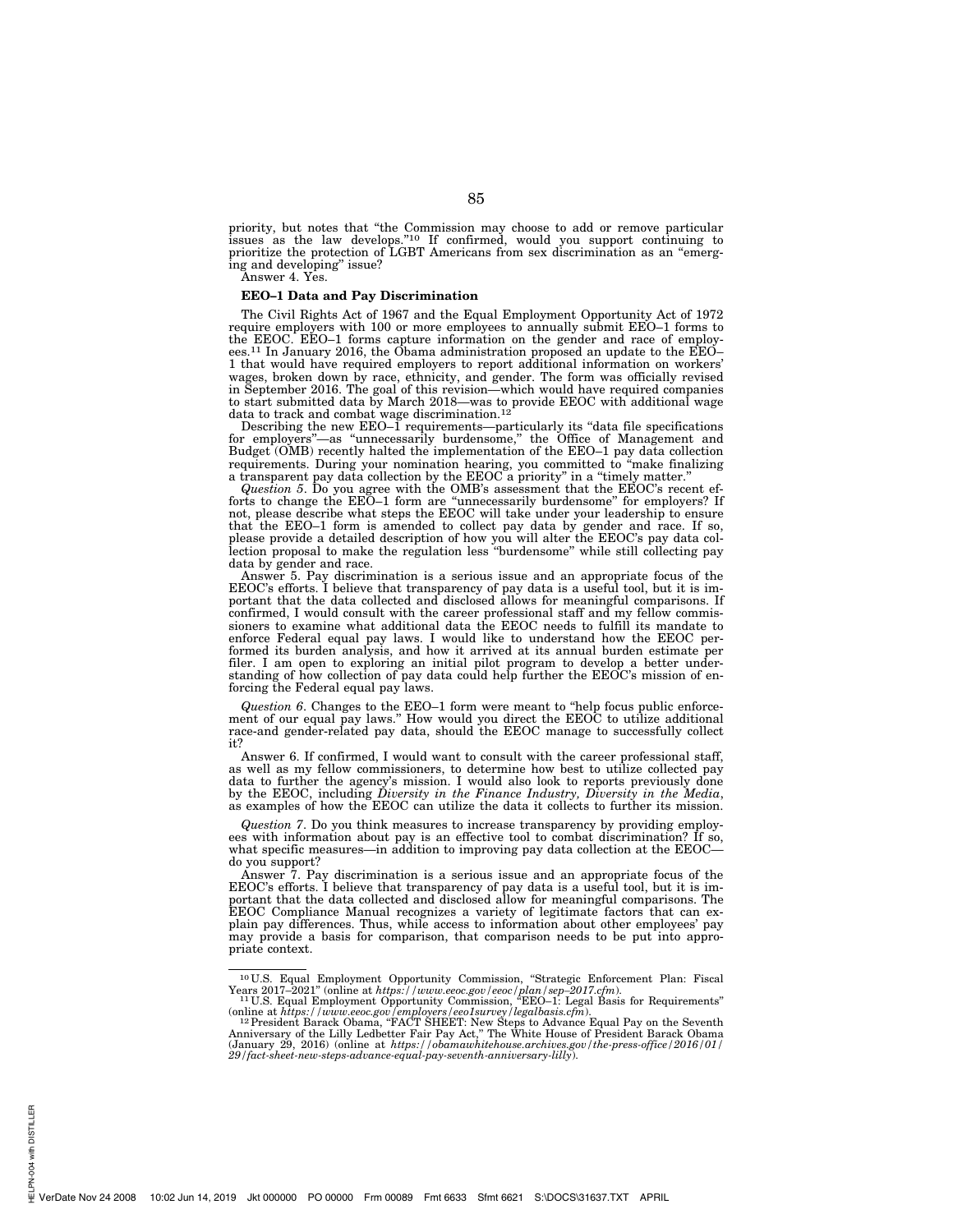## **Wellness Programs**

The EEOC is responsible for enforcing the Americans with Disabilities Act (ADA) and the Genetic Information Nondiscrimination Act (GINA). Among other requirements, the ACA ''prohibits employers from requiring medical exams or inquiring as to whether an individual has a disability unless the inquiry is both 'job related' and 'consistent with business necessity''—though employers may collect this information if its collection is ''voluntary.''13 GINA, meanwhile, ''prohibits employers from requesting, requiring, or purchasing genetic information from employees or their fami-<br>lies."<sup>14</sup>

To help reduce the cost of healthcare, the Affordable Care Act (ACA) allows employers to offer financial incentives to encourage employee participation in wellness programs. In 2013, the Departments of Labor, Health and Human Services, and the Treasury (the Departments) issued regulations implementing the ACA that permit employers to offer financial incentives of up to 30 percent of healthcare premiums for participation in ''health contingent'' wellness plans. In 2016, EEOC issued regulations designed to align the ADA and GINA with the Department's wellness pro-gram regulations.15 The EEOC's regulations asserted that programs with a 30 percent financial incentive were ''voluntary'' under the ADA, and would have permitted employers to condition financial incentives on the participation of an employees' spouse in a program that collects their genetic information. On July 13, 2015, and February 2, 2016, I sent letters to the EEOC expressing my concerns with this approach.16

In August 2017, a district court ruled in *AARP* v. *U.S. Equal Employment Opportunity Commission* that the EEOC's regulations violated the Americans with Disabilities Act (ADA) and the Genetic Information Nondiscrimination Act (GINA).<sup>17</sup> The EEOC was directed to rewrite its regulations defining how employers can incentivize participation in wellness programs.18

*Question 8*. Will you commit to preserving GINA protections in the EEOC's upcoming revision of its wellness program regulations?

Answer 8. If confirmed, I will work with the career professional staff and my fellow commissioners to redraft the rules to address the concerns raised by the Court in the AARP v EEOC matter, and to ensure that the EEOC's interpretations are consistent with the regulations that HHS, the Department of Treasury and the DOL promulgated in the wake of the ACA's passage, as well as the requirements of GINA and the ADA. In light of the ongoing litigation, I do not believe it would be appropriate for me to comment on specific aspects of the wellness regulations that the EEOC has promulgated, and which are the subject of the litigation and the court's recent order.

*Question 9*. Will you commit to preserving ADA protections in the EEOC's upcoming revision of its wellness program regulations?

Answer 9. If confirmed,  $\vec{l}$  will work with the career professional staff and my fellow commissioners to redraft the rules to address the concerns raised by the Court in the AARP v EEOC matter, and to ensure that the EEOC's interpretations are consistent with the regulations that HHS, the Department of Treasury and the DOL promulgated in the wake of the ACA's passage, as well as the requirements of GINA and the ADA. In light of the ongoing litigation, I do not believe it would be appropriate for me to comment on specific aspects of the wellness regulations that the EEOC has promulgated, and which are the subject of the litigation and the court's recent order.

<sup>&</sup>lt;sup>13</sup> Epstein Becker & Green, "EEOC's Wellness Program Incentive Regulations Rejected by the District Court," JDSupra (August 28, 2017) (online at *http://www.jdsupra.com/legalnews/eeoc-*<br>*s-wellness-program-incentive-7278* 

and February 2, 2016.<br><sup>17</sup> Epstein Becker & Green, "EEOC's Wellness Program Incentive Regulations Rejected by the

District Court," JDSupra (August 28, 2017) (online at http://www.jdsupra.com/legalnews/eeoc-<br>s-wellness-program-incentive-72781/).<br><sup>18</sup> Epstein Becker & Green, "EEOC's Wellness Program Incentive Regulations Rejected by the

District Court,'' *JDSupra* (August 28, 2017) (online at *http://www.jdsupra.com/legalnews/eeoc-s-wellness-program-incentive–72781/).*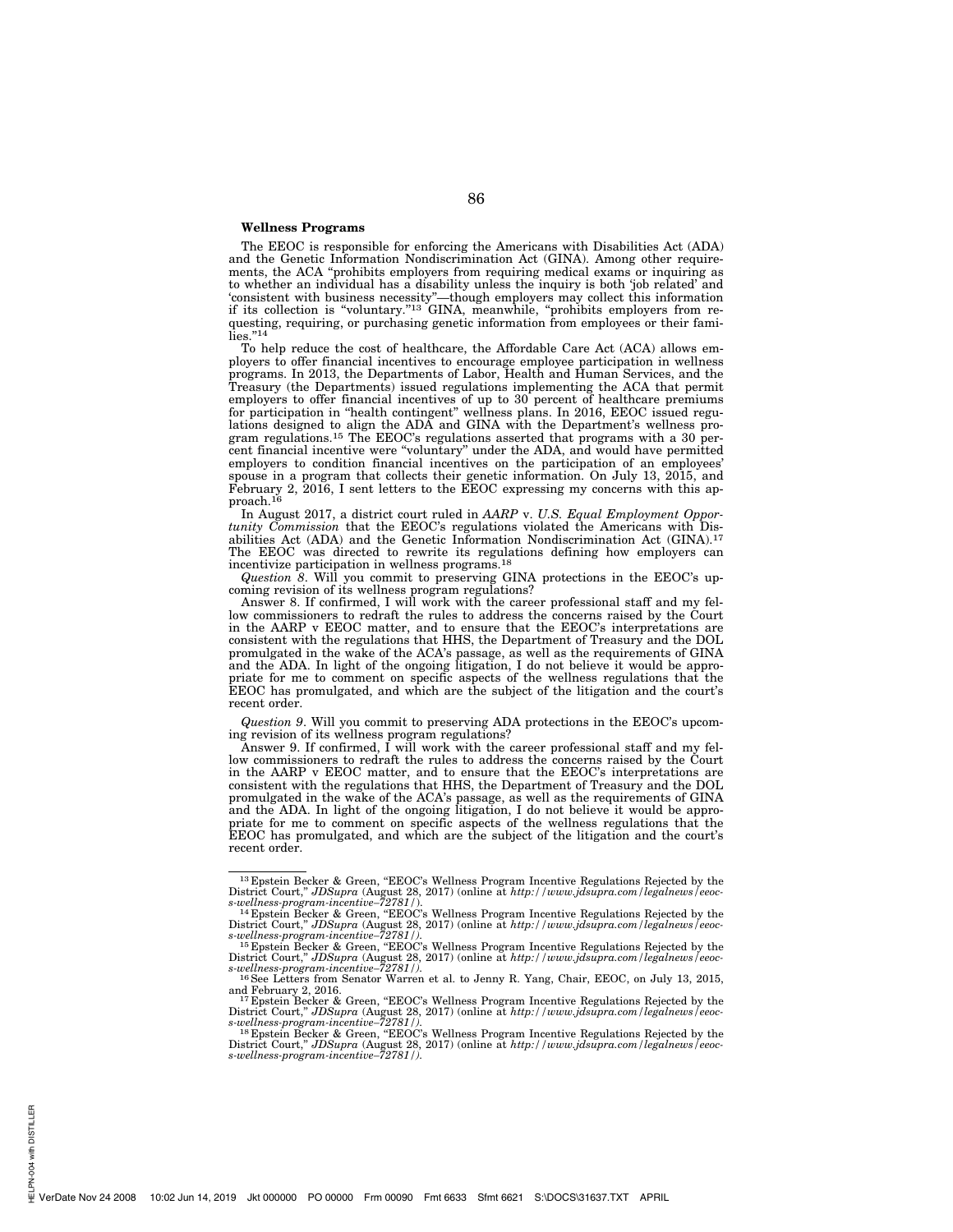*Question 10*. Do you believe that participation in an employee wellness program can be ''voluntary'' if the terms of the program place significant financial pressure on an employee to reveal genetic information, including the medical history of the employee or a family member?

Answer 10. If confirmed, I will work with the career professional staff and my fellow commissioners to redraft the rules to address the concerns raised by the Court in the *AARP* v *EEOC* matter, and to ensure that the EEOC's interpretations are consistent with the regulations that HHS, the Department of Treasury and the DOL promulgated in the wake of the ACA's passage, as well as the requirements of GINA and the ADA. In light of the ongoing litigation, I do not believe it would be appropriate for me to comment on specific aspects of the wellness regulations that the EEOC has promulgated, and which are the subject of the litigation and the court's recent order.

## **Criminal Background Checks**

*Question 11*. In your opinion, what is the appropriate use of criminal history background checks in an employment application process?

Answer 11. Criminal history background checks can be appropriate to screen applicants whose prior criminal history indicates the applicant could put the employer and/or its employees/customers at unreasonable risk. For example, an applicant with a criminal record for child sexual abuse would likely not be an appropriate candidate for a position in a child day-care center.

*Question 12*. Is it ever unlawful or discriminatory for an employer not to hire workers with criminal histories?

Answer 12. Yes.

*Question 13*. Will you commit to bringing cases against employers whose use of criminal background checks has a disparate impact on protected classes under Title VII?

Answer 13. Because the EEOC's guidance on this topic has been challenged and is the subject of ongoing litigation, I do not believe it is appropriate for me to respond to this question. I am aware that the EEOC's efforts to enforce this guidance through litigation have been subjected to criticism from various courts, including in EEOC v. Kaplan Higher Education Corp., EEOC v. Freeman, Inc. and *EEOC* v. *Peoplemark, Inc.*, and that significant sanctions have been assessed. If confirmed, I will seek to learn more about the EEOC's enforcement efforts in this area.

#### **Credit Checks**

*Question 14*. In your opinion, what is the appropriate use of credit checks in an employment application process?

Answer 14. If an employer elects to use credit checks in an employment application process, it must do so in a neutral fashion, and not as a pretext for screening out protected classes of employees. In addition, credit checks must be conducted in accordance with the requirements of FCRA (the Fair Credit Reporting Act) and other similar State laws.

*Question 15*. Is it ever unlawful or discriminatory for an employer not to hire workers because of their credit history?

Answer 15. If an employer elects to use credit checks in an employment application process, it must do so in a neutral fashion, and not as a pretext for screening out protected classes of employees. In addition, credit checks must be conducted in accordance with the requirements of FCRA (the Fair Credit Reporting Act) and other similar State laws.

*Question 16*. Will you commit to bringing cases against employers whose use of credit history has a disparate impact on protected classes under Title VII?

Answer 16. If confirmed, I will consult with the career professional staff, as well as my fellow commissioners, and review the data on this subject.

#### **Case Load**

*Question 17*. Given the current case backlog at EEOC do you support the Trump administration's fiscal year 2018 budget proposal to eliminate 249 full-time positions at EEOC?

Answer 17. If confirmed, I will carefully examine the agency's expenditures to make sure that the agency is making the most efficient use of its resources, and is making strategic investments of its resources to ensure it can achieve its mandate in the most cost-effective manner possible.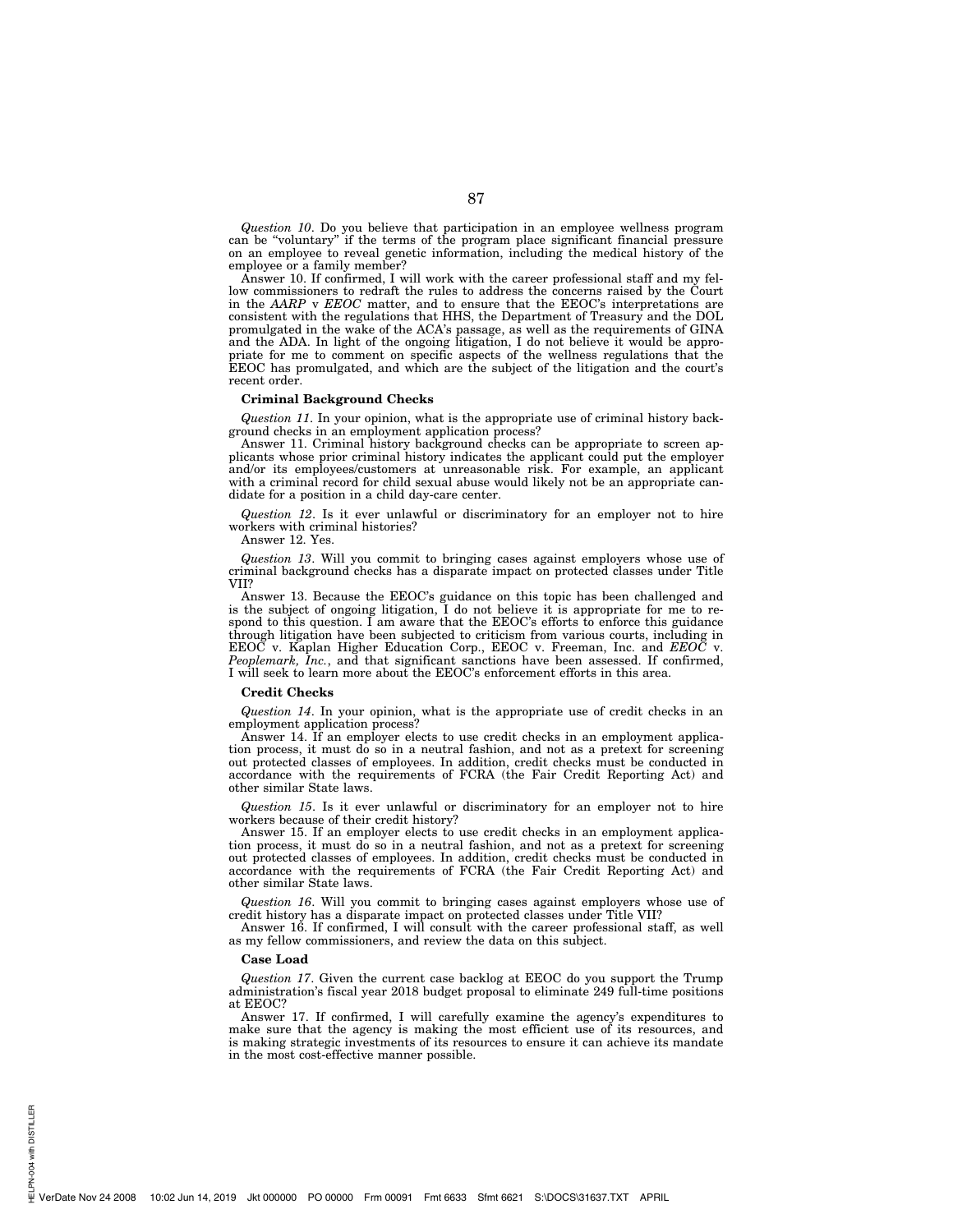*Question 18*. If not, will you commit to advocating against budget cuts to The White House?

Answer 18. If confirmed, I will advocate for resources necessary for the agency to perform its mandate.

#### **Systemic Investigations**

*Question 19*. What are your views on EEOC's systemic program?

Answer 19. I believe that systemic investigations and litigation can be used to maximize the impact of the agency's resources by pursuing matters that are high impact. Systemic investigations and, where necessary, litigation, that addresses a widespread pattern or practice of discriminatory treatment is a valuable tool to combat discrimination.

#### **Census**

*Question 20*. As you may know, the EEOC relies on data gathered in Census products such as the American Community Survey. The President has proposed debilitating budgets to the Census and has not appointed a Director. Will you commit to advocating to the White House for a fully funded and staffed Census Bureau?

Answer 20. I am aware that the EEOC receives data from the Census, but I am not familiar with that data, nor how it is utilized. If confirmed, I will work with the career professional staff to understand how the agency uses Census data.

*Question 21*. Will you commit to informing the HELP Committee if you do not have adequate data from Census products or if the quality of Census data that you use declines?

Answer 21 Yes.

#### **Retail Litigation Center**

You helped found and served as chair of the Retail Litigation Center (RLC), which files briefs representing the retail industry's interests in a variety of legal pro-ceedings, including matters of EEOC policy, enforcement, and litigation.19 In that capacity, you worked with high-level executives of other major employers to decide if and how to intervene in retail-related cases, including some before the EEOC.

*Question 22*. What steps will you take to avoid the appearance of impropriety if the RLC has filed a brief in a case that comes before you as chair of the EEOC?

Answer 22. I intend to recuse myself from matters in which the RLC is involved if I had involvement in that matter while I was on the Board of the RLC. Beyond that, I will consult with the EEOC's ethics officer on recusal issues.

*Question 23*. Please list the companies whose executives sat on the RLC's Board of Directors while you were Chair.

Answer 23 J.C. Penney Company, Inc., Lowe's Companies, Inc., Michaels Stores, Inc., Target Corporation, 7-Eleven, Inc., Jo-Ann Stores, Inc., Dollar General Corporation, Whole Foods Market, Inc., Wal-Mart Stores, Inc., and Walgreen Co.

*Question 24*. If any of these companies is a party in a case that comes before the EEOC, what steps will you take to avoid the appearance of impropriety in light of your prior relationship with such a company?

Answer 24. I will consult with the EEOC's ethics officer on recusal issues.

a. In such circumstances, would you take a meeting or otherwise communicate with an executive from that company?

Answer. I will consult with the EEOC's ethics officer.

## **Congressional Oversight**

*Question 25*. Please describe your views on the role of Congress in conducting oversight of the EEOC.

Answer 25. Congressional oversight is important function that supports Congress's authorizing and appropriating roles and derives from its implied powers in the Constitution.

*Question 26*. Will you commit to promptly and comprehensively answering any requests for information that you receive from any member of members of the HELP Committee?

Answer 26. Yes, subject to statutory limitations on the ability of the EEOC to disclose information about charging parties and respondents.

PN-004 with DISTILLER HELPN-004 with DISTILLER

<sup>19</sup>*https://www.rila.org/enterprise/retaillitigationcenter/Pages/default.aspx*.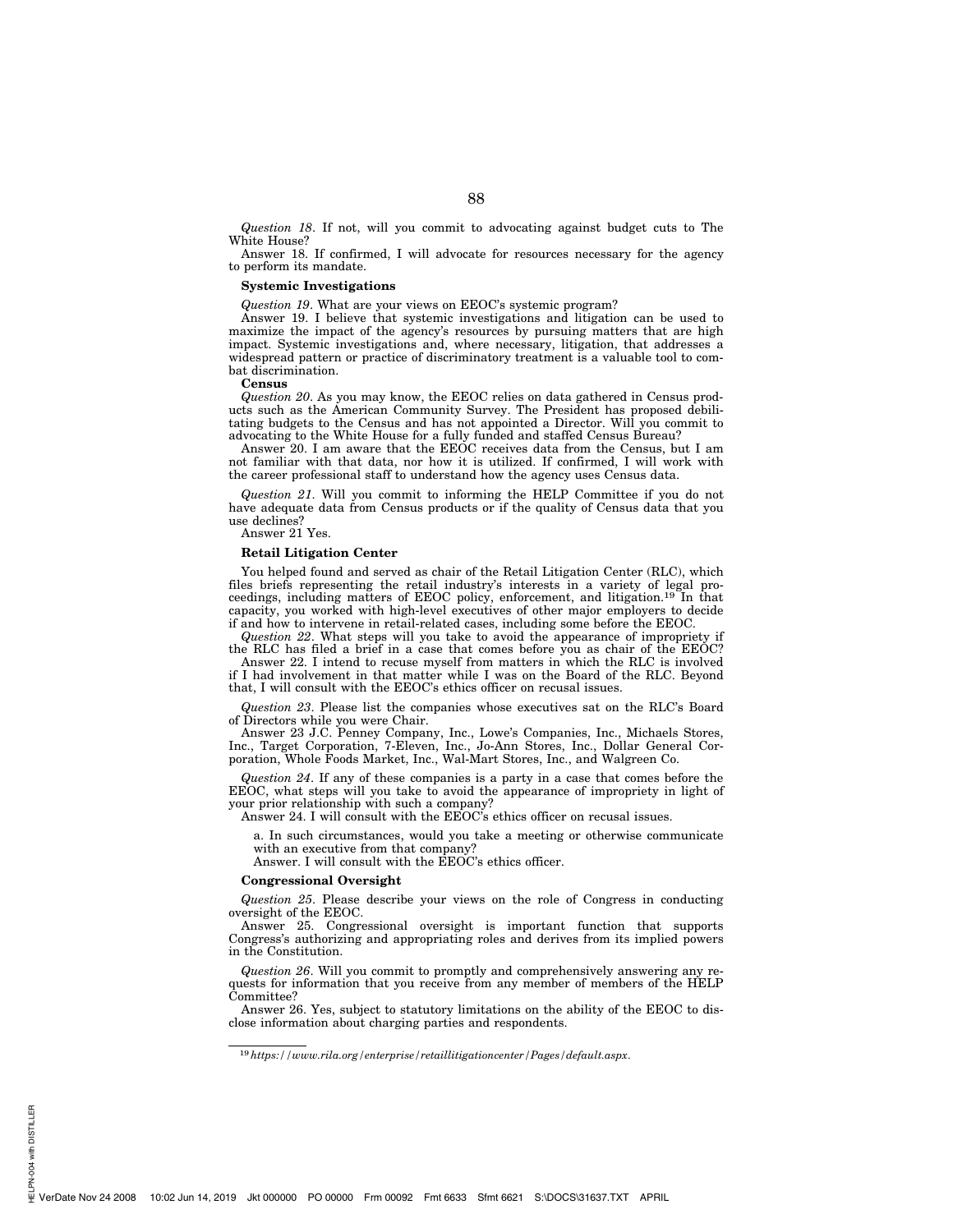*Question 27*. Will you treat requests for information from Majority Members of Congress differently than you will treat requests from Minority members? If so, how?

Answer 27. No.

## RESPONSES BY JANET DHILLON TO QUESTIONS OF SENATOR KAINE

*Question 1*. In light of this Administration's attacks on undocumented immigrants, it is more important than ever that the EEOC continue to vigorously enforce claims of discrimination filed by undocumented workers. Will you abide by the EEOC's guidance stating that workers are protected under Title VII regardless of their immigration status or authorization to work?

Answer 1. Yes.

*Question 2*. Strong EEOC enforcement efforts are especially important in lowwage jobs because these jobs are disproportionally held by workers who are vulnerable to discrimination, including women of color.

a. How do you plan to make sure that the EEOC is devoting sufficient resources to addressing discrimination in the industries where these low-wage jobs are concentrated?

Answer: I believe that the EEOC's focus on vulnerable members of the nation's workforce is an important part of its overall mission. If confirmed, I will work with the career professional staff, and my fellow commissioners, to ensure that an appropriate amount of the agency's resources are focused on issues impacting these workers.

b. Are there any biases you bring to the EEOC from your work on behalf of management and industry in the retail sector that will hinder your ability to strongly enforce low-wage workers' rights, including those in the retail industry?

Answer: No—I do not believe so. If I am confirmed, I will do my best to objectively lead the agency in a manner consistent with the EEOC's statutory mandates, as well as applicable judicial and agency precedent, taking into account the views of other commissioners, the career professional staff, and interested stakeholders.

*Question 3*. The Office of Management and Budget (OMB) recently suspended the pay data collection and reporting requirement under the updated version of the EEO–1 form that was originally scheduled to take effect in March of 18.

*a. Do you believe there is a gender-base wage gap that is due in part to lack of transparency around compensation and lack of review by employers into their pay practices?* 

Answer: Yes.

*b. Do you believe that some intervention by the EEOC is needed to gain insight into employers' pay practices?* 

Answer: Yes.

*c. What do you think are effective strategies to address pay discrimination?* 

Answer: Pay discrimination is a serious issue and an appropriate focus of the EEOC's efforts. I believe that transparency of pay data is a useful tool in combating pay discrimination, but it is important that the data collected and disclosed allow for meaningful comparisons. If confirmed, I would consult with the career professional staff and my fellow commissioners to examine what additional data the EEOC needs to fulfill its mandate to enforce Federal equal pay laws. I will also want to understand what resources are being devoted to enforcement of the nation's equal pay laws, and make a determination whether those resources are appropriate.

# RESPONSES BY JANET DHILLON TO QUESTIONS OF SENATOR HASSAN

*Question 1*. Section 14(c) of the Fair Labor Standards Act, authorizes employers to pay sub-minimum wages to workers who experience disabilities. Often times, this type of employment occurs in a secluded environment known as a sheltered workplace. In 2015, with the support of the NH business community, New Hampshire was the first State to eliminate the payment of the subminimum wage and there have been efforts in Congress to end this practice.

a. Understanding that your role is to execute the current law, do you personally support ending the practice of paying subminimum wage to individuals who ex-perience disabilities and phasing out the practice of using sheltered workplaces in favor of Competitive Integrated Employment?

PN-004 with DISTILLER HELPN-004 with DISTILLER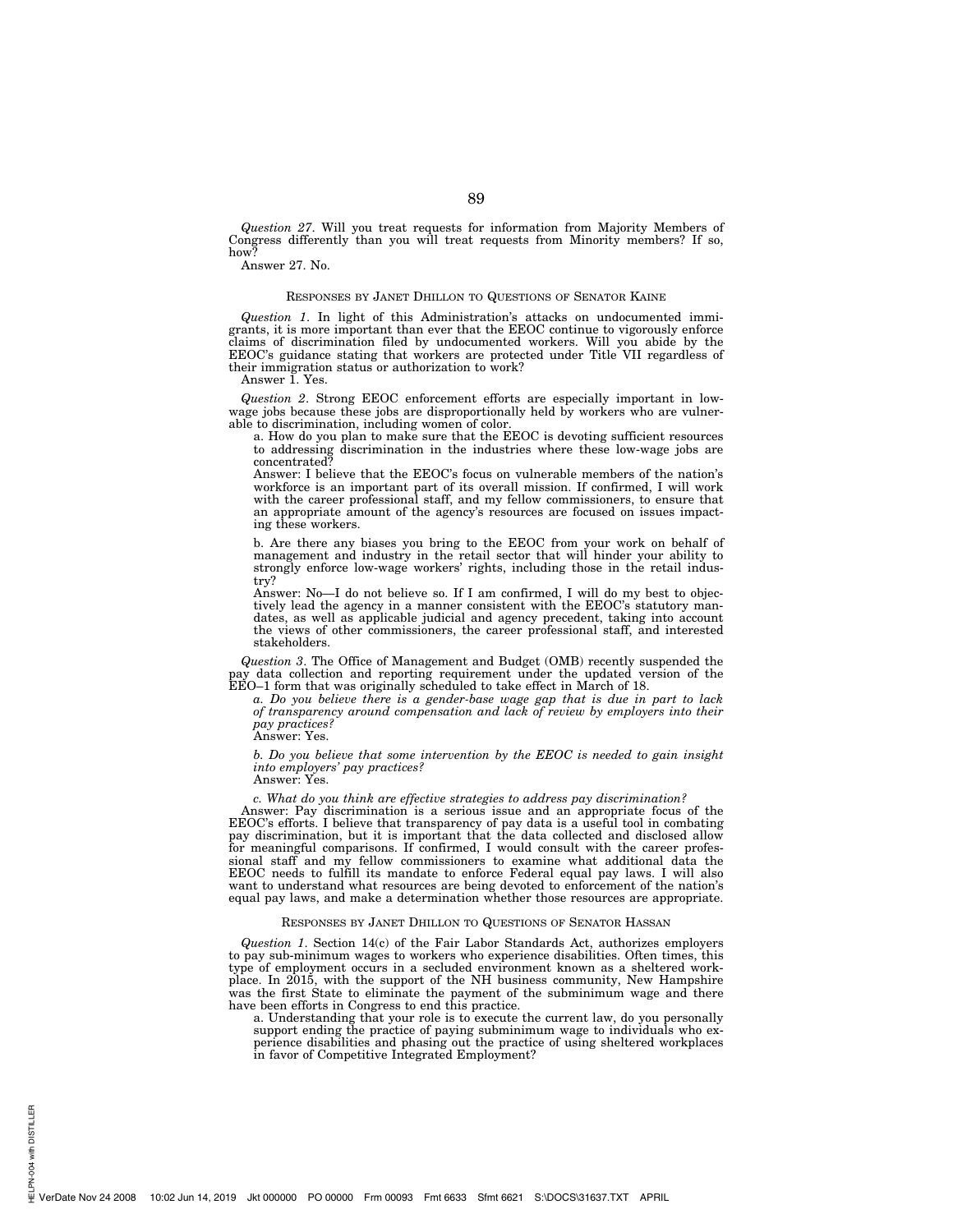Answer: I do not have sufficient information or background on this issue to form an informed view. If confirmed, I would consult with the career professional staff and fellow commissioners to learn more about this area.

*Question 2*. One of the biggest gaps between men and women in both education and the workforce is in the STEM fields. Women outnumber men as college graduates, but in STEM fields the numbers are quite the opposite. In turn, men have higher representation in STEM careers, which tend to pay much more than jobs in female-dominated spheres. Women who do enter into STEM fields often face heavy discrimination and hostile work environments, as many recent articles about STEMfield office cultures have demonstrated. They are also shortchanged on pay. A 2015 study by the American Association of University Women found that women in STEM fields are paid only 82–87 percent of what their male counterparts are paid.<sup>20</sup>

a. How will you work to combat this systemic gap in pay?

b. How will you monitor whether this gap is closing?

c. What steps will you take to ensure that these women's rights' are protected in hostile work environments?

Answer: I believe that pay discrimination in any field is unacceptable. In the past, the EEOC has established Task Forces to focus on particular issues, and has issued reports on employment practices in particular sectors (for example, the EEOC's reports titled Diversity in the Finance Industry and Diversity in the Media). I believe these types of in-depth efforts have been effective at driving positive change. If confirmed, I would work with the career professional staff, as well as my fellow com-missioners, to explore ways that the EEOC can address these issues.

*Question 3*. As you know the Americans with Disabilities Act requires that employers provide reasonable accommodations to an employee who experiences a dis-ability. Despite this, individuals with disabilities continue to face an unemployment rate of over 8 percent and have a labor participation rate of only 20.5 percent com-pared to 68.8 percent of individuals who do not experience a disability.

a. Can you explain your understanding of a reasonable accommodation under the ADA?

Answer: What constitutes a reasonable accommodation is highly dependent on the facts of a particular circumstance. Employers should engage in the interactive process to determine what constitutes a reasonable accommodation in a particular circumstance.

*Question 4*. Often times, especially in cases of individuals with mental health issues or a learning disability, employees may choose to not disclose their disability and in turn not receive the accommodations they are afforded under law. a. What role do you believe the EEOC plays in ensuring that employers are held accountable to provide accommodations and that employees know their legal rights to disclose their disability with no repercussions?

Answer: I believe that employer and employee outreach and education efforts are particularly important in this area. In addition, the EEOC's mediation program can play a significant role in these types of situations. In addition, if unlawful discrimination is found, the EEOC should engage in a meaningful conciliation effort.

b. You've been a corporate executive for several retail chains, do you feel there are too many lawsuits under the ADA?

Answer: I do not have access to information on which to form a judgment on the amount of litigation brought under the ADA.

# RESPONSES BY DR. DANIEL M. GADE TO QUESTIONS OF SENATOR PATTY MURRAY

*Question 1*. In January a blogpost on the website BlackFive argued that women should not be allowed in combat units. You commented twice on this post, agreeing with the author's argument—that combat units should be restricted to men. You said allowing women in combat roles will be a detriment to national security, will result into lower standards at Ranger, SFAS, and other schools, and that the idea of women fighting in that environment is ''laughable.'' Please explain how your views have changed since 2011 and why.

Answer 1. As late as 2011, I agreed with the military's policy at that time that excluded women from some combat roles. Later that year, when I arrived at West Point as a professor, I began to observe women in demanding leadership roles within the Corps of Cadets. I mentored many women, including several who became combat arms officers upon graduation. I am proud of those women, and proud of my mentorship of them.

<sup>20</sup>*http://www.aauw.org/2015/04/14/women-shortchanged-in-stem/*.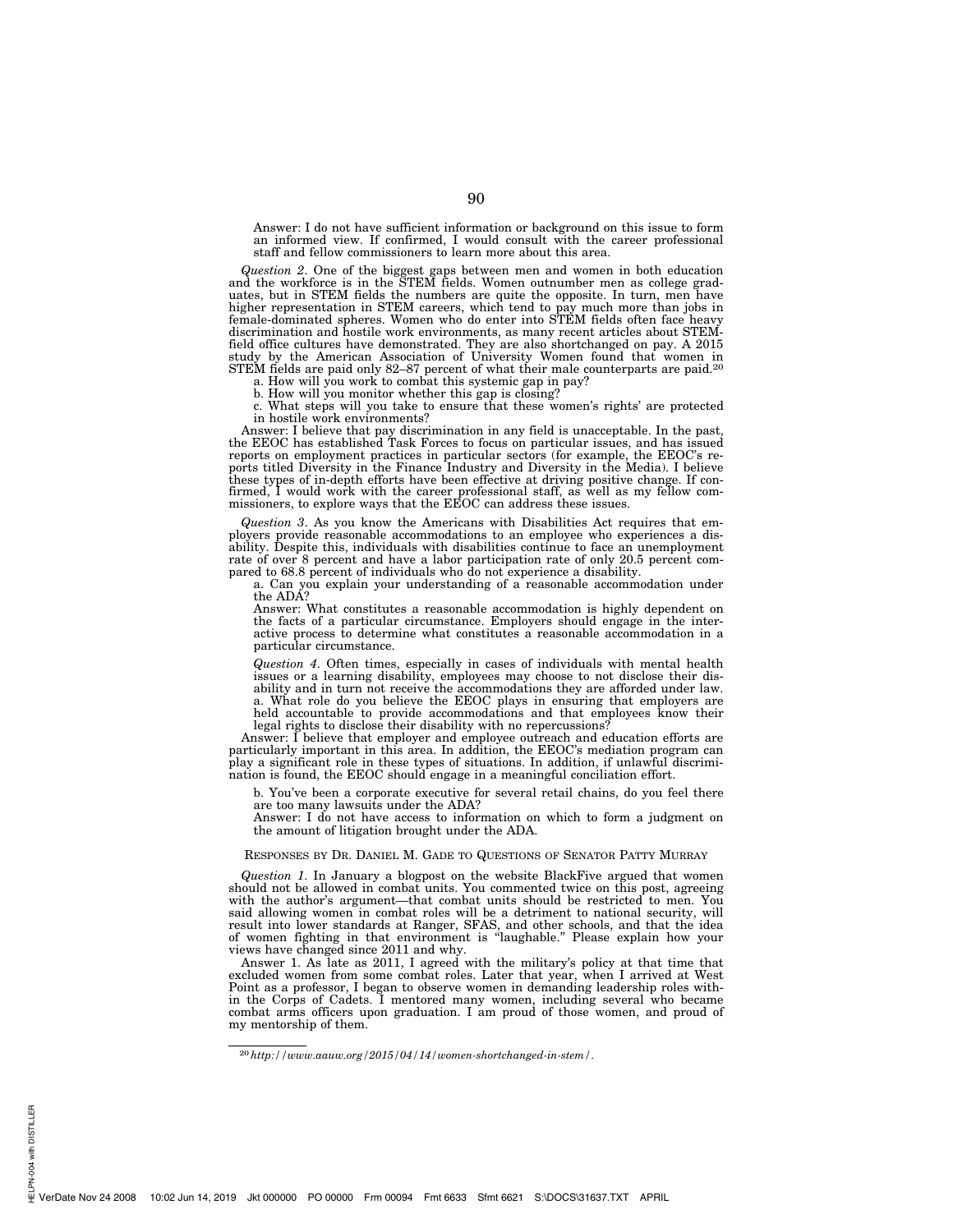My concerns that the military would lower physical standards as part of the effort to include women were unfounded, and I do not currently hold the views that I held in 2011. My direct observation and mentorship of women who are currently serving as combat arms officers, including one who was the 4th woman to graduate from Ranger School and another who is the only woman serving as a Sapper platoon leader in the 101st Airborne Division, make my concerns in 2011 seem antiquated. I no longer hold those views, and am proud of my years-long mentorship of those officers.

*Question 2*. The original blogpost in question, ''Women in combat units—Oh! Hell! No!'' not only argued vigorously against allowing women into combat roles, but did so in an incendiary way perpetuating harmful gender stereotypes. For example, the author said that ''[w]omen are not as big and strong as men, nor can they withstand the rigors of living completely off the grid for the extended stretches combat can require.'' The author went on to explain ''you just threw a healthy, breeding age, female into a pack of dogs with an established, yet always evolving hierarchy,'' questioned where the ''vital gap is in our combat repertoire that requires a feminine touch, and noted ''the need for monthly maintenance is another show stopper'' (referring to menstruation). Did you agree with these statements in 2011 and do you agree with them now? How can women trust that you no longer hold or endorse these stereotypes?

Answer 2. No, I did not agree with the original poster of that article, nor do I agree with him now. Military professionals who are leading units in austere environments must take into account all of the unique needs of their soldiers, including mental and physical health, hygiene, and other mission requirements. I believe in the professionalism of the leaders of those units, and trust them to take into account all of the variables related to mission accomplishment. Anyone with concerns can look to my record of mentorship and direct care of women who later joined combat arms branches.

*Question 3*. In one of your comments on BlackFive you called the Military Leadership Diversity Commission, which was established by Congress in 2009, ''silly.'' What about your experience with women in the military at the time you made those comments led you to think that it was a silly or laughable idea for women to serve in combat units?

Answer 3. I knew nothing at that time about the diversity commission, and do not believe that it was "silly." My concern at that time was that the Commission would simply endorse the political views of its founders and members, rather than take military readiness into account in a direct and honest way. Although I am not familiar with any reports made by that Commission, I am pleased that the Army has been rigorous in enforcing the standards for each position rather than relying on the sex of the soldier as a proxy for ability. Women can (and do) serve with distinction across the force, and I am pleased that some of those women were mentored by me during my time as a professor at West Point.

*Question 4*. Are there currently any jobs or types of work that you believe should be restricted or open only to one gender? If so, what are those jobs? Please explain in detail.

Answer 4. No, I do not think that gender is relevant to employment. Some jobs require more physical strength than others, and the employer must be careful to only apply tests that are directly relevant to the actual job to be performed rather than relying on stereotypes.

*Question 5*. The EEOC's mission is to promote equal employment opportunity in the workplace. Do you commit to supporting EEOC's efforts to reduce women's barriers to entry into jobs traditionally dominated by men?

Answer 5. Yes. I believe in the EEOC's role in that important work, and am committed to enforcing the law in those matters.

*Question 6*. Many jobs traditionally dominated by men, such as firefighting, use physical requirements and tests in recruitment, hiring, and promotion. Height and weight requirements, and strength and physical tests, have often been designed and used to exclude women from nontraditional fields. In some cases such requirements have been found to impose a disparate impact on women in violation of Title VII. Do you believe that occupational standards for jobs, whether in the military or civilian sectors, should reflect the actual, regular and recurring duties of the job, and be applied fairly?

For many years, job applicants were excluded from some jobs based on their sex. In order to prevent discrimination based on sex, any test applied to job applicants should clearly reflect actual job necessities.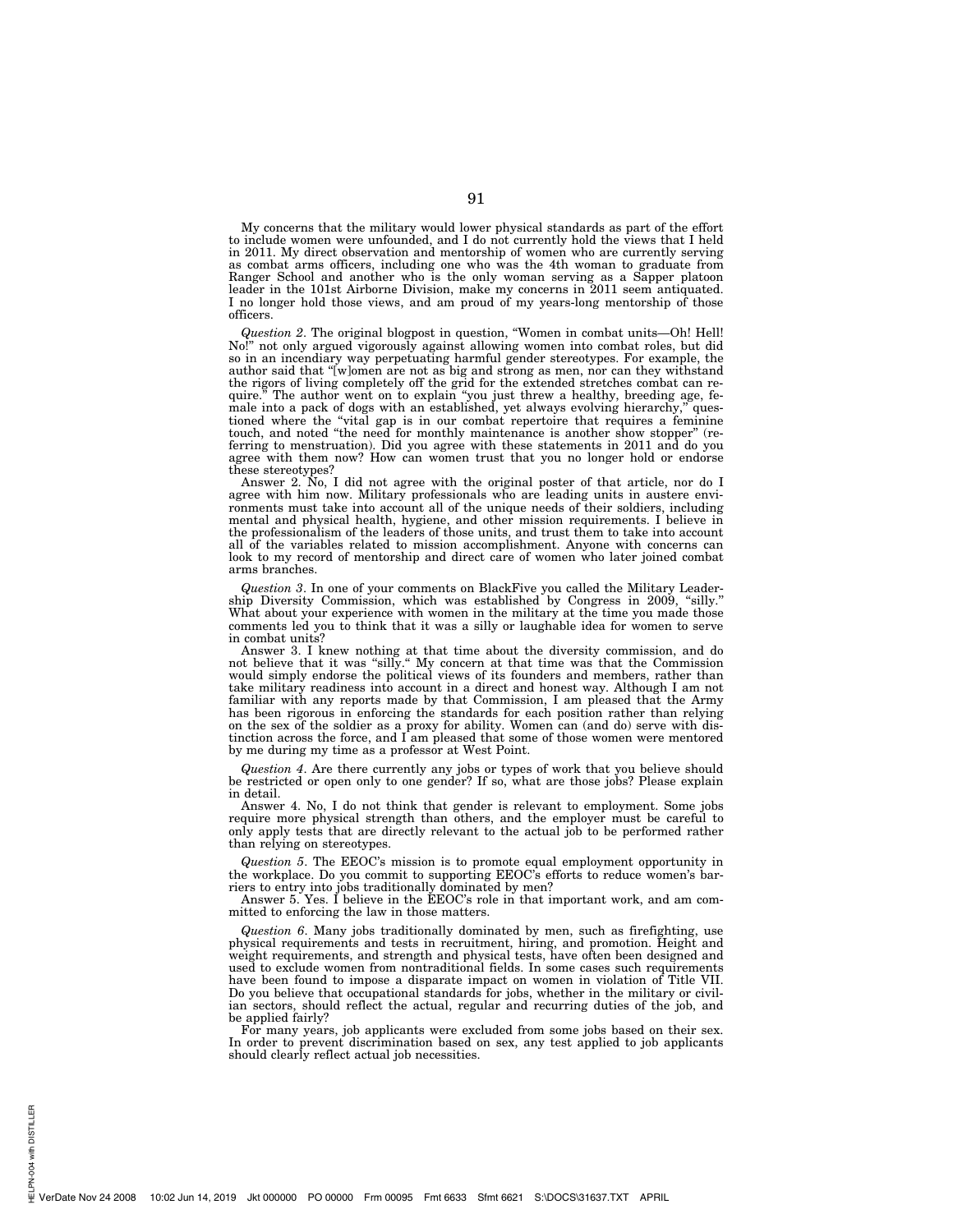a. Do you believe that the use of physical tests and requirements in recruitment, hiring, and promotion is justified? If yes, in what circumstances

Answer: Yes, physical tests may be appropriate. When used, those tests must not be based on assumptions about the characteristics of each sex, nor may they be designed to exclude members of a particular sex. Instead, they must be carefully designed to allow those capable of doing the work to be hired, promoted, and retained.

b. If you are confirmed, what steps will you take to actively promote equal employment opportunity for women, particularly in fields traditionally dominated by men?

Answer: The law must be vigorously enforced, and I am committed to doing so.

*Question 7*. Do you support the Administration's ban on military service by transgender individuals?

Answer 7. The President, in accordance with the Secretary of Defense, Service Secretaries, and Joint Chiefs of Staff, make policy affecting the military services. I believe that any person who meets the physical and mental standards of the profession of arms should be allowed to serve. During my service, I had no involvement with policy issues related to transgender service.

*Question 8*. Do you agree that employee access to information about pay within a workplace is critical to helping employees determine whether they are being paid less than their peer for discriminatory reasons?

Answer 8. Yes. One of the lessons of the Lilly Ledbetter case was that people sometimes don't know that they have been discriminated against because they have no information about what others are paid. As a general matter, I believe that employees should be able to have access to the required information to discern whether they have been discriminated against based on sex, race, or other protected category.

*Question 9*. What initiatives will you undertake to strengthen the ability of the EEOC and the ability of working people to identify and challenge pay discrimination?

Answer 9. The EEOC has the legal authority to collect pay data. If the EEOC decides to re-issue a revision to the EEO–1 form, the data collected should serve three purposes: to allow employees to understand whether they are being paid fairly; to allow employers to conduct self-audits to determine whether they are paying their employees fairly; and to allow the government to use the data for law enforcement or educational purposes.

*Question 10*. The EEO–1 form was created in the 1960's to provide the agency a better understanding of employment patterns by race, gender, and ethnicity across different job categories and industries. For more than 50 years, the form has been an effective tool to help root out discriminatory practices. It continues to be a vital tool that the EEOC relies on to investigate and resolve race, sex, and national origin discrimination claims. The revised EEO–1 form approved in 2016 continued the collection of this important data, in what is called component 1 of the form, and added a new component 2 focused on pay data collection. Given the important role that the EEO–1 form has played in the EEOC's work to combat race, gender, and national origin discrimination, do you believe that the data on race, gender, and ethnicity collected through component 1 of the form is still useful today and that the EEOC should continue to collect this data?

Answer 10. Yes, I absolutely agree that the component 1 data should be collected and analyzed.

Question 11. Are there specific changes to the collection of component 1 data (race, gender, ethnicity) that you think are important to pursue? If so, why?

Answer 11. I am committed to working with the career staff and other commissioners to analyzing this question. If additional data fields are to be collected, that requirement should be promulgated through a normal notice and comment process, and subject to as much collaboration and consultation as possible. I am committed to openness and transparency in that process.

*Question 12*. The Administration recently stayed the EEOC's equal pay data collection via the EEO–1 form for further review. OMB stayed the data collection and instructed the EEOC to submit a new proposal. EEOC must now address OMB's expressed concerns and identify a path forward for the collection of pay data. At the hearing, you affirmed that you supported the collection of pay data from employers by the EEOC, and that development of a revised pay data collection would be priority and would be completed in a reasonable time period.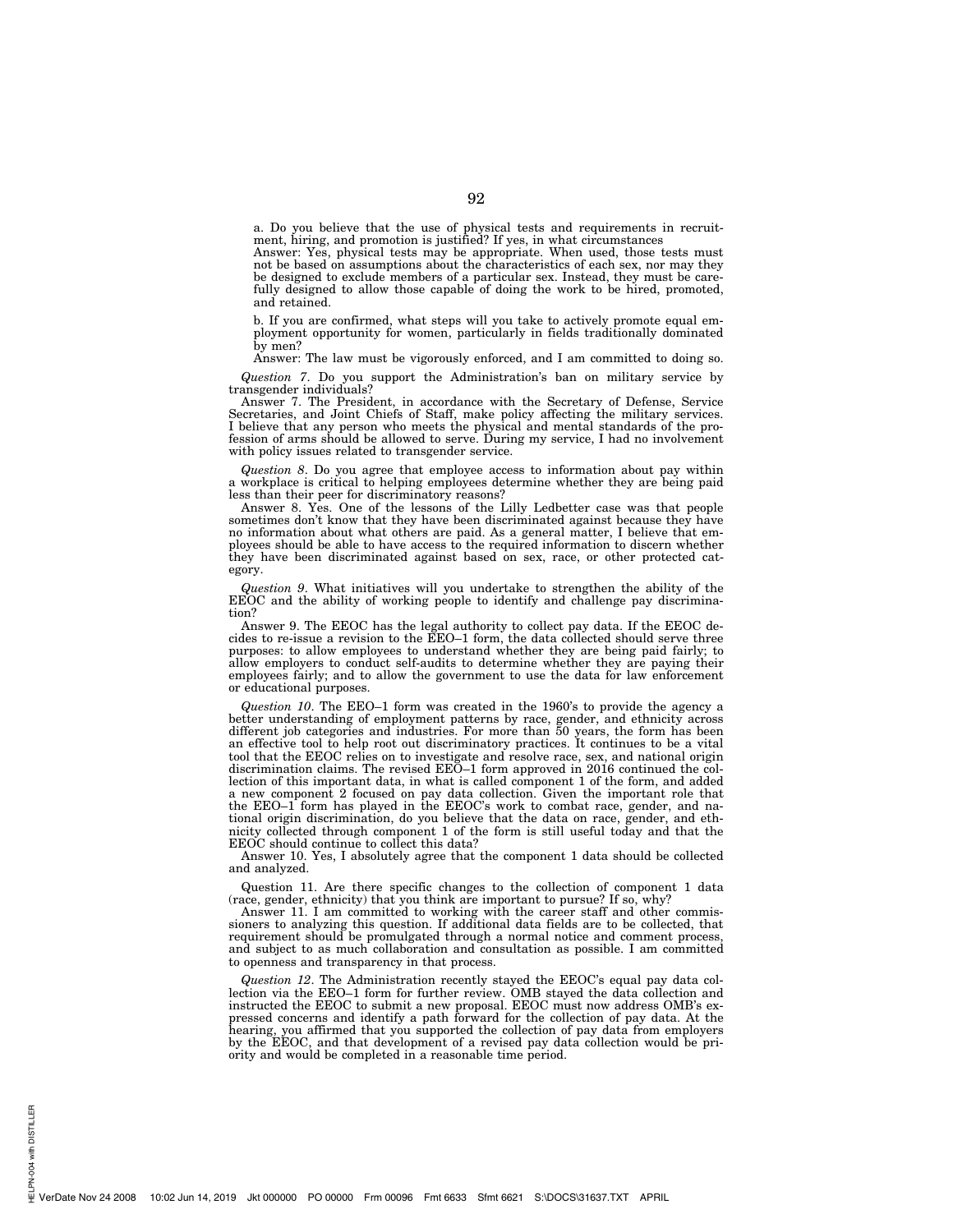a. Do you agree in order to be useful and effective for enforcement purposes, employers must be required to collect and submit to the EEOC data identifying job type, total compensation, and whether the employee is full-time or parttime?

Answer: I am committed to effectively enforcing anti-discrimination law. In consultation with those professionals who were involved in the original design of the new EEO–1 form, I am committed to working swiftly to address OMB and stakeholder concerns with the data to be collected and the process for collecting it.

b. Do you believe a revised pay data collection should be mandatory for participating employers?

Answer: I am committed to the mission of the agency, and believe that pay dis-crimination is both illegal and immoral. I am not willing to pre-judge the outcome of the discussions that we will have related to this issue. However, ''optional'' data collection is rarely efficacious in detecting and correcting unsound behaviors and practices.

c. If you have concerns about the EEO–1 pay data collection as previously ap-proved, how would you seek to modify it while still ensuring that critical information about pay and hours worked is collected and submitted by employers? Answer: I am committed to working collaboratively with the professionals who designed the revised EEO–1 in the first place. The agency clearly needs to address the OMB and stakeholder concerns with the data to be collected and the process of fielding the requirement, while upholding its statutory mandate to eliminate discrimination.

d. Please explain how you will incorporate the public comments and analysis already produced during the extensive planning process for the pay data collection.

Answer: The process of revising the EEO–1 form must take into account the concerns of the commenters on the original process. I am committed to addressing each major category of concern, and to include all stakeholders in the revision process.

e. If you are confirmed, will you commit to supporting a process to finalize and implement pay data collection by EEOC, including through a public hearing and other diverse stakeholder engagement efforts, and to submitting a revised pay data collection proposal to OMB for its review within 6 months of your confirmation?

Answer: I am committed to the mission of the agency, and believe that pay discrimination is both illegal and immoral. I intend to work with the Commis-sioners to ensure the EEOC has the information necessary to enforce America's anti-discrimination laws. I am not willing to prejudge the outcome of the discus-sions that we will have related to this issue, nor am I willing to commit to a 6-month deadline. I am not familiar with the timelines involved in such a project. However, I believe that it would be helpful if the agency updates Congress at regular intervals.

*Question 13*. The EEO's analysis supporting the pay data collection explained in detail the agency's justification for adding pay data to the EEO–1, the process by EEOC used to choose the W–2 data collection mechanism, and the stakeholders the EEOC consulted with. For example, the EEOC analysis explains that the Commission considered giving different measures of earnings, and detailed the strengths and weaknesses of the various measures. The EEOC analysis also explained that the Commission convened a 2-day working group of employer representatives, statisticians, human resources information system (HRIS) experts, and information technology specialists to inform its revision of the EEO–1. also reviewed over 900 public comments while adopting the EEO–1 pay data collection. OMB's decision to review and stay the previously approved EEO–1 pay data collection was not subject to a public notice and comment process and the publicly available explanation provided by OMB for its decision to set aside this extensively reviewed pay data collection was just two paragraphs long. Do you agree with OMB's change in position?

Answer 13. OMB, and Members of Congress, had a number of serious concerns with the process and its result. I am committed to a way forward that takes those concerns into account.

*Question 14*. The EEO–1 pay data collection currently under review, ensures reporting of compensation data by gender and racial/ethnic groups within each of ten job categories, rather than by an employer's own job titles or job classification system to allow analysis and comparison of wage data for firms employing workers in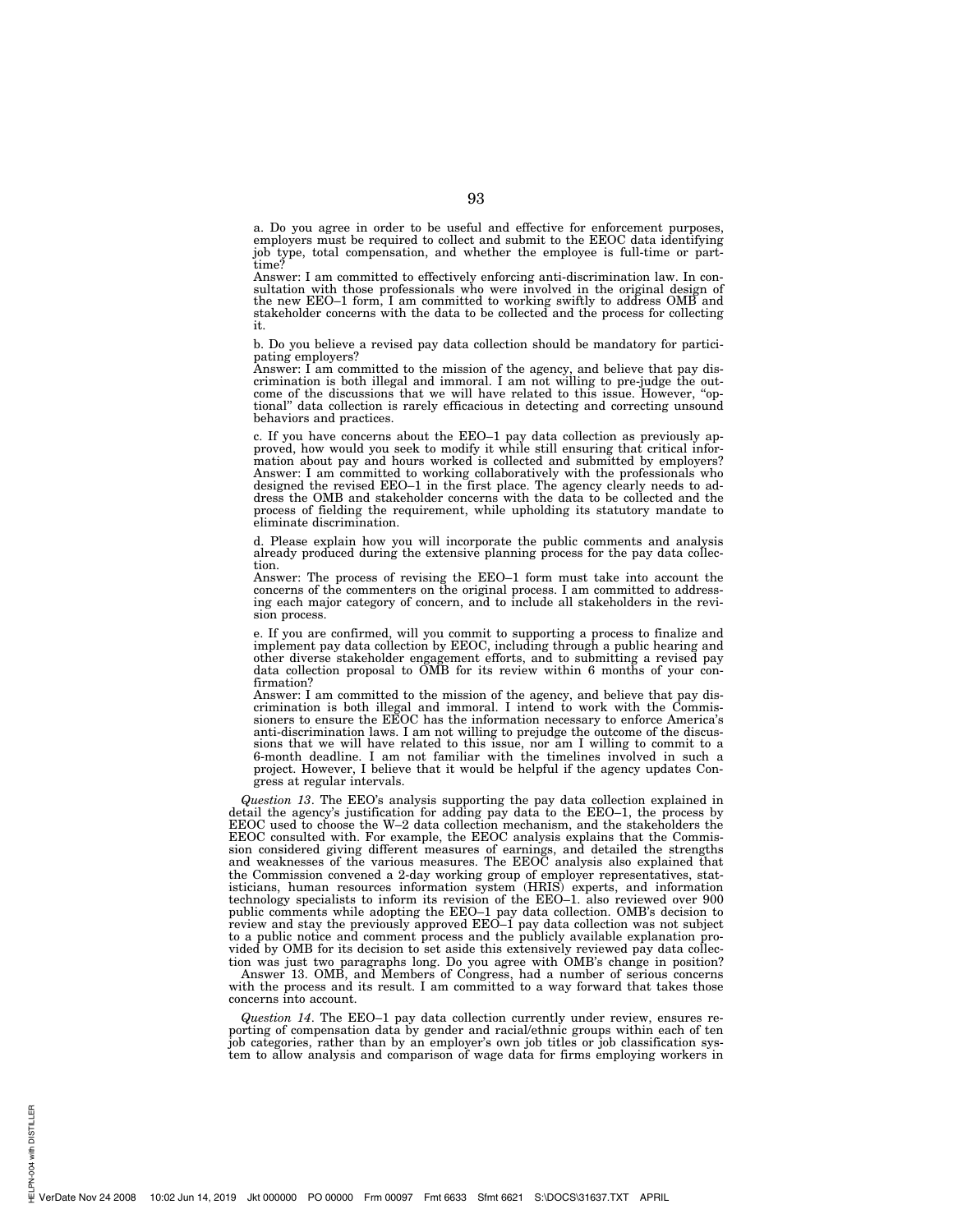the same job class, in the same industry, in the same location, and in the same year. Do you agree that the pay data collection facilitates the consistent comparison of pay disparities in job categories among employers in a given industry and geographic area? If not, why not?

Answer 14. I am committed to spending time with the professionals who designed the data reporting requirement prior to proposing any changes to their work. Some commenters believed that the categories were too broad (for example, listing surgeons and X-ray technicians together as ''professionals''). Those kinds of concerns should be taken into account.

*Question 15*. Do you believe that OMB should fully disclose the basis for its stay, the analysis underlying its conclusion, and the process by which it reached that conclusion, including any outside interest groups with which it consulted?

Answer 15. I am not familiar with OMB processes and how much public disclosure of those processes is appropriate. While I am generally in favor of transparency and openness, it is the prerogative of the White House to determine the extent to which its deliberative materials should be made public.

*Question 16*. OMB's decision to stay the pay data collection rested in part on the assertion that EEOC provided ''data file specifications'' for employers to directly upload pay data only after OMB approved the equal pay data collection. Are you aware that this is just one voluntary option to submit the data that is offered by the EEOC for employer convenience?

Answer 16. I am not familiar with how employers may provide this information. As a general matter, any required data should be able to be submitted in a way that is convenient to the employer and sufficient for the legitimate governmental purposes that it serves.

*Question 17*. Do you believe that OMB's decision to stay the pay data collection was justified, given that OMB approved the data collection last year fully aware that EEOC would post the data file specifications afterwards?

Answer 17. If confirmed, I look forward to reviewing OMB's decision closely.

*Question 18*. President Trump's 2018 budget proposed merging the Office of Federal Contract Compliance Programs (OFCCP) and EEOC and significantly reducing the offices? budget. What is your position on the proposed merger?

Answer 18. While I am familiar with that proposal, I am not ready to take a position on it as I would need time to review it in greater detail. If the OFCCP and EEOC are merged, it should be done in such a way to ensure that the critical mission of combatting discrimination is not negatively affected.

*Question 19*. Do you agree with the EEOC's position in *Baldwin* v. *Dep't of Transportation* (EEOC Appeal No. 0120133080, July 15, 2015) that sexual orientation discrimination is a form of sex discrimination?

Answer 19. I am personally opposed to sexual orientation discrimination. The current Circuit Court split, as well as the current disagreement between the EEOC and the DOJ, make this an issue that is ripe for final determination by the Supreme Court or the Congress. In the meantime, I am not aware of, nor will I drive, any current efforts to refine the EEOC position on this issue.

*Question 20*. Do you agree with EEOC's position in *Lusardi* v. *Dep't of the Army*  (EEOC Appeal No. 0120133395, March  $27, 2015$ ) that an employer who denies an employee access to a restroom that matches their gender identity is a form of sex discrimination?

Answer 20. I am personally opposed to gender identity discrimination. Any change to the EEOC position should be made only with close consultation among the Commissioners, as well as an open and transparent process. I am committed to enforcing the law as written by Congress and interpreted by the courts.

*Question 21*. Do you agree with EEOC's position in *Macy* v. *Dep't of Justice*  (EEOC Appeal No. 0120120821, April 20, 2012) that discrimination against someone because they are transgender is a form of sex discrimination?

Answer 21. Please see my answer to question #20, above.

*Question 22*. At the hearing, you stated that if confirmed, one of your priorities would be to review the EEOC's strategic enforcement plan. Do you agree with the substantive area priorities and strategies set forth in the current strategic enforcement plan? Please be specific about priorities you would add or seek to remove.

Answer 22. The current strategic enforcement plan should be reviewed by the full commission to determine whether it plots the proper course into the future. I am not currently willing to prejudge that process, but am committed to a process that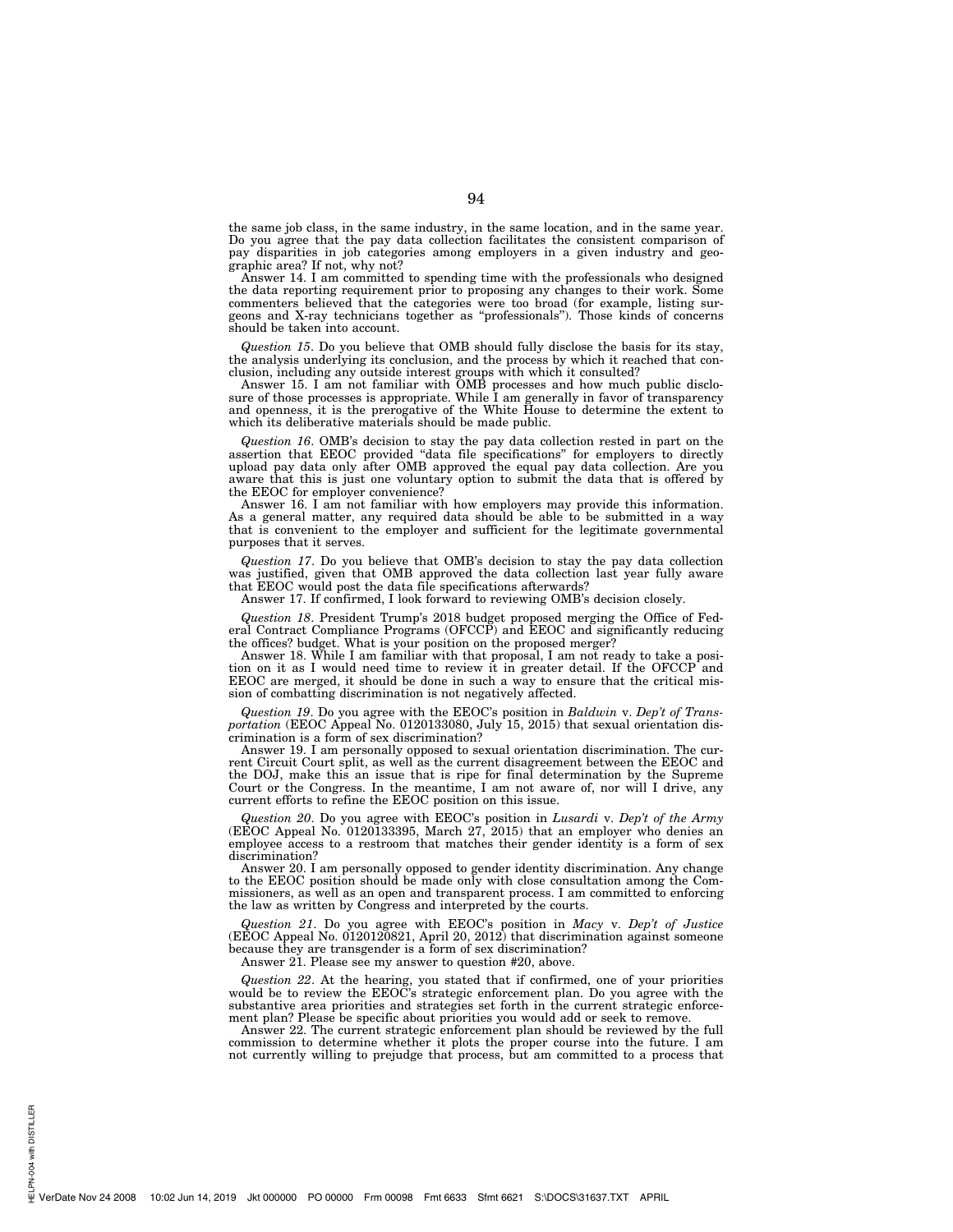is open and transparent to all stakeholders, including Members of Congress and others.

*Question 23*. The EEOC's strategic enforcement plan currently includes ''protecting lesbians, gay men, bisexuals, and transgender (LGBT) people from discrimination based on sex.'' Do you intend to amend the inclusion of protections for LGBT workers in the strategic enforcement plan?

Answer 23. I am personally opposed to gender identity and sexual orientation discrimination. The current Circuit Court split, as well as the current disagreement between the EEOC and the DOJ, make this an issue that is ripe for final determination by the Supreme Court or the Congress. I am committed to enforcing the law as written by Congress and interpreted by the courts. In the meantime, I am not aware of, nor will I drive, any current efforts to refine the EEOC position on this issue.

*Question 24*. Do you commit to continuing to advocate that Title VII prohibits employers from discriminating on the basis of sexual orientation and gender identity in circuit courts where the question has not been decided?

Answer 24. I am personally opposed to gender identity and sexual orientation discrimination. The current Circuit Court split, as well as the current disagreement between the EEOC and the DOJ, make this an issue that is ripe for final determination by the Supreme Court or the Congress. I am committed to enforcing the law as written by Congress and interpreted by the courts. In the meantime, I am not aware of, nor will I drive, any current efforts to refine the EEOC position on this issue.

*Question 25*. At the hearing, you stated you believed that ''most discrimination is unintentional.'' Have you reviewed data that supports this position? Given your statement at the hearing, do you believe that a focus on disparate impact discrimination should be a top priority of the EEOC?

Answer 25. I base that assertion on a belief that most discrimination (or alleged discrimination) never makes it to the formal complaint process. Instead, a worker who believes that he has been discriminated against may tell his supervisor, and she may make on-the-spot corrections involving the parties who may have caused offense. For example, people with disabilities often hear the word ''retard'' used as a synonym for ''foolish.'' Most people, when informed that the word ''retard'' is considered to be an ableist slur, will cease using it. That is an example of unintentional discrimination that does not rise to the level of a formal complaint, and where education and increased awareness will generally suffice.

Disparate impact discrimination is real, common, and a cause for action in many cases. Each of those cases should be judged based on its own merits, and I support EEOC efforts in that regard.

*Question 26*. The EEOC's systemic program has successfully ensured workers discriminated against in their employment receive justice. Commissioner Jenny Yang and her staff reviewed the systemic program from 2013?2014 and found that the program has contributed to a tripling of monetary relief recovered for victims. In all, they found that the systemic program has had a 10-year success rate of 94 percent. Will you commit to continuing to pursue coordinated, systemic litigation on behalf of those subject to discriminatory patterns, practices, or policies?

Answer 26. Systemic litigation is a powerful tool, and when deployed appropriately, can be used to remedy some kinds of discrimination. Like any powerful tool, it should be used carefully, and I firmly believe that any systemic enforcement action should be undertaken after careful consideration by the full Commission.

*Question 27*. Please describe in detail when you believe that the EEOC should use systemic litigation.

Answer 27. Systemic litigation is appropriate where a pattern or practice of discrimination is uncovered that affects a broad group of people, even if they do not know that they have been discriminated against. In particular, the most vulnerable workers (migrants, people with disabilities, part-time workers, and others) may not know that they have been discriminated against, and systemic litigation may be appropriate in those cases.

*Question 28*. Please explain any challenges you believe face the systemic program. Answer 28. The main challenge facing systemic litigation is that it can be used inappropriately, and can divert agency resources away from cases in which there is a specific complainant. Each decision to pursue systemic cases should be undertaken as a policy choice, not simply a litigation choice.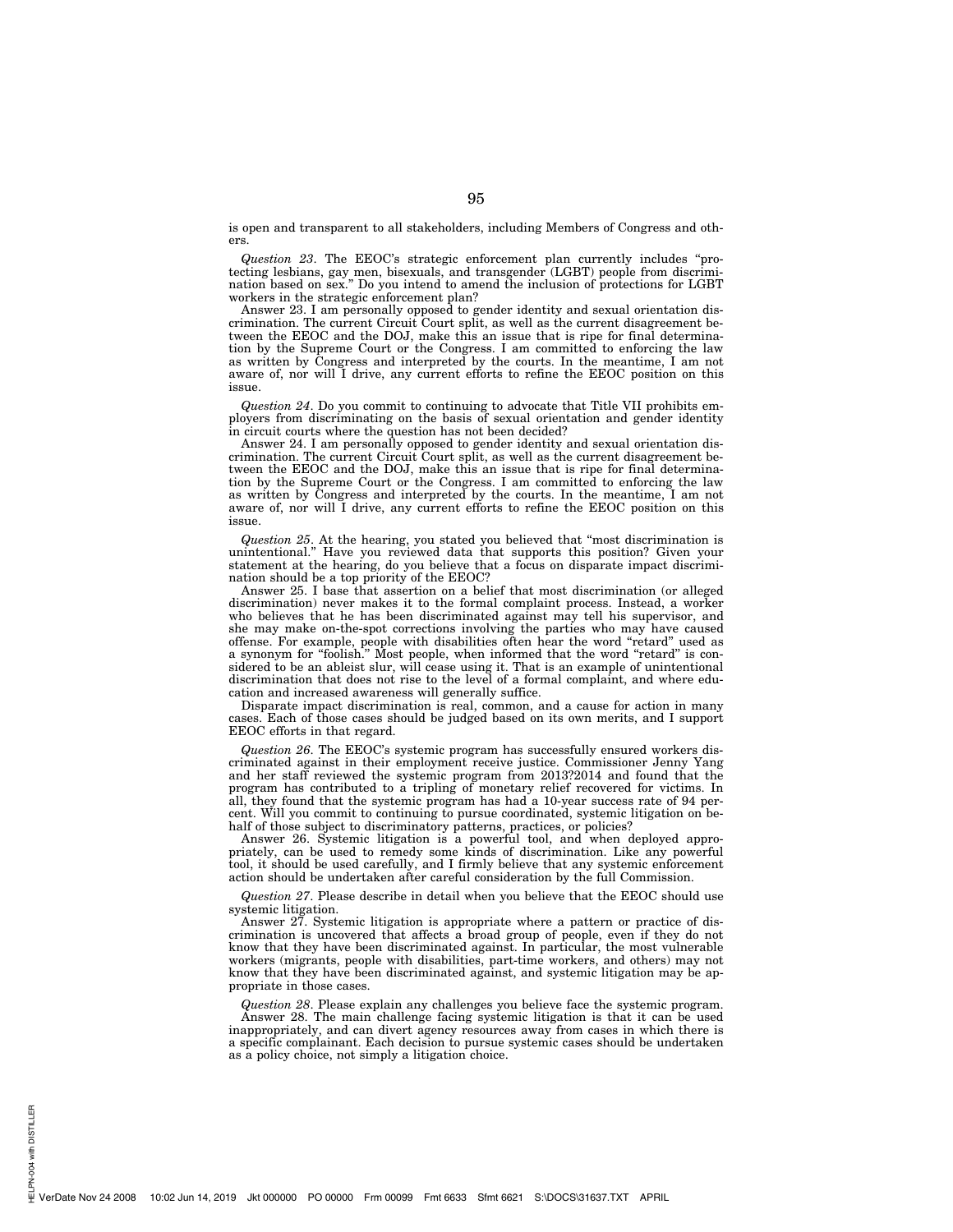*Question 29*. In 2012, the EEOC issued criminal history guidance. In your opinion, when can employers appropriately use criminal history background checks when making employment decisions and when is it unlawful or discriminatory for an employer not to hire workers with criminal histories?

Answer 29. Ex-offenders face a difficult path to full reintegration, and this path can certainly be made steeper by discriminatory practices. A blanket bar to employment based on criminal history may affect Black and Hispanic men at a higher rate than others, and be the basis of a valid disparate impact claim. I would need to study this issue in greater depth, and consult with the other commissioners and career staff, before making any policy determinations in this area.

*Question 30*. Do you support maintaining the current EEOC criminal history guidance that has been in place for 5 years and is generally understood by employers? If not, why not?

Answer 30. I would need to study this issue in greater depth, and consult with the other commissioners and career staff, before making any policy determinations in this area. Any change to that guidance should be done after a full and open consultation with the Commissioners and relevant stakeholders.

*Question 31*. Title II of the Genetic Information Nondiscrimination Act (GINA) and Title I of the Americans with Disabilities Act (ADA) protect an employee's privacy in the workplace and ensure that employers can only request or obtain genetic and medical information when an employee provides it voluntarily. In a recent ruling by the U.S. District Court for the District of Columbia on *AARP* v. *EEOC*, the EEOC's rules about the fees employers can assess workers who do not participate in workplace wellness programs were deemed arbitrary. However, rather than vacate the rules, the court has requested EEOC to ''address the rules' failings in a timely manner''. Please explain your understanding of why the court sent the wellness rules back to the EEOC.

Answer 31. My understanding is that the court sent the wellness rules back to the EEOC because it was not convinced that the EEOC's ''30 percent rule'' was in accordance with the other relevant laws, and because it felt that the adoption of that rule was arbitrary. I support wellness programs, and believe that the EEOC plays an important role in protecting the rights of workers (especially people with disabilities and adverse genetic histories).

*Question 32*. Do you agree that workplace wellness programs do not need to collect and retain employees? genetic and medical information to be effective?

Answer 32. I look forward to reviewing the regulation and the court decision in an open, collaborative way. Medical and genetic information are exceptionally powerful tools, and use of them in a wellness program should be carefully balanced with the civil rights of the persons involved. Some basic medical information may be relevant (BMI, blood pressure, cholesterol, etc.), but these pieces of information should be carefully considered with an eye toward protecting the privacy and dignity of each employee.

*Question 33*. As the Commission redrafts rules on how Title II of GINA and Title I of ADA apply to workplace wellness programs, will you work to ensure that an employee (or spouse) should not be subject to steep financial pressure by their employer or health plan to disclose their genetic and medical information?

Answer 33. Yes. At some level of ''incentive'', the financial pressure may become coercive. The level of incentive may vary according to the financial resources of the person involved, and should be considered as this regulation is redesigned.

*Question 34*. What are some possible ways the wellness program rules can be redrafted to protect employee health privacy, ensure voluntary employee participation, and comply with Title I of the Americans with Disabilities Act (ADA) and Title II of the Genetic Information Nondiscrimination Act (GINA)?

Answer 34. I do not want to commit to or prejudge any result of the policymaking process. However, any wellness regulations that are allowed should be able to meet the needs of the employer while protecting the civil rights of the employee (and her family). I am committed to protecting privacy, ensuring voluntary participation, and complying with the ADA and GINA.

*Question 35*. In your opinion, when is it appropriate for an agency to use sub-regulatory guidance?

Answer 35. Sub-regulatory guidance serves an important educational role. However, any time the agency uses such guidance, it should do so in an open and transparent process.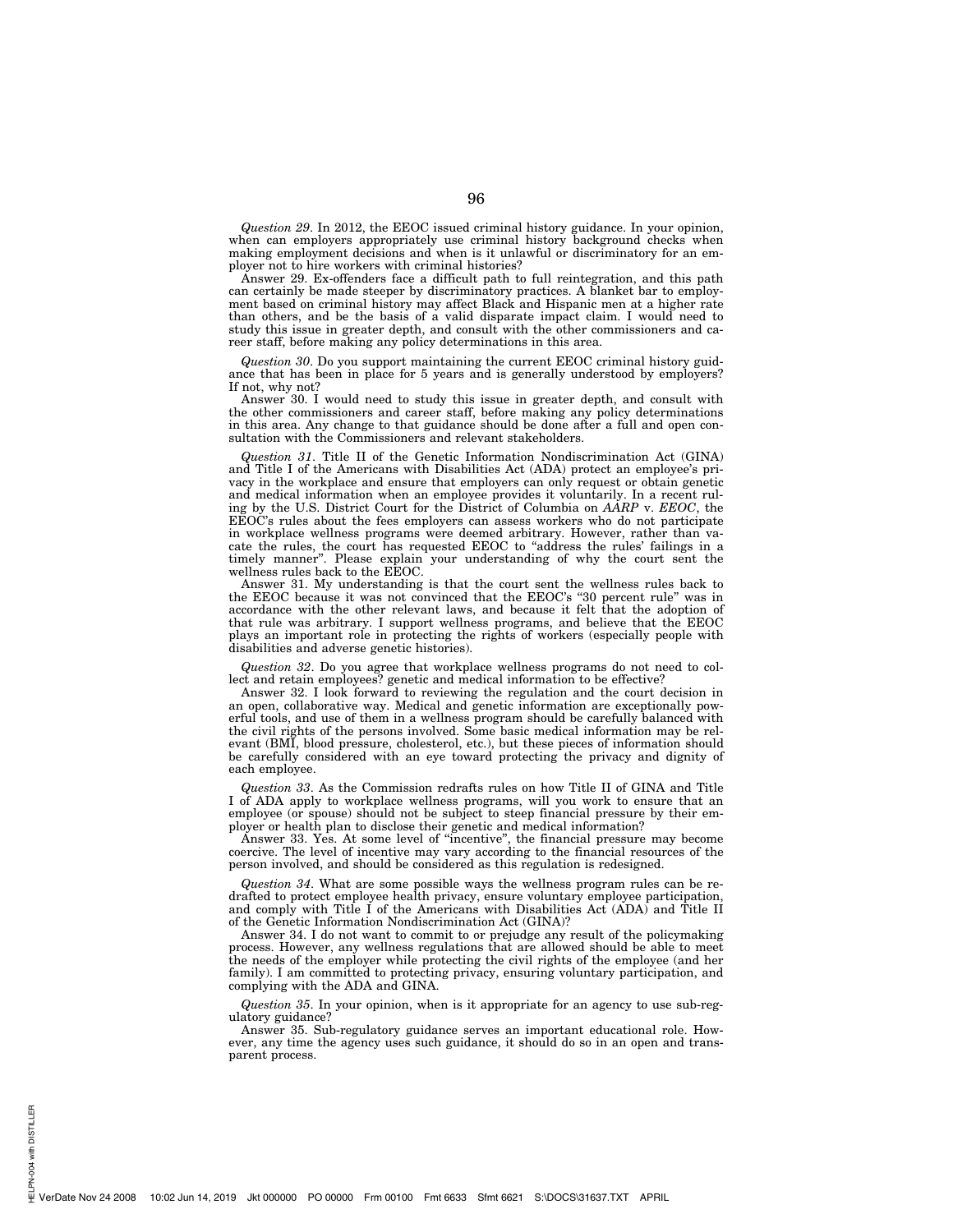*Question 36*. EEOC under the leadership of Chair Yang has conducted a public process when considering sub-regulatory guidance. Do you agree additional trans-parency has improved the process and the final guidance?

Answer 36. Yes. Transparency is always better than its inverse.

*Question 37*. Every year, EEOC receives tens of thousands of harassment complaints. For example, in fiscal year 2016, nearly 30,000 harassment complaints were filed with the EEOC. In 2015, EEOC convened a bipartisan Select Task Force on the Study of Harassment in the Workplace. After 18 months of examination, the Task Force released a lengthy report on workplace harassment, along with recommendations for a range of stakeholders, including the EEOC. Do you commit to supporting the bipartisan task force recommendations? If not, which task force recommendations to you oppose? Please explain your answer in detail.

Answer 37. I have not reviewed the Task Force report in detail. However, any process that involves stakeholders in an open and collaborative process should be given tremendous weight.

*Question 38*. Do you have any concerns with EEOC's 2017 Proposed Enforcement Guidance on Unlawful Harassment? Do you believe the guidance needs to be rescinded or revised in any way?

a. Do you support the Proposed Enforcement Guidance's expansion of the inter-pretation of sex-based harassment to include harassment based on gender stereotypes and nonconformance with gender norms, gender identity and sexual orientation?

Answer: Because this is a rapidly developing area of the law, I am committed to working with the stakeholders and advocates to understanding this issue prior to forming an opinion. As a general matter, I support the efforts of the EEOC to combat workplace harassment, and look forward to assisting with education and outreach along those lines.

b. Do you believe that the Proposed Enforcement Guidance should make clear that sex-based harassment includes harassment on the basis of pregnancy, childbirth, or other related conditions, including reproductive health decisions? Answer: Since 1978, Title VII has included protections based on pregnancy, childbirth, and related matters (lactation, pregnancy-related health care, etc.). I support the continued enforcement of those laws, and I will commit to assisting in those efforts.

*Question 39*. Do you have any concerns with EEOC's 2016 Enforcement Guidance on National Origin Discrimination? Do you believe the guidance needs to be re-scinded or revised in any way?

Answer 39. I have no concerns with this guidance, and support EEOC's work to prevent national origin discrimination.

*Question 40*. Do you have any concerns with EEOC's 2016 Enforcement Guidance on Retaliation and Related Issues? Do you believe the guidance needs to be rescinded or revised in any way?

Answer 40. I have no concerns with this guidance, and support EEOC's work to prevent retaliation.

*Question 41*. Do you have any concerns with EEOC's 2015 Enforcement Guidance on Pregnancy Discrimination and Related Issues? Do you believe the guidance needs to be rescinded or revised in any way?

Answer 41. I have no concerns with this guidance, and support EEOC's work to prevent pregnancy-related discrimination.

*Question 42*. Do you commit to inform the members of this Committee if you intend to undertake any review or revision of any existing or ongoing enforcement guidance?

Answer 42. Yes, I am committed to openness and transparency with members of this Committee and other interested parties.

*Question 43*. The 50th anniversary of the Age Discrimination in Employment Act (''ADEA'') is this year. While we have made substantial progress in the last five decades in reducing discrimination faced by older workers, there is much progress left to be made. What specific steps will you recommend EEOC take to reduce age discrimination in the workforce?

Answer 43. I am committed to enforcing the ADEA in all actions with which I am involved. I generally support the effort in Congress to return the ADEA to its pre-Gross interpretation, and support EEOC efforts like that in the Texas Road-house case. Older workers are a critical part of our society and workforce, and they should be protected to the maximum extent of the law.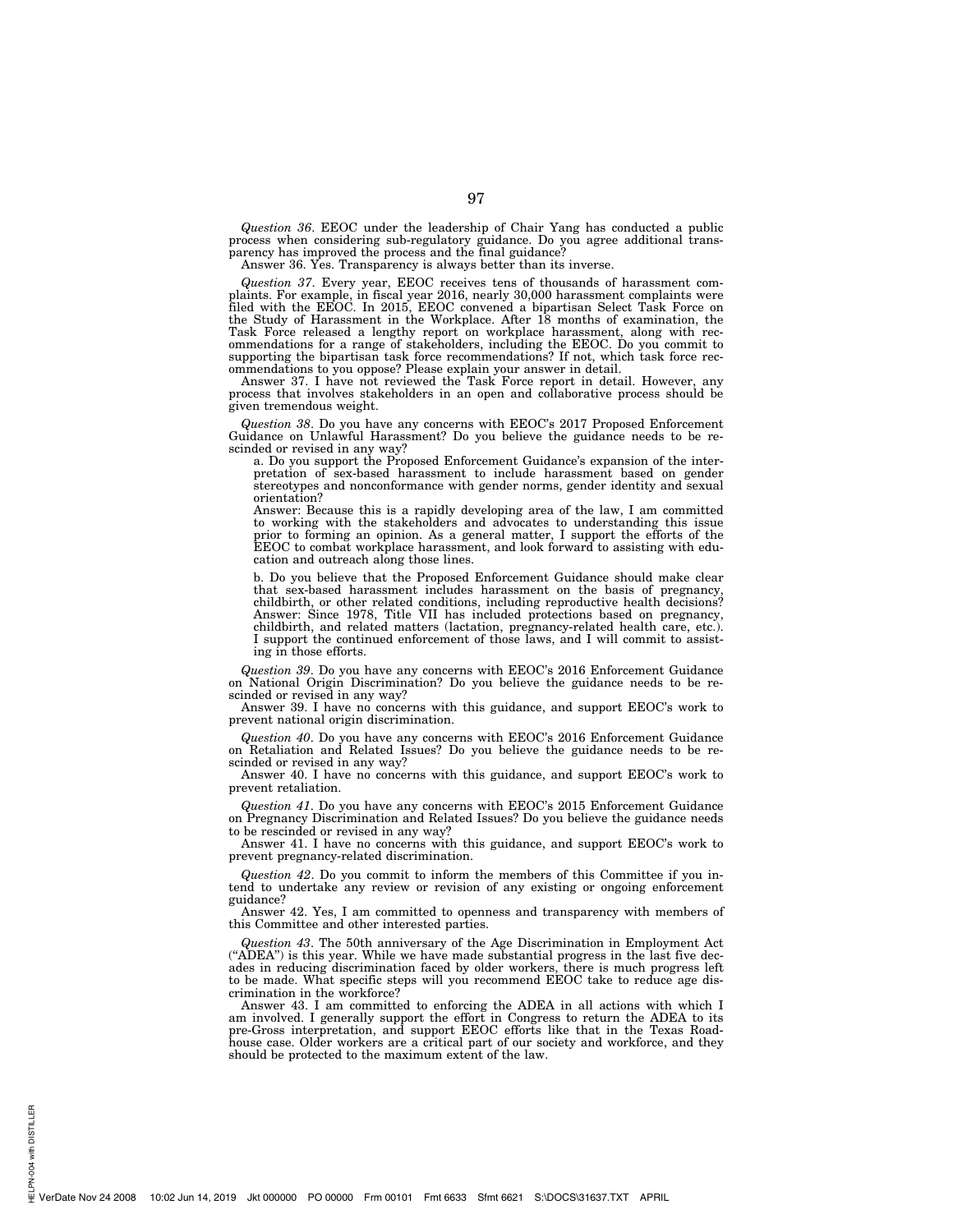*Question 44*. What is your opinion about whether minority members of the Health, Education, Labor, and Pensions (''HELP'') Committee have the authority to conduct oversight of the EEOC?

Answer 44. I support the right of minority members to conduct oversight, and will respond in a timely way to requests from members in the minority.

*Question 45*. If confirmed, do you agree to provide briefings on EEOC business to members of the HELP Committee, including minority members, if requested?

Answer 45. Yes.

*Question 46*. If confirmed, do you commit to answer promptly any letters or re-quests for information from individual members of the HELP Committee including

request for EEOC documents, communications, or other forms of data? Answer 46. Yes, provided that the documents are properly protected in cases where they contain personally identifiable information (PII), or that it is not information protected by statute, or is pre-decisional in nature.

#### RESPONSES BY DR. DANIEL M. GADE TO QUESTIONS OF SENATOR SANDERS

*Question 1*. Dr. Gade, thank you for your service and sacrifice to our country. The EEOC is an independent Federal agency that seeks to "eradicate employment discrimination at the workplace.'' You have a distinguished military career, yet you do not have the traditional legal background of other commissioners. What challenges do you anticipate, given your lack of a background in discrimination law? If con-firmed, you would be the only non-lawyer on the Commission. How do you view your role as a Commissioner of the EEOC?

Answer 1. I do bring a unique perspective to the EEOC. If confirmed, my policy training and background, in addition to my extensive work advocating for people with disabilities and Veterans, will be a valuable additional i sion's work. I will rely on attorneys for advice on specific legal matters, but trust that they can rely on me for well-developed judgment, policy expertise, and leader-ship in the critically important coordinating role that the EEOC often plays.

*Question 2*. In your testimony before the Committee, you emphasized outreach and education as a means to achieve the EEOC's mission. What educational and outreach approaches would you add, change, or remove in order to support the EEOC's mission?

Answer 2. I have the heart of a teacher, and treasure the time I spent teaching at West Point. I believe that education is far preferable to litigation, and intend to assist the chair and the other commissioners with conducting a holistic review of the educational and outreach functions of the agency. I am excited about learning the current processes, and in contributing to their ongoing evolution.

#### RESPONSES BY DR. DANIEL M. GADE TO QUESTIONS OF SENATOR CASEY

Question 1. I would like to look at a position that the EEOC has already taken that has to do with sexual orientation. The EEOC has determined that the prohibition on sex discrimination in Title VII of the Civil Rights act entation.

#### *a. Do you agree with that decision?*

Answer: I am personally opposed to gender identity and sexual orientation dis-crimination. The current Circuit Court split, as well as the current disagreement between the EEOC and the DOJ, make this an issue that is ripe for final determina-tion by the Supreme Court or the Congress. I am committed to enforcing the law as written by Congress and interpreted by the courts. In the meantime, I am not aware of, nor will I drive, any current efforts to refine the EEOC position on this issue.

# *b. Do you agree that Title VII covers those who are gay or lesbian?*

Answer: I am personally opposed to gender identity and sexual orientation discrimination. The current Circuit Court split, as well as the current disagree-ment between the EEOC and the DOJ, make this an issue that is ripe for final determination by the Supreme Court or the Congress. I am committed to enforc-ing the law as written by Congress and interpreted by the courts. In the meantime, I am not aware of, nor will I drive, any current efforts to refine the EEOC position on this issue.

# *c. Do you agree that Title VII covers those who are transgender?*

Answer: I am personally opposed to gender identity and sexual orientation dis-crimination. The current Circuit Court split, as well as the current disagreement between the EEOC and the DOJ, make this an issue that is ripe for final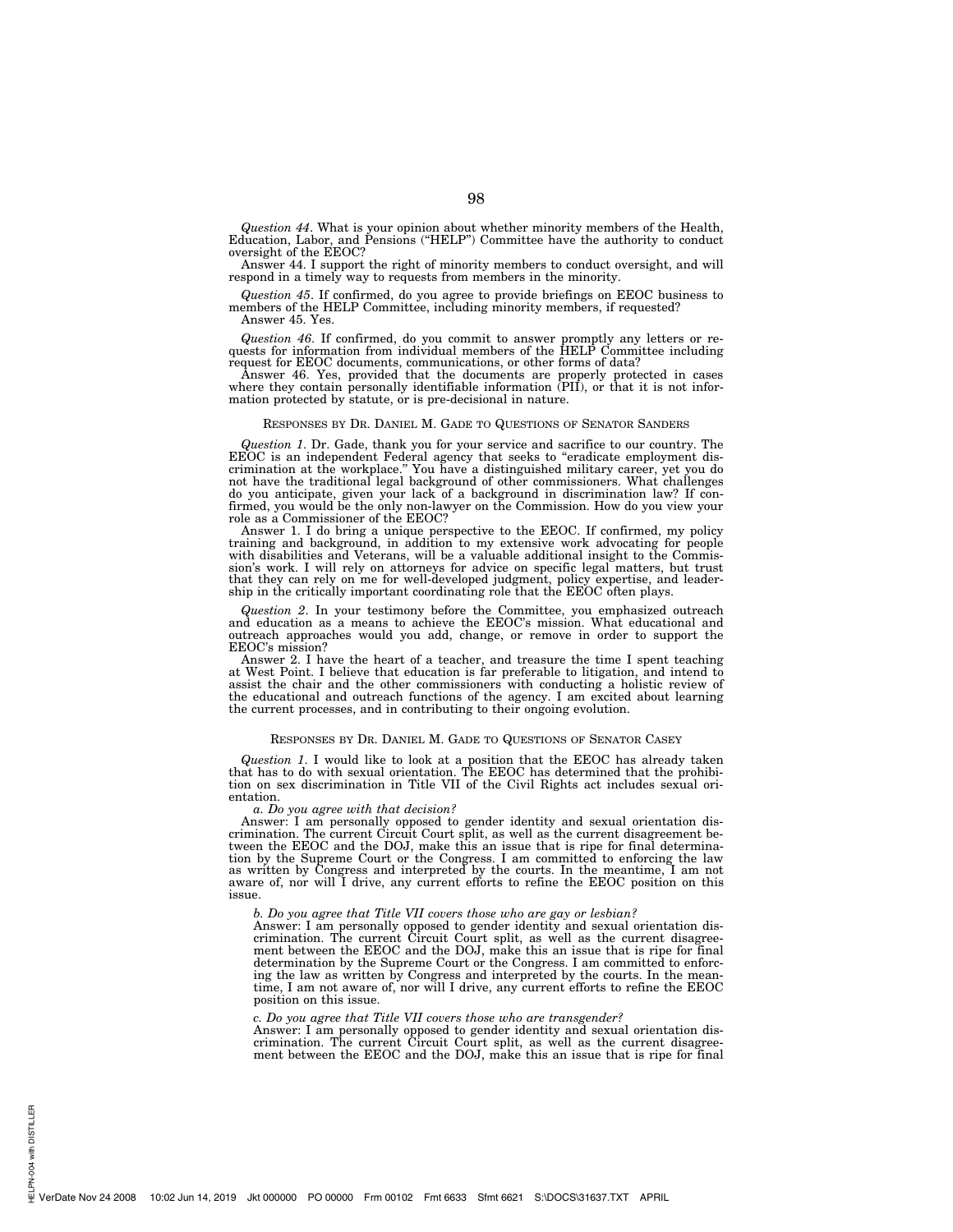determination by the Supreme Court or the Congress. I am committed to enforcing the law as written by Congress and interpreted by the courts. In the meantime, I am not aware of, nor will I drive, any current efforts to refine the EEOC position on this issue.

*d. If confirmed, will you maintain the EEOC's position on sexual orientation discrimination and support bringing cases to defend workers discriminated against because they are gay, lesbian, or transgender?* 

Answer: I am personally opposed to gender identity and sexual orientation discrimination. The current Circuit Court split, as well as the current disagreement between the EEOC and the DOJ, make this an issue that is ripe for final determination by the Supreme Court or the Congress. I am committed to enforcing the law as written by Congress and interpreted by the courts. In the meantime, I am not aware of, nor will I drive, any current efforts to refine the EEOC position on this issue.

*Question 2*. In your opening statement at the nomination hearing before the Senate HELP Committee you said, ''I would like to spend time on the educational and outreach functions of the EEOC, in the sincere belief that most discrimination is unintentional and could be prevented with better information.''

*a. Please define the term ''unintentional discrimination'' and provide an example of what you consider to be unintentional discrimination in your response.* 

Answer: As a person with a disability, and having spent more than a decade working in the disability area, I have become very sensitive to the term "retard''. This term can have two meanings: the most common use of the word is as a synonym for "foolish". When used in this way, the user of the term may be thought of as having been discriminatory, even though she did not mean it to be so. This type of discrimination can often be corrected with education, and rarely or never needs to resort to litigation. In most human interactions, I find the offending party does not mean to be offensive, and leadership and climate in the organization will assist in correcting undesirable behavior.

*b. In order to hold employers responsible for disparate treatment of people with disabilities, EEOC must show that the disparate treatment is intentional. Given that unintentional discrimination is much harder to remedy under Title VII, how do you intend to take action on this issue?* 

Answer: One of the educational functions of the EEOC is in this specific area. Employers may use overbroad job testing for historical reasons (''that's the way we've always done it'') without regard for the fact that poorly designed job testing may have a disparate impact. I believe that educational outreach about preemployment testing is a key area for preventing this kind of discrimination.

*c. EEOC data on charges of employment discrimination and resolutions for FFY 2016 do not appear to support your claim that most employment discrimination is, in fact, unintentional. For example, this data show there were more charges filed alleging discharge on the basis of disability than alleging a failure to accommodate. Therefore, how did you arrive at this conclusion?* 

Answer: It is true that the cases that eventually result in a formal claim of discrimination are not typically cases of ''unintentional'' discrimination. However, by my definition of unintentional discrimination, those incidents are often handled formally or informally at the employer level and generally do not rise to the level of a formal complaint. My larger point in that statement was simply that most people seek to treat others with respect, and that most discrimination can be prevented by simply treating others in that way. As an example, when I am discriminated against based upon my use of a novel mobility device (Segway), my primary approach is to educate the person involved on the relevant law rather than to resort to litigation. Once  $\dot{I}$  explain the reason for my use of the Segway, it becomes accepted in almost all cases.

*d. Since most of EEOC's education, outreach, and technical assistance is provided upon request, how would this method prevent discrimination that is, as you have put it, unintentional? In the case of an employer, doesn't contacting an EEOC outreach program coordinator presume the employer is aware of an issue?*  Answer: I agree that once an employer or an employee reaches out for assistance, there has already often been an incident of discrimination. However, the EEOC has a critically important role to play in combatting discrimination by compliance education and assistance more generally. I am committed to using my position to enhance these efforts whenever possible.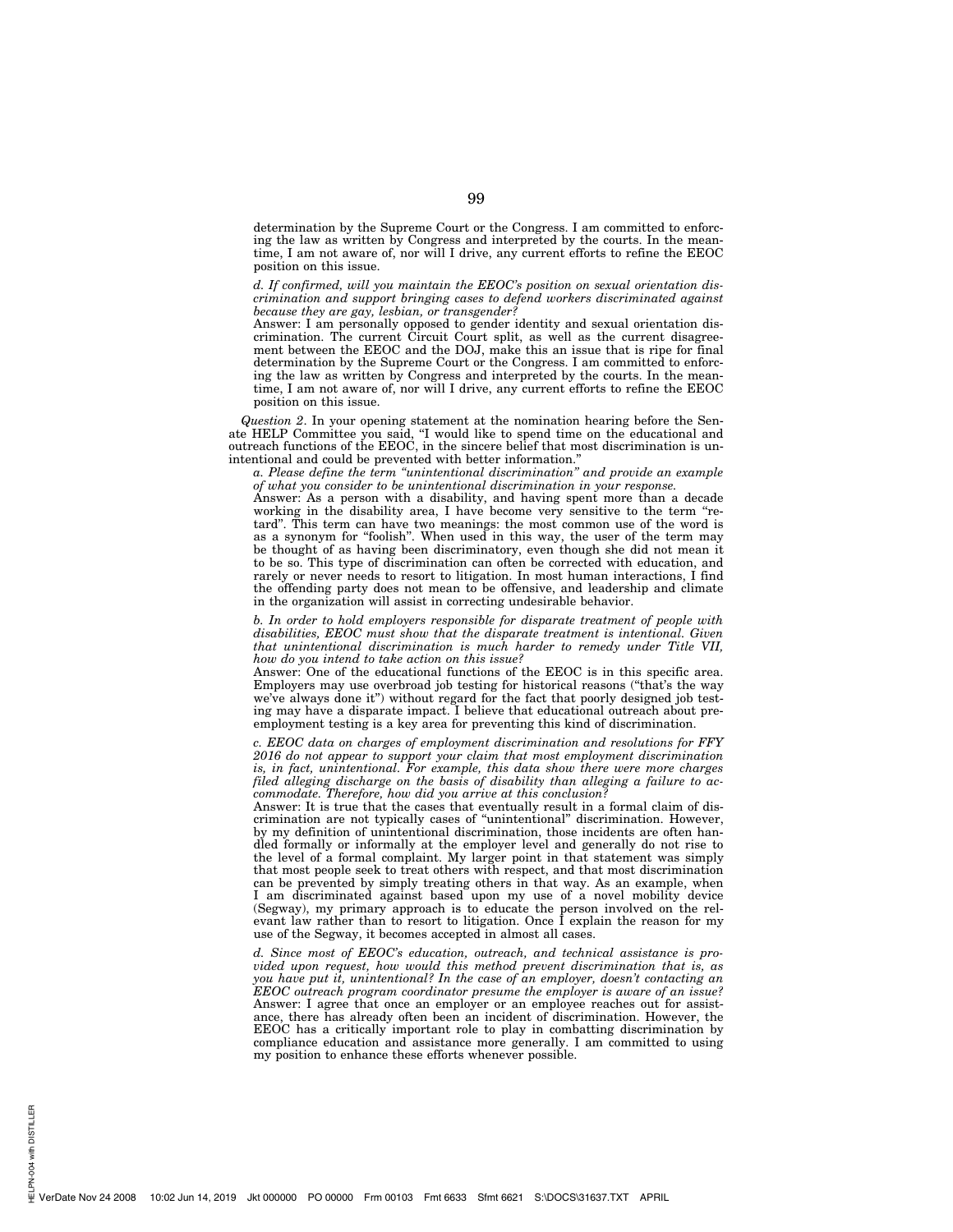# RESPONSES BY DR. DANIEL M. GADE TO QUESTIONS OF SENATOR FRANKEN

*Question*. President Trump recently announced a policy to ban transgendered in-dividuals from military service. If an employer were to institute a similar ban in their workplace, do you believe this sort of ban would be discriminatory? If con-firmed, what sort of action would you recommend the EEOC take in response to

such an employer's actions? Answer: The President, in conjunction with the Secretary of Defense and the Service Secretaries, makes policy with respect to who is allowed to serve. My personal belief is that anyone who meets those physical and mental standards should be allowed to serve, but I have not been involved in the military's policymaking process.

I am opposed to discrimination based on transgender status. I am committed to enforcing the laws as written by Congress and interpreted by the Courts.

#### RESPONSES BY DR. DANIEL M. GADE TO QUESTIONS OF SENATOR WHITEHOUSE

*Question 1*. Do you believe that the ADA strikes the right balance between employment opportunity for people with disabilities and business efficiency?

Answer 1. Yes. While there is always room for improvement, the ADA is a wonderful law that was only strengthened by the ADA Amendments Act of 2008.

*Question 2*. Do you support or oppose the ADA Education and Reform Act of 2017 (H.R. 620)?

Answer 2. I am not familiar with that legislation. I would need to review it in greater detail, and discuss its potential implications with relevant stakeholders, before I could make a determination about supporting or opposing it. I will certainly enforce any provision of law that involves the EEOC, and encourage improvement of existing laws where they are insufficient.

*Question 3*. Do you agree with EEOC's current interpretation that Title VII prohibits discrimination on the basis of gender identity and sexual orientation under the category of sex discrimination?

Answer 3. I am personally opposed to gender identity and sexual orientation discrimination. The current Circuit Court split, as well as the current disagreement between the EEOC and the DOJ, make this an issue that is ripe for final determination by the Supreme Court or the Congress. I am committed to enforcing the law as written by Congress and interpreted by the courts. In the meantime, I am not aware of, nor will I drive, any current efforts to refine the EEOC position on this issue.

a. If not, do you support an amendment of Title VII to explicitly include those protections?

Answer: I am personally opposed to discrimination on the basis of sexual orientation or gender identity. I would need to review proposed legislative language before committing to support it.

*Question 4*. You have stated that you are personally opposed to discrimination on the basis of sexual orientation and gender identity, but you have equivocated when asked whether you would continue the EEOC's current interpretation of Title VII on these issues. When making decisions as a member of the EEOC your personally held views are not as relevant as the effects of your decisions. If you are confirmed as a member of the EEOC, will you make decisions that promote or tolerate employment discrimination against LGBT people?

Answer 4. I am personally opposed to gender identity and sexual orientation discrimination. The current Circuit Court split, as well as the current disagreement between the EEOC and the DOJ, make this an issue that is ripe for final determination by the Supreme Court or the Congress. I am committed to enforcing the law as written by Congress and interpreted by the courts. In the meantime, I am not aware of, nor will I drive, any current efforts to refine the EEOC position on this issue.

*Question 5*. During your interview you said that you do not believe anyone should be fired on the basis of their sexual orientation or gender identity.

a. What actions by an employer regarding a transgender employee would constitute disparate treatment?

Answer: Firing a transgender person because of their transgender status would be an example of disparate treatment. However, depending on the court of jurisdiction, this may or may not be a protected category under Title VII. I am per-sonally opposed to gender identity discrimination. I am committed to enforcing the law as written by Congress and interpreted by the courts. In the meantime,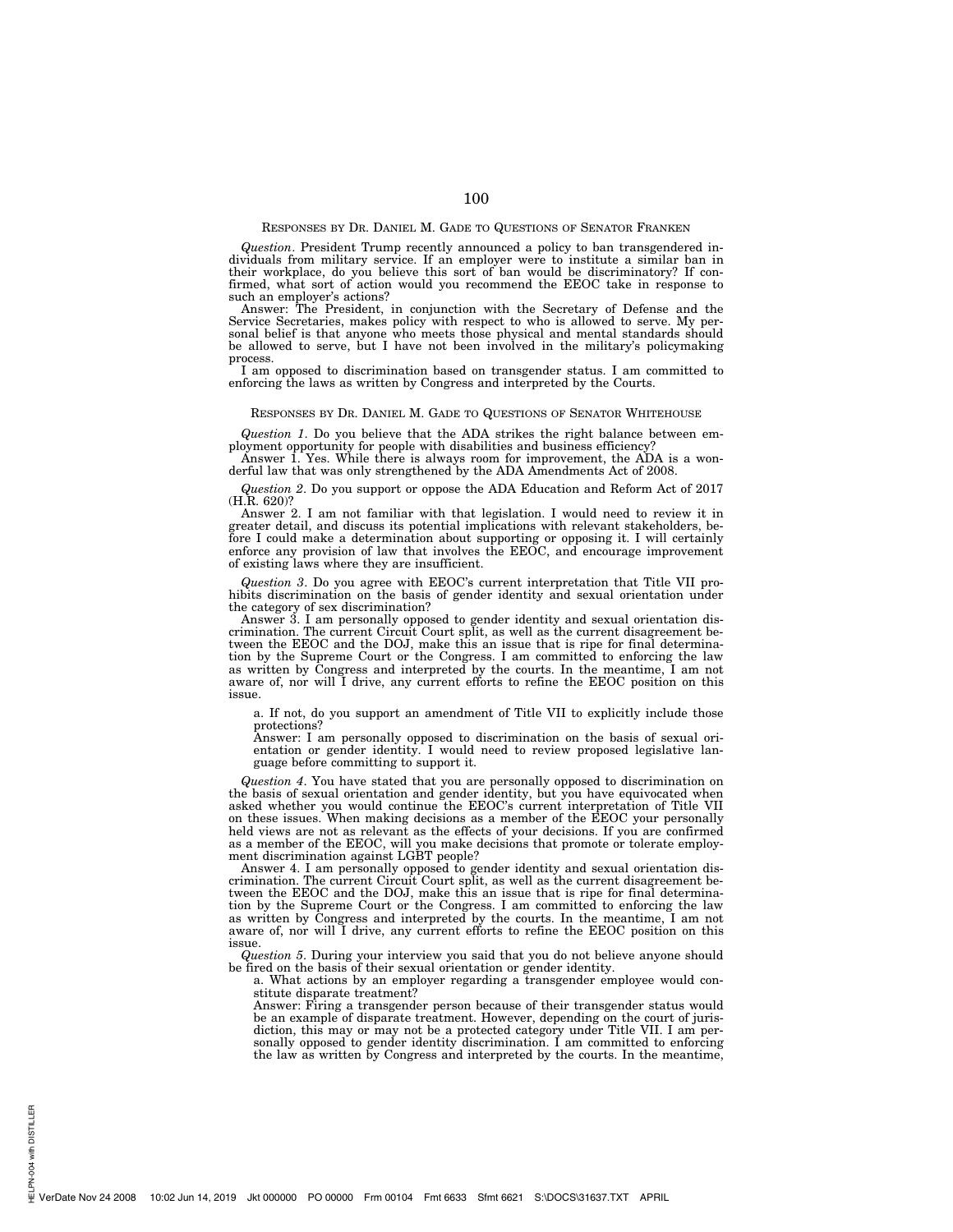I am not aware of, nor will I drive, any current efforts to refine the EEOC position on this issue.

b. What actions by an employer regarding a transgender employee would constitute harassment?

Answer: As an example, allowing an employee to use disparaging words in such a way that it creates a hostile environment may constitute harassment. However, depending on the court of jurisdiction, this may or may not be a protected category under Title VII. I am personally opposed to gender identity discrimination. I am committed to enforcing the law as written by Congress and interpreted by the courts. In the meantime, I am not aware of, nor will I drive, any current efforts to refine the EEOC position on this issue.

c. What actions by an employer regarding a transgender employee would constitute a valid Title VII sex discrimination claim?

Answer: This could be a highly fact-specific question depending on the court of jurisdiction. I am committed to enforcing the laws as passed by Congress and interpreted by the courts.

*Question 6*. During your interview you described policy entrepreneurism as being undesirable, and said that it was your view that definitions were locked in at the time legislation passed.

*a. Is that an accurate description of your views?* 

Answer: I believe that it is the role of Congress to make the laws, and the courts to resolve disputes about the interpretation of the laws. I commit to faithfully enforcing the law, as it is written and interpreted.

*b. What sources will you use to determine what definitions were locked in at the time legislation passed?* 

Answer: I believe that it is the role of Congress to make the laws, and the courts to resolve disputes about the interpretation of the laws. I commit to faithfully enforcing the law, as it is written and interpreted.

*c. Do you think Title VII prohibits male-on-male sexual harassment?* 

Answer: I believe that it is the role of Congress to make the laws, and the courts to resolve disputes about the interpretation of the laws. The Supreme Court decided this question in Oncale (1998). I commit to faithfully enforcing the law, as it is written and interpreted.

*d. Do you think that conduct is what Congress was thinking about when it passed Title VII?* 

Answer: I believe that it is the role of Congress to make the laws, and the courts to resolve disputes about the interpretation of the laws. I commit to faithfully enforcing the law, as it is written and interpreted.

*Question 7*. Why do you think disparities on the basis of sex and race exist in America today?

Answer 7. I assume that this question refers to pay disparities. Certainly, illegal (and immoral) discrimination is a part of the reason for disparities. Such discrimination is illegal, immoral, and odious.

RESPONSES BY DR. DANIEL M. GADE TO QUESTIONS OF SENATOR WARREN

## **EEO–1 Data and Pay Discrimination**

The Civil Rights Act of 1967 and the Equal Employment Opportunity Act of 1972 require employers with 100 or more employees to annually submit EEO–1 forms to the EEOC. EEO–1 forms capture information on the gender and race of employees.<sup>1</sup> In January 2016, the Obama administration proposed an update to the EEO–1 that would have required employers to report additional information on workers' wages, broken down by race, ethnicity, and gender. The form was officially revised in September 2016. The goal of this revision ''which would have required companies to start submitted data by March 2018—was to provide EEOC with additional wage data to track and combat wage discrimination.2

<sup>&</sup>lt;sup>1</sup>U.S. Equal Employment Opportunity Commission, "EEO-1: Legal Basis for Requirements"

<sup>(</sup>online at *https://www.eeoc.gov/employers/eeo1survey/legalbasis.cfm)*.<br>
<sup>2</sup> President Barack Obama, "FACT SHEET: New Steps to Advance Equal Pay on the Seventh<br>
Anniversary of the Lilly Ledbetter Fair Pay Act," The White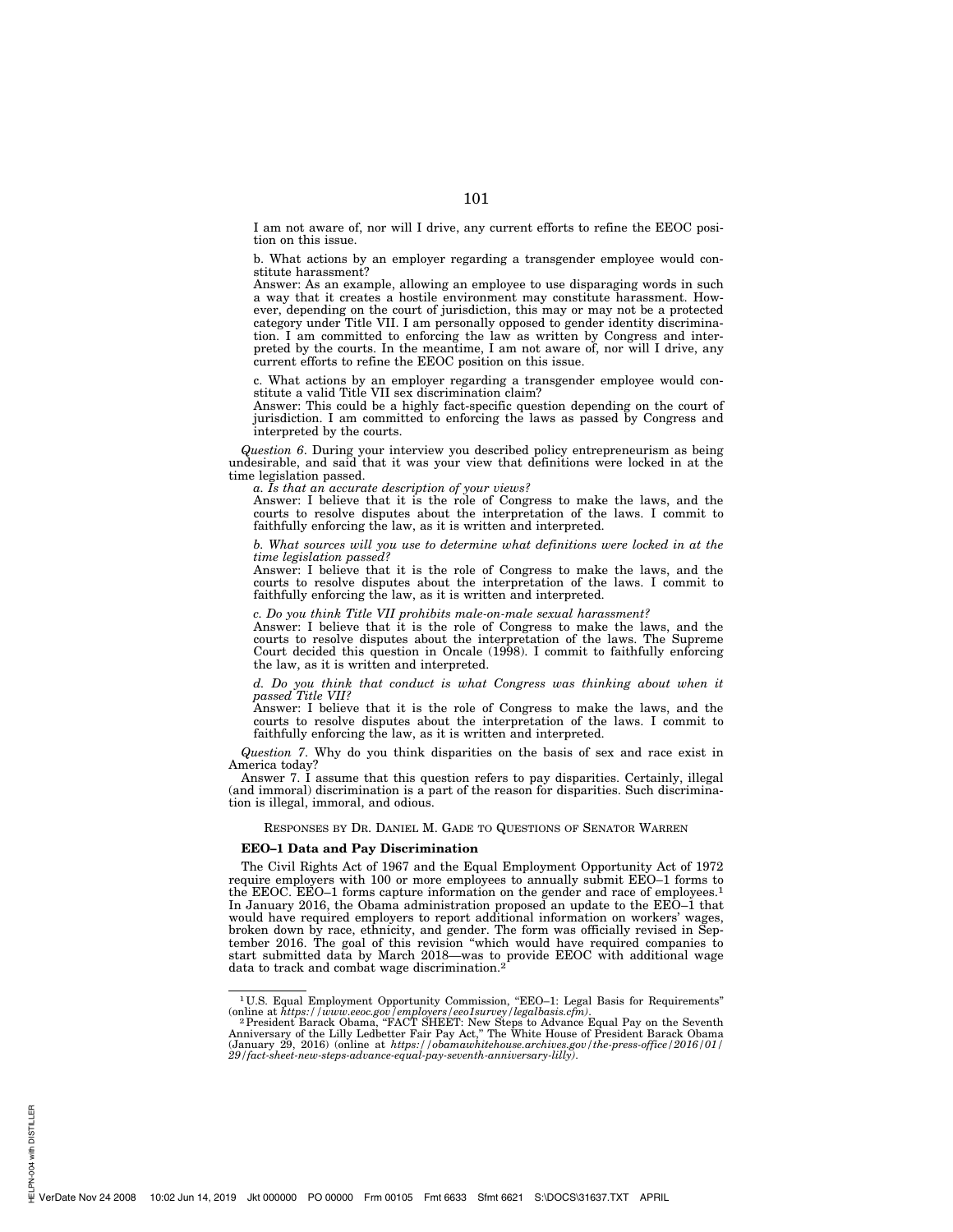Describing the new EEO-1 requirements—particularly its "data file specifications for employers"—as "unnecessarily burdensome," the Office of Management and Budget (OMB) recently halted the implementation of the EEO-1 pay d requirements. During your nomination hearing, you committed to ''make finalizing

a transparent pay data collection by the EEOC a priority" in a "timely matter."<br>Question 1. Do you agree with the OMB's assessment that the EEOC's recent ef-<br>forts to change the EEO-1 form are "unnecessarily burdensome" fo that the EEO–1 form is amended to collect pay data by gender and race. If so,<br>please provide a detailed description of how you will alter the EEOC's pay data col-<br>lection proposal to make the regulation less "burdensome" w data by gender and race.

Answer 1. Any data collection effort by the EEOC should serve three purposes: to allow employees to compare their pay to the pay of other, similarly situated em-ployees; to allow employers to conduct self-checks to ensure compliance with the law; and to allow the EEOC or other enforcement agencies to ensure compliance with the law. I am committed to examining whether the EEO–1 report could better meet those three goals, but I am not willing to prejudge the outcome of that process.

*Question 2*. Changes to the EEO–1 form were meant to "help focus public enforce-<br>ment of our equal pay laws." How would you direct the EEOC to utilize additional race-and gender-related pay data, should the EEOC manage to successfully collect it?

Answer 2. As one of five commissioners, I will not have the authority to "direct" the use of the data. However, any such data should be useful for enforcement and educational functions.

Question 3. Do you think measures to increase transparency by providing employees with information about pay is an effective tool to combat discrimination? If so, what specific measures—in addition to improving pay data collection at the EEOC do you support?

Answer 3. Yes, more transparency is always a good thing, because it gives employees the ability to advocate for themselves and employers the ability to self-po-<br>lice. I support EEOC data distribution as part of research or either internal to the agency or in partnership with university and non-profit partners.

# **Sexual Orientation and Gender Identity Discrimination**

Title VII of the *Civil Rights Act* prohibits employment discrimination on the basis<br>of "race, color, religion, sex, or national origin."<sup>3</sup> The EEOC currently "interprets<br>and enforces Title VII's prohibition of sex discr and transgender (LGBT) applicants and employees against employment bias."<sup>6</sup><br>Since beginning data collection on LGBT discrimination in 2013, the EEOC has collected \$6.4 million in monetary relief for individuals who have experienced LGBTrelated discrimination.7 During your confirmation hearing on September 19th, you stated that you were ''personally opposed to discrimination on the basis of gender identity or sexual orientation.''

*Question 4*. The EEOC has laid out its position on Title VII in numerous Federal sector court cases.<sup>8</sup> Do you agree with the EEOC's legal interpretation that Title VII prohibits sex discrimination on the basis of sexual orientation and gender iden-

<sup>3</sup> U.S. Equal Employment Opportunity Commission, ''Title VII of the Civil Rights Act of 1964''

<sup>(</sup>online at *https://www.eeoc.gov/laws/statutes/titlevii.cfm*).<br>
"U.S. Equal Employment Opportunity Commission, "What You Should Know About EEOC<br>
"U.S. Equal Employment Opportunity Commission, "Examples of Curies"<br>  $\frac{5}{1$ 

room/wysk/enforcement\_protections\_lgbt\_workers.cfm).<br>
<sup>7</sup>U.S. Equal Employment Opportunity Commission, "What You Should Know About EEOC and the Enforcement Protections for LGBT Workers" (online at *https://www.eeoc.gov/ee*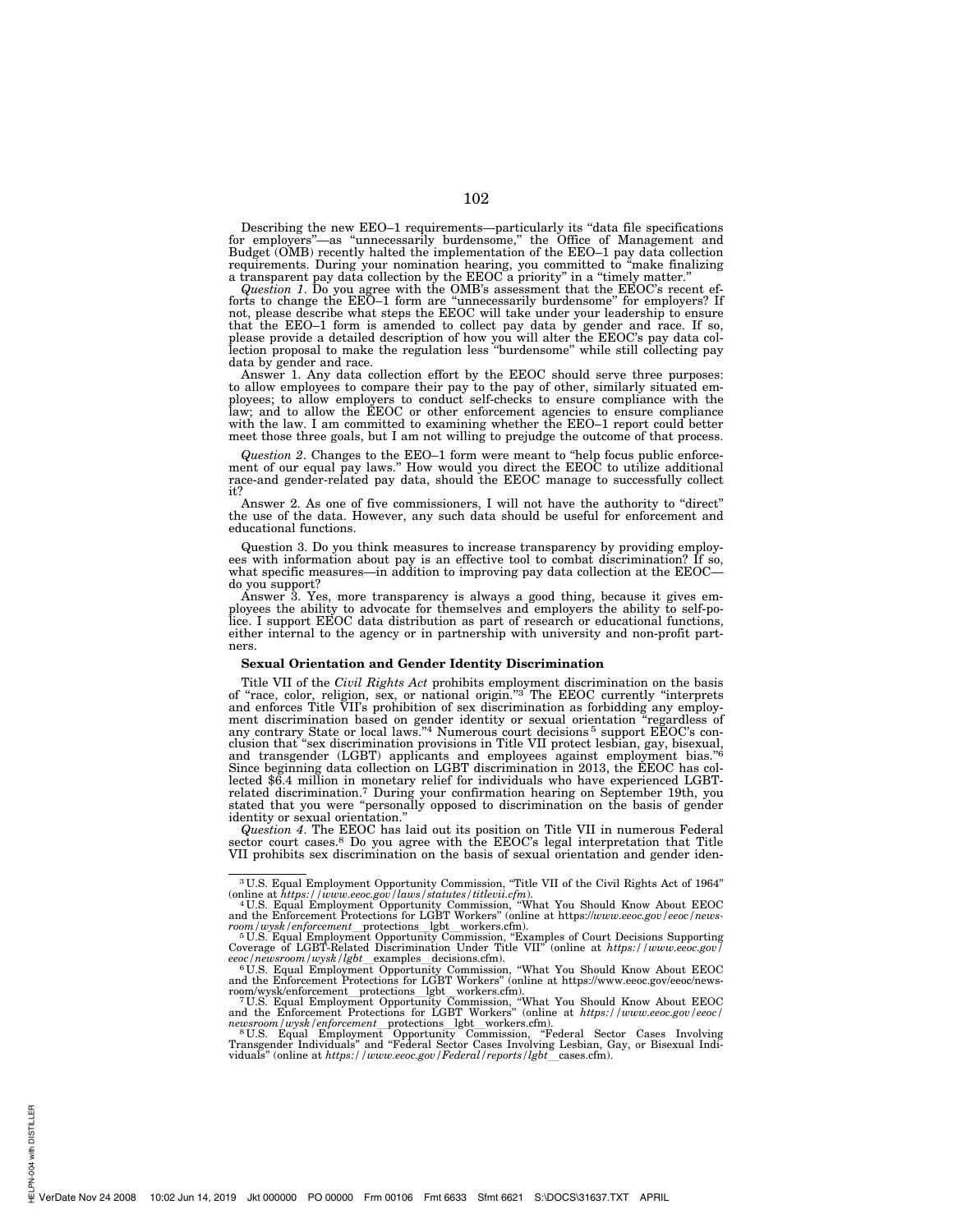tity? If so, please highlight the specific EEOC cases that align with your legal interpretation of Title VII, as well as provide rebuttals to arguments that Title VII does not prohibit sex discrimination on the basis of sexual orientation and gender identity.

Answer 4. I am personally opposed to gender identity and sexual orientation discrimination. The current Circuit Court split, as well as the current disagreement between the EEOC and the DOJ, make this an issue that is ripe for final determination by the Supreme Court or the Congress. I am committed to enforcing the law as written by Congress and inpterpreted by the courts. In the meantime, I am not aware of, nor will I drive, any current efforts to refine the EEOC position on this issue.

*Question 5*. Would you continue to uphold the EEOC's current position on Title VII, including in currently pending cases?

Answer 5. I am personally opposed to gender identity and sexual orientation discrimination. I am not aware of, nor will I drive, any current efforts to refine the EEOC position on this issue.

*Question 6*. On January 27, 2017, the Department of Justice (DOJ) filed an *amicus* brief in an LGBT-discrimination case that Title VII ''does not...reach[] sexual orientation discrimination.'' DOJ also stated that the EEOC was ''not speaking for the United States'' in its opposing brief on the matter.9

*a. Do you believe that the DOJ or the EEOC ''speaks for the United States'' on the issue of Title VII discrimination?* 

Answer: Both do, despite their disagreement. This is a situation which cries out for judicial or legislative resolution.

*b. Should disagreements between the EEOC and other Federal agencies over the*  interpretation of Title VII arise in the future, how will you work to defend the *EEOC's role as the ''preeminent'' arbiter of workplace discrimination issues?* 

Answer: My goal as an EEOC commissioner will be to defend the Constitution and the laws enacted under it. I am committed to fighting discrimination in all of its forms, and will work with Congress to update laws that are unclear.

*Question 7*. The EEOC's Strategic Enforcement Plan (SEP) for 2013–2016 listed the ''coverage of lesbian, gay, bisexual and transgender individuals under Title VII's sex discrimination provisions" as an "emerging or developing" issue that EEOC should "prioritize."<sup>10</sup> The EEOC's SEP for 2017–2021 lists the protection of LGBT Americans from discrimination based on sex as an ''emerging and developing issue'' priority, but notes that ''the Commission may choose to add or remove particular issues as the law develops."<sup>11</sup> Would you support continuing to prioritize the protection of LGBT Americans from sex discrimination as an ''emerging and developing'' issue''

Answer 7. I am personally opposed to gender identity and sexual orientation discrimination. The current Circuit Court split, as well as the current disagreement between the EEOC and the DOJ, make this an issue that is ripe for final determination by the Supreme Court or the Congress. I am committed to enforcing the law as written by Congress and interpreted by the courts. In the meantime, I am not aware of, nor will I drive, any current efforts to refine the EEOC position on this issue.

#### **Wellness Programs**

The EEOC is responsible for enforcing the Americans with Disabilities Act (ADA) and the Genetic Information Nondiscrimination Act (GINA). Among other requirements, the ACA "prohibits employers from requiring medical exams or inquiring as to whether an individual has a disability unless the inquiry is both 'job related' and 'consistent with business necessity"— though employers may collect this information if its collection is "voluntary."<sup>12</sup> GINA, meanwhile, "prohibits employers from re-

<sup>&</sup>lt;sup>9</sup> Alan Feuer, "Justice Department Says Rights Law Doesn't Protect Gays," New York Times (July 27, 2017) (online at *https://www.nytimes.com/2017/07/27/nyregion/justice-department-*

*gays-workplace.html*). 10 U.S. Equal Employment Opportunity Commission, ''Strategic Enforcement Plan: fiscal year 2013-2016? (online at *https://www.eeoc.gov/eeoc/plan/sep.cfm).* <sup>11</sup> U.S. Equal Employment Opportunity Commission, ''Strategic Enforcement Plan: Fiscal

Years 2017-2021? (online at *https://www.eeoc.gov/eeoc/plan/sep-2017.cfm).* <sup>12</sup> Epstein Becker & Green, ''EEOC's Wellness Program Incentive Regulations Rejected by the

District Court,'' *JDSupra* (August 28, 2017) (online at *http://www.jdsupra.com/legalnews/eeoc-s-wellness-program-incentive-2781/*).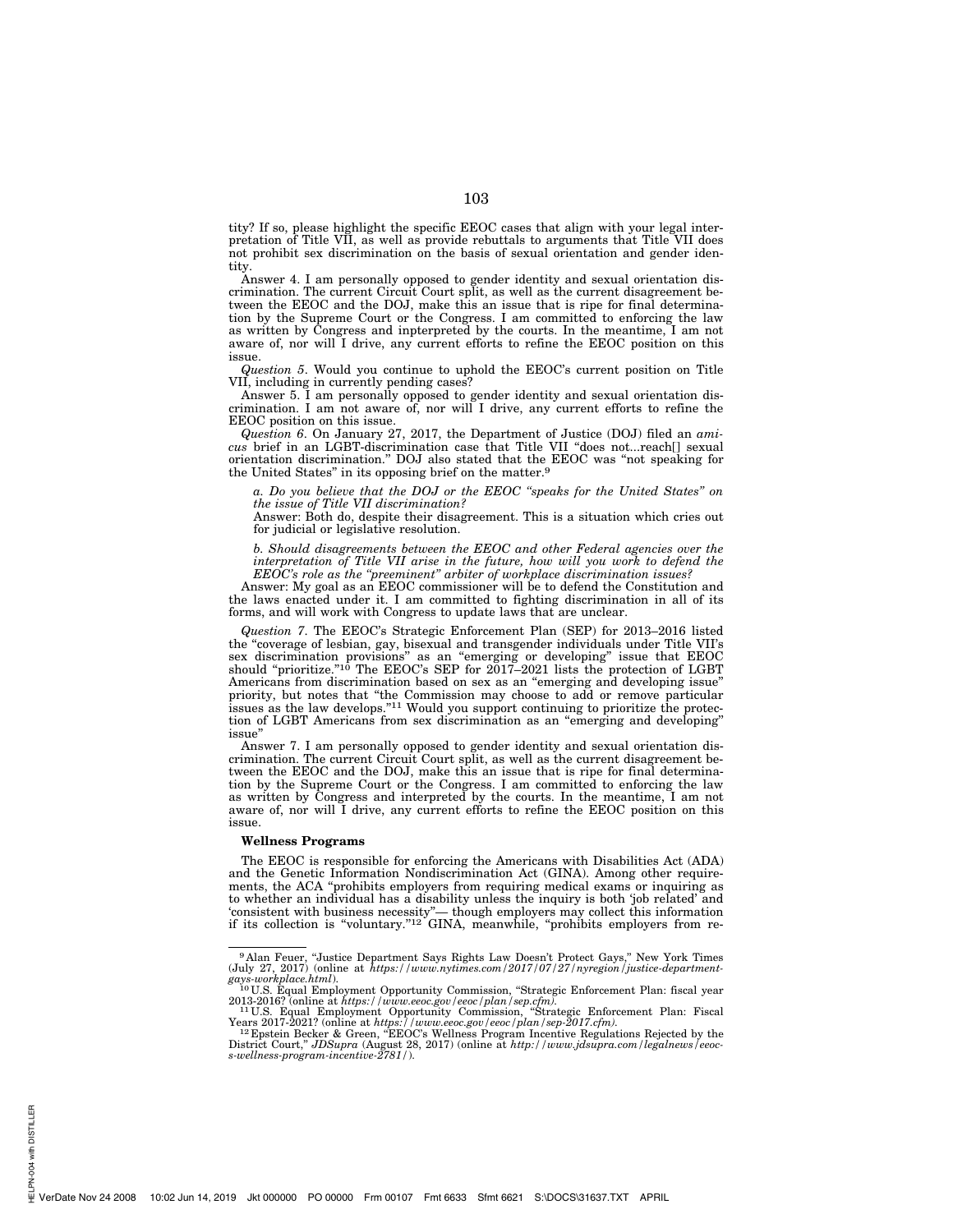questing, requiring, or purchasing genetic information from employees or their families."<sup>13</sup>

To help reduce the cost of healthcare, the Affordable Care Act (ACA) allows employers to offer financial incentives to encourage employee participation in wellness programs. In 2013, the Departments of Labor, Health and Human Services, and the Treasury (the Departments) issued regulations implementing the ACA that permit employers to offer financial incentives of up to 30 percent of healthcare premiums for participation in ''health contingent'' wellness plans. In 2016, EEOC issued regulations designed to align the ADA and GINA with the Department's wellness program regulations.14 The EEOC's regulations asserted that programs with a 30 percent financial incentive were ''voluntary'' under the ADA, and would have permitted employers to condition financial incentives on the participation of an employees? spouse in a program that collects their genetic information. On July 13, 2015, and February 2, 2016, I sent letters to the EEOC expressing my concerns with this approach.<sup>15</sup>

In August 2017, a district court ruled in *AARP* v. *U.S. Equal Employment Opportunity Commission* that the EEOC's regulations violated the Americans with Disabilities Act (ADA) and the Genetic Information Nondiscrimination Act (GINA).16 The EEOC was directed to rewrite its regulations defining how employers can incentivize participation in wellness programs.17

*Question 8*. Will you commit to preserving GINA protections in the EEOC's upcoming revision of its wellness program regulations?

Answer 8. Yes. Any regulation that is put forth to answer the objections of the court in AARP must comply with the law.

*Question 9*. Will you commit to preserving ADA protections in the EEOC's upcoming revision of its wellness program regulations?

Answer 9. Yes. Any regulation that is put forth to answer the objections of the court in AARP must comply with the law. This is an area that I am quite passionate about.

*Question 10*. Do you believe that participation in an employee wellness program can be ''voluntary'' if the terms of the program place significant financial pressure on an employee to reveal genetic information, including the medical history of the employee or a family member?

Answer 10. At some level, significant financial pressure becomes coercive. This level probably varies for different kinds of workers, and the eventual regulation should take that into account. I look forward to working on this issue with my fellow commissioners and the agency staff.

# **Criminal Background Checks**

*Question 11*. In your opinion, what is the appropriate use of criminal history background checks in an employment application process?

Answer 11. Criminal history background checks should be carefully tailored to the job at hand. For example, a person with an embezzlement conviction should probably not be able to get employment in a bank, nor a child molester as a daycare worker.

*Question 12*. Is it ever unlawful or discriminatory for an employer not to hire workers with criminal histories?

Answer 12. Yes. Given that some racial minorities have significantly higher criminal conviction rates, a case could be made that blanket exclusion of people with criminal backgrounds is unlawful discrimination.

<sup>&</sup>lt;sup>13</sup> Epstein Becker & Green, "EEOC's Wellness Program Incentive Regulations Rejected by the District Court," *JDSupra* (August 28, 2017) (online at *http://www.jdsupra.com/legalnews/eeoc-*

s-wellness-program-incentive-072781/).<br>
<sup>14</sup> Epstein Becker & Green, "EEOC's Wellness Program Incentive Regulations Rejected by the District Court," JDSupra (August 28, 2017) (online at *http://www.jdsupra.com/legalnews/e* 

and February 2, 2016.<br><sup>16</sup> Epstein Becker & Green, "EEOC's Wellness Program Incentive Regulations Rejected by the

It Bestein Becker & Green, "EEOC's Wellness Program Incentive Regulations Rejected by the District Court," *JDSupra* (August 28, 2017) (online at *http://www.jdsupra.com/legalnews/eeoc-*<br>s-wellness-program-incentive-072781

<sup>&</sup>lt;sup>17</sup> Epstein Becker & Green, "EEOC's Wellness Program Incentive Regulations Rejected by the District Court,'' *JDSupra* (August 28, 2017) (online at *http://www.jdsupra.com/legalnews/eeoc-s-wellness-program-incentive-072781/).*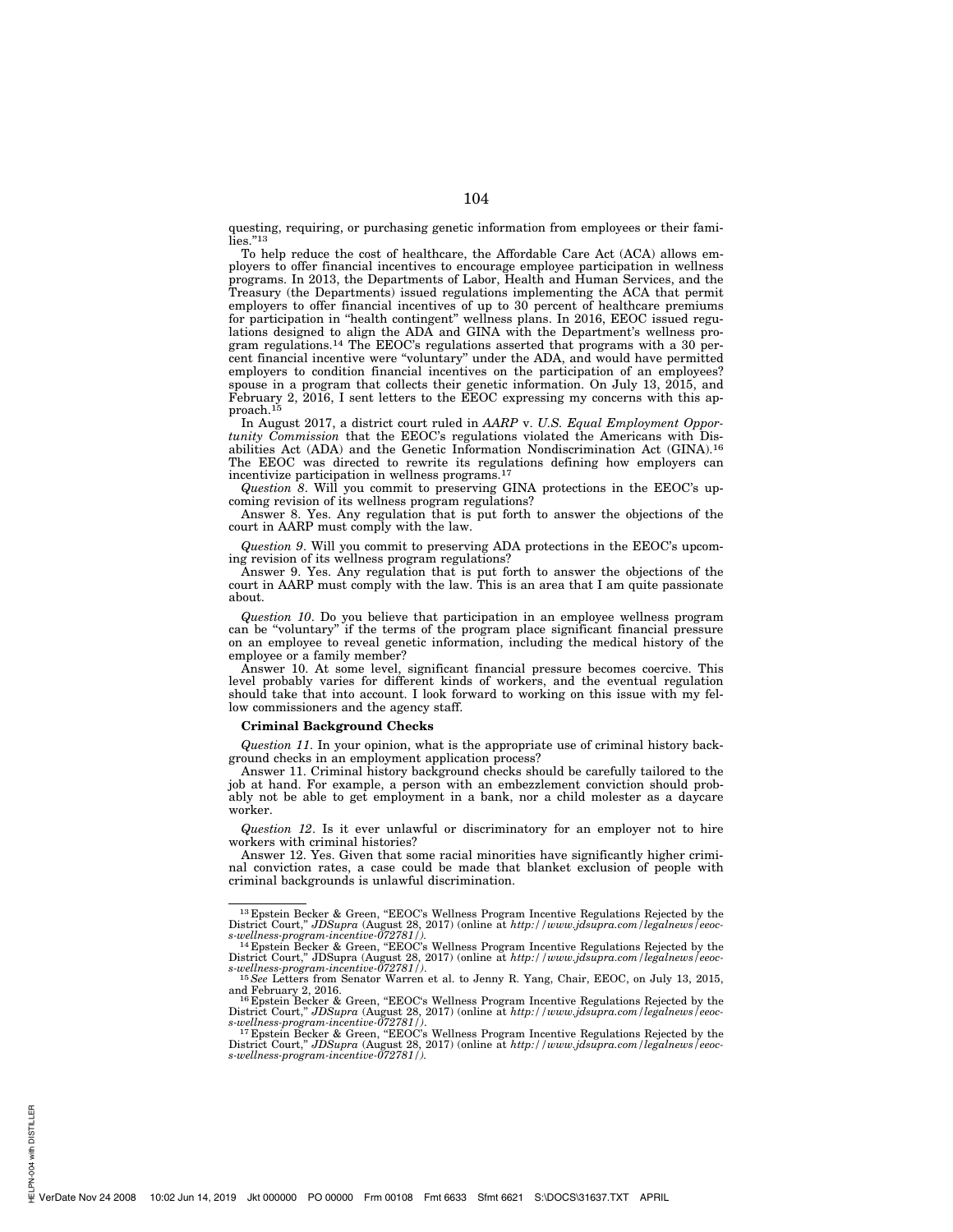*Question 13*. Will you commit to bringing cases against employers whose use of criminal background checks has a disparate impact on protected classes under Title VII?

Answer 13. The decision as to whether to bring such a case would be highly fact specific. The use of criminal background checks can be discriminatory, but there are also legitimate circumstances under which employers can use them. I look forward to working on any such cases with my fellow commissioners and the agency staff.

#### **Credit Checks**

*Question 14*. In your opinion, what is the appropriate use of credit checks in an employment application process?

Answer 14. I see this as analogous to the criminal history question. In some cir-cumstances, a bad credit history may be relevant to the job criteria. However, such use of credit checks may disproportionately disadvantage people of color and single women (or, more generally, those with limited financial resources).

*Question 15*. Is it ever unlawful or discriminatory for an employer not to hire workers because of their credit history?

Answer 15. This is an undeveloped area of law at this time. I will consult with the career professional staff and other commissioners on this issue.

*Question 16*. Will you commit to bringing cases against employers whose use of credit history has a disparate impact on protected classes under Title VII? Answer 16. This theory has not been fully tested in the courts. However, a dis-

parate impact case could be made, depending on the specific facts of a case.

#### **Case Load**

*Question 17*. Given the current case backlog at EEOC do you support the Trump administration's fiscal year 2018 budget proposal to eliminate 249 full-time positions at EEOC?

Answer 17. I am not familiar with which positions would be cut, and whether they would affect the backlog. The agency should be funded at a level that allows it to do its very important work.

*Question 18*. If not, will you commit to advocating against budget cuts to The White House?

Answer 18. I will participate in the internal discussions about how to best get the resources to meet the agency's goals, as well as describing those goals and constraints to Congress and the Administration.

# **Systemic Investigations**

*Question 19*. What are your views on EEOC's systemic program?

Answer 19. The systemic program is a powerful tool, but should be used only where other efforts fail. It can be particularly powerful in cases where the people who are harmed are totally unable to advocate for themselves, such as migrant workers or people with disabilities. The full commission should vote on systemic cases.

### **Census**

*Question 20*. As you may know, the EEOC relies on data gathered in Census products such as the American Community Survey. The President has proposed debilitating budgets to the Census and has not appointed a Director. Will you commit to advocating to the White House for a fully funded and staffed Census Bureau?

Answer 20. Yes. The Census is a critically important function, and mandated by the Constitution.

*Question 21*. Will you commit to informing the HELP Committee if you do not have adequate data from Census products or if the quality of Census data that you use declines?

Answer 21. Yes.

# **Congressional Oversight**

*Question 22*. Please describe your views on the role of Congress in conducting oversight of the EEOC.

Answer 22. I welcome a vigorous and thorough oversight program, as it is a core function of Congress. I will advocate for internal and external transparency at all times.

*Question 23*. Will you commit to promptly and comprehensively answering any requests for information that you receive from any member of members of the HELP Committee?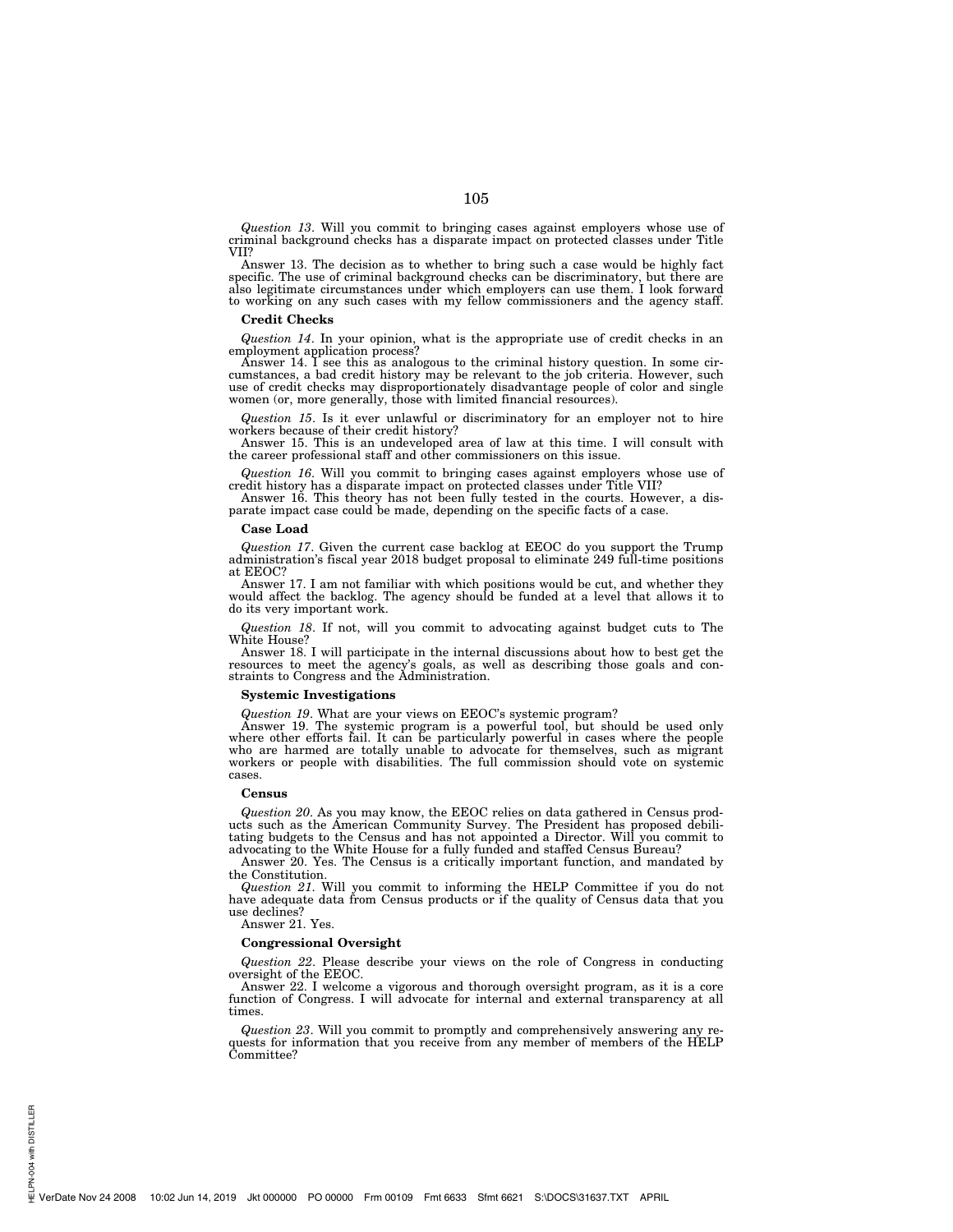Answer 23. I support the right of members to conduct oversight, and will respond in a timely manner to requests.

Question 24. Will you treat requests for information from Majority Members of Congress differently than you will treat requests from Minority members? If so, how?

Answer 24. No. Each request from a member represents a request from his or her constituents, the rightful source of political power. I will respond promptly and accurately.

# RESPONSES BY DR. DANIEL M. GADE TO QUESTIONS OF SENATOR KAINE

*Question 1*. In light of this Administration's attacks on undocumented immigrants, it is more important than ever that the EEOC continue to vigorously enforce claims of discrimination filed by undocumented workers. Will you abide by the EEOC's guidance stating that workers are protected under Title VII regardless of

their immigration status or authorization to work? Answer 1. I am not familiar with the legislative underpinning of this question. However, I believe personally that people should be able to work in an environment free of discrimination.

*Question 2*. Strong EEOC enforcement efforts are especially important in lowwage jobs because these jobs are disproportionally held by workers who are vulnerable to discrimination, including women of color. How do you plan to make sure that the EEOC is devoting sufficient resources to addressing discrimination in the industries where these low-wage jobs are concentrated?

Answer 2. I agree that the most vulnerable workers are those who are in lowwage, high-turnover jobs. I look forward to reviewing the EEOC's efforts in that regard, and in furthering protections for those workers, if possible, under the law.

*Question 3*. Do you believe that employee wellness programs could negatively im-pact individuals with disabilities? Is there tension between the Americans with Disabilities Act (ADA) and the administration of employee wellness programs? Why or why not?

Answer 3. Yes, employee wellness programs could clearly fall afoul of the spirit and letter of the ADA. As the EEOC revises its guidance and regulation on such programs, it needs to ensure that workers do not forgo their r

*Question 4*. The Office of Management and Budget (OMB) recently suspended the pay data collection and reporting requirement under the updated version of the EEO–1 form that was originally scheduled to take effect in March of 2018.

a. Do you believe there is a gender-base wage gap that is due in part to lack of transparency around compensation and lack of review by employers into their pay practices?

Answer: Yes.

b. Do you believe that some intervention by the EEOC is needed to gain insight into employers? pay practices? Answer: The EEOC has an important role to play in combatting illegal pay dis-

crimination. I look forward to consulting with the career professional staff and other commissioners to determine how the EEOC can best fulfill this important responsibility.

c. What do you think are effective strategies to address pay discrimination? Answer: Educating employers and employees on their rights and responsibilities remains critical, and strong, consistent enforcement of pay discrimination laws will remain an important tool.

# RESPONSES BY DR. DANIEL M. GADE TO QUESTIONS OF SENATOR HASSAN

*Question 1*. Section 14(c) of the Fair Labor Standards Act, authorizes employers to pay sub-minimum wages to workers who experience disabilities. Often times, this type of employment occurs in a secluded environment known as a sheltered workplace. In 2015, with the support of the NH business community, New Hampshire was the first State to eliminate the payment of the subminimum wage and there have been efforts in Congress to end this practice.

a. Understanding that your role is to execute the current law, do you personally support ending the practice of paying subminimum wage to individuals who ex-perience disabilities and phasing out the practice of using sheltered workplaces in favor of Competitive Integrated Employment?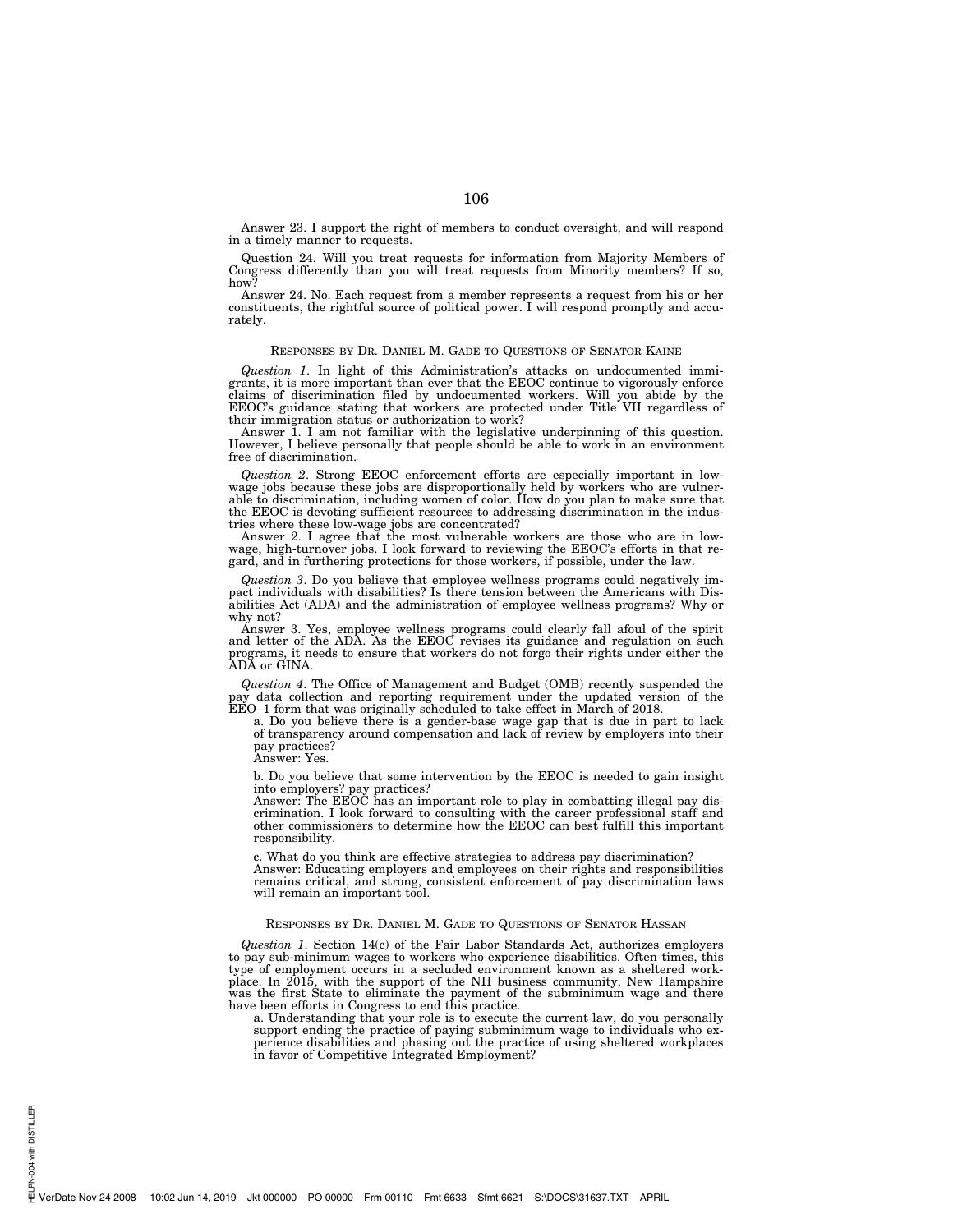Answer: Yes, with the exception that sub-minimum wage positions can be an important stepping-stone to competitive integrated employment. People with disabilities are uniquely vulnerable to abuse and discrimination, and the laws should protect them.

*Question 2*. One of the biggest gaps between men and women in both education and the workforce is in the STEM fields. Women outnumber men as college graduates, but in STEM fields the numbers are quite the opposite. In turn, men have higher representation in STEM careers, which tend to pay much more than jobs in female-dominated spheres. Women who do enter into STEM fields often face heavy discrimination and hostile work environments, as many recent articles about STEMfield office cultures have demonstrated. They are also shortchanged on pay. A 2015 study by the American Association of University Women found that women in STEM fields are paid only 82–87 percent of what their male counterparts are paid.18

*a. How will you work to combat this systemic gap in pay?* 

Answer: It is illegal and immoral to pay women less for the same work at the same education and experience levels. Enforcing the laws that prevent that as well as educating employers and employees on their rights and responsibilities will continue to close this gap.

*b. How will you monitor whether this gap is closing?* 

Answer: I look forward to working with the professional staff, commissioners, interested groups, and other government agencies to determine how to best identify illegal pay discrimination.

*c. What steps will you take to ensure that these women's rights? are protected in hostile work environments?* 

Answer: Enforcing existing laws, and being transparent about where existing laws may be insufficient, is an important first step.

*Question 3*. In 2011, you commented that the notion of women in combat roles is "laughable." You now say that your views have evolved on this matter.

*a. What specific events or experiences led to your current view?* 

Answer: When I arrived at West Point in 2011, I was immediately exposed to the breadth and depth of the talent pool of both men and women. I mentored a number of wonderful female Cadets, and saw that they could thrive in any role if given the opportunity, desire, and ability. One of the Cadets I mentored was the first female Sapper platoon leader in the 101st Airborne Division, and another is a Ranger School graduate and platoon leader in the 82d Airborne Division. I am proud of my evolution on this issue, and fully support the idea of women serving in any role for which they are trained and equipped.

*b. If you are confirmed, how will you demonstrate that your views have changed?*  Answer: I firmly believe that actions speak much louder than words. I will continue to treat those around me with dignity and respect, and honor the commitment of the men and women in the agency. I will also use my personal evolution as an example to other people as part of my educational and outreach functions.

*c. What data will you collect to ensure that women are being treated fairly in the workplace and across industries?* 

Answer: I will work with the other commissioners, professional staff, stakeholders, and lawmakers to identify the best ways to combat illegal discrimination. I strongly support a vigorous enforcement program that protects women and other workers.

*d. How will you penalize companies that the data shows are not treating women fairly?*